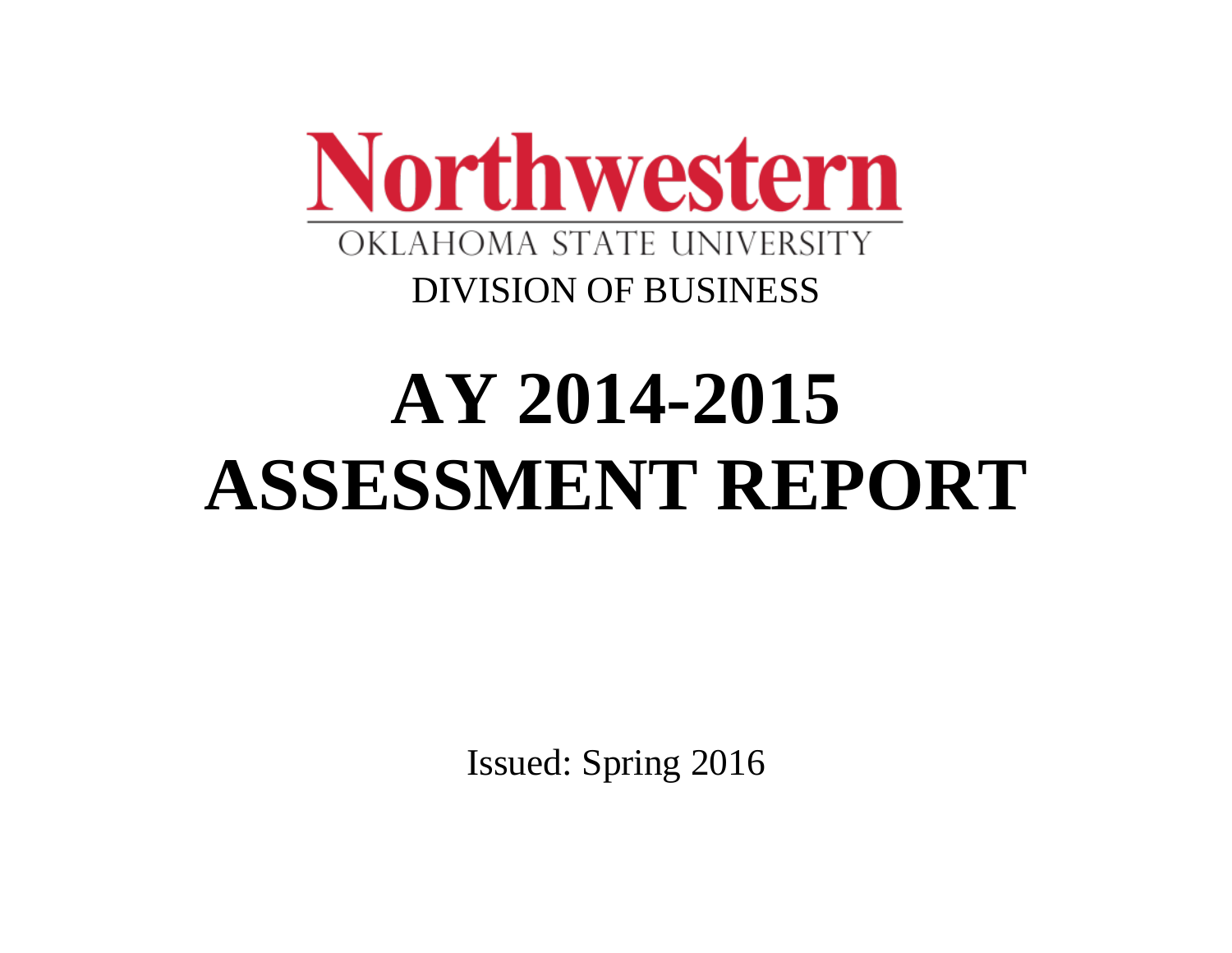The Division of Business faculty decided effective in AY 2014-2015 the Peregrine Academic Services Assessment Test (PAS) would replace the Major Field Test (MFT). The faculty believed that the PAS provided many benefits that the MFT did not. Among these benefits is having the raw data to be able to analyze, assessing the ACBSP Common Professional Component, breadth of outside benchmarking opportunities and the pretest/posttest model. (See Appendix 1 for more discussion of the decision.) Because of the change in the program assessment test, several of the measures regarding the program outcomes were changed. This has resulted in only two points of data available from PAS testing.

Because the change in assessment test would require changing some of the benchmarks and targets, the Division of Business faculty decided that an entire review of the assessment plan would be appropriate. An ad hoc committee was formed to review the program outcomes and assessment. The ad hoc committee made recommendations to the Division of Business faculty. The faculty unanimously adopted a new Assessment Plan effective with the 2014-2015 academic year.

As a result of the changes, many assessment measures only have only one or two data points (Fall 2014 and/or Spring 2015). The program outcomes and measurements that were not changed will have more data points.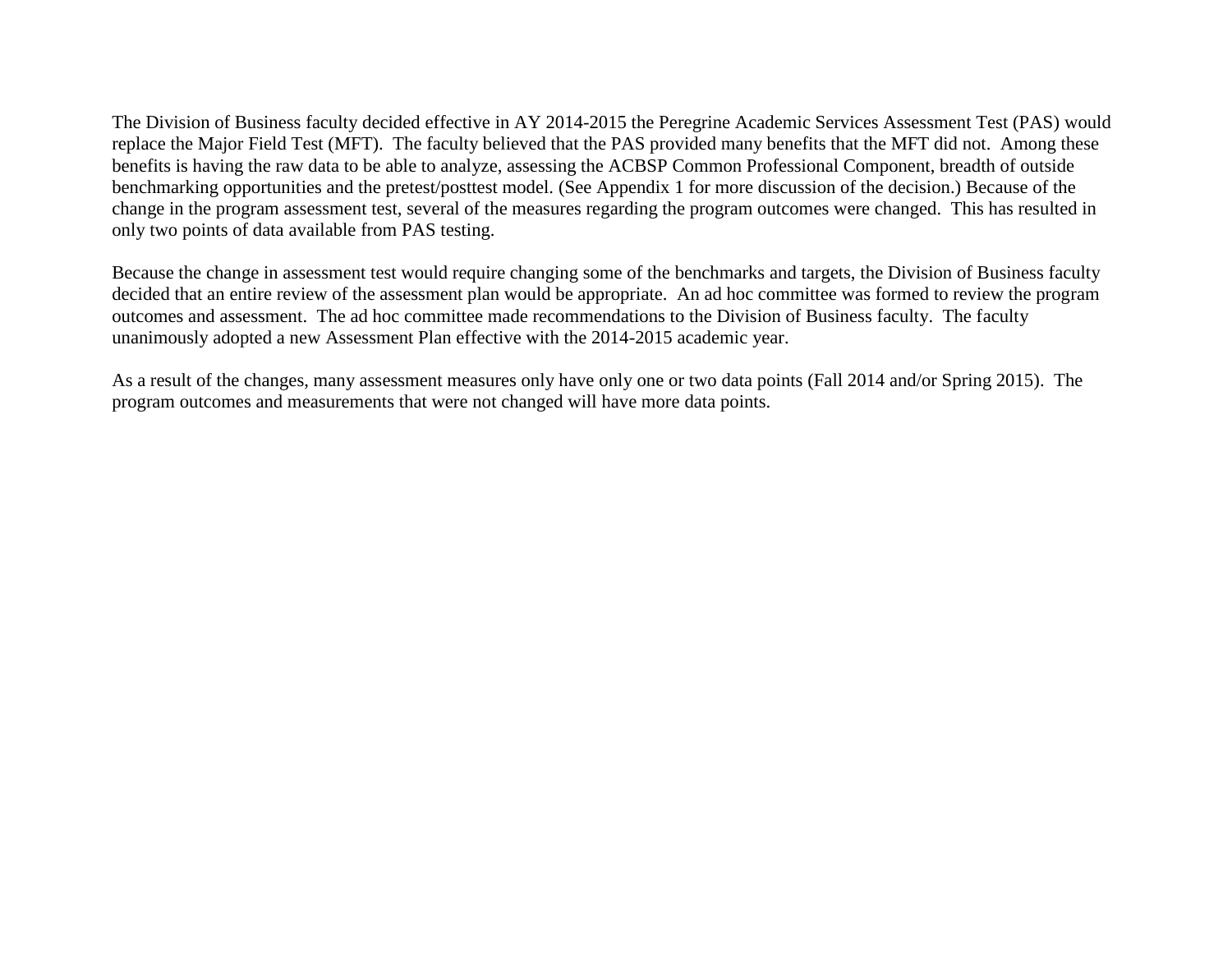| <b>Program Outcomes for All Division of Business</b>                                        |                                                                                   |                                                                            |                                                                                                                                                                                                                                                                                         |                                                                                                                                                                                                                                                                                                                                                                                  |                                                     |     |                                                                                                                                    |                                                       |  |  |
|---------------------------------------------------------------------------------------------|-----------------------------------------------------------------------------------|----------------------------------------------------------------------------|-----------------------------------------------------------------------------------------------------------------------------------------------------------------------------------------------------------------------------------------------------------------------------------------|----------------------------------------------------------------------------------------------------------------------------------------------------------------------------------------------------------------------------------------------------------------------------------------------------------------------------------------------------------------------------------|-----------------------------------------------------|-----|------------------------------------------------------------------------------------------------------------------------------------|-------------------------------------------------------|--|--|
| <b>Measure 1</b>                                                                            |                                                                                   |                                                                            |                                                                                                                                                                                                                                                                                         | During the MGMT 4433 Business Policy course the students will take the Peregrine Academic Services Assessment Test (PAS).                                                                                                                                                                                                                                                        |                                                     |     | 1. Graduating students should have basic knowledge of the 12 disciplines of the ACBSP Undergraduate Common Professional Component. |                                                       |  |  |
| Performance                                                                                 | Areas of                                                                          | <b>Analysis of Results</b><br>Analysis and                                 | Results of Action                                                                                                                                                                                                                                                                       |                                                                                                                                                                                                                                                                                                                                                                                  |                                                     |     | Insert Graphs or Tables of Resulting Trends for 3-5 Years (please graph all                                                        |                                                       |  |  |
| Measure<br>(Competency)                                                                     | Description of<br>Measurement<br>Instrument                                       | <b>Action Taken</b><br><b>Success</b><br>Taken (occurs in<br>the following |                                                                                                                                                                                                                                                                                         |                                                                                                                                                                                                                                                                                                                                                                                  | available data up to five years)<br>year)           |     |                                                                                                                                    |                                                       |  |  |
| 60% of the<br>students will<br>score above the<br>50 <sup>th</sup> percentile<br>on the PAS | Peregrine<br>Assessment<br>Test<br>Direct<br>External<br>Summative<br>Comparative | Performance<br>is below<br>target.                                         | Two semesters<br>of data are<br>insufficient for<br>meaningful<br>analysis.<br>After AY<br>2015-2016.<br>when there are<br>four data<br>points, the<br>faculty will<br>examine the<br>results for<br>trends and<br>issues. After<br>AY 2016-2017.<br>the results will<br>be annualized. | Because the<br>Division of<br><b>Business</b><br>switched from<br>Major Field Test<br>to Peregrine in<br>AY 2014-2015,<br>there is no action<br>to be reviewed.<br>The faculty in<br>receiving the<br>results from the<br>Peregrine exam<br>do agree that the<br>decision to<br>change from the<br>Major Field Test<br>will be beneficial<br>to the program<br>and the students. | 70%<br>60%<br>50%<br>40%<br>30%<br>20%<br>10%<br>0% | F14 | SP15                                                                                                                               | <b>→→</b> % At or above<br>50th Percentile<br>-Target |  |  |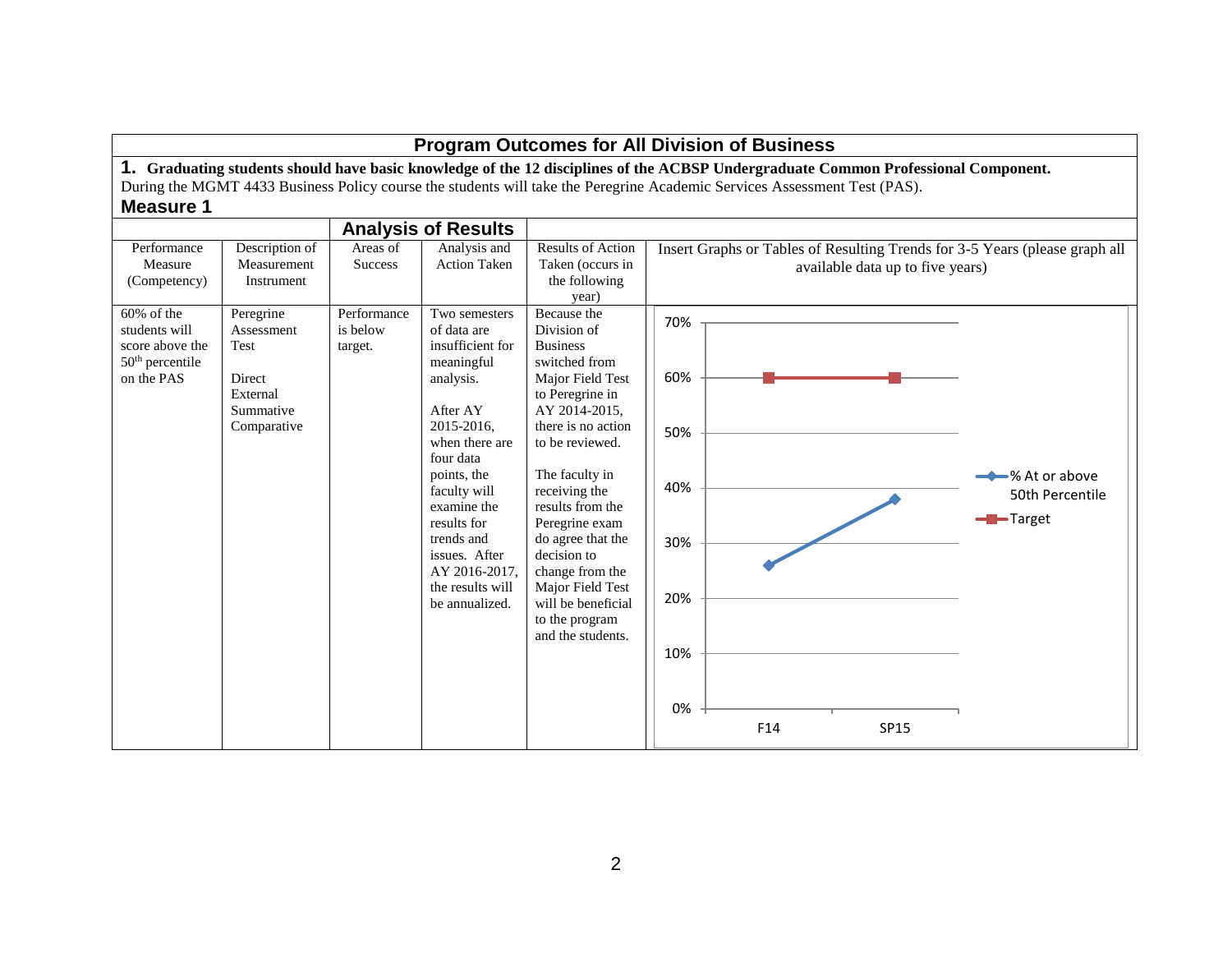| IIIVUJUI V L    |                |                |                       |                     |    |                                                                             |                     |
|-----------------|----------------|----------------|-----------------------|---------------------|----|-----------------------------------------------------------------------------|---------------------|
| Performance     | Description of | Areas of       | Analysis and          | Results of          |    | Insert Graphs or Tables of Resulting Trends for 3-5 Years (please graph all |                     |
| Measure         | Measurement    | <b>Success</b> | <b>Action Taken</b>   | <b>Action Taken</b> |    | available data up to five years)                                            |                     |
| (Competency)    | Instrument     |                |                       | (occurs in the      |    |                                                                             |                     |
|                 |                |                |                       | following year)     |    |                                                                             |                     |
| The institution | Peregrine      | Performance    | Two semesters         | Because the         |    |                                                                             |                     |
| mean PAS score  | Assessment     | is below       | of data are           | Division of         | 50 |                                                                             |                     |
| will be above   | Test           | target.        | insufficient for      | <b>Business</b>     |    |                                                                             |                     |
| the ACBSP       |                |                | meaningful            | switched from       |    |                                                                             |                     |
| Region 6        | Direct         |                | analysis.             | Major Field         | 40 |                                                                             |                     |
| institutions.   | External       |                |                       | Test to             |    |                                                                             |                     |
|                 | Summative      |                | <b>After AY 2015-</b> | Peregrine in AY     |    |                                                                             |                     |
|                 | Comparative    |                | 2016, when there      | 2014-2015,          | 30 |                                                                             |                     |
|                 |                |                | are four data         | there is no         |    |                                                                             | $\rightarrow$ NWOSU |
|                 |                |                | points, the           | action to be        | 20 |                                                                             |                     |
|                 |                |                | faculty will          | reviewed.           |    |                                                                             | -Target             |
|                 |                |                | examine the           |                     |    |                                                                             |                     |
|                 |                |                | results for trends    | The faculty in      | 10 |                                                                             |                     |
|                 |                |                | and issues. After     | receiving the       |    |                                                                             |                     |
|                 |                |                | AY 2016-2017,         | results from the    |    |                                                                             |                     |
|                 |                |                | the results will      | Peregrine exam      | 0  |                                                                             |                     |
|                 |                |                | be annualized.        | do agree that       |    | F14<br>SP15                                                                 |                     |
|                 |                |                |                       | the decision to     |    |                                                                             |                     |
|                 |                |                |                       | change from the     |    |                                                                             |                     |
|                 |                |                |                       | Major Field         |    |                                                                             |                     |
|                 |                |                |                       | Test will be        |    |                                                                             |                     |
|                 |                |                |                       | beneficial to the   |    |                                                                             |                     |
|                 |                |                |                       | program and the     |    |                                                                             |                     |
|                 |                |                |                       | students.           |    |                                                                             |                     |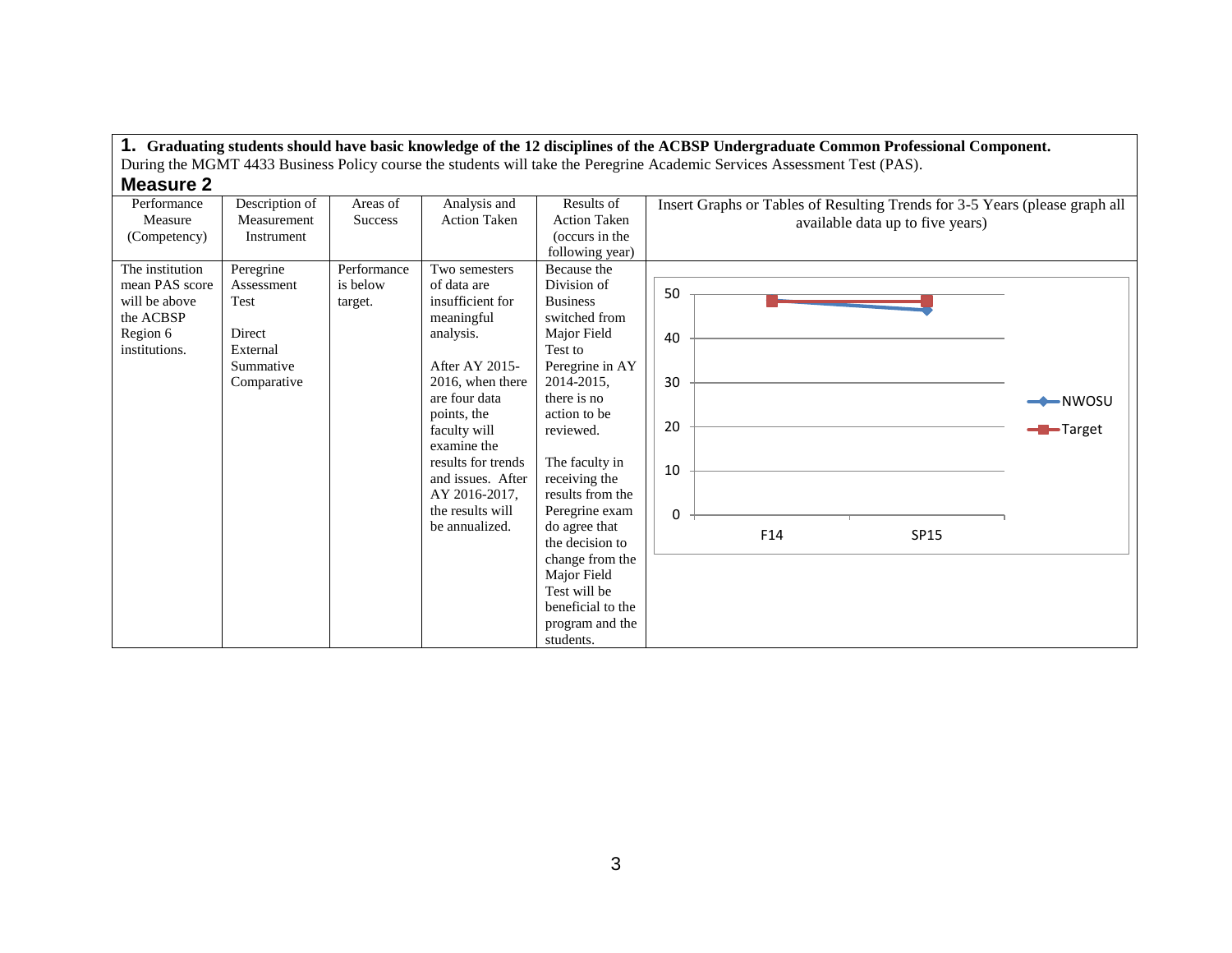| IIIVUJUI V        |                |                |                     |                     |                                                                             |                     |
|-------------------|----------------|----------------|---------------------|---------------------|-----------------------------------------------------------------------------|---------------------|
| Performance       | Description of | Areas of       | Analysis and        | Results of          | Insert Graphs or Tables of Resulting Trends for 3-5 Years (please graph all |                     |
| Measure           | Measurement    | <b>Success</b> | <b>Action Taken</b> | <b>Action Taken</b> | available data up to five years)                                            |                     |
| (Competency)      | Instrument     |                |                     | (occurs in the      |                                                                             |                     |
|                   |                |                |                     | following year)     |                                                                             |                     |
| The institution   | Peregrine      | Performance    | Two semesters       | Because the         |                                                                             |                     |
| mean PAS score    | Assessment     | is below       | of data are         | Division of         | 60                                                                          |                     |
| will be above all | Test           | target.        | insufficient for    | <b>Business</b>     |                                                                             |                     |
| <b>ACBSP</b>      |                |                | meaningful          | switched from       |                                                                             |                     |
| institutions.     | Direct         |                | analysis.           | Major Field         | 50                                                                          |                     |
|                   | External       |                |                     | Test to             |                                                                             |                     |
|                   | Summative      |                | After AY 2015-      | Peregrine in AY     | 40                                                                          |                     |
|                   | Comparative    |                | 2016, when there    | 2014-2015,          |                                                                             |                     |
|                   |                |                | are four data       | there is no         | 30                                                                          | $\rightarrow$ NWOSU |
|                   |                |                | points, the         | action to be        |                                                                             |                     |
|                   |                |                | faculty will        | reviewed.           | 20                                                                          | <del>-</del> Target |
|                   |                |                | examine the         |                     |                                                                             |                     |
|                   |                |                | results for trends  | The faculty in      |                                                                             |                     |
|                   |                |                | and issues. After   | receiving the       | 10                                                                          |                     |
|                   |                |                | AY 2016-2017,       | results from the    |                                                                             |                     |
|                   |                |                | the results will    | Peregrine exam      | $\Omega$                                                                    |                     |
|                   |                |                | be annualized.      | do agree that       | F14<br>SP15                                                                 |                     |
|                   |                |                |                     | the decision to     |                                                                             |                     |
|                   |                |                |                     | change from the     |                                                                             |                     |
|                   |                |                |                     | Major Field         |                                                                             |                     |
|                   |                |                |                     | Test will be        |                                                                             |                     |
|                   |                |                |                     | beneficial to the   |                                                                             |                     |
|                   |                |                |                     | program and the     |                                                                             |                     |
|                   |                |                |                     | students.           |                                                                             |                     |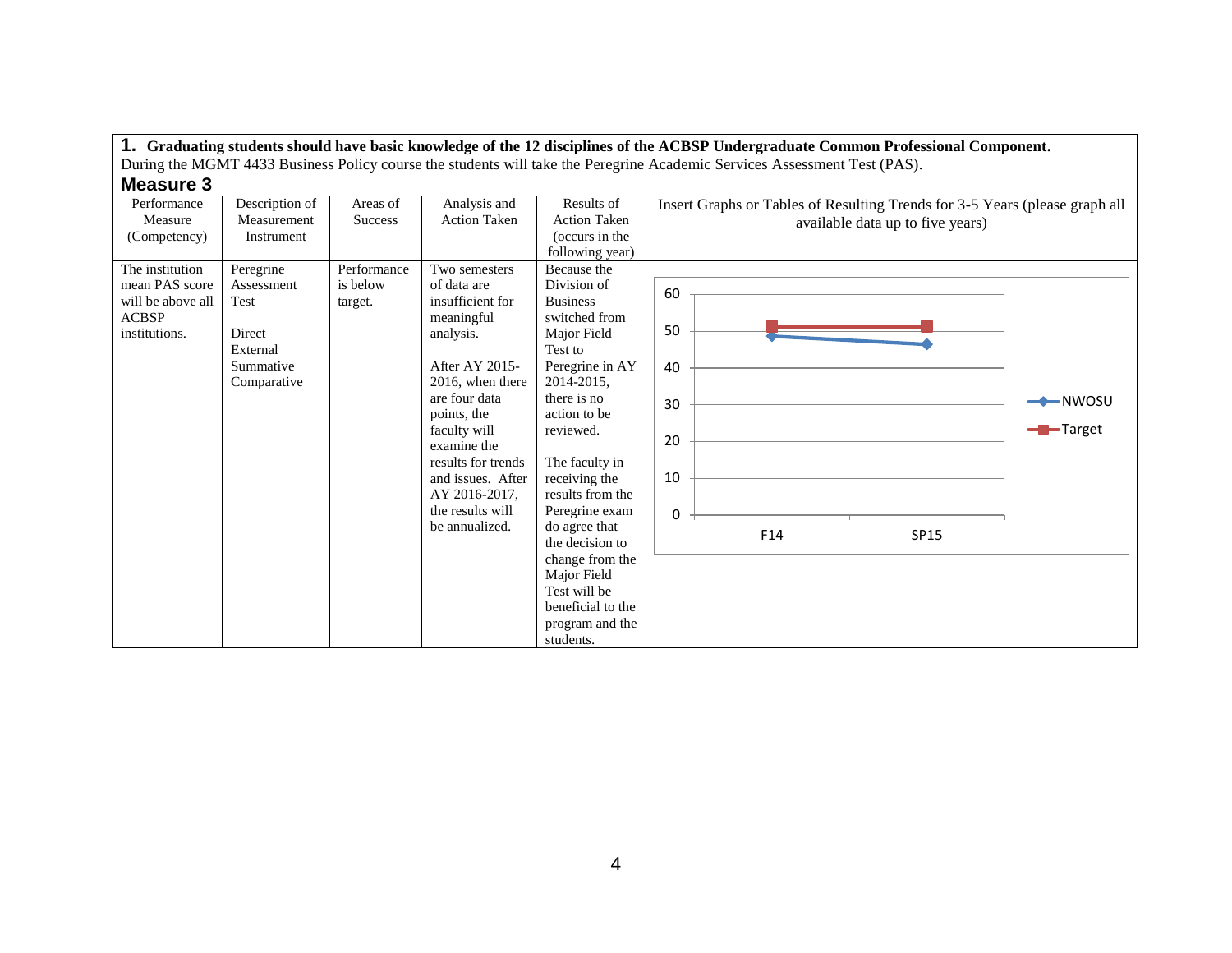| <b>INICASUI C T</b> |                |                |                     |                     |                                                                             |                     |
|---------------------|----------------|----------------|---------------------|---------------------|-----------------------------------------------------------------------------|---------------------|
| Performance         | Description of | Areas of       | Analysis and        | Results of          | Insert Graphs or Tables of Resulting Trends for 3-5 Years (please graph all |                     |
| Measure             | Measurement    | <b>Success</b> | <b>Action Taken</b> | <b>Action Taken</b> | available data up to five years)                                            |                     |
| (Competency)        | Instrument     |                |                     | (occurs in the      |                                                                             |                     |
|                     |                |                |                     | following year)     |                                                                             |                     |
| The institution     | Peregrine      | Performance    | Two semesters       | Because the         |                                                                             |                     |
| mean PAS score      | Assessment     | is below       | of data are         | Division of         | 60                                                                          |                     |
| will be above all   | Test           | target.        | insufficient for    | <b>Business</b>     |                                                                             |                     |
| publicly owned      |                |                | meaningful          | switched from       |                                                                             |                     |
| institutions.       | Direct         |                | analysis.           | Major Field         | 50                                                                          |                     |
|                     | External       |                |                     | Test to             |                                                                             |                     |
|                     | Summative      |                | After AY 2015-      | Peregrine in AY     | 40                                                                          |                     |
|                     | Comparative    |                | 2016, when there    | 2014-2015,          |                                                                             |                     |
|                     |                |                | are four data       | there is no         | 30                                                                          | $\rightarrow$ NWOSU |
|                     |                |                | points, the         | action to be        |                                                                             |                     |
|                     |                |                | faculty will        | reviewed.           | 20                                                                          | -Target             |
|                     |                |                | examine the         |                     |                                                                             |                     |
|                     |                |                | results for trends  | The faculty in      |                                                                             |                     |
|                     |                |                | and issues. After   | receiving the       | 10                                                                          |                     |
|                     |                |                | AY 2016-2017,       | results from the    |                                                                             |                     |
|                     |                |                | the results will    | Peregrine exam      | $\Omega$                                                                    |                     |
|                     |                |                | be annualized.      | do agree that       | F14<br>SP15                                                                 |                     |
|                     |                |                |                     | the decision to     |                                                                             |                     |
|                     |                |                |                     | change from the     |                                                                             |                     |
|                     |                |                |                     | Major Field         |                                                                             |                     |
|                     |                |                |                     | Test will be        |                                                                             |                     |
|                     |                |                |                     | beneficial to the   |                                                                             |                     |
|                     |                |                |                     | program and the     |                                                                             |                     |
|                     |                |                |                     | students.           |                                                                             |                     |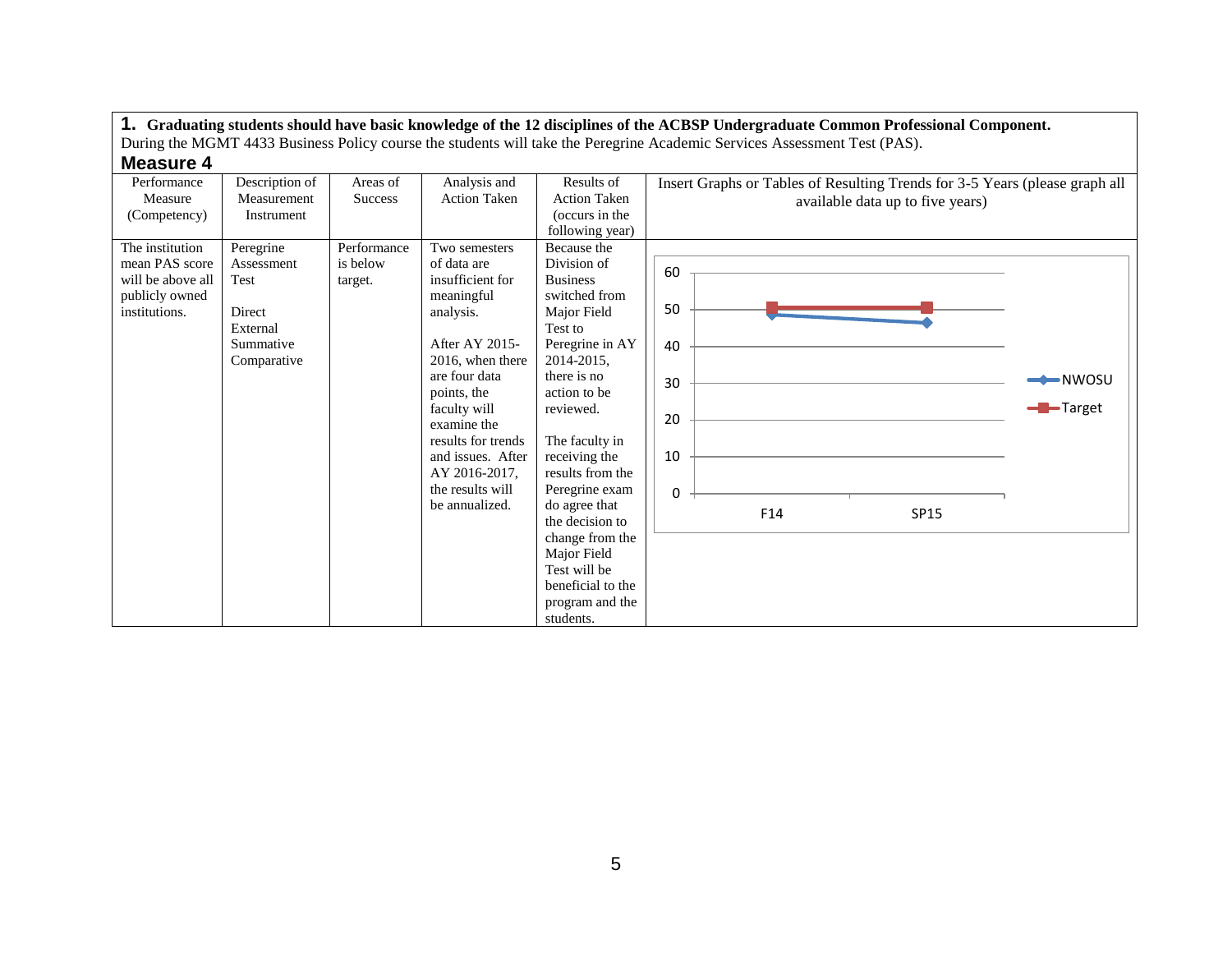| MCQOUIC J         |                |                |                     |                     |                                                                             |                     |
|-------------------|----------------|----------------|---------------------|---------------------|-----------------------------------------------------------------------------|---------------------|
| Performance       | Description of | Areas of       | Analysis and        | Results of          | Insert Graphs or Tables of Resulting Trends for 3-5 Years (please graph all |                     |
| Measure           | Measurement    | <b>Success</b> | <b>Action Taken</b> | <b>Action Taken</b> | available data up to five years)                                            |                     |
| (Competency)      | Instrument     |                |                     | (occurs in the      |                                                                             |                     |
|                   |                |                |                     | following year)     |                                                                             |                     |
| The institution   | Peregrine      | Performance    | Two semesters       | Because the         |                                                                             |                     |
| mean PAS score    | Assessment     | is below       | of data are         | Division of         | 60                                                                          |                     |
| will be above all | <b>Test</b>    | target.        | insufficient for    | <b>Business</b>     |                                                                             |                     |
| US institutions.  |                |                | meaningful          | switched from       |                                                                             |                     |
|                   | Direct         |                | analysis.           | Major Field         | 50                                                                          |                     |
|                   | External       |                |                     | Test to             |                                                                             |                     |
|                   | Summative      |                | After AY 2015-      | Peregrine in AY     | 40                                                                          |                     |
|                   | Comparative    |                | 2016, when there    | 2014-2015,          |                                                                             |                     |
|                   |                |                | are four data       | there is no         | 30                                                                          | $\rightarrow$ NWOSU |
|                   |                |                | points, the         | action to be        |                                                                             |                     |
|                   |                |                | faculty will        | reviewed.           | 20                                                                          | -Target             |
|                   |                |                | examine the         |                     |                                                                             |                     |
|                   |                |                | results for trends  | The faculty in      |                                                                             |                     |
|                   |                |                | and issues. After   | receiving the       | 10                                                                          |                     |
|                   |                |                | AY 2016-2017,       | results from the    |                                                                             |                     |
|                   |                |                | the results will    | Peregrine exam      | $\Omega$                                                                    |                     |
|                   |                |                | be annualized.      | do agree that       | F14<br>SP15                                                                 |                     |
|                   |                |                |                     | the decision to     |                                                                             |                     |
|                   |                |                |                     | change from the     |                                                                             |                     |
|                   |                |                |                     | Major Field         |                                                                             |                     |
|                   |                |                |                     | Test will be        |                                                                             |                     |
|                   |                |                |                     | beneficial to the   |                                                                             |                     |
|                   |                |                |                     | program and the     |                                                                             |                     |
|                   |                |                |                     | students.           |                                                                             |                     |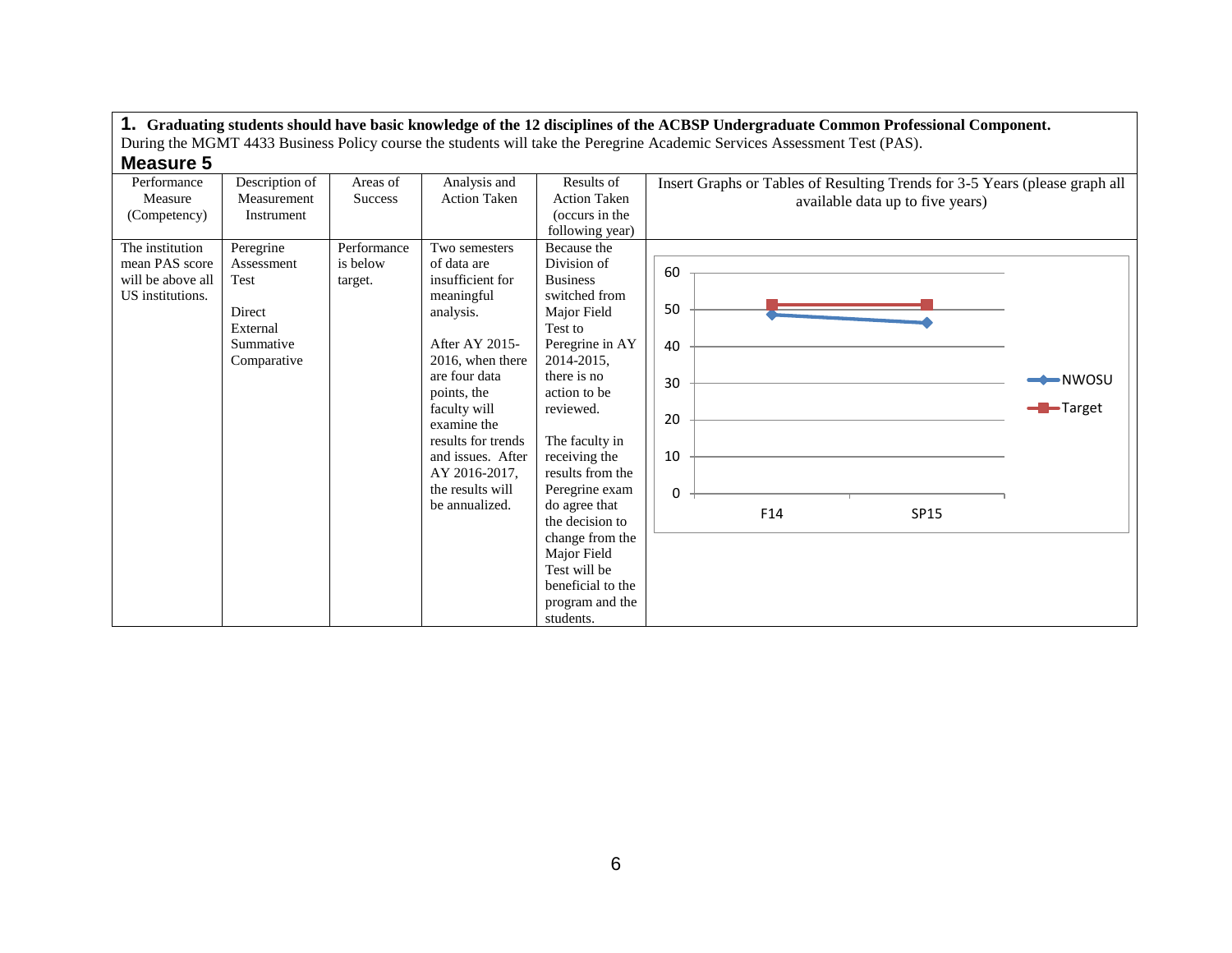| <b>INICASUI C</b> U |                |                |                     |                     |          |                                                                             |                                  |                     |
|---------------------|----------------|----------------|---------------------|---------------------|----------|-----------------------------------------------------------------------------|----------------------------------|---------------------|
| Performance         | Description of | Areas of       | Analysis and        | Results of          |          | Insert Graphs or Tables of Resulting Trends for 3-5 Years (please graph all |                                  |                     |
| Measure             | Measurement    | <b>Success</b> | <b>Action Taken</b> | <b>Action Taken</b> |          |                                                                             | available data up to five years) |                     |
| (Competency)        | Instrument     |                |                     | (occurs in the      |          |                                                                             |                                  |                     |
|                     |                |                |                     | following year)     |          |                                                                             |                                  |                     |
| The institution     | Peregrine      | Performance    | Two semesters       | Because the         |          |                                                                             |                                  |                     |
| mean PAS score      | Assessment     | is below       | of data are         | Division of         | 60       |                                                                             |                                  |                     |
| will be above all   | Test           | target.        | insufficient for    | <b>Business</b>     |          |                                                                             |                                  |                     |
| institutions        |                |                | meaningful          | switched from       |          | 48.68                                                                       | 46.43                            |                     |
| outside US.         | Direct         |                | analysis.           | Major Field         | 50       |                                                                             |                                  |                     |
|                     | External       |                |                     | Test to             |          |                                                                             |                                  |                     |
|                     | Summative      |                | After AY 2015-      | Peregrine in AY     | 40       |                                                                             |                                  |                     |
|                     | Comparative    |                | 2016, when there    | 2014-2015.          |          |                                                                             |                                  |                     |
|                     |                |                | are four data       | there is no         | 30       |                                                                             |                                  | $\rightarrow$ NWOSU |
|                     |                |                | points, the         | action to be        |          |                                                                             |                                  |                     |
|                     |                |                | faculty will        | reviewed.           | 20       |                                                                             |                                  | -Target             |
|                     |                |                | examine the         |                     |          |                                                                             |                                  |                     |
|                     |                |                | results for trends  | The faculty in      |          |                                                                             |                                  |                     |
|                     |                |                | and issues. After   | receiving the       | 10       |                                                                             |                                  |                     |
|                     |                |                | AY 2016-2017,       | results from the    |          |                                                                             |                                  |                     |
|                     |                |                | the results will    | Peregrine exam      | $\Omega$ |                                                                             |                                  |                     |
|                     |                |                | be annualized.      | do agree that       |          | F14                                                                         | SP15                             |                     |
|                     |                |                |                     | the decision to     |          |                                                                             |                                  |                     |
|                     |                |                |                     | change from the     |          |                                                                             |                                  |                     |
|                     |                |                |                     | Major Field         |          |                                                                             |                                  |                     |
|                     |                |                |                     | Test will be        |          |                                                                             |                                  |                     |
|                     |                |                |                     | beneficial to the   |          |                                                                             |                                  |                     |
|                     |                |                |                     | program and the     |          |                                                                             |                                  |                     |
|                     |                |                |                     | students.           |          |                                                                             |                                  |                     |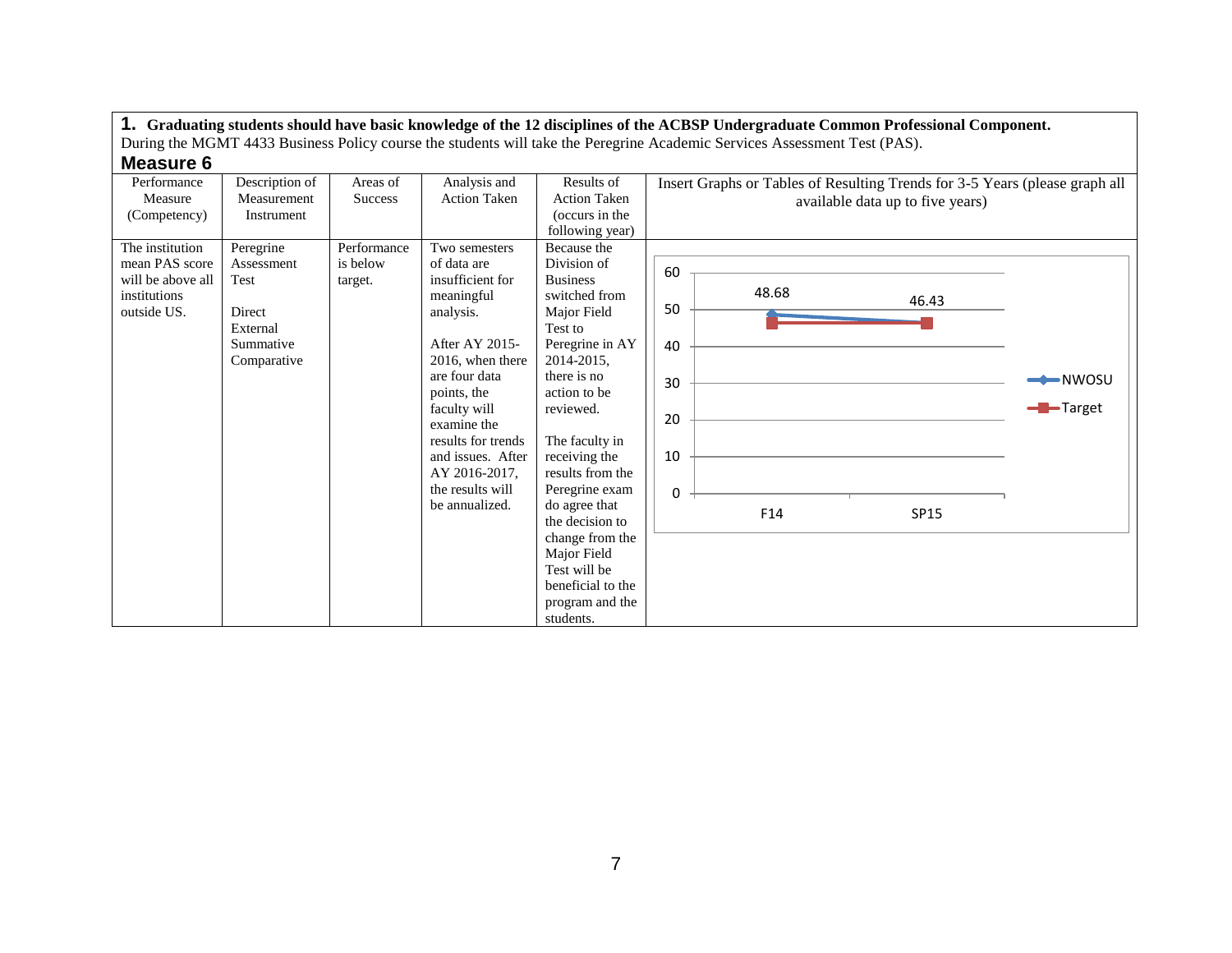| <b>INGASULE</b> I |                |                |                     |                     |                                                                             |                     |
|-------------------|----------------|----------------|---------------------|---------------------|-----------------------------------------------------------------------------|---------------------|
| Performance       | Description of | Areas of       | Analysis and        | Results of          | Insert Graphs or Tables of Resulting Trends for 3-5 Years (please graph all |                     |
| Measure           | Measurement    | <b>Success</b> | <b>Action Taken</b> | <b>Action Taken</b> | available data up to five years)                                            |                     |
| (Competency)      | Instrument     |                |                     | (occurs in the      |                                                                             |                     |
|                   |                |                |                     | following year)     |                                                                             |                     |
| In 12 CPC         | Peregrine      | Performance    | Two semesters       | Because the         |                                                                             |                     |
| indicators        | Assessment     | is below       | of data are         | Division of         |                                                                             |                     |
| collectively at   | Test           | target.        | insufficient for    | <b>Business</b>     | 14                                                                          |                     |
| or above          |                |                | meaningful          | switched from       |                                                                             |                     |
| median score      | Direct         |                | analysis.           | Major Field         | 12                                                                          |                     |
|                   | External       |                |                     | Test to             |                                                                             |                     |
|                   | Summative      |                | After AY 2015-      | Peregrine in AY     | 10                                                                          |                     |
|                   | Comparative    |                | 2016, when there    | 2014-2015,          |                                                                             |                     |
|                   |                |                | are four data       | there is no         | 8                                                                           | $\rightarrow$ NWOSU |
|                   |                |                | points, the         | action to be        |                                                                             |                     |
|                   |                |                | faculty will        | reviewed.           | 6                                                                           | <b>-B</b> -Target   |
|                   |                |                | examine the         |                     | 4                                                                           |                     |
|                   |                |                | results for trends  | The faculty in      |                                                                             |                     |
|                   |                |                | and issues. After   | receiving the       | $\overline{2}$                                                              |                     |
|                   |                |                | AY 2016-2017,       | results from the    |                                                                             |                     |
|                   |                |                | the results will    | Peregrine exam      | 0                                                                           |                     |
|                   |                |                | be annualized.      | do agree that       | F14<br>SP15                                                                 |                     |
|                   |                |                |                     | the decision to     |                                                                             |                     |
|                   |                |                |                     | change from the     |                                                                             |                     |
|                   |                |                |                     | Major Field         |                                                                             |                     |
|                   |                |                |                     | Test will be        |                                                                             |                     |
|                   |                |                |                     | beneficial to the   |                                                                             |                     |
|                   |                |                |                     | program and the     |                                                                             |                     |
|                   |                |                |                     | students.           |                                                                             |                     |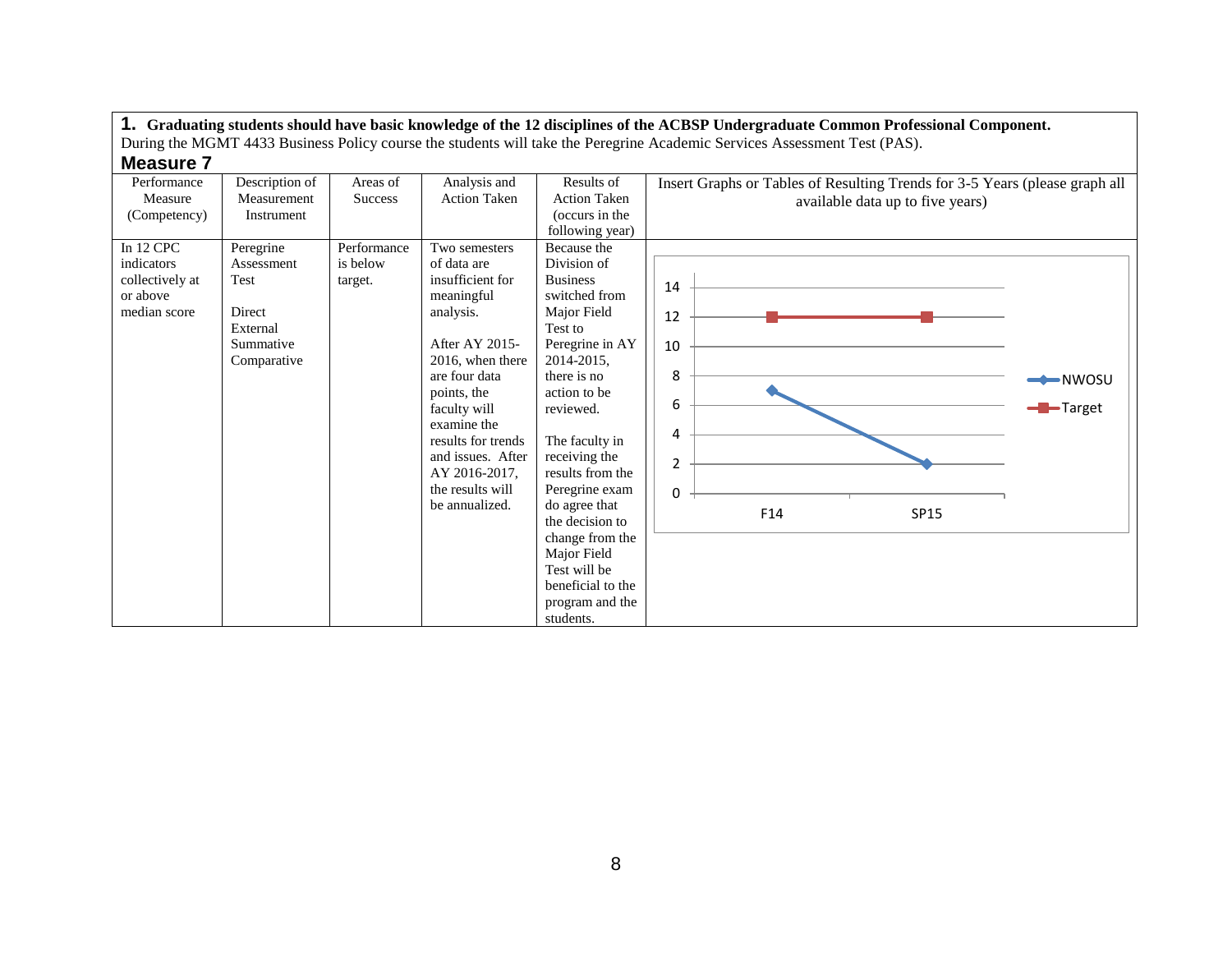|                                                                                                |                                                                                                            |                            |                                                                                                                                           |                                                                                                                                                                                | <b>Program Outcomes for All Division of Business</b>                                                                                       |
|------------------------------------------------------------------------------------------------|------------------------------------------------------------------------------------------------------------|----------------------------|-------------------------------------------------------------------------------------------------------------------------------------------|--------------------------------------------------------------------------------------------------------------------------------------------------------------------------------|--------------------------------------------------------------------------------------------------------------------------------------------|
| <b>Measure 1</b>                                                                               |                                                                                                            |                            | 2. Graduating students should have well developed communication skills.                                                                   |                                                                                                                                                                                | During GBUS 3753 Business Research students will prepare and make a presentation that will be assessed based on a faculty-approved rubric. |
| <b>Analysis of Results</b>                                                                     |                                                                                                            |                            |                                                                                                                                           |                                                                                                                                                                                |                                                                                                                                            |
| Performance<br>Measure<br>(Competency)                                                         | Description<br>$\sigma$ f<br>Measurement<br>Instrument                                                     | Areas of<br><b>Success</b> | Analysis and<br><b>Action Taken</b>                                                                                                       | Results of<br>Action<br>Taken                                                                                                                                                  | Insert Graphs or Tables of Resulting Trends for 3-5 Years (please graph all<br>available data up to five years)                            |
| students must<br>score at or<br>higher than<br>acceptable on a<br>faculty-<br>approved rubric. | presentations<br>were<br>assessed by<br>faculty using<br>the<br>Presentation<br>Assessment<br>Rubric (Plan | below target.              | data are<br>insufficient for<br>meaningful<br>analysis.<br>After AY 2015-<br>2016, when there<br>are four data                            | Division of<br><b>Business</b><br>switched<br>from Major<br>Field Test to<br>Peregrine in<br>AY 2014-<br>$2015$ , there                                                        | 100<br>95<br>90<br>85<br>80<br>$\longleftarrow$ NWOSU<br>75                                                                                |
|                                                                                                | Attachment<br>1)<br>Direct<br>Formative<br>Internal                                                        |                            | points, the faculty<br>will examine the<br>results for trends<br>and issues. After<br>AY 2016-2017,<br>the results will be<br>annualized. | is no action<br>to be<br>reviewed.<br>The faculty<br>in receiving<br>the results                                                                                               | 70<br>-Target<br>65<br>60<br>55<br>50                                                                                                      |
|                                                                                                |                                                                                                            |                            |                                                                                                                                           | from the<br>Peregrine<br>exam do<br>agree that<br>the decision<br>to change<br>from the<br>Major Field<br>Test will be<br>beneficial to<br>the program<br>and the<br>students. | F14<br>SP15                                                                                                                                |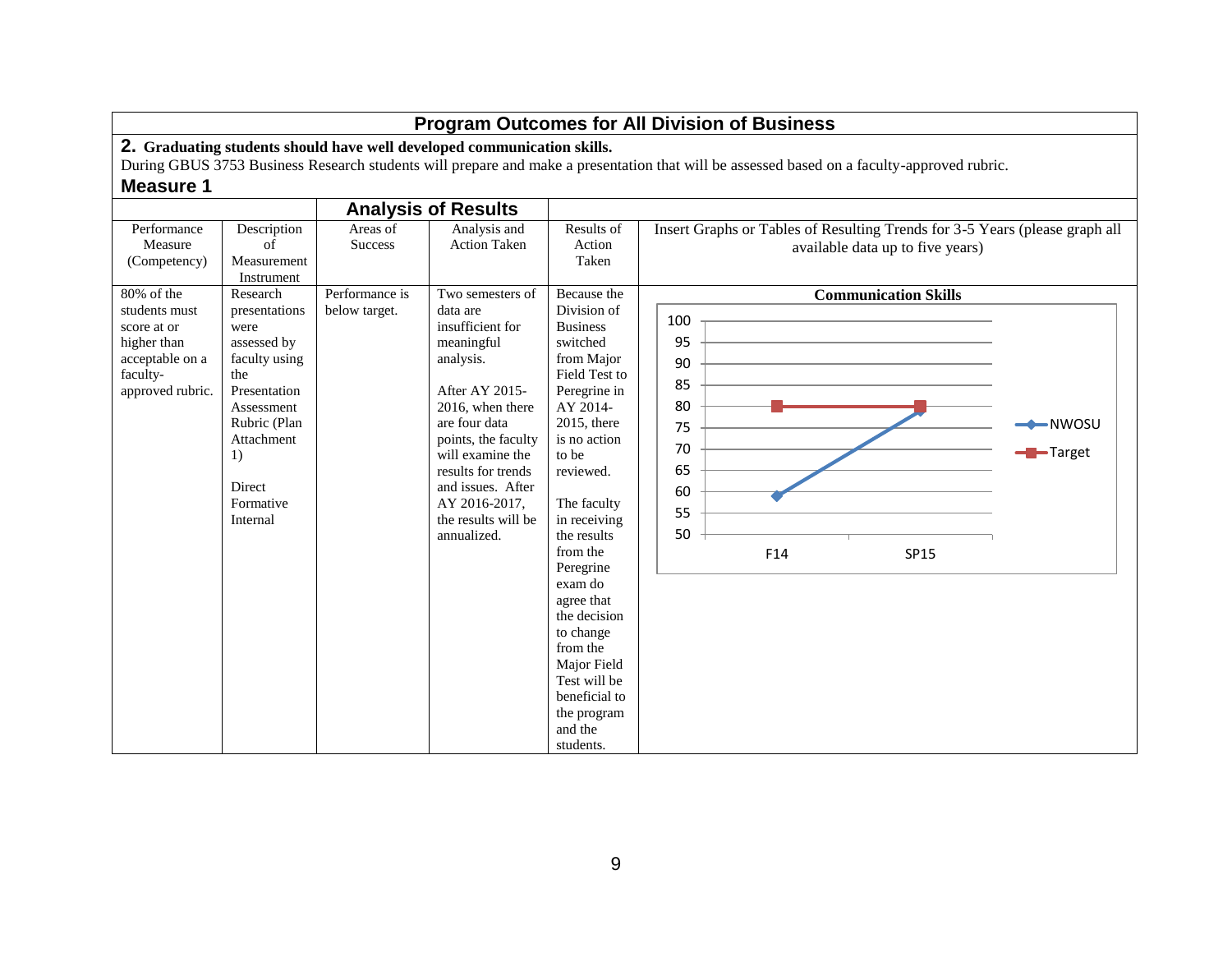|                                                                                                                 | <b>Program Outcomes for All Division of Business</b>                                                                                                                  |                                 |                                                                                                                                                                                                                                                                                                                            |                                                                                                                                                                                                             |                                                                                                                                                                   |  |  |  |  |  |  |
|-----------------------------------------------------------------------------------------------------------------|-----------------------------------------------------------------------------------------------------------------------------------------------------------------------|---------------------------------|----------------------------------------------------------------------------------------------------------------------------------------------------------------------------------------------------------------------------------------------------------------------------------------------------------------------------|-------------------------------------------------------------------------------------------------------------------------------------------------------------------------------------------------------------|-------------------------------------------------------------------------------------------------------------------------------------------------------------------|--|--|--|--|--|--|
| <b>Measure 2</b>                                                                                                |                                                                                                                                                                       |                                 | 2. Graduating students should have well developed communication skills.                                                                                                                                                                                                                                                    |                                                                                                                                                                                                             | During MGMT 4343 Cross-Cultural Management students will prepare a research report using proper written communication skills based on a rubric.                   |  |  |  |  |  |  |
|                                                                                                                 |                                                                                                                                                                       |                                 | <b>Analysis of Results</b>                                                                                                                                                                                                                                                                                                 |                                                                                                                                                                                                             |                                                                                                                                                                   |  |  |  |  |  |  |
| Performance<br>Measure<br>(Competency)                                                                          | Description of<br>Measurement<br>Instrument                                                                                                                           | Areas of<br><b>Success</b>      | Analysis and<br><b>Action Taken</b>                                                                                                                                                                                                                                                                                        | Results of<br>Action<br>Taken<br>This                                                                                                                                                                       | Insert Graphs or Tables of Resulting Trends for 3-5 Years (please graph all<br>available data up to five years)                                                   |  |  |  |  |  |  |
| $80\%$ of the<br>students must<br>score at or<br>higher than<br>acceptable on a<br>faculty-<br>approved rubric. | Papers were<br>assessed using<br>the Written<br>Communicati<br><sub>on</sub><br>Assessment<br>Rubric (Plan<br>Attachment 2)<br><b>Direct</b><br>Formative<br>Internal | Performance is<br>above target. | This measure was<br>added to the<br>Assessment Plan<br>in AY 2014-15.<br>Two semesters of<br>data are<br>insufficient for<br>meaningful<br>analysis.<br>As the class is<br>taught every<br>semester, after<br>AY 2015-2016 an<br>analysis of the<br>results to identify<br>potential trends<br>and issues will be<br>made. | measure was<br>introduced<br>in AY 2014-<br>2015<br>because<br>there was no<br>formative<br>assessment<br>of the SLO.<br>This action<br>was<br>appropriate<br>to better<br>assess<br>student<br>development | <b>Communication Skills</b><br>100<br>95<br>90<br>85<br>80<br>$\rightarrow$ NWOSU<br>75<br>70<br>- <b>B</b> -Target<br>65<br>60<br>55<br>50<br>F14<br><b>SP15</b> |  |  |  |  |  |  |

# 10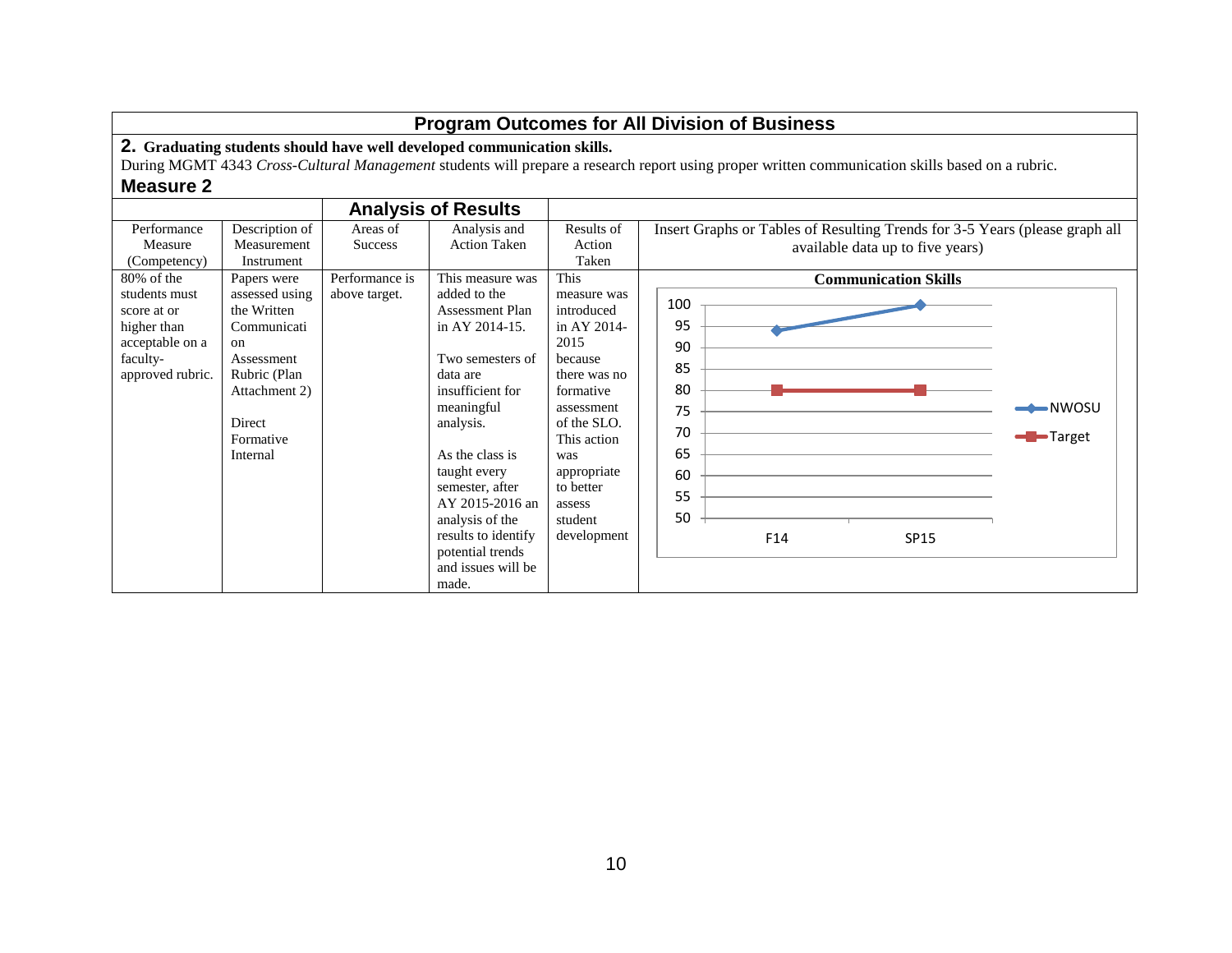|                                                                                                              |                                                                                                                                                               |                                 |                                                                                                                                                                                                                                                                                                                                                                                                                                                                                                                                                                                                                             |                                                                                                                                                                                                                                  | <b>Program Outcomes for All Division of Business</b>                                                                                                                                                                                                   |
|--------------------------------------------------------------------------------------------------------------|---------------------------------------------------------------------------------------------------------------------------------------------------------------|---------------------------------|-----------------------------------------------------------------------------------------------------------------------------------------------------------------------------------------------------------------------------------------------------------------------------------------------------------------------------------------------------------------------------------------------------------------------------------------------------------------------------------------------------------------------------------------------------------------------------------------------------------------------------|----------------------------------------------------------------------------------------------------------------------------------------------------------------------------------------------------------------------------------|--------------------------------------------------------------------------------------------------------------------------------------------------------------------------------------------------------------------------------------------------------|
| <b>Measure 3</b>                                                                                             |                                                                                                                                                               |                                 | 2. Graduating students should have well developed communication skills.                                                                                                                                                                                                                                                                                                                                                                                                                                                                                                                                                     |                                                                                                                                                                                                                                  | During MGMT 4433 Business Policy students will prepare a detailed case analysis using proper written communication skills based on a rubric.                                                                                                           |
|                                                                                                              |                                                                                                                                                               |                                 | <b>Analysis of Results</b>                                                                                                                                                                                                                                                                                                                                                                                                                                                                                                                                                                                                  |                                                                                                                                                                                                                                  |                                                                                                                                                                                                                                                        |
| Performance<br>Measure<br>(Competency)                                                                       | Description of<br>Measurement<br>Instrument                                                                                                                   | Areas of<br>Success             | Analysis and<br><b>Action Taken</b>                                                                                                                                                                                                                                                                                                                                                                                                                                                                                                                                                                                         | Results of<br>Action<br>Taken                                                                                                                                                                                                    | Insert Graphs or Tables of Resulting Trends for 3-5 Years (please graph all<br>available data up to five years)                                                                                                                                        |
| 80% of the<br>students must<br>score at or<br>higher than<br>acceptable on a<br>faculty-<br>approved rubric. | Detailed<br>analyses were<br>assessed using<br>the Written<br>Communication<br>Assessment<br>Rubric (Plan<br>Attachment 2)<br>Direct<br>Summative<br>Internal | Performance is<br>below target. | The rubric for<br>measuring this<br>learning outcome<br>was just introduced<br>in AY 2014-2015.<br>Therefore, there is<br>not sufficient data<br>from this measure<br>to make any<br>conclusions.<br>However, based on<br>prior assessment of<br>written<br>communication<br>skills, it was<br>determined that<br>written<br>communication<br>skills were not<br>being introduced to<br>students. In AY<br>2015-2016 a new<br>required course was<br>added to the<br>Business and<br>Accounting<br>$curricula - Business$<br>Environment. In<br>that class business<br>writing skills are<br>introduced to the<br>students. | Because<br><b>Business</b><br>Environment<br>was<br>introduced<br>in AY 2015-<br>$2016$ , it will<br>be AY 2017-<br>2018 before<br>any<br>meaningful<br>data will be<br>available to<br>assess the<br>success of<br>this action. | <b>Communication Skills</b><br>$\substack{85 \\ 80}$<br>$\frac{5}{75}$<br>70<br>$\frac{65}{60}$<br>$\frac{55}{50}$<br>$\frac{45}{40}$<br>$-NWOSU$<br>$\frac{35}{30}$<br>Target<br>$\frac{25}{20}$<br>15<br>$\overline{10}$<br>$\bar{5}$<br>F14<br>SP15 |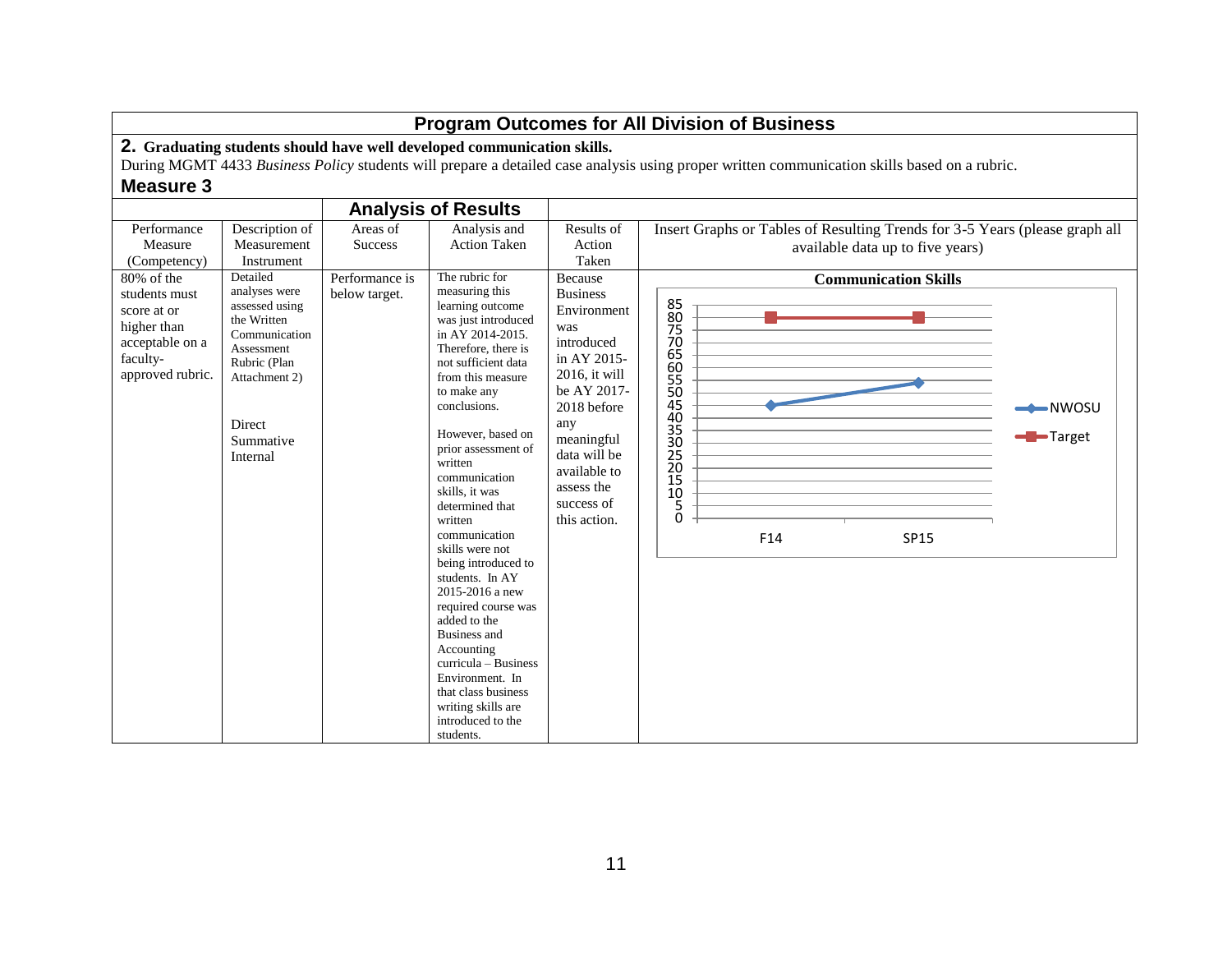|                                                                                                              |                                                                                                                                                                                  |                                                                                                                                            |                                                                                                                                                                                                                                                                                                                                                                                                                                                                                                                         |                                                                                                                                  | <b>Program Outcomes for All Division of Business</b>                                                                                                               |
|--------------------------------------------------------------------------------------------------------------|----------------------------------------------------------------------------------------------------------------------------------------------------------------------------------|--------------------------------------------------------------------------------------------------------------------------------------------|-------------------------------------------------------------------------------------------------------------------------------------------------------------------------------------------------------------------------------------------------------------------------------------------------------------------------------------------------------------------------------------------------------------------------------------------------------------------------------------------------------------------------|----------------------------------------------------------------------------------------------------------------------------------|--------------------------------------------------------------------------------------------------------------------------------------------------------------------|
| 2. Graduating students should have well developed communication skills.                                      |                                                                                                                                                                                  |                                                                                                                                            |                                                                                                                                                                                                                                                                                                                                                                                                                                                                                                                         |                                                                                                                                  |                                                                                                                                                                    |
|                                                                                                              |                                                                                                                                                                                  |                                                                                                                                            |                                                                                                                                                                                                                                                                                                                                                                                                                                                                                                                         |                                                                                                                                  | During MGMT 4433 Business Policy course the students will prepare and make a presentation that will be assessed based on a faculty-developed rubric.               |
| <b>Measure 3</b>                                                                                             |                                                                                                                                                                                  |                                                                                                                                            |                                                                                                                                                                                                                                                                                                                                                                                                                                                                                                                         |                                                                                                                                  |                                                                                                                                                                    |
|                                                                                                              |                                                                                                                                                                                  |                                                                                                                                            | <b>Analysis of Results</b>                                                                                                                                                                                                                                                                                                                                                                                                                                                                                              |                                                                                                                                  |                                                                                                                                                                    |
| Performance<br>Measure<br>(Competency)                                                                       | Description<br>of<br>Measurement<br>Instrument                                                                                                                                   | Areas of<br><b>Success</b>                                                                                                                 | Analysis and<br>Action Taken                                                                                                                                                                                                                                                                                                                                                                                                                                                                                            | Results of<br><b>Action Taken</b>                                                                                                | Insert Graphs or Tables of Resulting Trends for 3-5 Years (please graph all<br>available data up to five years)                                                    |
| 80% of the<br>students must<br>score at or<br>higher than<br>acceptable on a<br>faculty-<br>approved rubric. | Stockholder<br>presentations<br>were<br>assessed by<br>faculty using<br>the<br>Presentation<br>Assessment<br>Rubric (Plan<br>Attachment<br>1)<br>Direct<br>Summative<br>Internal | Throughout the<br>observation<br>period, the goal<br>has been met.<br>AY 2014-2015<br>scores dropped<br>to minimum<br>competency<br>level. | The assessment<br>for this outcome<br>provided data that<br>demonstrated that<br>students exceeded<br>or met the<br>expected level of<br>assessment for<br>communication<br>skills.<br>In AY 2014-2015<br>the rubric for<br>evaluating SLO.<br>was changed<br>because the prior<br>rubric was not<br>discriminating<br>enough to<br>facilitate<br>continuous<br>improvement.<br>After AY 2016-<br>2017 (when four<br>data points are<br>available) the<br>faculty will<br>examine the data<br>for trends and<br>issues. | Changing the<br>rubric appears<br>to result in<br>new more<br>beneficial<br>data to<br>analyze for<br>continuous<br>improvement. | <b>Communication Skills</b><br>100<br>95<br>90<br>85<br>80<br>75<br>70<br>$-NWOSU$<br>65<br>60<br>Target<br>55<br>50<br>AYO2011 AYO2122 AYO22133 AYO2314 120142015 |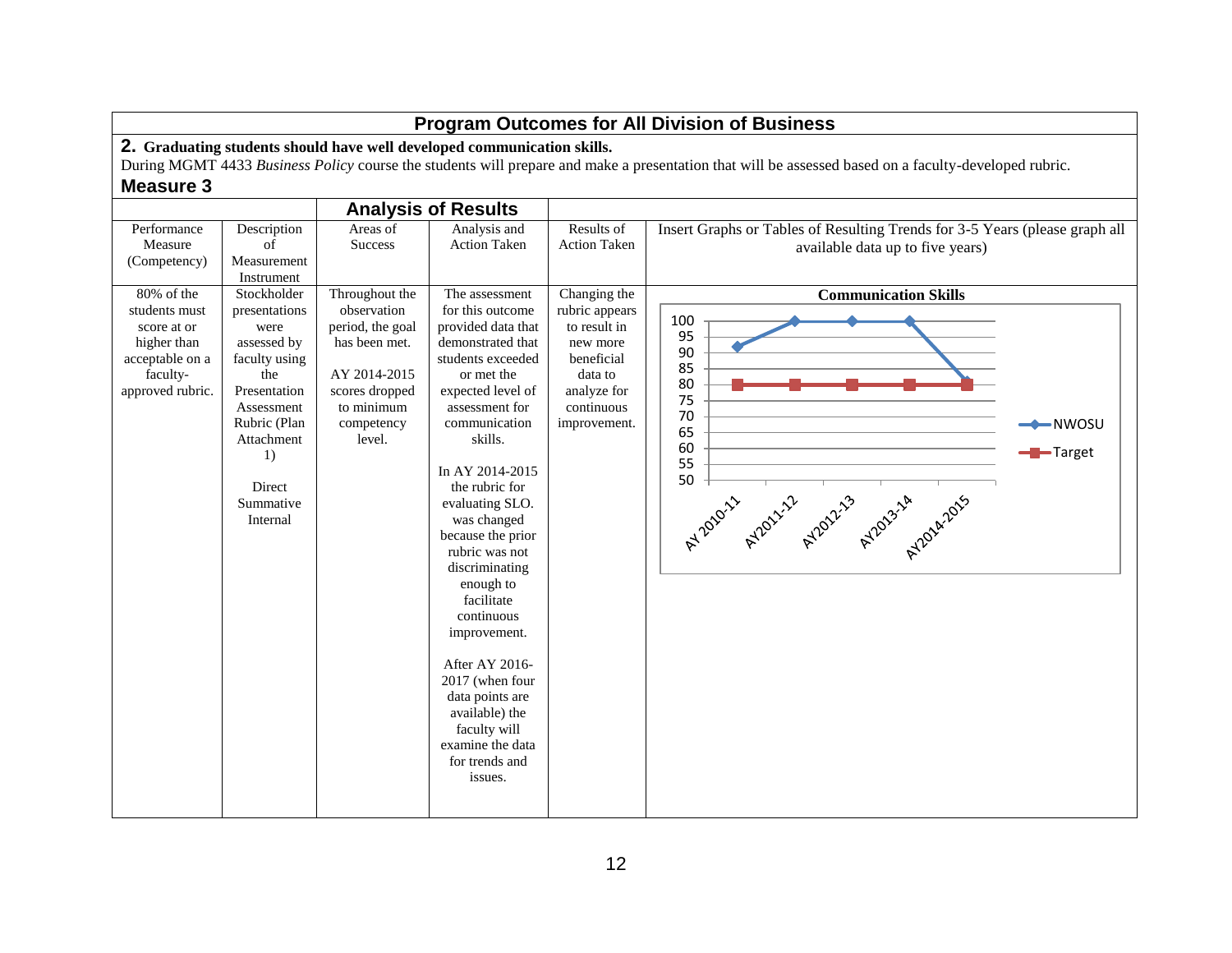|                                                                                                                                                           | <b>Program Outcomes for All Division of Business</b>                                                                                                  |                                            |                                                                                                                                                                                                                                                                                                                                                                                                                                                                                                                                           |                                                                                                                                                                                                                                                                                      |                                              |     |                                                                                                                                                       |                                 |  |  |
|-----------------------------------------------------------------------------------------------------------------------------------------------------------|-------------------------------------------------------------------------------------------------------------------------------------------------------|--------------------------------------------|-------------------------------------------------------------------------------------------------------------------------------------------------------------------------------------------------------------------------------------------------------------------------------------------------------------------------------------------------------------------------------------------------------------------------------------------------------------------------------------------------------------------------------------------|--------------------------------------------------------------------------------------------------------------------------------------------------------------------------------------------------------------------------------------------------------------------------------------|----------------------------------------------|-----|-------------------------------------------------------------------------------------------------------------------------------------------------------|---------------------------------|--|--|
| <b>MEASURE 1</b>                                                                                                                                          | 3) Graduating students are expected to think critically.<br>reasonable alternatives and propose a plausible solution.                                 |                                            |                                                                                                                                                                                                                                                                                                                                                                                                                                                                                                                                           |                                                                                                                                                                                                                                                                                      |                                              |     | During MGMT 3063 Principles of Management students will prepare a case analysis demonstrating the ability to identify issues, analyze issues, develop |                                 |  |  |
|                                                                                                                                                           |                                                                                                                                                       |                                            | <b>Analysis of Results</b>                                                                                                                                                                                                                                                                                                                                                                                                                                                                                                                |                                                                                                                                                                                                                                                                                      |                                              |     |                                                                                                                                                       |                                 |  |  |
| Performance<br>Measure<br>(Competency)                                                                                                                    | Description of<br>Measurement<br>Instrument                                                                                                           | Areas of<br><b>Success</b>                 | Analysis and<br><b>Action Taken</b>                                                                                                                                                                                                                                                                                                                                                                                                                                                                                                       | Results of<br><b>Action Taken</b><br>(occurs in the<br>following year)                                                                                                                                                                                                               |                                              |     | Insert Graphs or Tables of Resulting Trends for 3-5 Years (please graph all<br>available data up to five years)                                       |                                 |  |  |
| 80% of the<br>students will<br>demonstrate<br>(meet or<br>exceed)<br>acceptable<br>critical thinking<br>abilities using a<br>faculty-<br>approved rubric. | The assignment<br>was assessed<br>using the<br>Critical<br>Thinking<br>Assessment<br>Rubric (Plan<br>Attachment 4)<br>Direct<br>Formative<br>Internal | Performance<br>is near or<br>below target. | This is a new<br>measure that was<br>added in AY<br>2014-2015.<br>Prior to this<br>measure, there<br>was no formative<br>measure<br>regarding critical<br>thinking.<br>Based on prior<br>summative<br>assessment and<br>observations by<br>faculty, it was<br>determined that<br>critical thinking<br>was not formally<br>introduced to the<br>students. A new<br>required class,<br><b>Business</b><br>Environment,<br>was added to the<br>curriculum in<br>AY 2015-2016.<br>Critical thinking<br>is now<br>introduced in this<br>class. | The action<br>taken was in<br>AY 2015-2016<br>and therefore, it<br>will be at least<br>two academic<br>years before the<br>impact of<br>introducing the<br>concept of<br>critical thinking<br>to students in<br><b>Business</b><br>Environment<br>can be<br>measured for<br>success. | 82<br>80<br>78<br>76<br>74<br>72<br>70<br>68 | F14 | SP15                                                                                                                                                  | -NWOSU<br>$\blacksquare$ Target |  |  |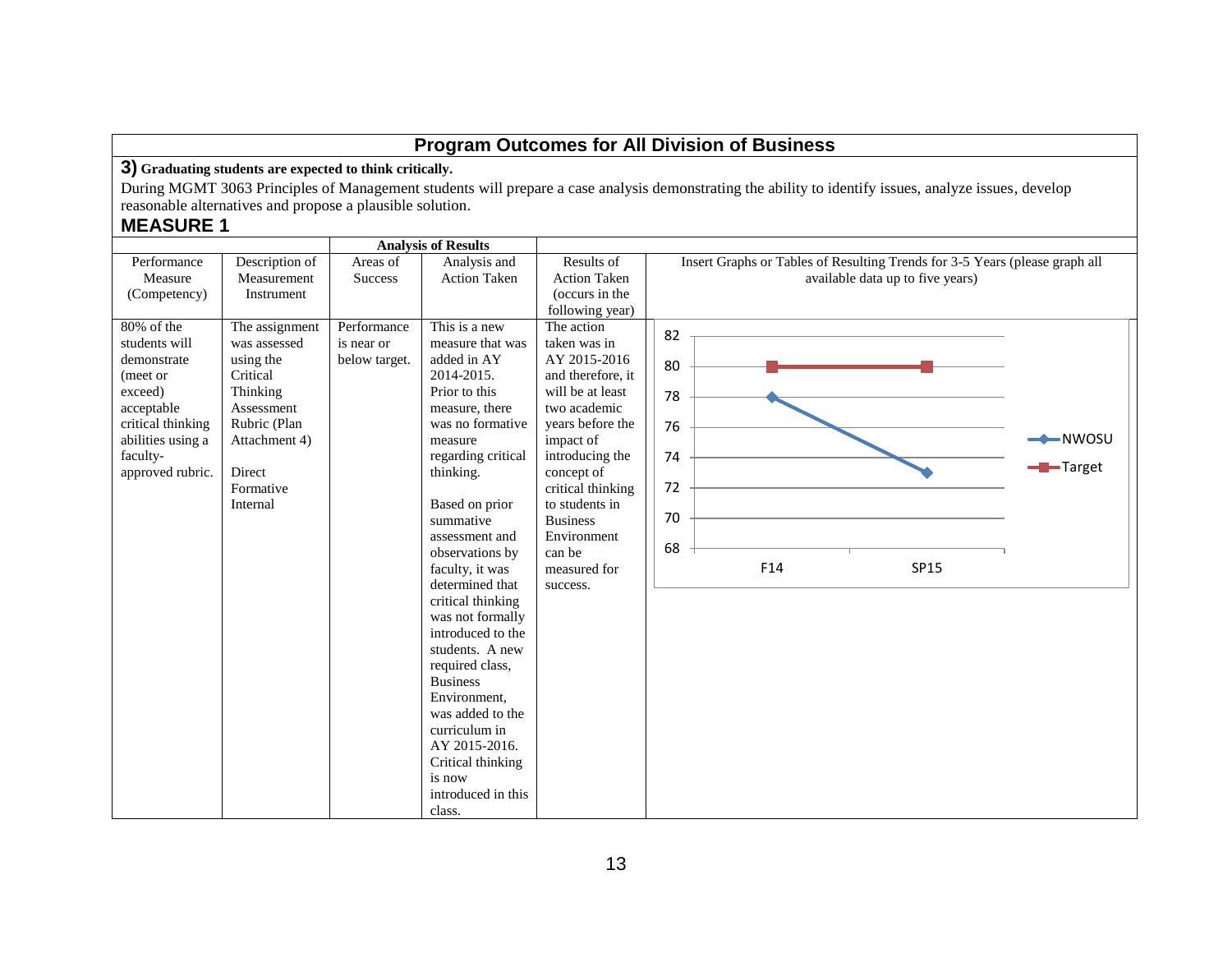**3) Graduating students are expected to think critically.**

During MGMT 4433 Business Policy students will prepare a detailed case analysis demonstrating the ability to identify issues, analyze issues, develop reasonable alternatives and propose a plausible solution.

# **MEASURE 2**

|                                                                                                                                                                                              |                                                                                                                                                                                                                                                |                                          | <b>Analysis of Results</b>                                                                                                                                                                                                                                                                                                                                                                                                                                                                                                                                                         |                                                                                                                                                                                                                                                                                      |                                                                                                                 |                                                      |
|----------------------------------------------------------------------------------------------------------------------------------------------------------------------------------------------|------------------------------------------------------------------------------------------------------------------------------------------------------------------------------------------------------------------------------------------------|------------------------------------------|------------------------------------------------------------------------------------------------------------------------------------------------------------------------------------------------------------------------------------------------------------------------------------------------------------------------------------------------------------------------------------------------------------------------------------------------------------------------------------------------------------------------------------------------------------------------------------|--------------------------------------------------------------------------------------------------------------------------------------------------------------------------------------------------------------------------------------------------------------------------------------|-----------------------------------------------------------------------------------------------------------------|------------------------------------------------------|
| Performance<br>Measure<br>(Competency)                                                                                                                                                       | Description of<br>Measurement<br>Instrument                                                                                                                                                                                                    | Areas of<br><b>Success</b>               | Analysis and<br><b>Action Taken</b>                                                                                                                                                                                                                                                                                                                                                                                                                                                                                                                                                | Results of<br><b>Action Taken</b><br>(occurs in the<br>following year)                                                                                                                                                                                                               | Insert Graphs or Tables of Resulting Trends for 3-5 Years (please graph all<br>available data up to five years) |                                                      |
| 80% of the<br>students will<br>demonstrate<br>(meet or<br>exceed)<br>acceptable<br>critical thinking<br>abilities by<br>scoring 20<br>points or higher<br>on the faculty-<br>approved rubric | <b>Students</b><br>submitted<br>detailed case<br>analyses and<br>were assessed<br>on items 3-5, 8-<br>9, and 11-12 of<br>Case Analysis<br>Assessment<br>Rubric (Plan<br>Attachment 3)<br><b>Direct</b><br>Summative<br>External<br>Comparative | Performance<br>is at or<br>below target. | This is a new<br>rubric that was<br>added in AY 2014-<br>2015. Prior to this<br>measure, the<br>summative<br>measure regarding<br>critical thinking<br>was not measuring<br>what the SLO was<br>targeting.<br>Based on that prior<br>summative<br>assessment and<br>observations by<br>faculty, it was<br>determined that<br>critical thinking<br>was not formally<br>introduced to the<br>students. A new<br>required class,<br><b>Business</b><br>Environment, was<br>added to the<br>curriculum in AY<br>2015-2016.<br>Critical thinking is<br>now introduced in<br>this class. | The action<br>taken was in<br>AY 2015-2016<br>and therefore, it<br>will be at least<br>two academic<br>vears before the<br>impact of<br>introducing the<br>concept of<br>critical thinking<br>to students in<br><b>Business</b><br>Environment<br>can be<br>measured for<br>success. | 90<br>80<br>70<br>60<br>50<br>40<br>30<br>20<br>10<br>0<br>F14<br><b>SP15</b>                                   | $\rightarrow\rightarrow$ NWOSU<br>- <b>--</b> Target |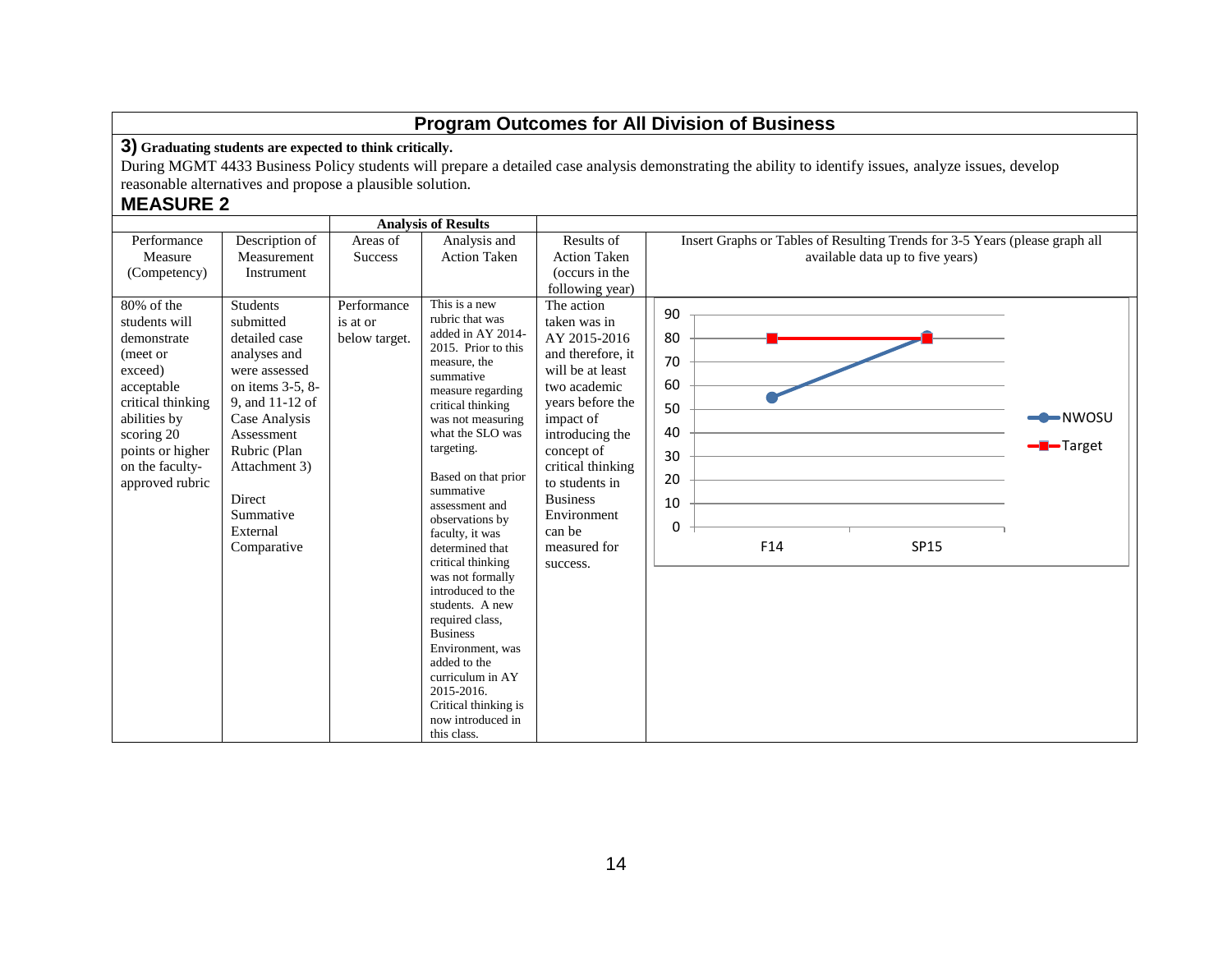#### **Program Outcomes for All Division of Business 4) Graduating students are expected to possess knowledge of leadership principles and demonstrate teamwork skills.** During the MRKT 3043 Principles of Marketing, the students will complete a team Simulation and associated presentation. Peer evaluation of the interpersonal communication/teamwork on the simulation team will be measured using a rubric. **Measure 1 Analysis of Results** Performance Measure (Competency) Description of Measurement Instrument Areas of **Success** Analysis and Action Taken Results of Action Taken (occurs in the following year) Insert Graphs or Tables of Resulting Trends for 3-5 Years (please graph all available data up to five years) 80% of the students must score at or higher than the acceptable on a facultyapproved rubric. Peer Evaluations Indirect Formative Internal Performance is near target.\* This is a new measure that was added in AY 2014-2015. Prior to this measure, there was no formative measure regarding leadership and teamwork skills. Based on prior summative assessment and observations by faculty, it was determined that teamwork was not formally introduced to the students. A new required class, **Business** Environment, was added to the curriculum in AY 2015-2016. Teamwork is now introduced in this class. Student do take a The action taken was in AY 2015-2016 and therefore, it will be at least two academic years before the impact of introducing the concept of teamwork to students in Business Environment can be measured for success.  $\Omega$ 10 20 30 40 50 60 70 80 90 100 F14 SP15  $\longleftarrow$  NWOSU **-D**-Target

Leadership in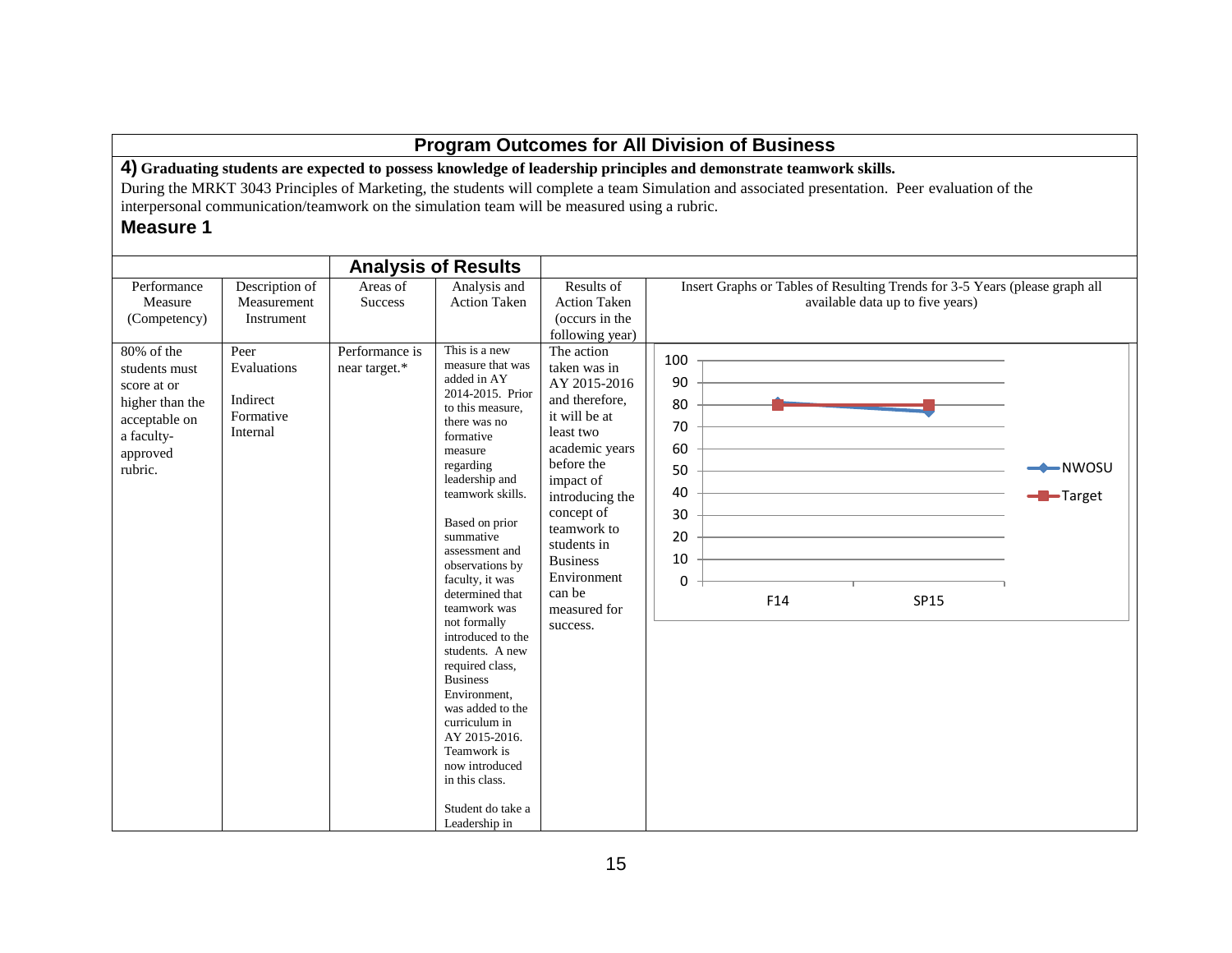|  | Business class     |  |  |
|--|--------------------|--|--|
|  | prior to           |  |  |
|  | Principles of      |  |  |
|  | Management.        |  |  |
|  | There is an        |  |  |
|  | indication that    |  |  |
|  | the students are   |  |  |
|  | learning about     |  |  |
|  | leadership in that |  |  |
|  | class; although    |  |  |
|  | only two data      |  |  |
|  | points is not      |  |  |
|  | enough to draw     |  |  |
|  | any meaningful     |  |  |
|  | conclusions.       |  |  |

\* Data for Fall 2014 was based on the use of a non-approved rubric.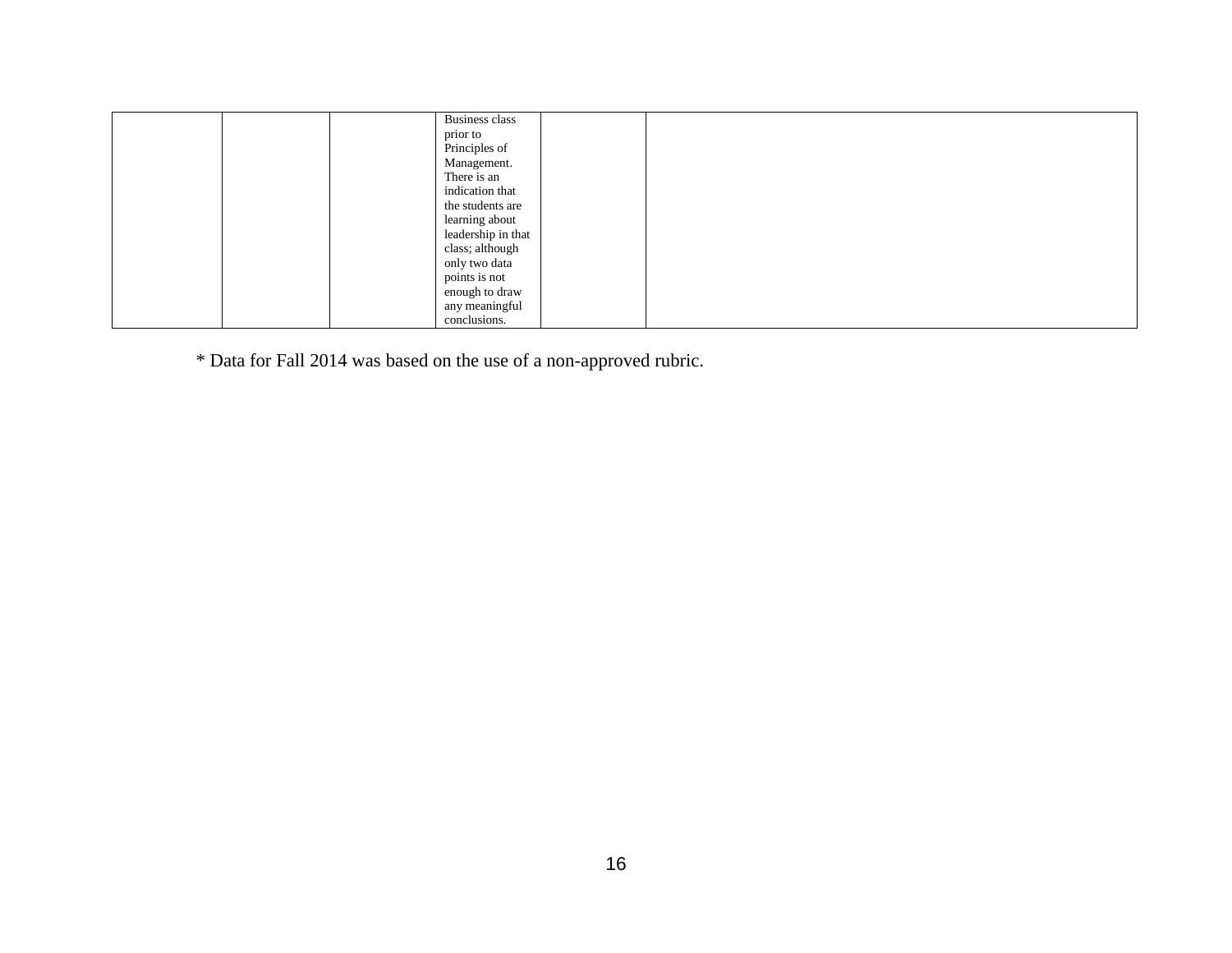**4) Graduating students are expected to possess knowledge of leadership principles and demonstrate teamwork skills.**

During the GBUS 3953 Business, Society & Government, the students will complete a team Simulation and associated presentation. Peer evaluation of the interpersonal communication/teamwork on the simulation team will be measured using a rubric.

|                                                                                      |                                                                    |                                                               | <b>Analysis of Results</b>                                                                                                                                                                                                                                                                                                                                              |                                                                                                                                                                                                                                  |                                                                 |                                                                                                                 |                                              |
|--------------------------------------------------------------------------------------|--------------------------------------------------------------------|---------------------------------------------------------------|-------------------------------------------------------------------------------------------------------------------------------------------------------------------------------------------------------------------------------------------------------------------------------------------------------------------------------------------------------------------------|----------------------------------------------------------------------------------------------------------------------------------------------------------------------------------------------------------------------------------|-----------------------------------------------------------------|-----------------------------------------------------------------------------------------------------------------|----------------------------------------------|
| Performance<br>Measure<br>(Competency)<br>80% of the<br>students must<br>score at or | Description of<br>Measurement<br>Instrument<br>Peer<br>Evaluations | Areas of<br><b>Success</b><br>Performance is<br>below target. | Analysis and<br><b>Action Taken</b><br>This is a new<br>measure that was<br>added in AY                                                                                                                                                                                                                                                                                 | Results of<br><b>Action Taken</b><br>(occurs in the<br>following year)<br>The action<br>taken was in<br>AY 2015-2016                                                                                                             | 100<br>90                                                       | Insert Graphs or Tables of Resulting Trends for 3-5 Years (please graph all<br>available data up to five years) |                                              |
| higher than the<br>acceptable on<br>a faculty-<br>approved<br>rubric.                | Indirect<br>Formative<br>Internal                                  |                                                               | 2014-2015. Prior<br>to this measure.<br>there was no<br>formative<br>measure<br>regarding<br>leadership and<br>teamwork skills.<br>Based on prior<br>summative<br>assessment and<br>observations by<br>faculty, it was<br>determined that<br>teamwork was<br>not formally<br>introduced to the<br>students. A new<br>required class,<br><b>Business</b><br>Environment, | and therefore,<br>it will be at<br>least two<br>academic years<br>before the<br>impact of<br>introducing the<br>concept of<br>teamwork to<br>students in<br><b>Business</b><br>Environment<br>can be<br>measured for<br>success. | 80<br>70<br>60<br>50<br>40<br>30<br>20<br>10<br>$\Omega$<br>F14 | <b>SP15</b>                                                                                                     | $\longleftarrow$ NWOSU<br>- <b>D</b> -Target |
|                                                                                      |                                                                    |                                                               | was added to the<br>curriculum in<br>AY 2015-2016.<br>Teamwork is<br>now introduced<br>in this class.                                                                                                                                                                                                                                                                   |                                                                                                                                                                                                                                  |                                                                 |                                                                                                                 |                                              |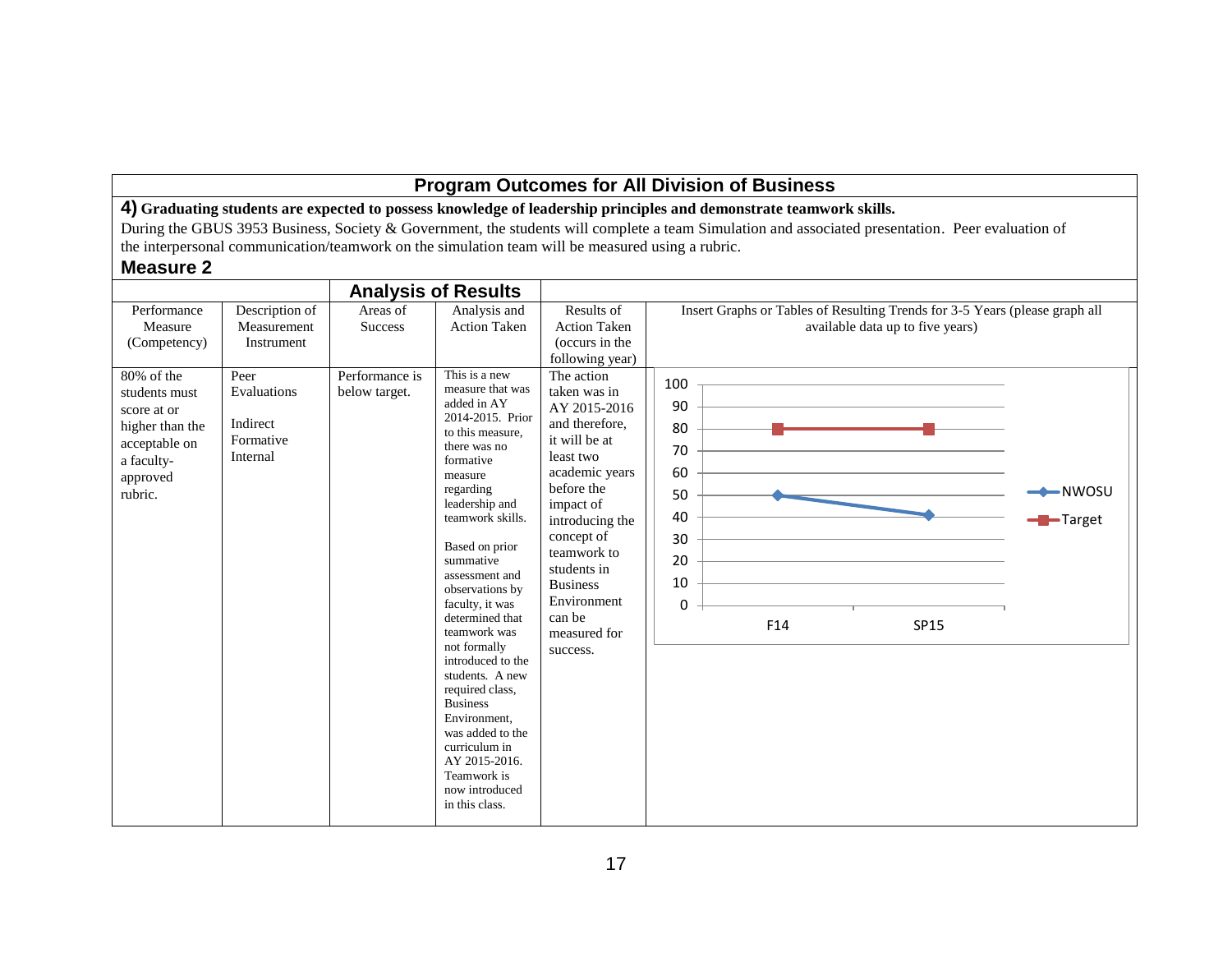**4) Graduating students are expected to possess knowledge of leadership principles and demonstrate teamwork skills.**

During the MGMT 4433 Business Policy course the students will complete a team Simulation and associated presentation. Peer evaluation of the interpersonal communication/teamwork on the simulation team will be measured using a rubric.

|                                                                                                                        |                                                          |                                                                                                                                                                 | <b>Analysis of Results</b>                                                                                                                                                     |                                                                                                                                                                                                                  |                                                                                                                 |                           |
|------------------------------------------------------------------------------------------------------------------------|----------------------------------------------------------|-----------------------------------------------------------------------------------------------------------------------------------------------------------------|--------------------------------------------------------------------------------------------------------------------------------------------------------------------------------|------------------------------------------------------------------------------------------------------------------------------------------------------------------------------------------------------------------|-----------------------------------------------------------------------------------------------------------------|---------------------------|
| Performance<br>Measure<br>(Competency)                                                                                 | Description of<br>Measurement<br>Instrument              | Areas of<br><b>Success</b>                                                                                                                                      | Analysis and<br><b>Action Taken</b>                                                                                                                                            | Results of<br><b>Action Taken</b><br>(occurs in the<br>following year)                                                                                                                                           | Insert Graphs or Tables of Resulting Trends for 3-5 Years (please graph all<br>available data up to five years) |                           |
| $80\%$ of the<br>students must<br>score at or<br>higher than the<br>acceptable on<br>a faculty-<br>approved<br>rubric. | Peer<br>Evaluations<br>Indirect<br>Summative<br>Internal | The students<br>have generally<br>scored slightly<br>lower than the<br>target. The<br>past three<br>years, students<br>are performing<br>at or above<br>target. | In AY 2012-13<br>team<br>simulations<br>were added to<br><b>MRKT 3043</b><br>and GBUS<br>$3953$ to give<br>students more<br>opportunities<br>to develop<br>teamwork<br>skills. | It appears that<br>introducing<br>more<br>teamwork<br>opportunities<br>earlier in the<br>curriculum has<br>improved<br>interpersonal<br>communication<br>and team skills<br>by the time<br>students<br>graduate. | 100<br>90<br>80<br>70<br>60<br>50<br>40<br>30<br>20<br>10<br>0<br>AY2010-11 AY2011-12 AY2012-12 AY2014-15       | The National —<br>-Target |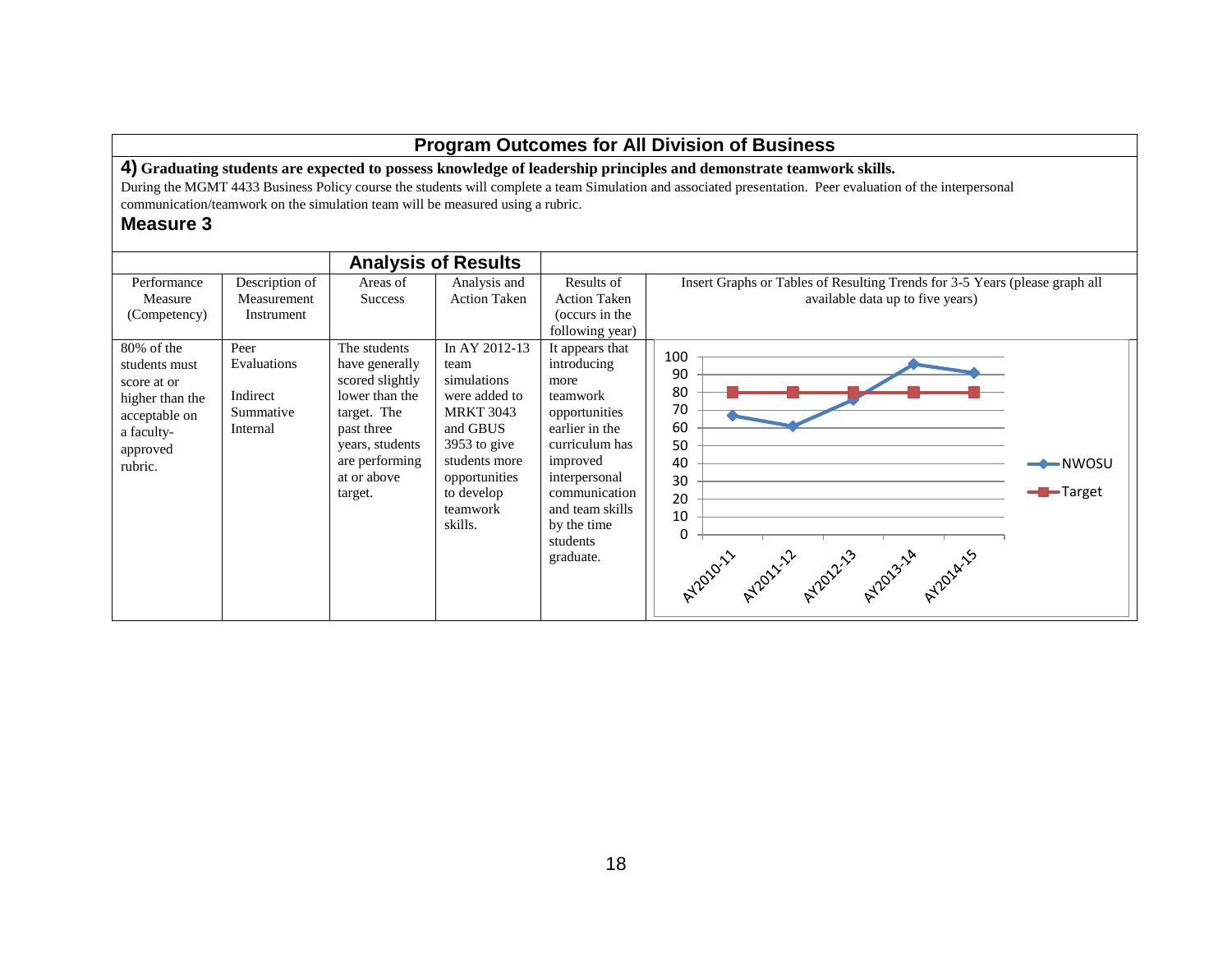|                                                                                                        |                                                                     |                                            |                                                                                                                                                                                                                                                                                         |                                                                                                                                                                                                                                                                                                                                                                                              |                                                                       | <b>Program Outcomes for All Division of Business</b>                                                               |                                                                                                                 |                                          |
|--------------------------------------------------------------------------------------------------------|---------------------------------------------------------------------|--------------------------------------------|-----------------------------------------------------------------------------------------------------------------------------------------------------------------------------------------------------------------------------------------------------------------------------------------|----------------------------------------------------------------------------------------------------------------------------------------------------------------------------------------------------------------------------------------------------------------------------------------------------------------------------------------------------------------------------------------------|-----------------------------------------------------------------------|--------------------------------------------------------------------------------------------------------------------|-----------------------------------------------------------------------------------------------------------------|------------------------------------------|
| <b>Measure 4</b>                                                                                       | In MGMT 4433 Business Policy students will take the PAS assessment. |                                            |                                                                                                                                                                                                                                                                                         |                                                                                                                                                                                                                                                                                                                                                                                              |                                                                       | 4) Graduating students are expected to possess knowledge of leadership principles and demonstrate teamwork skills. |                                                                                                                 |                                          |
|                                                                                                        |                                                                     |                                            | <b>Analysis of Results</b>                                                                                                                                                                                                                                                              |                                                                                                                                                                                                                                                                                                                                                                                              |                                                                       |                                                                                                                    |                                                                                                                 |                                          |
| Performance<br>Measure<br>(Competency)                                                                 | Description of<br>Measurement<br>Instrument                         | Areas of<br><b>Success</b>                 | Analysis and<br><b>Action Taken</b>                                                                                                                                                                                                                                                     | Results of<br><b>Action Taken</b><br>(occurs in the<br>following year)                                                                                                                                                                                                                                                                                                                       |                                                                       |                                                                                                                    | Insert Graphs or Tables of Resulting Trends for 3-5 Years (please graph all<br>available data up to five years) |                                          |
| collectively<br>the students<br>in the testing<br>cohort<br>should be at<br>or above the<br>mean score | PAS<br>Direct<br>Summative<br>External                              | Performance is<br>near or below<br>target. | Two semesters<br>of data are<br>insufficient for<br>meaningful<br>analysis.<br>After AY<br>2015-2016.<br>when there are<br>four data<br>points, the<br>faculty will<br>examine the<br>results for<br>trends and<br>issues. After<br>AY 2016-2017.<br>the results will<br>be annualized. | Because the<br>Division of<br><b>Business</b><br>switched from<br>Major Field<br>Test to<br>Peregrine in<br>AY 2014-2015,<br>there is no<br>action to be<br>reviewed.<br>The faculty in<br>receiving the<br>results from the<br>Peregrine exam<br>do agree that<br>the decision to<br>change from<br>the Major Field<br>Test will be<br>beneficial to<br>the program<br>and the<br>students. | 100<br>90<br>80<br>70<br>60<br>50<br>40<br>30<br>20<br>10<br>$\Omega$ | F14                                                                                                                | SP15                                                                                                            | $-NWOSU$<br>$\blacktriangleright$ Target |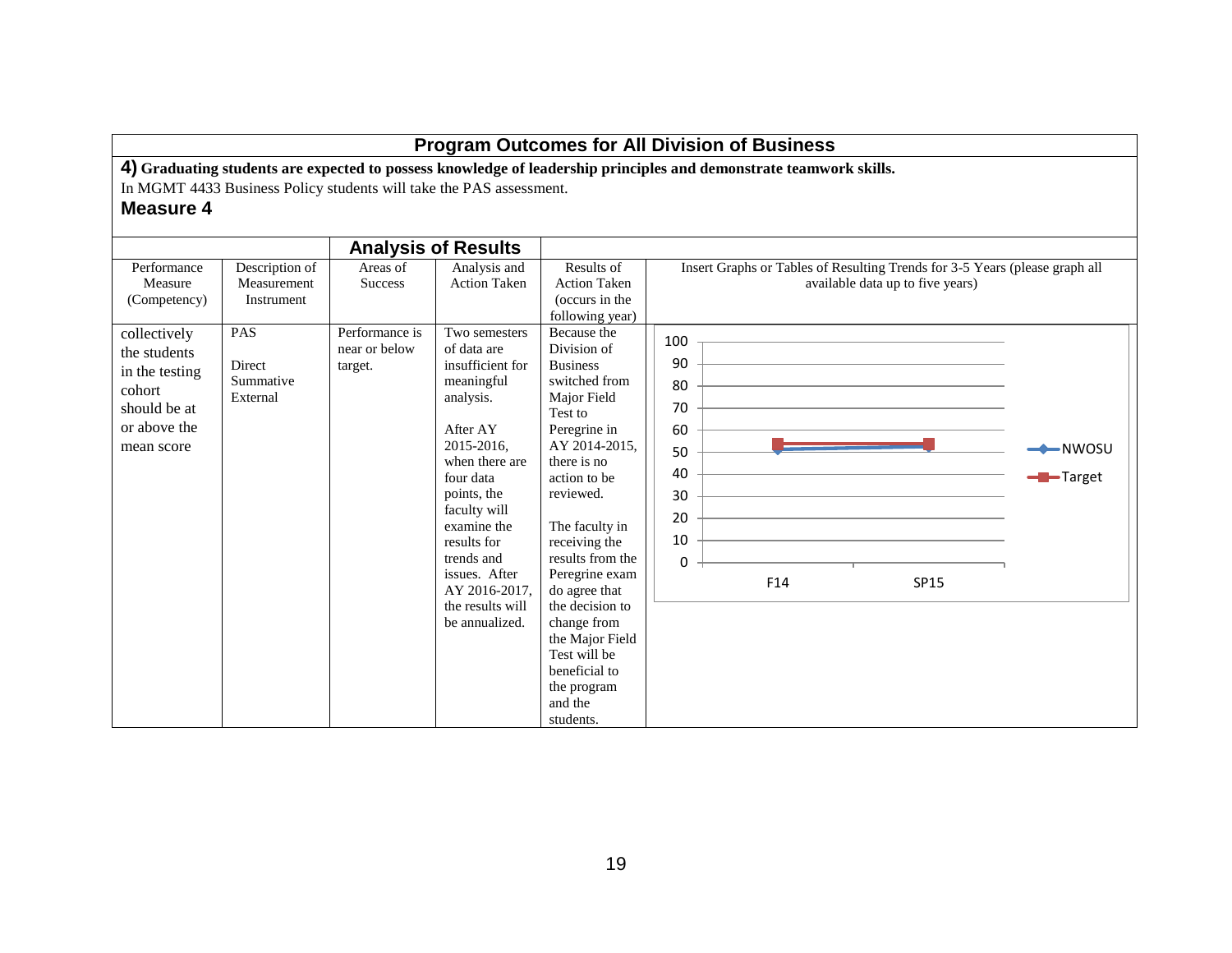**4) Graduating students are expected to possess knowledge of leadership principles and demonstrate teamwork skills.**

In MGMT 4433 Business Policy students will take the PAS assessment.

|                                                                                                                                                                             |                                                                     |                                                                        | <b>Analysis of Results</b>                                                                                                                                                                                                          |                                                                                                                                                                                                                                                                                                                                             |                                                                                                                              |                                                   |
|-----------------------------------------------------------------------------------------------------------------------------------------------------------------------------|---------------------------------------------------------------------|------------------------------------------------------------------------|-------------------------------------------------------------------------------------------------------------------------------------------------------------------------------------------------------------------------------------|---------------------------------------------------------------------------------------------------------------------------------------------------------------------------------------------------------------------------------------------------------------------------------------------------------------------------------------------|------------------------------------------------------------------------------------------------------------------------------|---------------------------------------------------|
| Performance<br>Measure<br>(Competency)<br>In the PAS<br>Leadership<br>score                                                                                                 | Description of<br>Measurement<br>Instrument<br><b>PAS</b><br>Direct | Areas of<br><b>Success</b><br>Performance is<br>at or above<br>target. | Analysis and<br><b>Action Taken</b><br>Two semesters<br>of data are<br>insufficient for                                                                                                                                             | Results of<br><b>Action Taken</b><br>(occurs in the<br>following year)<br>Because the<br>Division of<br><b>Business</b>                                                                                                                                                                                                                     | Insert Graphs or Tables of Resulting Trends for 3-5 Years (please graph all<br>available data up to five years)<br>100<br>90 |                                                   |
| (Business or<br>Accounting)<br>the testing<br>cohort<br>frequency<br>correct score<br>will be higher<br>than the<br><b>ACBSP</b><br>Region 6<br>frequency<br>correct score. | Summative<br>External                                               |                                                                        | meaningful<br>analysis.<br>After AY<br>2015-2016.<br>when there are<br>four data<br>points, the<br>faculty will<br>examine the<br>results for<br>trends and<br>issues. After<br>AY 2016-2017,<br>the results will<br>be annualized. | switched from<br>Major Field<br>Test to<br>Peregrine in<br>AY 2014-2015.<br>there is no<br>action to be<br>reviewed.<br>The faculty in<br>receiving the<br>results from the<br>Peregrine exam<br>do agree that<br>the decision to<br>change from<br>the Major Field<br>Test will be<br>beneficial to<br>the program<br>and the<br>students. | 80<br>70<br>60<br>50<br>40<br>30<br>20<br>10<br>0<br>F14<br><b>SP15</b>                                                      | $\blacktriangleright$ NWOSU<br>- <b>B</b> -Target |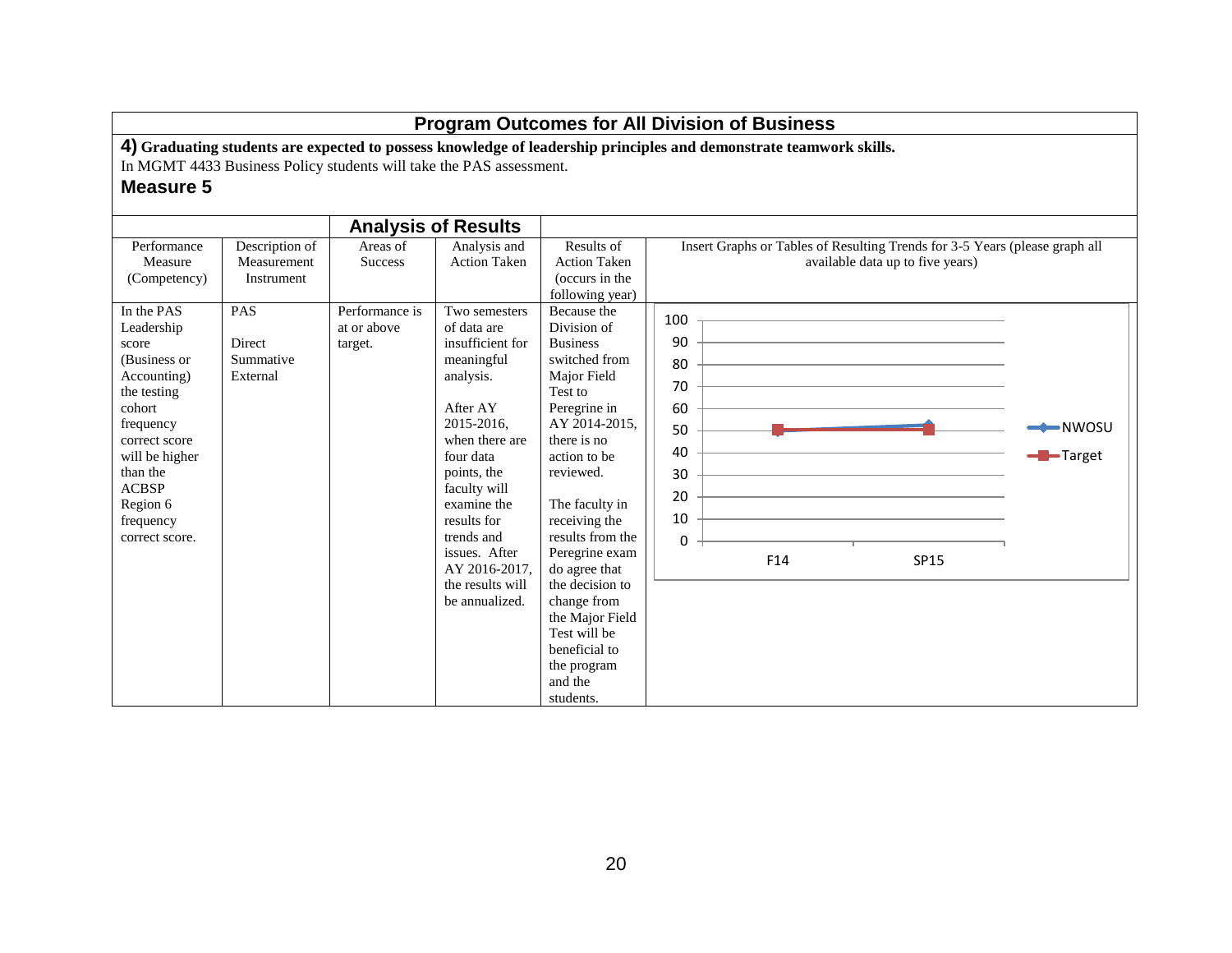|                                                                                                                                   |                                                                     |                                              |                                                                                                                                                                                                                                                                                         |                                                                                                                                                                                                                                                                                                                                                                                              |                                                                       | <b>Program Outcomes for All Division of Business</b>                                                               |                                                                                                                 |                                          |
|-----------------------------------------------------------------------------------------------------------------------------------|---------------------------------------------------------------------|----------------------------------------------|-----------------------------------------------------------------------------------------------------------------------------------------------------------------------------------------------------------------------------------------------------------------------------------------|----------------------------------------------------------------------------------------------------------------------------------------------------------------------------------------------------------------------------------------------------------------------------------------------------------------------------------------------------------------------------------------------|-----------------------------------------------------------------------|--------------------------------------------------------------------------------------------------------------------|-----------------------------------------------------------------------------------------------------------------|------------------------------------------|
| <b>Measure 6</b>                                                                                                                  | In MGMT 4433 Business Policy students will take the PAS assessment. |                                              |                                                                                                                                                                                                                                                                                         |                                                                                                                                                                                                                                                                                                                                                                                              |                                                                       | 4) Graduating students are expected to possess knowledge of leadership principles and demonstrate teamwork skills. |                                                                                                                 |                                          |
|                                                                                                                                   |                                                                     |                                              | <b>Analysis of Results</b>                                                                                                                                                                                                                                                              |                                                                                                                                                                                                                                                                                                                                                                                              |                                                                       |                                                                                                                    |                                                                                                                 |                                          |
| Performance<br>Measure<br>(Competency)                                                                                            | Description of<br>Measurement<br>Instrument                         | Areas of<br><b>Success</b>                   | Analysis and<br><b>Action Taken</b>                                                                                                                                                                                                                                                     | Results of<br><b>Action Taken</b><br>(occurs in the<br>following year)                                                                                                                                                                                                                                                                                                                       |                                                                       |                                                                                                                    | Insert Graphs or Tables of Resulting Trends for 3-5 Years (please graph all<br>available data up to five years) |                                          |
| The institution<br>frequency<br>correct score<br>will be above<br>the frequency<br>correct score<br>of all ACBSP<br>institutions. | PAS<br><b>Direct</b><br>Summative<br>External                       | Performance is<br>near, but below<br>target. | Two semesters<br>of data are<br>insufficient for<br>meaningful<br>analysis.<br>After AY<br>2015-2016.<br>when there are<br>four data<br>points, the<br>faculty will<br>examine the<br>results for<br>trends and<br>issues. After<br>AY 2016-2017.<br>the results will<br>be annualized. | Because the<br>Division of<br><b>Business</b><br>switched from<br>Major Field<br>Test to<br>Peregrine in<br>AY 2014-2015,<br>there is no<br>action to be<br>reviewed.<br>The faculty in<br>receiving the<br>results from the<br>Peregrine exam<br>do agree that<br>the decision to<br>change from<br>the Major Field<br>Test will be<br>beneficial to<br>the program<br>and the<br>students. | 100<br>90<br>80<br>70<br>60<br>50<br>40<br>30<br>20<br>10<br>$\Omega$ | F14                                                                                                                | SP15                                                                                                            | $-NWOSU$<br>$\blacktriangleright$ Target |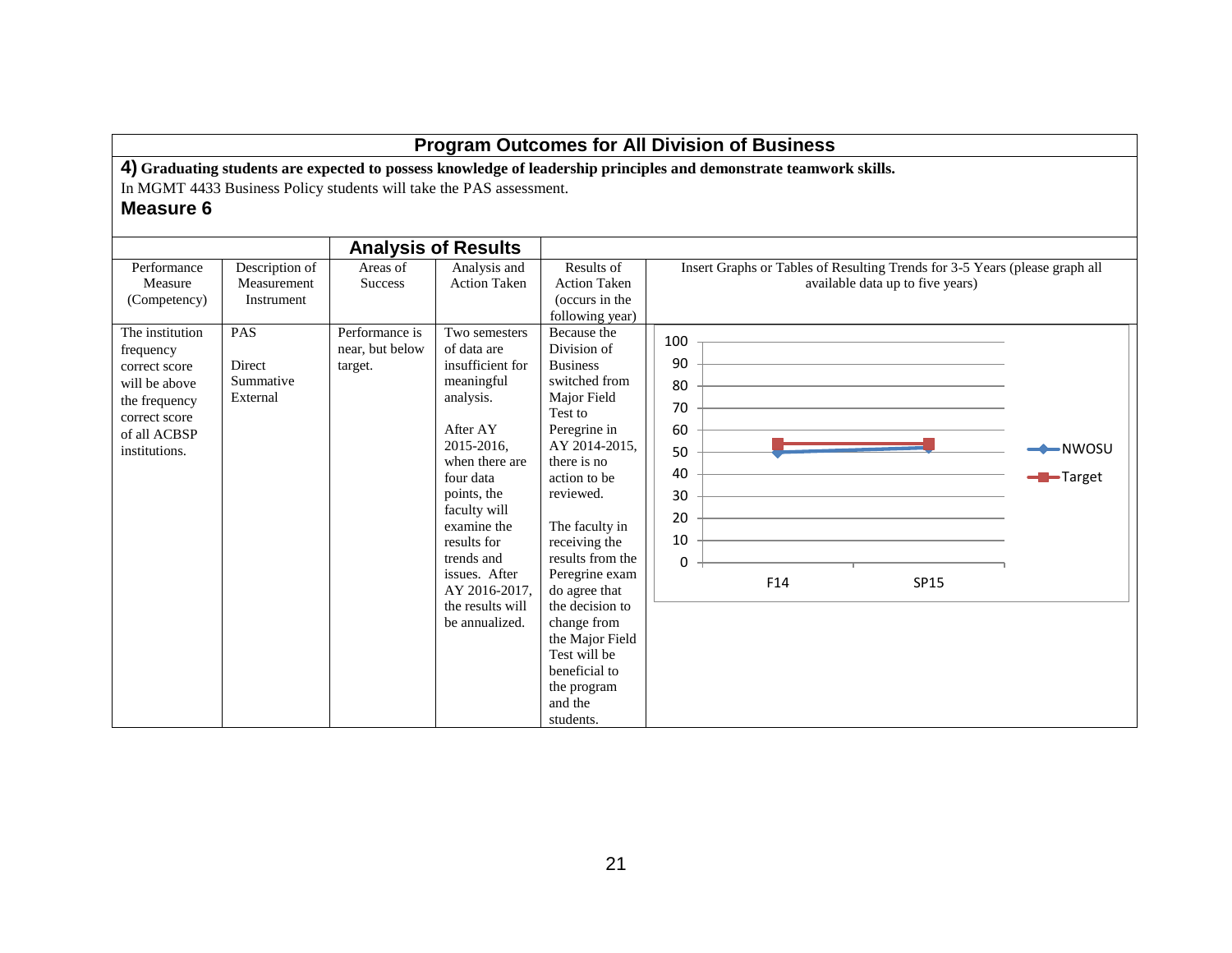|                                                                                                                                                              |                                               |                                                                     |                                                                                                                                                                                                                                                                                         |                                                                                                                                                                                                                                                                                                                                                                                              |                                                                       | <b>Program Outcomes for All Division of Business</b>                                                               |                                                                                                                 |                                 |
|--------------------------------------------------------------------------------------------------------------------------------------------------------------|-----------------------------------------------|---------------------------------------------------------------------|-----------------------------------------------------------------------------------------------------------------------------------------------------------------------------------------------------------------------------------------------------------------------------------------|----------------------------------------------------------------------------------------------------------------------------------------------------------------------------------------------------------------------------------------------------------------------------------------------------------------------------------------------------------------------------------------------|-----------------------------------------------------------------------|--------------------------------------------------------------------------------------------------------------------|-----------------------------------------------------------------------------------------------------------------|---------------------------------|
| <b>Measure 7</b>                                                                                                                                             |                                               | In MGMT 4433 Business Policy students will take the PAS assessment. |                                                                                                                                                                                                                                                                                         |                                                                                                                                                                                                                                                                                                                                                                                              |                                                                       | 4) Graduating students are expected to possess knowledge of leadership principles and demonstrate teamwork skills. |                                                                                                                 |                                 |
|                                                                                                                                                              |                                               |                                                                     | <b>Analysis of Results</b>                                                                                                                                                                                                                                                              |                                                                                                                                                                                                                                                                                                                                                                                              |                                                                       |                                                                                                                    |                                                                                                                 |                                 |
| Performance<br>Measure<br>(Competency)                                                                                                                       | Description of<br>Measurement<br>Instrument   | Areas of<br><b>Success</b>                                          | Analysis and<br><b>Action Taken</b>                                                                                                                                                                                                                                                     | Results of<br><b>Action Taken</b><br>(occurs in the<br>following year)                                                                                                                                                                                                                                                                                                                       |                                                                       |                                                                                                                    | Insert Graphs or Tables of Resulting Trends for 3-5 Years (please graph all<br>available data up to five years) |                                 |
| The institution<br>frequency<br>correct score<br>will be above<br>the frequency<br>correct score<br>of all Publicly<br>Owned<br>Universities<br>institutions | <b>PAS</b><br>Direct<br>Summative<br>External | Performance is<br>near, but below<br>target.                        | Two semesters<br>of data are<br>insufficient for<br>meaningful<br>analysis.<br>After AY<br>2015-2016.<br>when there are<br>four data<br>points, the<br>faculty will<br>examine the<br>results for<br>trends and<br>issues. After<br>AY 2016-2017.<br>the results will<br>be annualized. | Because the<br>Division of<br><b>Business</b><br>switched from<br>Major Field<br>Test to<br>Peregrine in<br>AY 2014-2015,<br>there is no<br>action to be<br>reviewed.<br>The faculty in<br>receiving the<br>results from the<br>Peregrine exam<br>do agree that<br>the decision to<br>change from<br>the Major Field<br>Test will be<br>beneficial to<br>the program<br>and the<br>students. | 100<br>90<br>80<br>70<br>60<br>50<br>40<br>30<br>20<br>10<br>$\Omega$ | F14                                                                                                                | <b>SP15</b>                                                                                                     | -NWOSU<br>$\blacksquare$ Target |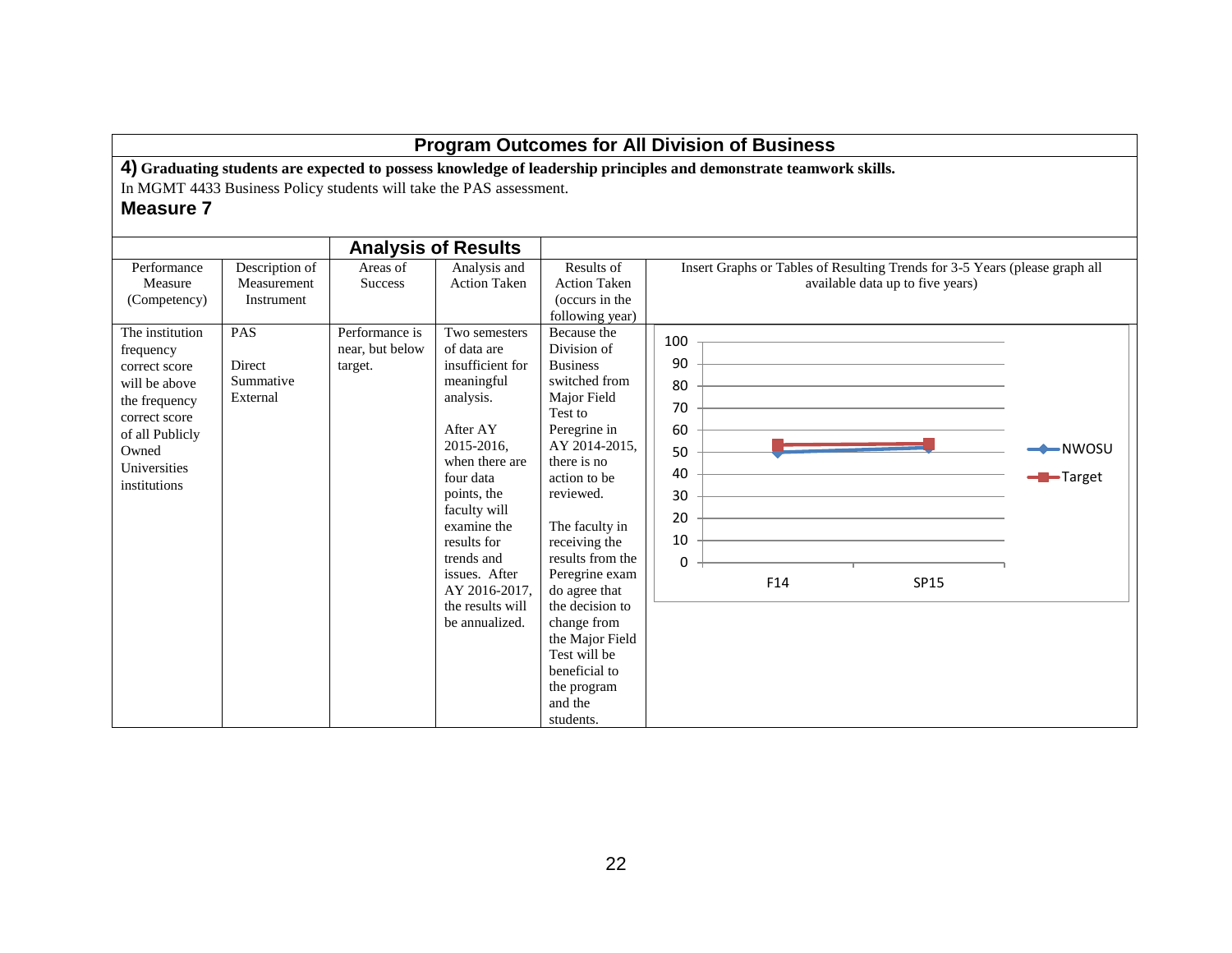|                                                                                                                                                                  |                                                                     |                                              |                                                                                                                                                                                                                                                                                         |                                                                                                                                                                                                                                                                                                                                                                                              | <b>Program Outcomes for All Division of Business</b>                                                               |                                  |                                   |
|------------------------------------------------------------------------------------------------------------------------------------------------------------------|---------------------------------------------------------------------|----------------------------------------------|-----------------------------------------------------------------------------------------------------------------------------------------------------------------------------------------------------------------------------------------------------------------------------------------|----------------------------------------------------------------------------------------------------------------------------------------------------------------------------------------------------------------------------------------------------------------------------------------------------------------------------------------------------------------------------------------------|--------------------------------------------------------------------------------------------------------------------|----------------------------------|-----------------------------------|
| <b>Measure 8</b>                                                                                                                                                 | In MGMT 4433 Business Policy students will take the PAS assessment. |                                              |                                                                                                                                                                                                                                                                                         |                                                                                                                                                                                                                                                                                                                                                                                              | 4) Graduating students are expected to possess knowledge of leadership principles and demonstrate teamwork skills. |                                  |                                   |
|                                                                                                                                                                  |                                                                     |                                              | <b>Analysis of Results</b>                                                                                                                                                                                                                                                              |                                                                                                                                                                                                                                                                                                                                                                                              |                                                                                                                    |                                  |                                   |
| Performance<br>Measure<br>(Competency)                                                                                                                           | Description of<br>Measurement<br>Instrument                         | Areas of<br><b>Success</b>                   | Analysis and<br><b>Action Taken</b>                                                                                                                                                                                                                                                     | Results of<br><b>Action Taken</b><br>(occurs in the<br>following year)                                                                                                                                                                                                                                                                                                                       | Insert Graphs or Tables of Resulting Trends for 3-5 Years (please graph all                                        | available data up to five years) |                                   |
| The institution<br>frequency<br>correct score<br>will be above<br>the frequency<br>correct score<br>of all<br>institutions<br>inside the<br><b>United States</b> | <b>PAS</b><br>Direct<br>Summative<br>External                       | Performance is<br>near, but below<br>target. | Two semesters<br>of data are<br>insufficient for<br>meaningful<br>analysis.<br>After AY<br>2015-2016.<br>when there are<br>four data<br>points, the<br>faculty will<br>examine the<br>results for<br>trends and<br>issues. After<br>AY 2016-2017.<br>the results will<br>be annualized. | Because the<br>Division of<br><b>Business</b><br>switched from<br>Major Field<br>Test to<br>Peregrine in<br>AY 2014-2015,<br>there is no<br>action to be<br>reviewed.<br>The faculty in<br>receiving the<br>results from the<br>Peregrine exam<br>do agree that<br>the decision to<br>change from<br>the Major Field<br>Test will be<br>beneficial to<br>the program<br>and the<br>students. | 100<br>90<br>80<br>70<br>60<br>50<br>40<br>30<br>20<br>10<br>$\Omega$<br>F <sub>14</sub>                           | <b>SP15</b>                      | $-NWOSU$<br>$\blacksquare$ Target |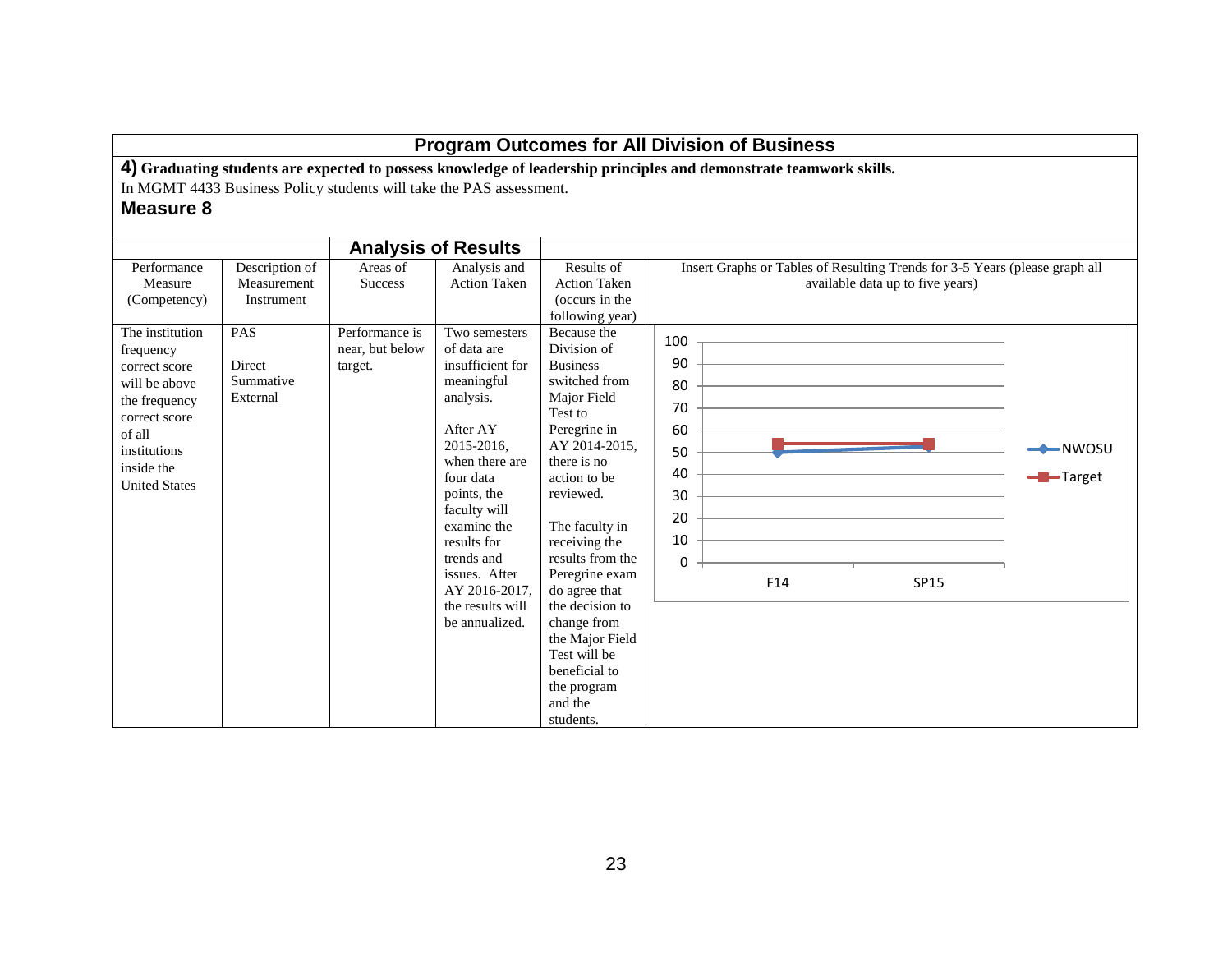|                                                                                                                                                             |                                               |                                                                     |                                                                                                                                                                                                                                                                                         |                                                                                                                                                                                                                                                                                                                                                                                              |                                                                       | <b>Program Outcomes for All Division of Business</b>                                                               |                                                                                                                 |                                          |
|-------------------------------------------------------------------------------------------------------------------------------------------------------------|-----------------------------------------------|---------------------------------------------------------------------|-----------------------------------------------------------------------------------------------------------------------------------------------------------------------------------------------------------------------------------------------------------------------------------------|----------------------------------------------------------------------------------------------------------------------------------------------------------------------------------------------------------------------------------------------------------------------------------------------------------------------------------------------------------------------------------------------|-----------------------------------------------------------------------|--------------------------------------------------------------------------------------------------------------------|-----------------------------------------------------------------------------------------------------------------|------------------------------------------|
| <b>Measure 9</b>                                                                                                                                            |                                               | In MGMT 4433 Business Policy students will take the PAS assessment. |                                                                                                                                                                                                                                                                                         |                                                                                                                                                                                                                                                                                                                                                                                              |                                                                       | 4) Graduating students are expected to possess knowledge of leadership principles and demonstrate teamwork skills. |                                                                                                                 |                                          |
|                                                                                                                                                             |                                               |                                                                     | <b>Analysis of Results</b>                                                                                                                                                                                                                                                              |                                                                                                                                                                                                                                                                                                                                                                                              |                                                                       |                                                                                                                    |                                                                                                                 |                                          |
| Performance<br>Measure<br>(Competency)                                                                                                                      | Description of<br>Measurement<br>Instrument   | Areas of<br><b>Success</b>                                          | Analysis and<br><b>Action Taken</b>                                                                                                                                                                                                                                                     | Results of<br><b>Action Taken</b><br>(occurs in the<br>following year)                                                                                                                                                                                                                                                                                                                       |                                                                       |                                                                                                                    | Insert Graphs or Tables of Resulting Trends for 3-5 Years (please graph all<br>available data up to five years) |                                          |
| The institution<br>frequency<br>correct score<br>will be above<br>the frequency<br>correct score<br>of all<br>institutions<br>outside the<br>United States. | PAS<br><b>Direct</b><br>Summative<br>External | Performance is<br>near, but above<br>target.                        | Two semesters<br>of data are<br>insufficient for<br>meaningful<br>analysis.<br>After AY<br>2015-2016.<br>when there are<br>four data<br>points, the<br>faculty will<br>examine the<br>results for<br>trends and<br>issues. After<br>AY 2016-2017.<br>the results will<br>be annualized. | Because the<br>Division of<br><b>Business</b><br>switched from<br>Major Field<br>Test to<br>Peregrine in<br>AY 2014-2015.<br>there is no<br>action to be<br>reviewed.<br>The faculty in<br>receiving the<br>results from the<br>Peregrine exam<br>do agree that<br>the decision to<br>change from<br>the Major Field<br>Test will be<br>beneficial to<br>the program<br>and the<br>students. | 100<br>90<br>80<br>70<br>60<br>50<br>40<br>30<br>20<br>10<br>$\Omega$ | F14                                                                                                                | SP15                                                                                                            | $-NWOSU$<br>$\blacktriangleright$ Target |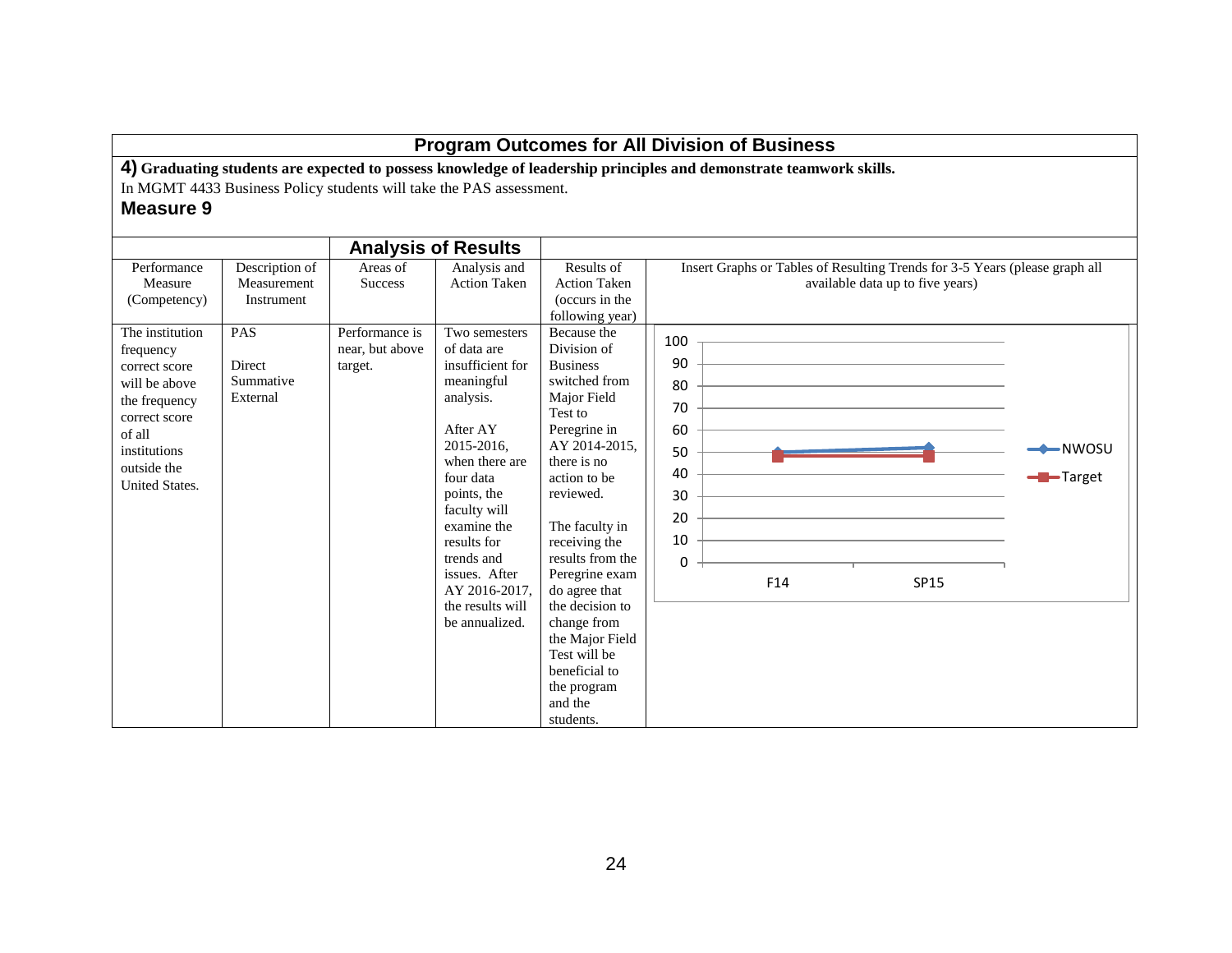|                                                                                                                 |                                                            |                                    | Program Outcomes for All Division of Business                                                                                                                                                                                                                                                                                                                              |                                                                                                                                                                                |                                                         |     |                                                                                                                 |                                              |
|-----------------------------------------------------------------------------------------------------------------|------------------------------------------------------------|------------------------------------|----------------------------------------------------------------------------------------------------------------------------------------------------------------------------------------------------------------------------------------------------------------------------------------------------------------------------------------------------------------------------|--------------------------------------------------------------------------------------------------------------------------------------------------------------------------------|---------------------------------------------------------|-----|-----------------------------------------------------------------------------------------------------------------|----------------------------------------------|
| <b>Measure 1</b>                                                                                                |                                                            |                                    | 5) Graduating students should have the ability to formulate good ethical judgments.<br>The GBUS3953 Business, Society & Government course will use a simulation to verify the use of ethical decision-making processes                                                                                                                                                     |                                                                                                                                                                                |                                                         |     |                                                                                                                 |                                              |
|                                                                                                                 |                                                            |                                    | <b>Analysis of Results</b>                                                                                                                                                                                                                                                                                                                                                 |                                                                                                                                                                                |                                                         |     |                                                                                                                 |                                              |
| Performance<br>Measure<br>(Competency)                                                                          | Description of<br>Measurement<br>Instrument                | Areas of<br><b>Success</b>         | Analysis and<br><b>Action Taken</b>                                                                                                                                                                                                                                                                                                                                        | Results of<br><b>Action Taken</b><br>(occurs in the<br>following year)                                                                                                         |                                                         |     | Insert Graphs or Tables of Resulting Trends for 3-5 Years (please graph all<br>available data up to five years) |                                              |
| 80% of the<br>students must<br>score at or<br>higher than<br>acceptable on<br>a faculty-<br>approved<br>rubric. | Deepwater<br>simulation<br>Direct<br>Formative<br>External | Performance<br>is below<br>target. | This is a new<br>measure that was<br>added in AY<br>2014-2015. The<br>prior was tied to a<br>different<br>simulation. The<br>two simulations<br>cannot be<br>compared.<br>After AY 2015-<br>2016, when there<br>are four data<br>points, the faculty<br>will examine the<br>results for trends<br>and issues. After<br>AY 2016-2017.<br>the results will be<br>annualized. | After AY 2015-<br>2016, the<br>faculty will<br>analyze the<br>switching to the<br>different<br>simulation and<br>rubric to<br>determine if the<br>switch met<br>faculty goals. | 90<br>80<br>70<br>60<br>50<br>40<br>30<br>20<br>10<br>0 | F14 | <b>SP15</b>                                                                                                     | $\rightarrow$ NWOSU<br>$\blacksquare$ Target |

┑

г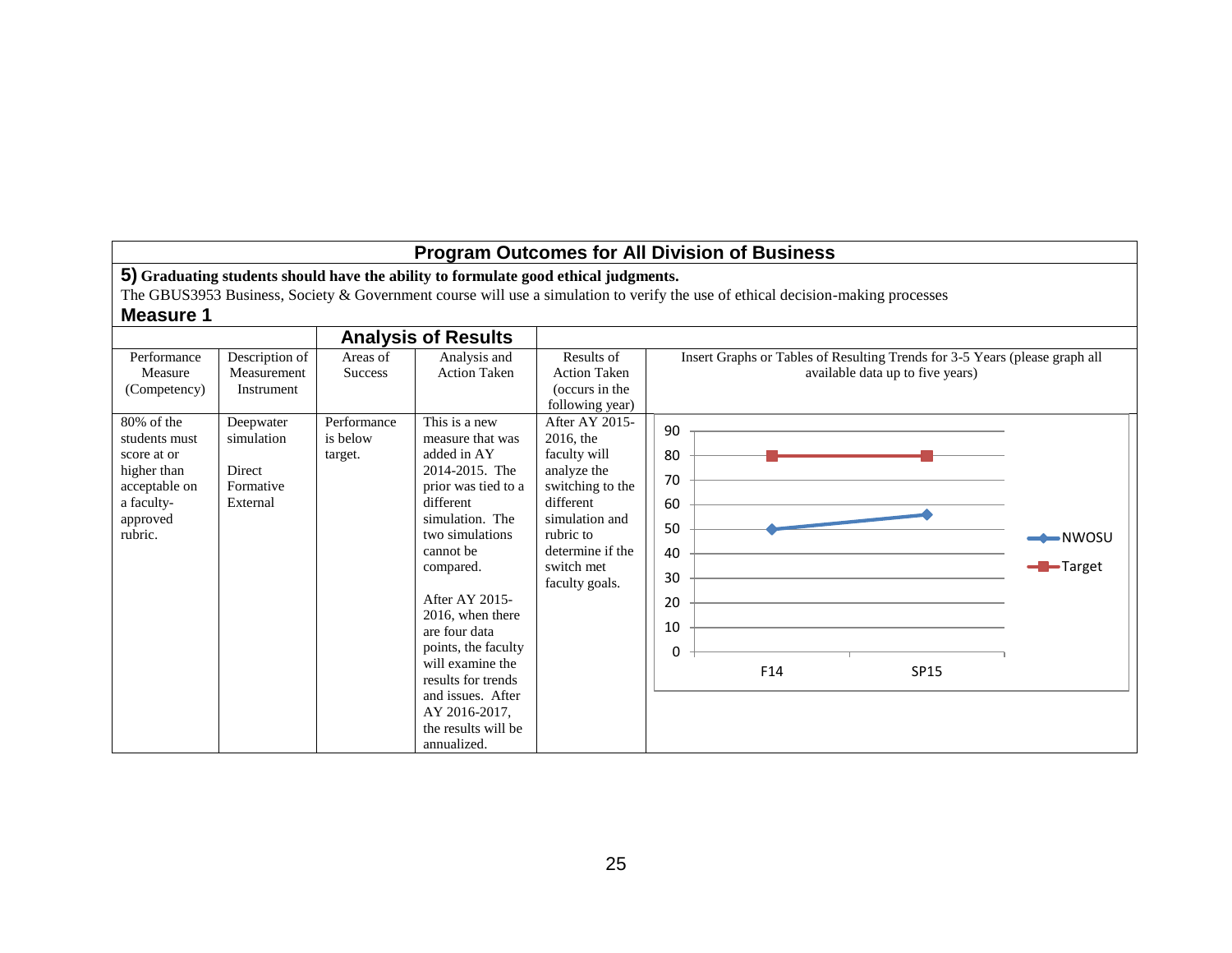During MGMT 4433 *Business Policy* students will prepare a detailed case analysis demonstrating stakeholder identification, and ethical consideration, analysis and decision-making based on a rubric

| Performance<br>Measure<br>(Competency)                                                                                | Description of<br>Measurement<br>Instrument                                                                                                                                     | Areas of<br>Success                                                                                                                                                                                                                                                                                                                                                                                  | Analysis and Action<br>Taken                                                                                                                                                                                                                                                                                                                                                                                                                                                                                                                                                                                                                                                                        | Results of<br><b>Action Taken</b><br>(occurs in the<br>following year)                                                                                                                                                                              | Insert Graphs or Tables of Resulting Trends for 3-5 Years (please graph all<br>available data up to five years)                                                           |
|-----------------------------------------------------------------------------------------------------------------------|---------------------------------------------------------------------------------------------------------------------------------------------------------------------------------|------------------------------------------------------------------------------------------------------------------------------------------------------------------------------------------------------------------------------------------------------------------------------------------------------------------------------------------------------------------------------------------------------|-----------------------------------------------------------------------------------------------------------------------------------------------------------------------------------------------------------------------------------------------------------------------------------------------------------------------------------------------------------------------------------------------------------------------------------------------------------------------------------------------------------------------------------------------------------------------------------------------------------------------------------------------------------------------------------------------------|-----------------------------------------------------------------------------------------------------------------------------------------------------------------------------------------------------------------------------------------------------|---------------------------------------------------------------------------------------------------------------------------------------------------------------------------|
| $80\%$ of the<br>students<br>must score<br>at or higher<br>than<br>acceptable<br>on a faculty-<br>approved<br>rubric. | <b>Business</b><br>Policy case<br>analysis as<br>assessed<br>using Case<br>Analysis<br>Assessment<br>Rubric (items<br>$6-7$ and $10-$<br>11)<br>Direct<br>Summative<br>Internal | As of AY<br>$2013 - 14$ ,<br>student<br>scores re:<br>"Considered<br>Stakeholder<br>Analysis"<br>have met<br>expectations.<br>In creating<br>their<br>recommende<br>d course of<br>actions.<br>students<br>have<br>consistently<br>proposed<br>ethical<br>solutions.<br>meeting or<br>exceeding<br>the target<br>each<br>semester.<br>Performance<br>dropped<br>back to AY<br>2010-2013<br>averages. | Students, starting in<br>Fall 2013 are being<br>given an example of<br>an appropriate<br>ethical/stakeholder<br>analysis. In prior<br>semesters only a<br>description of such<br>an analysis.<br>Further, in the past<br>many students<br>simply chose not to<br>include the analysis<br>in their case<br>analysis. Starting in<br>Fall 2013, students<br>receive a zero on the<br>case analysis if there<br>is not such analysis.<br>Continue to monitor<br>"Stakeholder<br>Analysis" and<br>"Proposed Ethical<br>Solution" scores in<br>the future.<br>Impossible to tell<br>whether AY<br>2013/2014 or<br>2014/2015 is<br>anomaly<br>Monitor for one<br>more year before<br>action is suggested. | The<br>introduction<br>of formative<br>measures of<br>this SLO,<br>should assist<br>in student<br>performance<br>at the<br>summative<br>level. It will<br>be two<br>academic<br>years before<br>any analysis<br>may provide<br>accurate<br>insight. | <b>Ethical Decision Making</b><br>90<br>80<br>70<br>60<br>50<br>40<br>$\longleftarrow$ NWOSU<br>30<br>20<br>-Target<br>10<br>0<br>AY2010-11 AY2011-12 AY2012-12 AY2012-14 |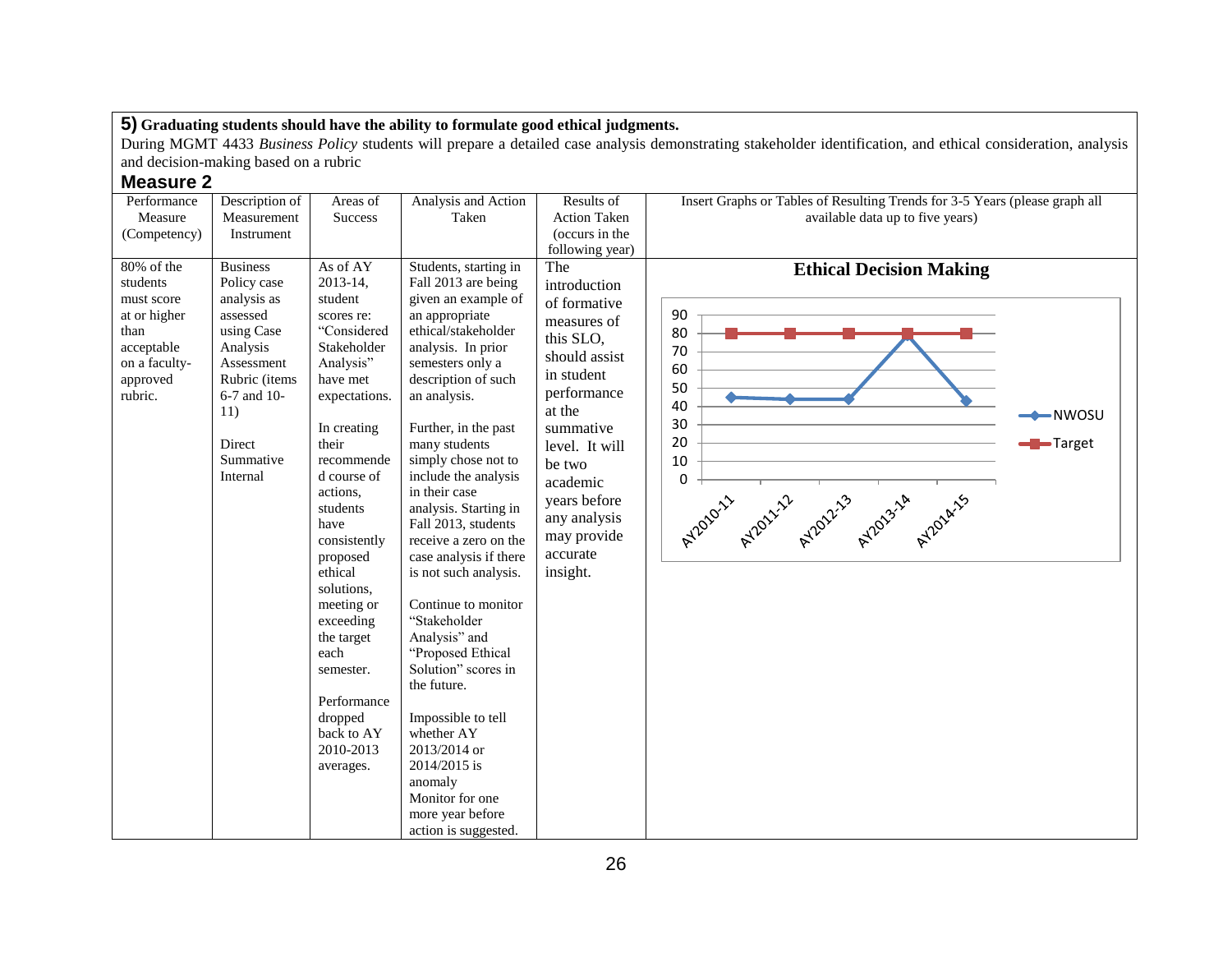In MGMT 4433 Business Policy students will take the PAS assessment.

| Performance      | Description of | Areas of       | Analysis and Action    | Results of                       | Insert Graphs or Tables of Resulting Trends for 3-5 Years (please graph all |                     |
|------------------|----------------|----------------|------------------------|----------------------------------|-----------------------------------------------------------------------------|---------------------|
| Measure          | Measurement    | <b>Success</b> | Taken                  | <b>Action Taken</b>              | available data up to five years)                                            |                     |
| (Competency)     | Instrument     |                |                        | (occurs in the                   |                                                                             |                     |
|                  |                |                |                        | following year)                  |                                                                             |                     |
| On the           | <b>PAS</b>     | Performance    | Two semesters of       | Because the                      | <b>Ethical Decision Making</b>                                              |                     |
| Ethics           |                | is near, but   | data are insufficient  | Division of                      |                                                                             |                     |
| section          | Direct         | below target.  | for meaningful         | <b>Business</b>                  |                                                                             |                     |
| (Business or     | Summative      |                | analysis.              | switched from                    | 70                                                                          |                     |
| Accounting)      | External       |                |                        | Major Field                      |                                                                             |                     |
| collectively     |                |                | After AY 2015-         | Test to                          | 60                                                                          |                     |
| the students     |                |                | 2016, when there are   | Peregrine in AY                  | 50                                                                          |                     |
| in the testing   |                |                | four data points, the  | 2014-2015,                       |                                                                             |                     |
| cohort           |                |                | faculty will examine   | there is no                      | 40                                                                          |                     |
| should be at     |                |                | the results for trends | action to be                     |                                                                             | $\rightarrow$ NWOSU |
| or above the     |                |                | and issues. After      | reviewed.                        | 30                                                                          |                     |
| 50 <sup>th</sup> |                |                | AY 2016-2017, the      |                                  |                                                                             | -Target             |
| percentile       |                |                | results will be        | The faculty in                   | 20                                                                          |                     |
|                  |                |                | annualized.            | receiving the                    |                                                                             |                     |
|                  |                |                |                        | results from the                 | 10                                                                          |                     |
|                  |                |                |                        | Peregrine exam                   | 0                                                                           |                     |
|                  |                |                |                        | do agree that<br>the decision to |                                                                             |                     |
|                  |                |                |                        | change from the                  | F14<br>SP15                                                                 |                     |
|                  |                |                |                        | Major Field                      |                                                                             |                     |
|                  |                |                |                        | Test will be                     |                                                                             |                     |
|                  |                |                |                        | beneficial to the                |                                                                             |                     |
|                  |                |                |                        | program and the                  |                                                                             |                     |
|                  |                |                |                        | students.                        |                                                                             |                     |
|                  |                |                |                        |                                  |                                                                             |                     |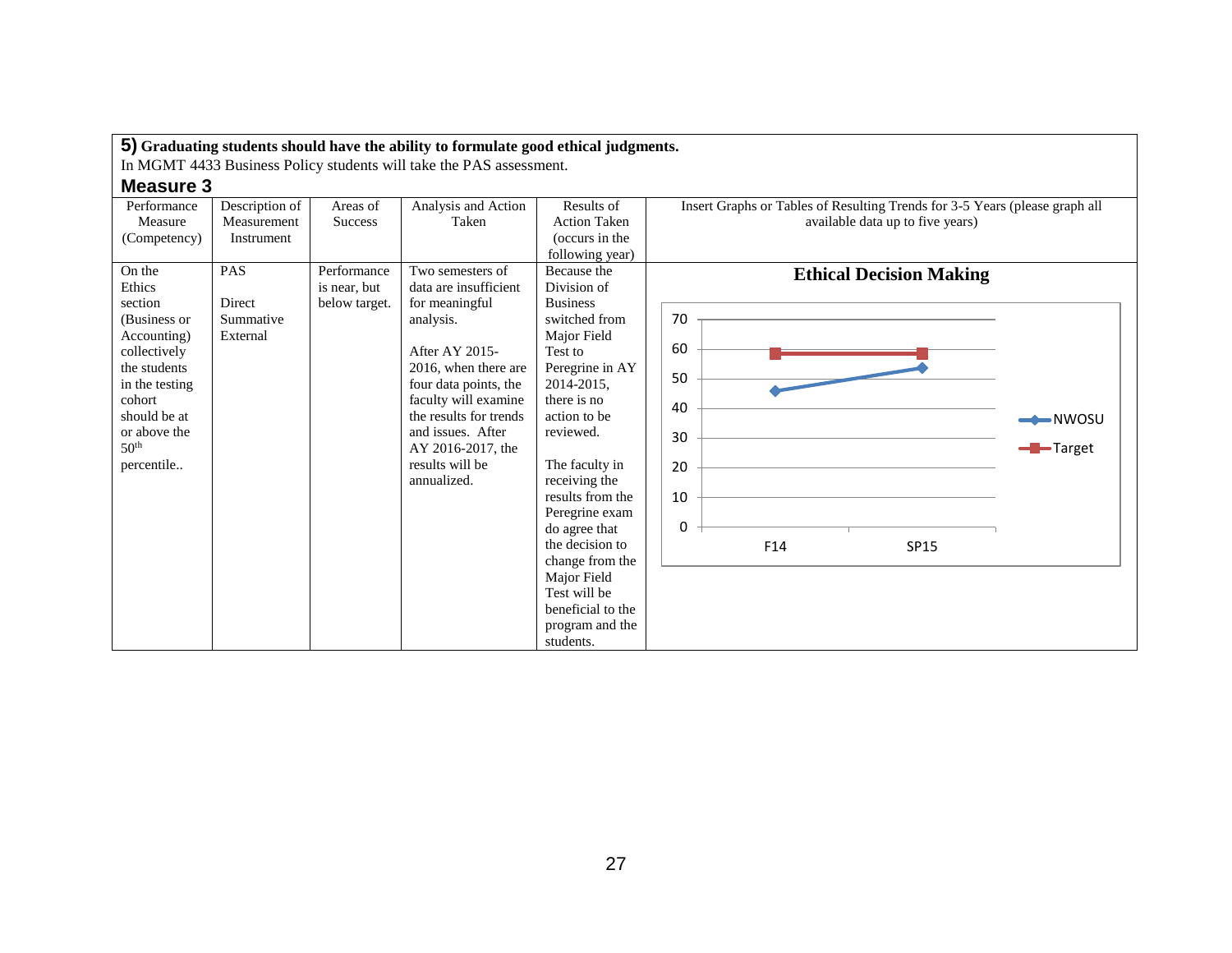In MGMT 4433 Business Policy students will take the PAS assessment.

| Performance   | Description of | Areas of       | Analysis and Action    | Results of          | Insert Graphs or Tables of Resulting Trends for 3-5 Years (please graph all |                     |
|---------------|----------------|----------------|------------------------|---------------------|-----------------------------------------------------------------------------|---------------------|
| Measure       | Measurement    | <b>Success</b> | Taken                  | <b>Action Taken</b> | available data up to five years)                                            |                     |
| (Competency)  | Instrument     |                |                        | (occurs in the      |                                                                             |                     |
|               |                |                |                        | following year)     |                                                                             |                     |
| On the        | <b>PAS</b>     | Performance    | Two semesters of       | Because the         | <b>Ethical Decision Making</b>                                              |                     |
| Ethics        |                | is near, but   | data are insufficient  | Division of         |                                                                             |                     |
| section       | Direct         | below target.  | for meaningful         | <b>Business</b>     |                                                                             |                     |
| (Business or  | Summative      |                | analysis.              | switched from       | 60                                                                          |                     |
| Accounting)   | External       |                |                        | Major Field         |                                                                             |                     |
| the testing   |                |                | After AY 2015-         | Test to             | 50                                                                          |                     |
| cohort        |                |                | 2016, when there are   | Peregrine in AY     |                                                                             |                     |
| frequency     |                |                | four data points, the  | 2014-2015,          | 40                                                                          |                     |
| correct score |                |                | faculty will examine   | there is no         |                                                                             |                     |
| will be       |                |                | the results for trends | action to be        | 30                                                                          | $\rightarrow$ NWOSU |
| higher than   |                |                | and issues. After      | reviewed.           |                                                                             |                     |
| the ACBSP     |                |                | AY 2016-2017, the      |                     | 20                                                                          | -Target             |
| Region 6      |                |                | results will be        | The faculty in      |                                                                             |                     |
| frequency     |                |                | annualized.            | receiving the       |                                                                             |                     |
| correct score |                |                |                        | results from the    | 10                                                                          |                     |
|               |                |                |                        | Peregrine exam      |                                                                             |                     |
|               |                |                |                        | do agree that       | 0                                                                           |                     |
|               |                |                |                        | the decision to     | F14<br>SP15                                                                 |                     |
|               |                |                |                        | change from the     |                                                                             |                     |
|               |                |                |                        | Major Field         |                                                                             |                     |
|               |                |                |                        | Test will be        |                                                                             |                     |
|               |                |                |                        | beneficial to the   |                                                                             |                     |
|               |                |                |                        | program and the     |                                                                             |                     |
|               |                |                |                        | students.           |                                                                             |                     |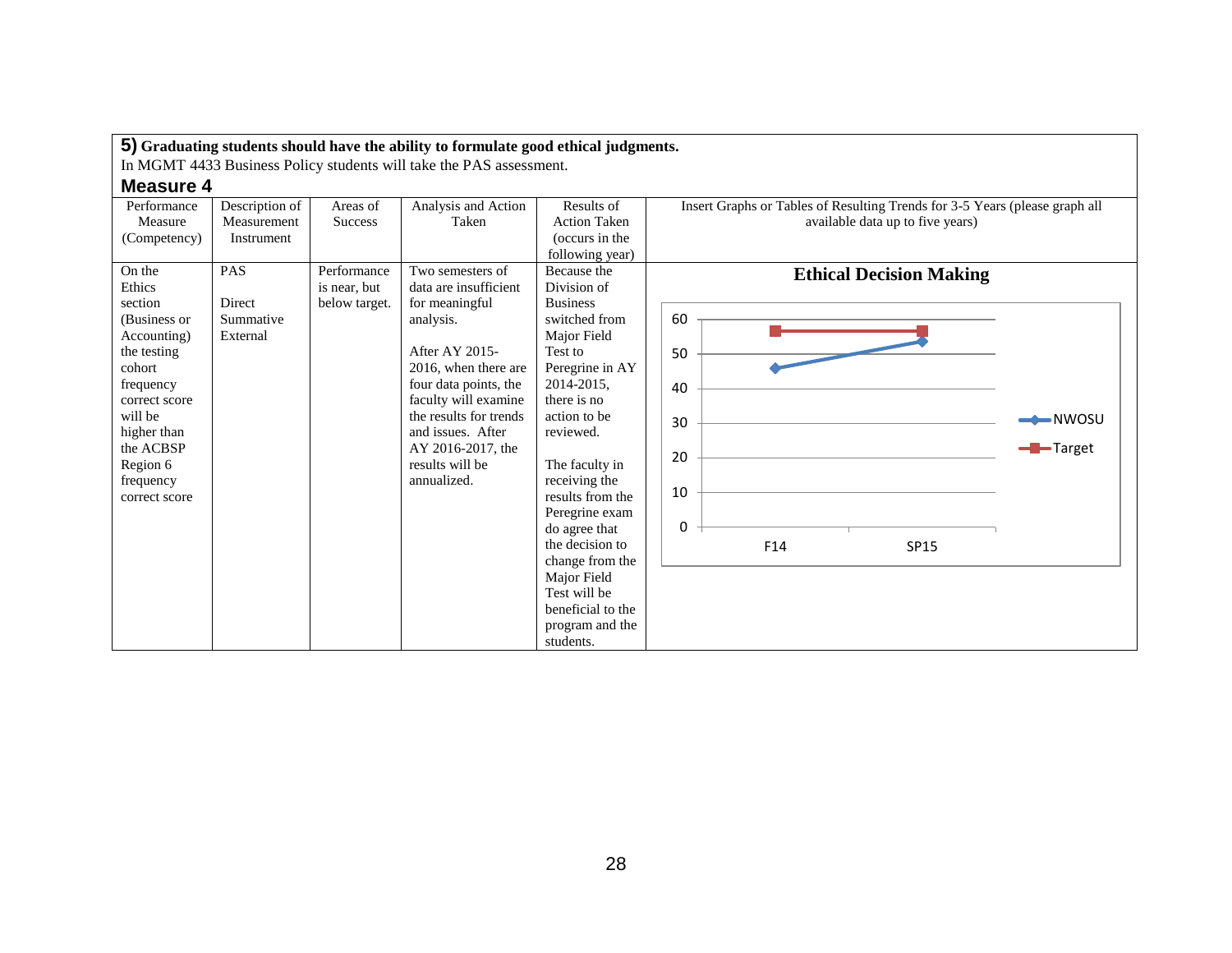In MGMT 4433 Business Policy students will take the PAS assessment.

| Performance        | Description of | Areas of                    | Analysis and Action                       | Results of                       | Insert Graphs or Tables of Resulting Trends for 3-5 Years (please graph all |                     |
|--------------------|----------------|-----------------------------|-------------------------------------------|----------------------------------|-----------------------------------------------------------------------------|---------------------|
| Measure            | Measurement    | <b>Success</b>              | Taken                                     | <b>Action Taken</b>              | available data up to five years)                                            |                     |
| (Competency)       | Instrument     |                             |                                           | (occurs in the                   |                                                                             |                     |
|                    |                |                             |                                           | following year)                  |                                                                             |                     |
| The<br>institution | <b>PAS</b>     | Performance<br>is near, but | Two semesters of<br>data are insufficient | Because the<br>Division of       | <b>Ethical Decision Making</b>                                              |                     |
| frequency          | Direct         | below target.               | for meaningful                            | <b>Business</b>                  |                                                                             |                     |
| correct score      | Summative      |                             | analysis.                                 | switched from                    | 70                                                                          |                     |
| will be            | External       |                             |                                           | Major Field                      |                                                                             |                     |
| above the          |                |                             | After AY 2015-                            | Test to                          | 60                                                                          |                     |
| frequency          |                |                             | 2016, when there are                      | Peregrine in AY                  |                                                                             |                     |
| correct score      |                |                             | four data points, the                     | 2014-2015,                       | 50                                                                          |                     |
| of all             |                |                             | faculty will examine                      | there is no                      | 40                                                                          |                     |
| <b>ACBSP</b>       |                |                             | the results for trends                    | action to be                     |                                                                             | $\rightarrow$ NWOSU |
| institutions.      |                |                             | and issues. After                         | reviewed.                        | 30                                                                          |                     |
|                    |                |                             | AY 2016-2017, the                         |                                  |                                                                             | -Target             |
|                    |                |                             | results will be                           | The faculty in                   | 20                                                                          |                     |
|                    |                |                             | annualized.                               | receiving the                    |                                                                             |                     |
|                    |                |                             |                                           | results from the                 | 10                                                                          |                     |
|                    |                |                             |                                           | Peregrine exam                   | 0                                                                           |                     |
|                    |                |                             |                                           | do agree that<br>the decision to |                                                                             |                     |
|                    |                |                             |                                           |                                  | F14<br>SP15                                                                 |                     |
|                    |                |                             |                                           | change from the<br>Major Field   |                                                                             |                     |
|                    |                |                             |                                           | Test will be                     |                                                                             |                     |
|                    |                |                             |                                           | beneficial to the                |                                                                             |                     |
|                    |                |                             |                                           | program and the                  |                                                                             |                     |
|                    |                |                             |                                           | students.                        |                                                                             |                     |
|                    |                |                             |                                           |                                  |                                                                             |                     |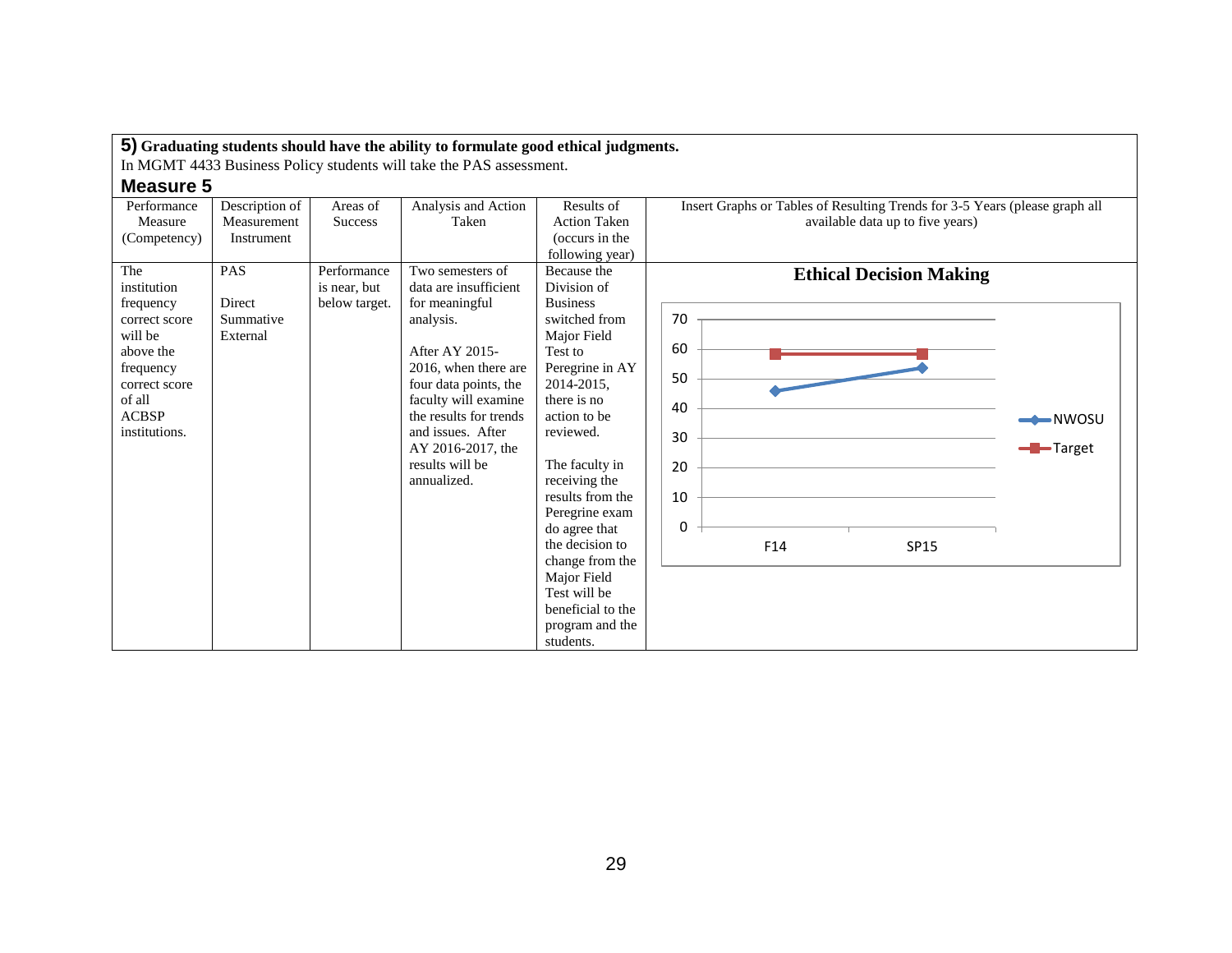In MGMT 4433 Business Policy students will take the PAS assessment.

| Performance           | Description of | Areas of       | Analysis and Action                  | Results of                      | Insert Graphs or Tables of Resulting Trends for 3-5 Years (please graph all |         |
|-----------------------|----------------|----------------|--------------------------------------|---------------------------------|-----------------------------------------------------------------------------|---------|
| Measure               | Measurement    | <b>Success</b> | Taken                                | <b>Action Taken</b>             | available data up to five years)                                            |         |
| (Competency)          | Instrument     |                |                                      | (occurs in the                  |                                                                             |         |
|                       |                |                |                                      | following year)                 |                                                                             |         |
| The                   | <b>PAS</b>     | Performance    | Two semesters of                     | Because the                     | <b>Ethical Decision Making</b>                                              |         |
| institution           |                | is near, but   | data are insufficient                | Division of                     |                                                                             |         |
| frequency             | Direct         | below target.  | for meaningful                       | <b>Business</b>                 |                                                                             |         |
| correct score         | Summative      |                | analysis.                            | switched from                   | 70                                                                          |         |
| will be               | External       |                |                                      | Major Field                     |                                                                             |         |
| above the             |                |                | After AY 2015-                       | Test to                         | 60                                                                          |         |
| frequency             |                |                | 2016, when there are                 | Peregrine in AY                 | 50                                                                          |         |
| correct score         |                |                | four data points, the                | 2014-2015,                      |                                                                             |         |
| of all                |                |                | faculty will examine                 | there is no                     | 40                                                                          |         |
| Publicly              |                |                | the results for trends               | action to be                    |                                                                             |         |
| Owned<br>Universities |                |                | and issues. After                    | reviewed.                       | 30                                                                          |         |
| institutions          |                |                | AY 2016-2017, the<br>results will be |                                 |                                                                             | -Target |
|                       |                |                | annualized.                          | The faculty in<br>receiving the | 20                                                                          |         |
|                       |                |                |                                      | results from the                | 10                                                                          |         |
|                       |                |                |                                      | Peregrine exam                  |                                                                             |         |
|                       |                |                |                                      | do agree that                   | 0                                                                           |         |
|                       |                |                |                                      | the decision to                 | F14<br>SP15                                                                 |         |
|                       |                |                |                                      | change from the                 |                                                                             |         |
|                       |                |                |                                      | Major Field                     |                                                                             |         |
|                       |                |                |                                      | Test will be                    |                                                                             |         |
|                       |                |                |                                      | beneficial to the               |                                                                             |         |
|                       |                |                |                                      | program and the                 |                                                                             |         |
|                       |                |                |                                      | students.                       |                                                                             |         |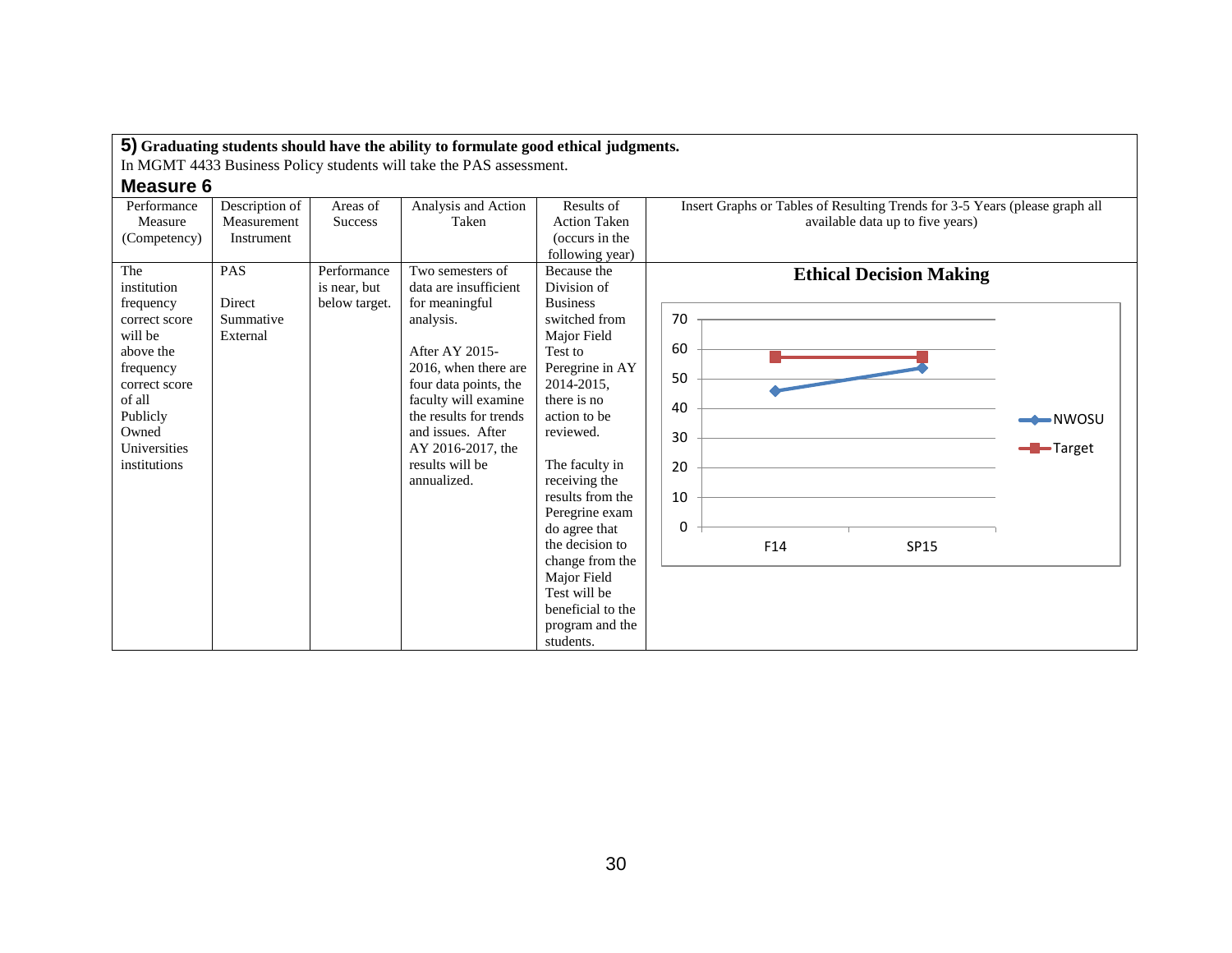In MGMT 4433 Business Policy students will take the PAS assessment.

| Performance<br>Measure<br>(Competency)                                                                                                                              | Description of<br>Measurement<br>Instrument   | Areas of<br><b>Success</b>                   | Analysis and Action<br>Taken                                                                                                                                                                                                                                              | Results of<br><b>Action Taken</b><br>(occurs in the<br>following year)                                                                                                                                                                                                                                                                                                                    | Insert Graphs or Tables of Resulting Trends for 3-5 Years (please graph all<br>available data up to five years) |                                |
|---------------------------------------------------------------------------------------------------------------------------------------------------------------------|-----------------------------------------------|----------------------------------------------|---------------------------------------------------------------------------------------------------------------------------------------------------------------------------------------------------------------------------------------------------------------------------|-------------------------------------------------------------------------------------------------------------------------------------------------------------------------------------------------------------------------------------------------------------------------------------------------------------------------------------------------------------------------------------------|-----------------------------------------------------------------------------------------------------------------|--------------------------------|
| The<br>institution<br>frequency<br>correct score<br>will be<br>above the<br>frequency<br>correct score<br>of all<br>institutions<br>inside the<br>United<br>States. | <b>PAS</b><br>Direct<br>Summative<br>External | Performance<br>is near, but<br>below target. | Two semesters of<br>data are insufficient<br>for meaningful<br>analysis.<br>After AY 2015-<br>2016, when there are<br>four data points, the<br>faculty will examine<br>the results for trends<br>and issues. After<br>AY 2016-2017, the<br>results will be<br>annualized. | Because the<br>Division of<br><b>Business</b><br>switched from<br>Major Field<br>Test to<br>Peregrine in AY<br>2014-2015,<br>there is no<br>action to be<br>reviewed.<br>The faculty in<br>receiving the<br>results from the<br>Peregrine exam<br>do agree that<br>the decision to<br>change from the<br>Major Field<br>Test will be<br>beneficial to the<br>program and the<br>students. | <b>Ethical Decision Making</b><br>70<br>60<br>50<br>40<br>30<br>20<br>10<br>0<br>F14<br><b>SP15</b>             | $\rightarrow$ NWOSU<br>-Target |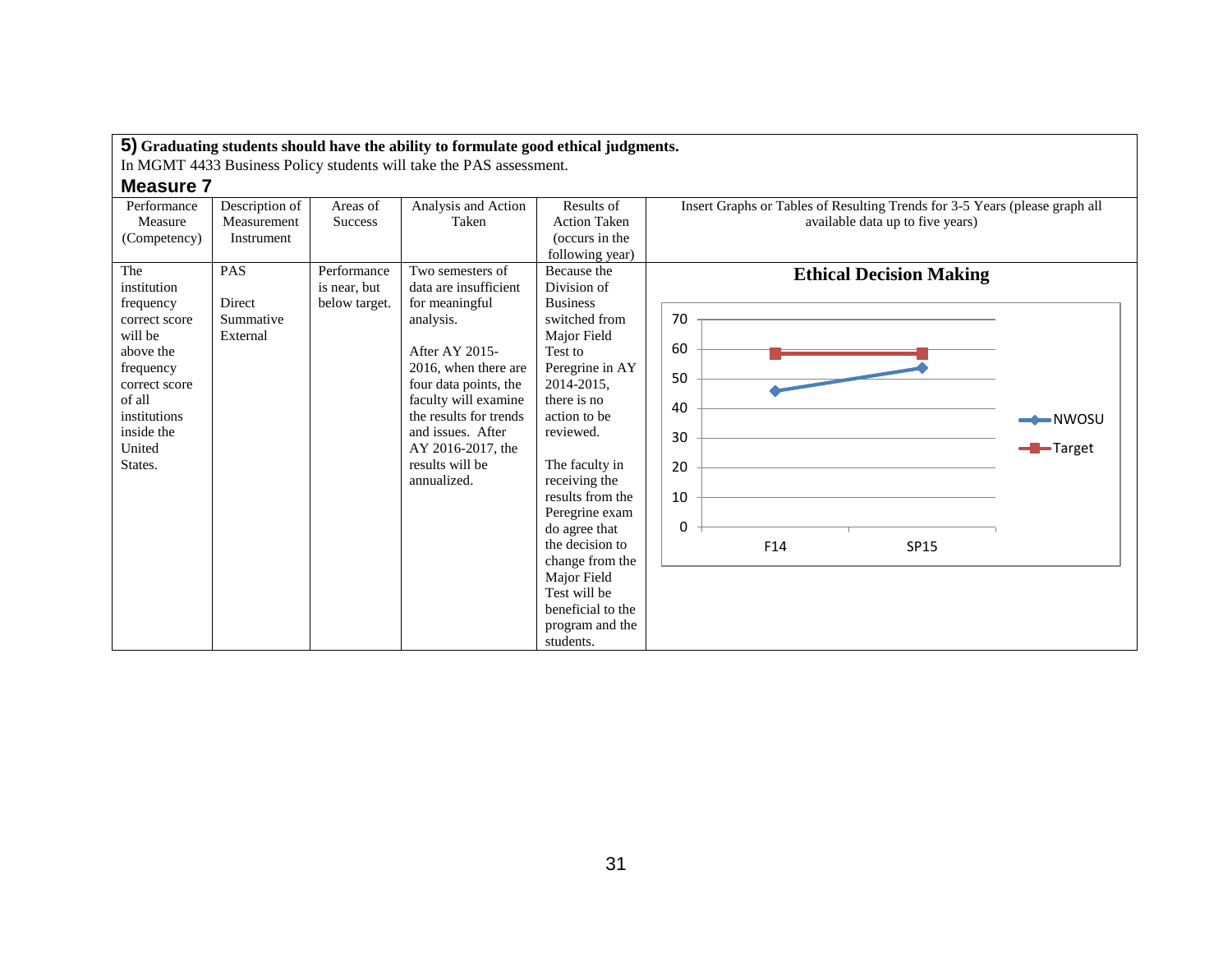In MGMT 4433 Business Policy students will take the PAS assessment.

| Performance<br>Measure                                                                                                                                               | Description of<br>Measurement                 | Areas of<br><b>Success</b>                   | Analysis and Action<br>Taken                                                                                                                                                                                                                                              | Results of<br><b>Action Taken</b>                                                                                                                                                                                                                                                                                                                                                         | Insert Graphs or Tables of Resulting Trends for 3-5 Years (please graph all<br>available data up to five years)                                   |  |
|----------------------------------------------------------------------------------------------------------------------------------------------------------------------|-----------------------------------------------|----------------------------------------------|---------------------------------------------------------------------------------------------------------------------------------------------------------------------------------------------------------------------------------------------------------------------------|-------------------------------------------------------------------------------------------------------------------------------------------------------------------------------------------------------------------------------------------------------------------------------------------------------------------------------------------------------------------------------------------|---------------------------------------------------------------------------------------------------------------------------------------------------|--|
| (Competency)                                                                                                                                                         | Instrument                                    |                                              |                                                                                                                                                                                                                                                                           | (occurs in the<br>following year)                                                                                                                                                                                                                                                                                                                                                         |                                                                                                                                                   |  |
| The<br>institution<br>frequency<br>correct score<br>will be<br>above the<br>frequency<br>correct score<br>of all<br>institutions<br>outside the<br>United<br>States. | <b>PAS</b><br>Direct<br>Summative<br>External | Performance<br>is near, but<br>below target. | Two semesters of<br>data are insufficient<br>for meaningful<br>analysis.<br>After AY 2015-<br>2016, when there are<br>four data points, the<br>faculty will examine<br>the results for trends<br>and issues. After<br>AY 2016-2017, the<br>results will be<br>annualized. | Because the<br>Division of<br><b>Business</b><br>switched from<br>Major Field<br>Test to<br>Peregrine in AY<br>2014-2015,<br>there is no<br>action to be<br>reviewed.<br>The faculty in<br>receiving the<br>results from the<br>Peregrine exam<br>do agree that<br>the decision to<br>change from the<br>Major Field<br>Test will be<br>beneficial to the<br>program and the<br>students. | <b>Ethical Decision Making</b><br>56<br>54<br>52<br>50<br>$\longleftarrow$ NWOSU<br>48<br>46<br><b>D</b> -Target<br>44<br>42<br>40<br>F14<br>SP15 |  |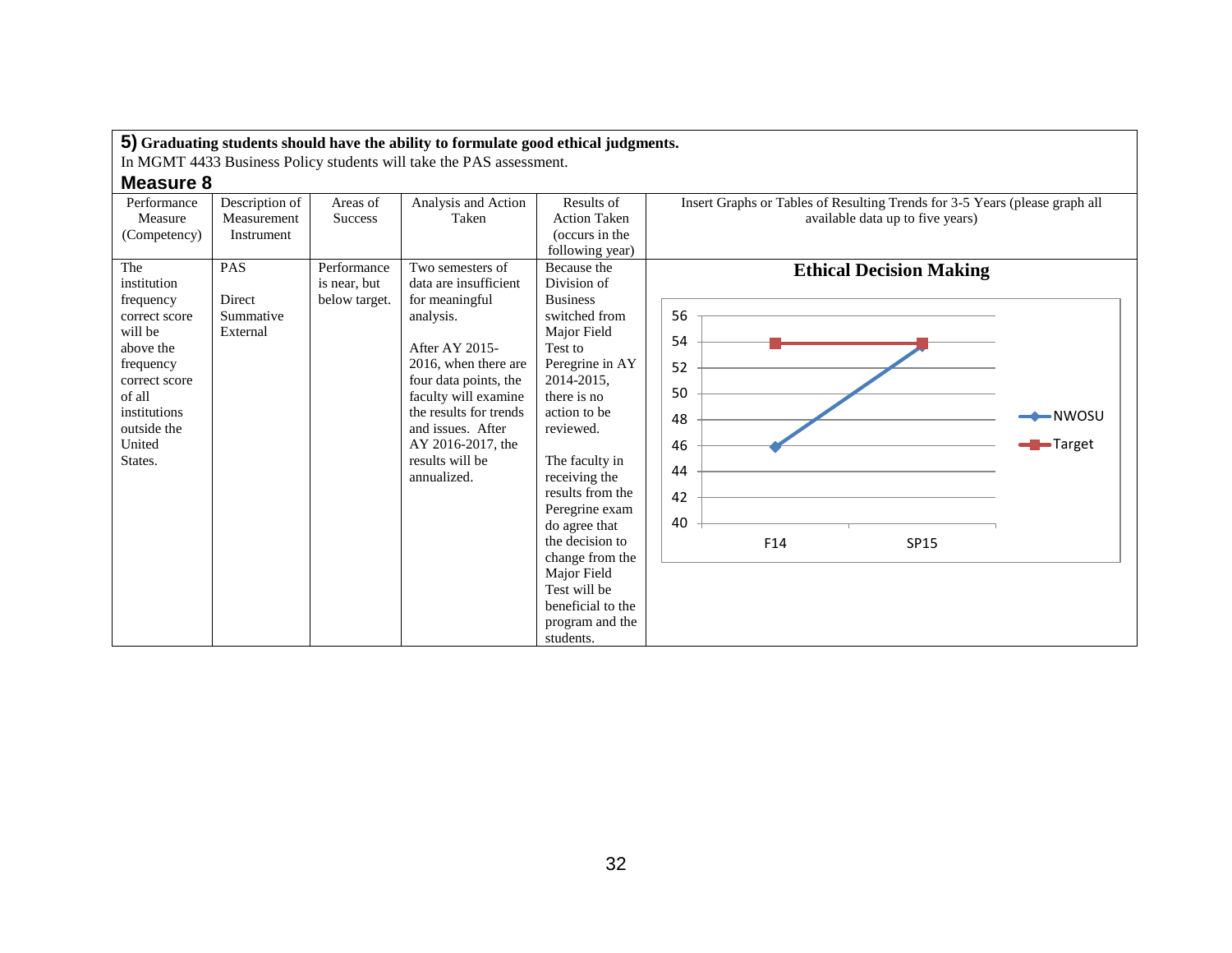# **PROGRAM GOALS FOR ALL DIVISION OF BUSINESS MAJORS**

**6. Graduating students should demonstrate the necessary skill to identify, conceptualize, diagnose, evaluate, and analyze business problems.** During the MGMT 4433 Business Policy course each student will prepare a detailed case analysis to demonstrate these abilities. **Measure 1**

|                                                                                                                        |                                                                                                                                                        | <b>Analysis of Results</b>                             |                                                                                                                                                                                                                                                                                                                                                                                                                                                                                                                                                                                                                     |                                                                                                                                                                                                                                                                                            |                                                                                                                   |                                       |
|------------------------------------------------------------------------------------------------------------------------|--------------------------------------------------------------------------------------------------------------------------------------------------------|--------------------------------------------------------|---------------------------------------------------------------------------------------------------------------------------------------------------------------------------------------------------------------------------------------------------------------------------------------------------------------------------------------------------------------------------------------------------------------------------------------------------------------------------------------------------------------------------------------------------------------------------------------------------------------------|--------------------------------------------------------------------------------------------------------------------------------------------------------------------------------------------------------------------------------------------------------------------------------------------|-------------------------------------------------------------------------------------------------------------------|---------------------------------------|
| Performance<br>Measure<br>(Competency)                                                                                 | Description of<br>Measurement<br>Instrument                                                                                                            | Areas of<br><b>Success</b>                             | Analysis and<br><b>Action Taken</b>                                                                                                                                                                                                                                                                                                                                                                                                                                                                                                                                                                                 | Results of<br><b>Action Taken</b><br>(occurs in the<br>following year)                                                                                                                                                                                                                     | Insert Graphs or Tables of Resulting Trends for 3-5 Years (please graph all<br>available data up to five years)   |                                       |
| 80% of the<br>students<br>must score<br>at or higher<br>than the<br>acceptable<br>on a faculty-<br>approved<br>rubric. | <b>MGMT 4433</b><br>Case analysis<br>assessed using<br>Case Analysis<br>Assessment<br>Rubric (Plan<br>Attachment 3)<br>Direct<br>Summative<br>Internal | Performance did<br>not meet target<br>for all 5 years. | There has been<br>improvement<br>with results<br>raising to 47-60%<br>of the students<br>achieving the<br>acceptable score.<br>Students were<br>given a sample<br>case analysis<br>starting in Fall<br>2013 to better<br>demonstrate<br>acceptable level<br>of performance.<br>In prior<br>semesters,<br>students were<br>simply given a<br>description of<br>what was<br>expected in the<br>case analysis.<br>Performance in<br>AY 2014/2015<br>dropped, but<br>trend over last 5<br>vears is still<br>positive.<br>It was discovered<br>that the concept<br>of analyzing case<br>studies and<br>critical thinking | With the<br>addition of<br><b>Business</b><br>Environment to<br>the curriculum<br>this year, it is<br>too early to<br>analyze the<br>impact on<br>student<br>performance. It<br>will be two<br>academic years<br>before this type<br>of analysis may<br>provide<br>meaningful<br>insights. | 90<br>80<br>70<br>60<br>50<br>40<br>30<br>20<br>10<br>$\mathbf 0$<br>AY 10-11 AY 11-12 AY 12-13 AY 13-14 AY 14-15 | $\blacktriangleright$ NWOSU<br>Target |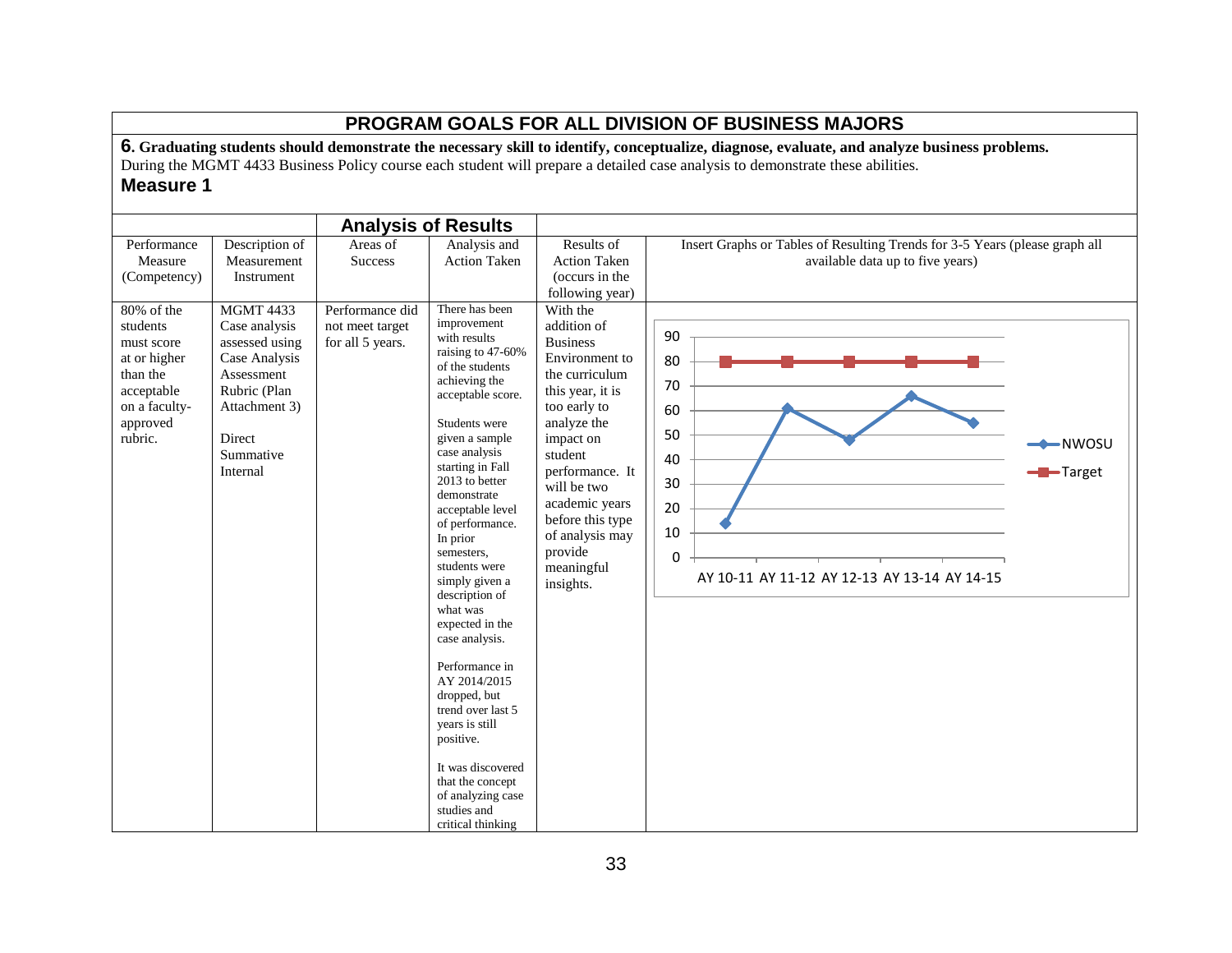|  | were not          |  |  |
|--|-------------------|--|--|
|  | specifically      |  |  |
|  | introduced in the |  |  |
|  | curriculum. In    |  |  |
|  | AY 2015-2016 a    |  |  |
|  | new required      |  |  |
|  | class, Business   |  |  |
|  | Environment was   |  |  |
|  | added to the      |  |  |
|  | curriculum. The   |  |  |
|  | concepts of       |  |  |
|  | critical thinking |  |  |
|  | and case studies  |  |  |
|  | are introduced in |  |  |
|  | this class.       |  |  |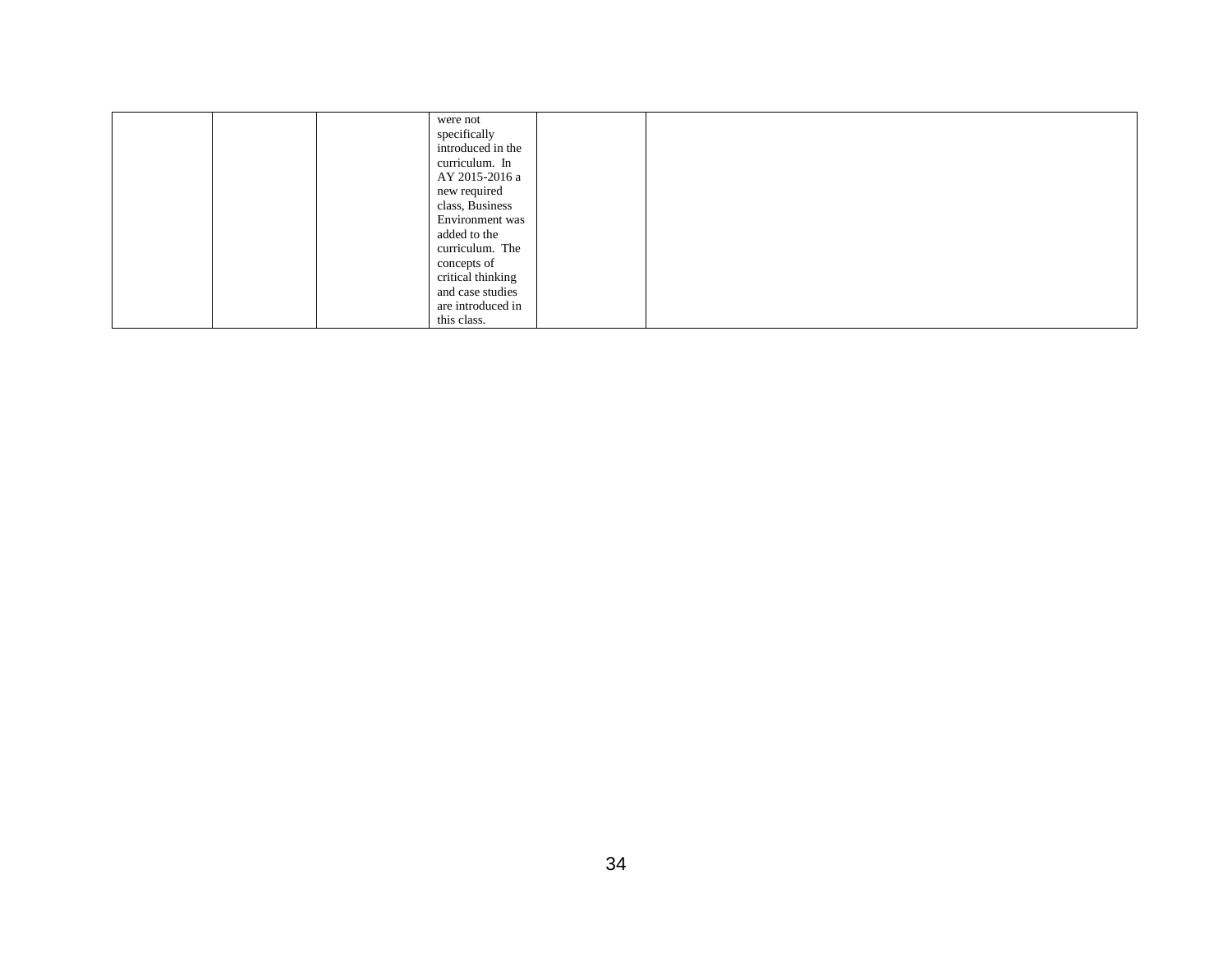|                                                                                               |                                                                                                                                                                                                                                                                                 |                                       |                                                                                                                                                                                                                                                                                                                                                                                                                                                        |                                                                                        | PROGRAM GOALS FOR ACCOUNTING MAJOR                                                                                                          |                                           |
|-----------------------------------------------------------------------------------------------|---------------------------------------------------------------------------------------------------------------------------------------------------------------------------------------------------------------------------------------------------------------------------------|---------------------------------------|--------------------------------------------------------------------------------------------------------------------------------------------------------------------------------------------------------------------------------------------------------------------------------------------------------------------------------------------------------------------------------------------------------------------------------------------------------|----------------------------------------------------------------------------------------|---------------------------------------------------------------------------------------------------------------------------------------------|-------------------------------------------|
|                                                                                               | accounting/bookkeeping software skills                                                                                                                                                                                                                                          |                                       | 1. Graduating students should have appropriate accounting software skills.                                                                                                                                                                                                                                                                                                                                                                             |                                                                                        | In ACCT 4133 Accounting Information Systems a computer software project with a written report would be an internal measure of the students' |                                           |
| <b>Measure 1</b>                                                                              |                                                                                                                                                                                                                                                                                 |                                       |                                                                                                                                                                                                                                                                                                                                                                                                                                                        |                                                                                        |                                                                                                                                             |                                           |
|                                                                                               |                                                                                                                                                                                                                                                                                 |                                       | <b>Analysis of Results</b>                                                                                                                                                                                                                                                                                                                                                                                                                             |                                                                                        |                                                                                                                                             |                                           |
| Performance<br>Measure<br>(Competency)<br>$80\%$ of the                                       | Description of<br>Measurement<br>Instrument<br>$\overline{\ln$ ACCT 4133                                                                                                                                                                                                        | Areas of<br><b>Success</b><br>No data | Analysis and<br><b>Action Taken</b><br>Instructor for                                                                                                                                                                                                                                                                                                                                                                                                  | Results of<br><b>Action Taken</b><br>(occurs in the<br>following year)<br>No action to | Insert Graphs or Tables of Resulting Trends for 3-5 Years (please graph all<br>available data up to five years)<br>90                       |                                           |
| students will<br>score at or<br>higher than<br>acceptable on a<br>faculty-<br>approved rubric | Accounting<br>Information<br><b>Systems</b><br>students<br>complete a<br>computer<br>software<br>project with a<br>written report<br>as assessed by<br>Accounting/Bo<br>okkeeping<br>Software<br>Assessment<br>Rubric (Plan<br>Attachment 7)<br>Direct<br>Summative<br>Internal | reported for<br>Fall 2014             | ACCT 4133 left<br>his/her position as<br>full-time faculty,<br>and failed to report<br>assessment results<br>for this class.<br>This measure was<br>added in AY 2014-<br>2015. The class is<br>only offered in the<br>fall semester.<br>When a<br>replacement<br>faculty member is<br>hired, the<br>assessment<br>committee chair<br>and the division<br>chair will meet<br>with that faculty<br>member to discuss<br>the importance of<br>assessment. | be reviewed.                                                                           | 80<br>70<br>60<br>50<br>40<br>30<br>20<br>10<br>0<br>F14                                                                                    | $\rightarrow$ NWOSU<br>- <b>D</b> -Target |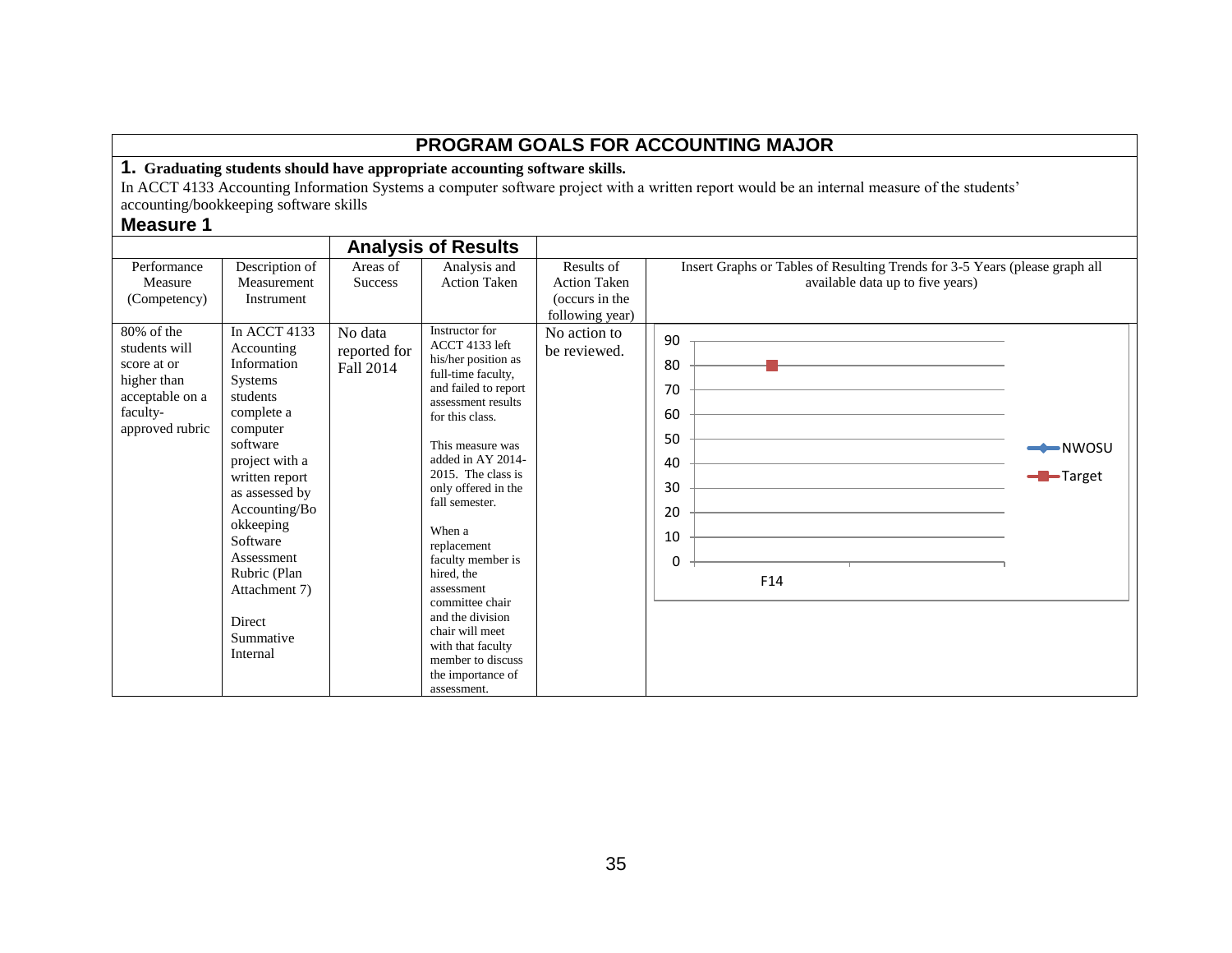|                                                                                               | <b>PROGRAM GOALS FOR ACCOUNTING MAJOR</b>                                                                                                                                                                            |                                           |                                                                                                                                                                                                                                                                            |                                                                                        |                                                                                                                 |                    |  |  |  |
|-----------------------------------------------------------------------------------------------|----------------------------------------------------------------------------------------------------------------------------------------------------------------------------------------------------------------------|-------------------------------------------|----------------------------------------------------------------------------------------------------------------------------------------------------------------------------------------------------------------------------------------------------------------------------|----------------------------------------------------------------------------------------|-----------------------------------------------------------------------------------------------------------------|--------------------|--|--|--|
| <b>Measure 2</b>                                                                              |                                                                                                                                                                                                                      |                                           | 1. Graduating students should have appropriate accounting software skills.<br>In ACCT 3153 Cost Accounting I there will be an Excel-based project.                                                                                                                         |                                                                                        |                                                                                                                 |                    |  |  |  |
|                                                                                               |                                                                                                                                                                                                                      |                                           | <b>Analysis of Results</b>                                                                                                                                                                                                                                                 |                                                                                        |                                                                                                                 |                    |  |  |  |
| Performance<br>Measure<br>(Competency)<br>$80\%$ of the                                       | Description of<br>Measurement<br>Instrument<br>In ACCT 3153                                                                                                                                                          | Areas of<br><b>Success</b><br>Performance | Analysis and<br><b>Action Taken</b><br>This rubric and                                                                                                                                                                                                                     | Results of<br><b>Action Taken</b><br>(occurs in the<br>following year)<br>No action to | Insert Graphs or Tables of Resulting Trends for 3-5 Years (please graph all<br>available data up to five years) |                    |  |  |  |
| students will<br>score at or<br>higher than<br>acceptable on a<br>faculty-<br>approved rubric | Cost<br>Accounting I<br>there will be an<br>Excel-based<br>project, as<br>assessed by<br>Accounting<br><b>Student Excel</b><br>Assessment<br>Rubric (Plan<br>Attachment 8)<br><b>Direct</b><br>Summative<br>Internal | is below<br>$target.*$                    | measure was<br>added in AY<br>2014-2015. One<br>semester of data<br>is insufficient for<br>meaningful<br>analysis.<br>The professor<br>has been advised<br>to use the faculty<br>approved rubric<br>in the future.<br>The class is only<br>taught in the fall<br>semester. | be reviewed.                                                                           | 90<br>80<br>70<br>60<br>50<br>40<br>30<br>20<br>10<br>0<br>F14                                                  | ━━NWOSU<br>-Target |  |  |  |

\* Data for Fall 2014 was based, in part, on the use of a non-approved rubric.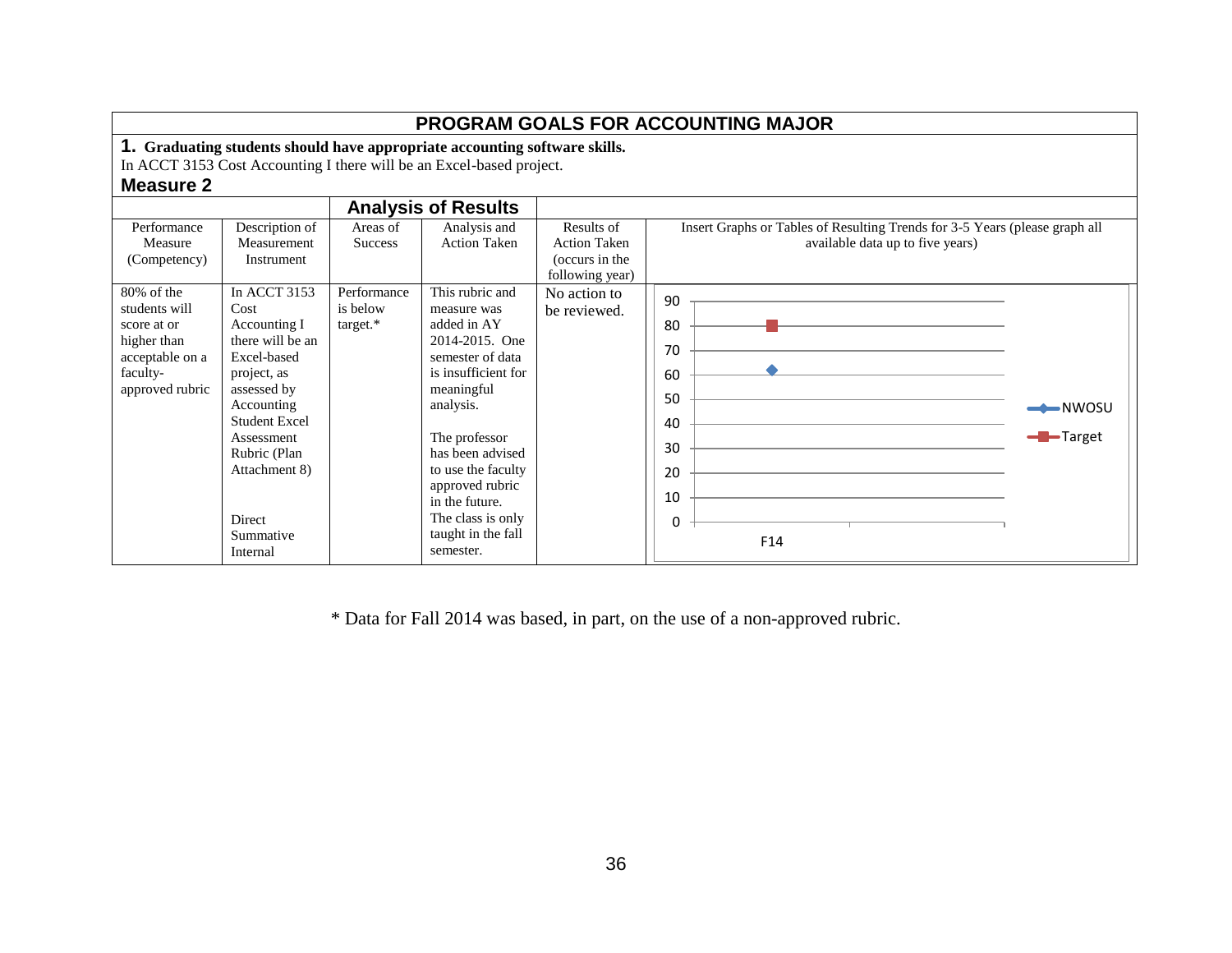|                                                                                                             |                                                                                                                                                                                                                                                         |                                      |                                                                                                                                                                                                                                                                                                                                                                                                                                                                          |                                                                        | PROGRAM GOALS FOR ACCOUNTING MAJOR                                                                              |                                              |
|-------------------------------------------------------------------------------------------------------------|---------------------------------------------------------------------------------------------------------------------------------------------------------------------------------------------------------------------------------------------------------|--------------------------------------|--------------------------------------------------------------------------------------------------------------------------------------------------------------------------------------------------------------------------------------------------------------------------------------------------------------------------------------------------------------------------------------------------------------------------------------------------------------------------|------------------------------------------------------------------------|-----------------------------------------------------------------------------------------------------------------|----------------------------------------------|
| <b>Measure 3</b>                                                                                            |                                                                                                                                                                                                                                                         |                                      | 1. Graduating students should have appropriate accounting software skills.<br>In ACCT 3133 Individual Income Tax there will be an income tax software-based project.                                                                                                                                                                                                                                                                                                     |                                                                        |                                                                                                                 |                                              |
| Performance<br>Measure<br>(Competency)                                                                      | Description of<br>Measurement<br>Instrument                                                                                                                                                                                                             | Areas of<br><b>Success</b>           | <b>Analysis of Results</b><br>Analysis and<br><b>Action Taken</b>                                                                                                                                                                                                                                                                                                                                                                                                        | Results of<br><b>Action Taken</b><br>(occurs in the<br>following year) | Insert Graphs or Tables of Resulting Trends for 3-5 Years (please graph all<br>available data up to five years) |                                              |
| 80% of the<br>students will<br>score at or<br>higher than<br>acceptable on a<br>faculty-<br>approved rubric | In ACCT 3133<br>Individual<br><b>Income Tax</b><br>there will be an<br>income tax<br>software-based<br>project, as<br>assessed using<br><b>Income Tax</b><br>Software<br>Assessment<br>Rubric (Plan<br>Attachment 9)<br>Direct<br>Summative<br>Internal | No data<br>reported for<br>Fall 2014 | Instructor for<br>ACCT 3133 left<br>his/her position as<br>full-time faculty,<br>and failed to report<br>assessment results<br>for this class.<br>This measure was<br>added in AY 2014-<br>2015. The class is<br>only offered in the<br>fall semester.<br>When a<br>replacement<br>faculty member is<br>hired, the<br>assessment<br>committee chair<br>and the division<br>chair will meet<br>with that faculty<br>member to discuss<br>the importance of<br>assessment. | No action to<br>be reviewed.                                           | 90<br>80<br>70<br>60<br>50<br>40<br>30<br>20<br>10<br>0<br>F14                                                  | $\longrightarrow$ NWOSU<br>- <b>-</b> Target |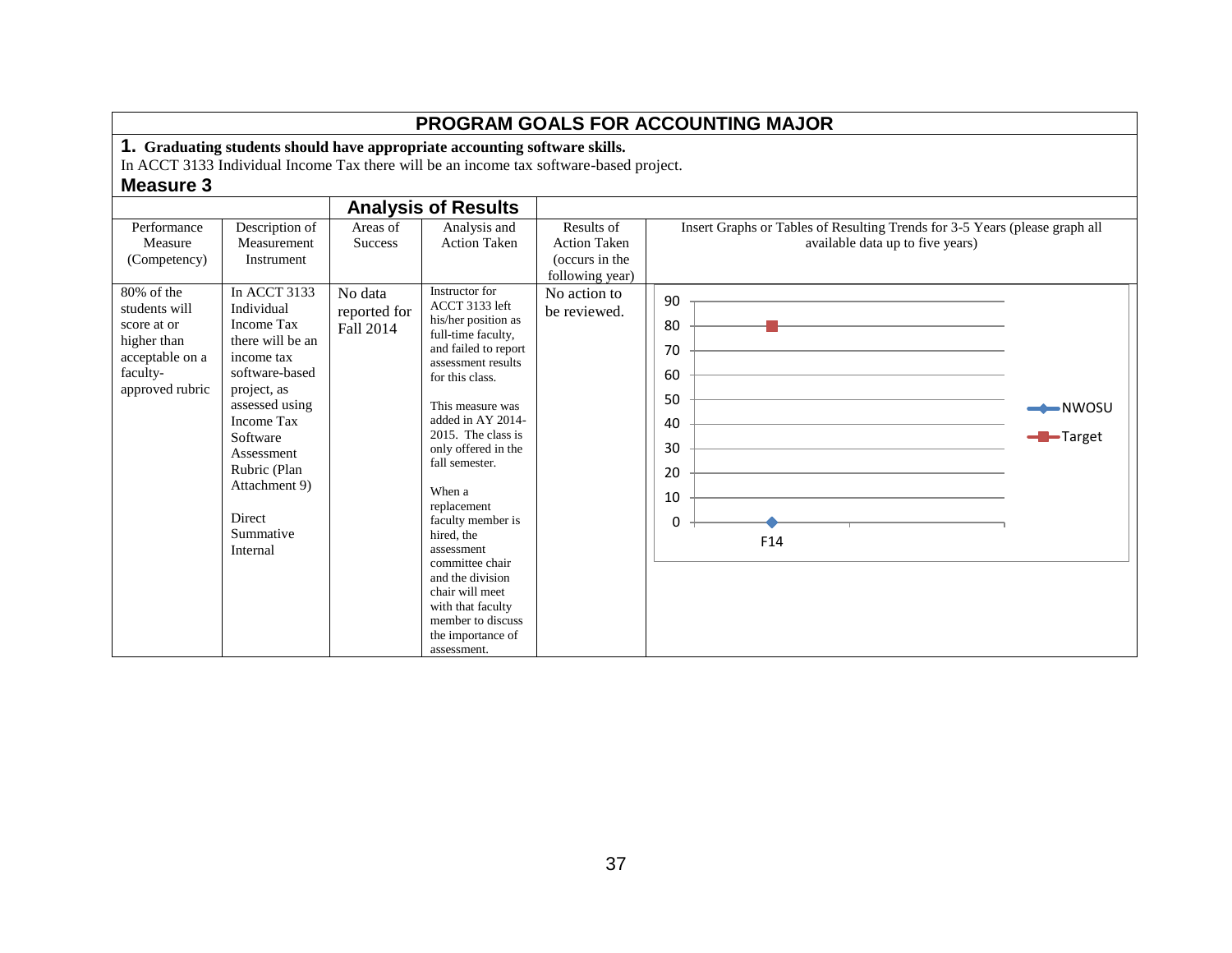| <b>PROGRAM GOALS FOR ACCOUNTING MAJOR</b>                                                                      |                                                                                                                                                                                                                                 |                                                    |                                                                                                                                                                                                                                                                                         |                                                                                                                                          |                                                                                                                 |                                |  |  |  |
|----------------------------------------------------------------------------------------------------------------|---------------------------------------------------------------------------------------------------------------------------------------------------------------------------------------------------------------------------------|----------------------------------------------------|-----------------------------------------------------------------------------------------------------------------------------------------------------------------------------------------------------------------------------------------------------------------------------------------|------------------------------------------------------------------------------------------------------------------------------------------|-----------------------------------------------------------------------------------------------------------------|--------------------------------|--|--|--|
|                                                                                                                |                                                                                                                                                                                                                                 |                                                    | 1. Graduating students should have appropriate accounting software skills.                                                                                                                                                                                                              |                                                                                                                                          |                                                                                                                 |                                |  |  |  |
|                                                                                                                |                                                                                                                                                                                                                                 |                                                    |                                                                                                                                                                                                                                                                                         |                                                                                                                                          | In MGMT 4433 Business Policy, students will submit a detailed analysis demonstrating MS Word competency.        |                                |  |  |  |
| <b>Measure 4</b>                                                                                               |                                                                                                                                                                                                                                 |                                                    |                                                                                                                                                                                                                                                                                         |                                                                                                                                          |                                                                                                                 |                                |  |  |  |
| <b>Analysis of Results</b>                                                                                     |                                                                                                                                                                                                                                 |                                                    |                                                                                                                                                                                                                                                                                         |                                                                                                                                          |                                                                                                                 |                                |  |  |  |
| Performance<br>Measure<br>(Competency)                                                                         | Description of<br>Measurement<br>Instrument                                                                                                                                                                                     | Areas of<br><b>Success</b>                         | Analysis and<br><b>Action Taken</b>                                                                                                                                                                                                                                                     | Results of<br><b>Action Taken</b><br>(occurs in the<br>following year)                                                                   | Insert Graphs or Tables of Resulting Trends for 3-5 Years (please graph all<br>available data up to five years) |                                |  |  |  |
| $80\%$ of the<br>students will<br>score at or<br>higher than<br>acceptable on a<br>faculty-<br>approved rubric | In MGMT<br>4433 Business<br>Policy, students<br>will submit a<br>detailed<br>analysis<br>demonstrating<br>MS Word<br>competency,<br>using MS Word<br>Assessment<br>Rubric (Plan<br>Attachment 10)<br><b>Direct</b><br>Summative | Performance<br>is above<br>and/or below<br>target. | This is a new<br>rubric that was<br>added in AY<br>2014-2015. The<br>rubric was not<br>measuring the<br>proper skills.<br>After AY 2015-<br>2016, when there<br>are four data<br>points, the<br>faculty will<br>examine the<br>results for trends<br>and issues. After<br>AY 2016-2017. | After AY 2015-<br>2016, the<br>faculty will<br>analyze<br>switching the<br>rubric to<br>determine if the<br>switch met<br>faculty goals. | 120<br>100<br>80<br>60<br>40<br>20<br>0<br>F14<br><b>SP15</b>                                                   | $-$ NWOSU<br><b>-</b> ■ Target |  |  |  |
|                                                                                                                | Internal                                                                                                                                                                                                                        |                                                    | the results will<br>be annualized.                                                                                                                                                                                                                                                      |                                                                                                                                          |                                                                                                                 |                                |  |  |  |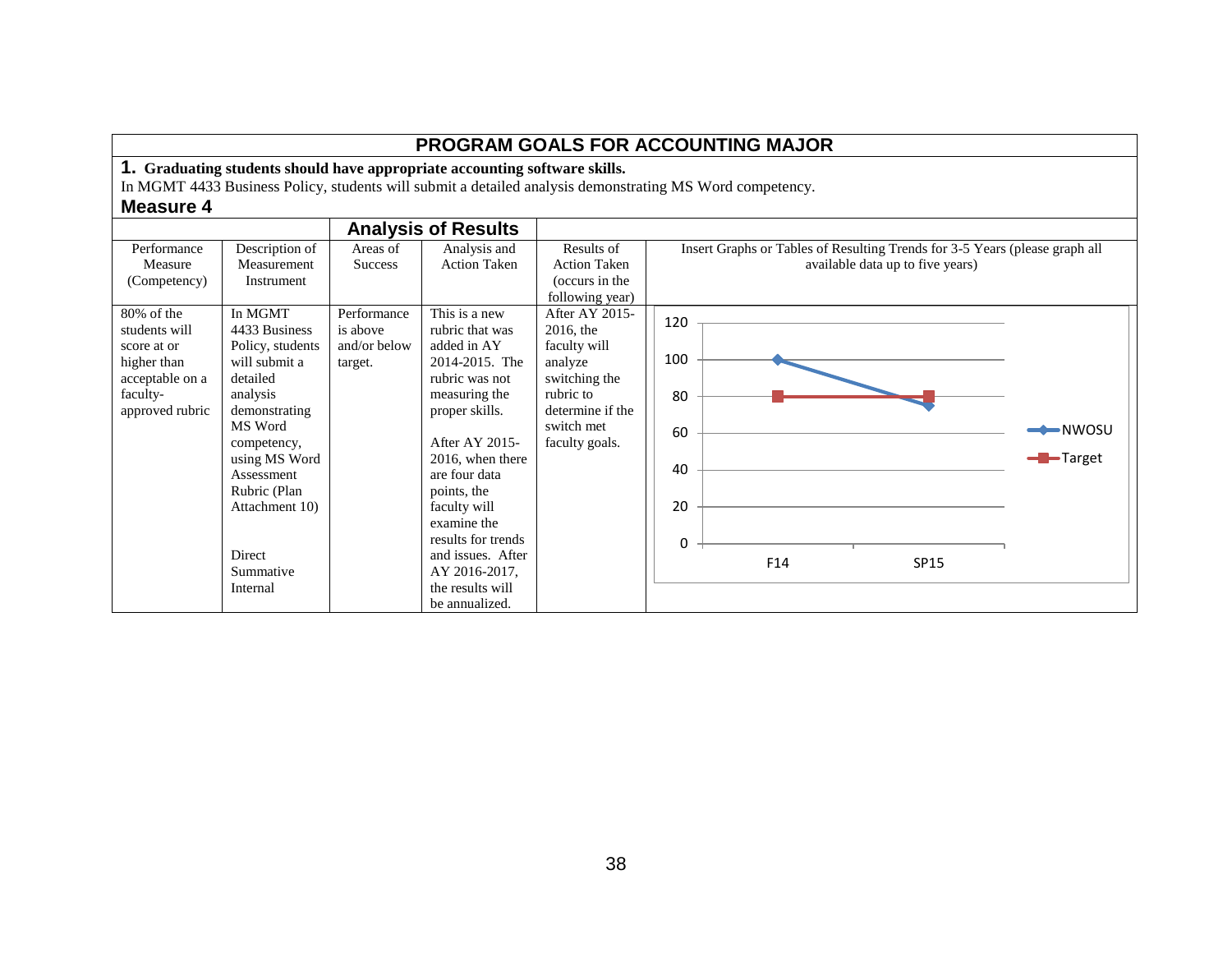| PROGRAM GOALS FOR ACCOUNTING MAJOR                                                        |                                                                             |                                            |                                                                                                                                                                                                                                                                                                                               |                                                                        |                                                                                                                 |                                            |  |  |  |
|-------------------------------------------------------------------------------------------|-----------------------------------------------------------------------------|--------------------------------------------|-------------------------------------------------------------------------------------------------------------------------------------------------------------------------------------------------------------------------------------------------------------------------------------------------------------------------------|------------------------------------------------------------------------|-----------------------------------------------------------------------------------------------------------------|--------------------------------------------|--|--|--|
| 2. Graduating students should know the accounting standards of the accounting profession. |                                                                             |                                            |                                                                                                                                                                                                                                                                                                                               |                                                                        |                                                                                                                 |                                            |  |  |  |
|                                                                                           |                                                                             |                                            | In ACCT 3103 Intermediate Accounting I students will take a test regarding Accounting standards                                                                                                                                                                                                                               |                                                                        |                                                                                                                 |                                            |  |  |  |
| <b>Measure 1</b>                                                                          |                                                                             |                                            |                                                                                                                                                                                                                                                                                                                               |                                                                        |                                                                                                                 |                                            |  |  |  |
|                                                                                           |                                                                             |                                            | <b>Analysis of Results</b>                                                                                                                                                                                                                                                                                                    |                                                                        |                                                                                                                 |                                            |  |  |  |
| Performance<br>Measure<br>(Competency)                                                    | Description of<br>Measurement<br>Instrument                                 | Areas of<br><b>Success</b>                 | Analysis and<br><b>Action Taken</b>                                                                                                                                                                                                                                                                                           | Results of<br><b>Action Taken</b><br>(occurs in the<br>following year) | Insert Graphs or Tables of Resulting Trends for 3-5 Years (please graph all<br>available data up to five years) |                                            |  |  |  |
| 80% of the<br>students will<br>score 80% or<br>higher on the<br>test.                     | <b>Standards</b><br>test in ACCT<br>3103<br>Direct<br>Formative<br>External | Performance<br>is below or<br>near target. | This test was added<br>in AY 2014-2015.<br>The class is only<br>taught in the fall<br>semester. One<br>semester of data is<br>insufficient for<br>meaningful<br>analysis.<br>After AY 2016-<br>2017, when there<br>are three data<br>points, the faculty<br>will examine the<br>data to determine<br>any trends or<br>issues. | No action to<br>be reviewed.                                           | 80.5<br>80<br>79.5<br>79<br>78.5<br>78<br>77.5<br>77<br>76.5<br>76<br>75.5<br>F <sub>14</sub>                   | $\rightarrow$ NWOSU<br><del>-</del> Target |  |  |  |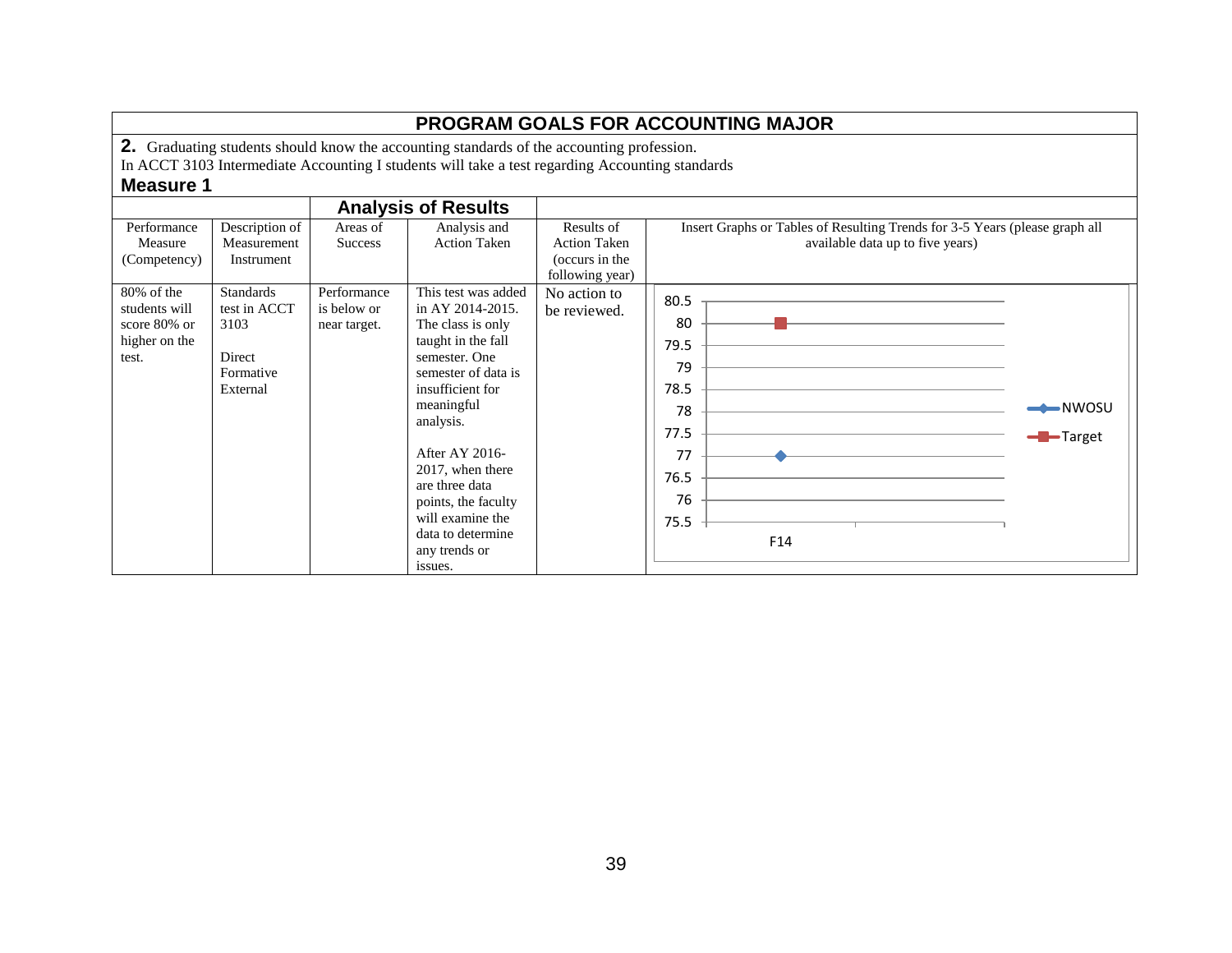| <b>PROGRAM GOALS FOR ACCOUNTING MAJOR</b>                                |                                                                             |                                    |                                                                                                                                                                                                                                                                                                                                 |                                                                        |                                                                                                                    |  |  |  |  |
|--------------------------------------------------------------------------|-----------------------------------------------------------------------------|------------------------------------|---------------------------------------------------------------------------------------------------------------------------------------------------------------------------------------------------------------------------------------------------------------------------------------------------------------------------------|------------------------------------------------------------------------|--------------------------------------------------------------------------------------------------------------------|--|--|--|--|
|                                                                          |                                                                             |                                    | 2. Graduating students should know the accounting standards of the accounting profession.                                                                                                                                                                                                                                       |                                                                        |                                                                                                                    |  |  |  |  |
|                                                                          |                                                                             |                                    | In ACCT 3113 Intermediate Accounting II students will take a test regarding Accounting standards                                                                                                                                                                                                                                |                                                                        |                                                                                                                    |  |  |  |  |
| <b>Measure 2</b>                                                         |                                                                             |                                    |                                                                                                                                                                                                                                                                                                                                 |                                                                        |                                                                                                                    |  |  |  |  |
|                                                                          |                                                                             |                                    | <b>Analysis of Results</b>                                                                                                                                                                                                                                                                                                      |                                                                        |                                                                                                                    |  |  |  |  |
| Performance<br>Measure<br>(Competency)                                   | Description of<br>Measurement<br>Instrument                                 | Areas of<br><b>Success</b>         | Analysis and<br><b>Action Taken</b>                                                                                                                                                                                                                                                                                             | Results of<br><b>Action Taken</b><br>(occurs in the<br>following year) | Insert Graphs or Tables of Resulting Trends for 3-5 Years (please graph all<br>available data up to five years)    |  |  |  |  |
| $80\%$ of the<br>students will<br>score 80% or<br>higher on the<br>test. | <b>Standards</b><br>test in ACCT<br>3113<br>Direct<br>Summative<br>External | Performance<br>is above<br>target. | This test was added<br>in AY 2014-2015.<br>The class is only<br>taught in the spring<br>semester. One<br>semester of data is<br>insufficient for<br>meaningful<br>analysis.<br>After AY 2016-<br>2017, when there<br>are three data<br>points, the faculty<br>will examine the<br>data to determine<br>any trends or<br>issues. | No action to<br>be reviewed.                                           | 87<br>86<br>85<br>84<br>83<br>$\leftarrow$ NWOSU<br>82<br>81<br>- <b>B</b> -Target<br>80<br>79<br>78<br>77<br>SP15 |  |  |  |  |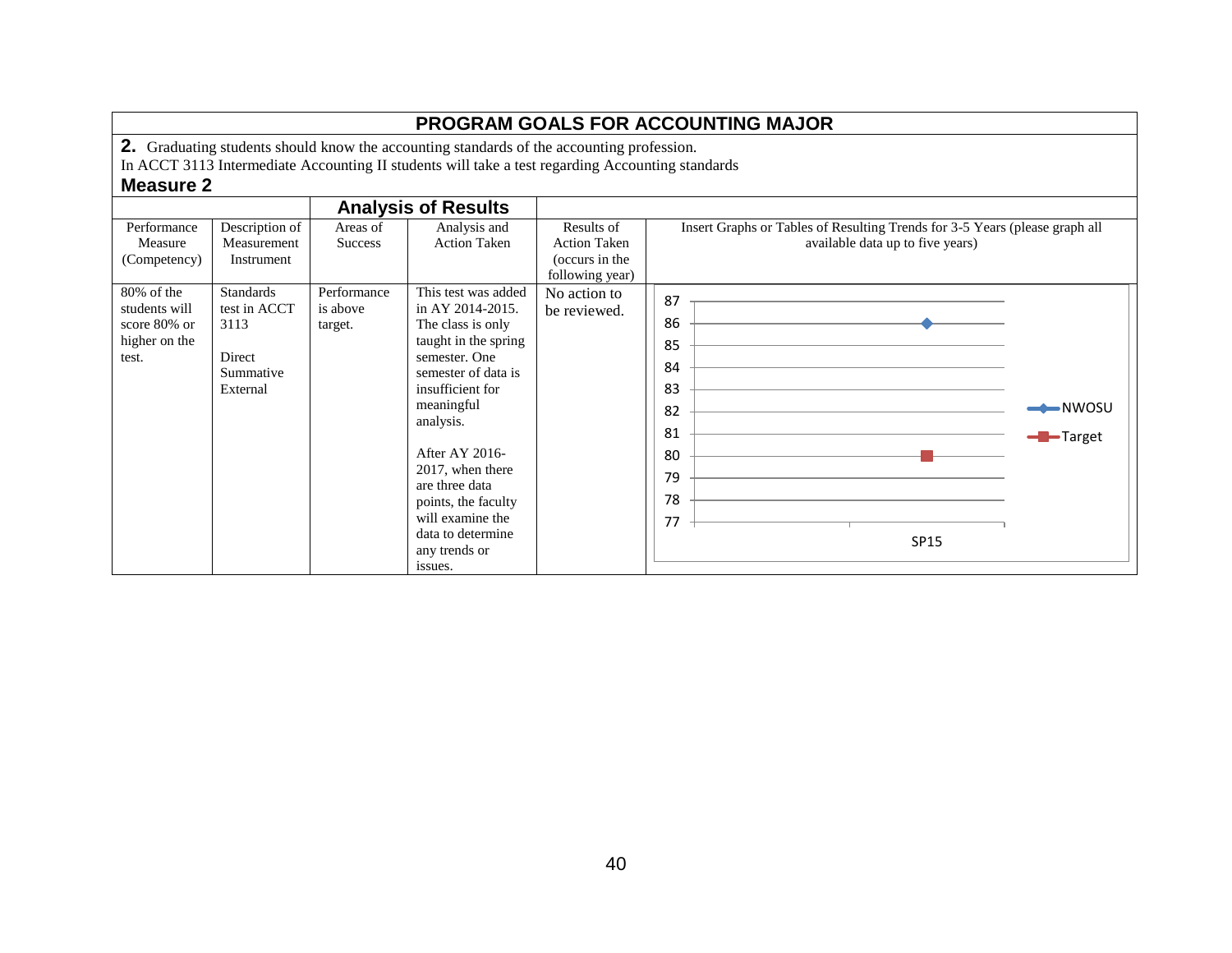| <b>PROGRAM GOALS FOR ACCOUNTING MAJOR</b>                                                 |                                                                                                                                                                                                                                                                                                                               |                                                                        |                                  |                                  |                                                                                                                                                                                |  |  |  |  |
|-------------------------------------------------------------------------------------------|-------------------------------------------------------------------------------------------------------------------------------------------------------------------------------------------------------------------------------------------------------------------------------------------------------------------------------|------------------------------------------------------------------------|----------------------------------|----------------------------------|--------------------------------------------------------------------------------------------------------------------------------------------------------------------------------|--|--|--|--|
| 2. Graduating students should know the accounting standards of the accounting profession. |                                                                                                                                                                                                                                                                                                                               |                                                                        |                                  |                                  |                                                                                                                                                                                |  |  |  |  |
|                                                                                           |                                                                                                                                                                                                                                                                                                                               |                                                                        |                                  |                                  |                                                                                                                                                                                |  |  |  |  |
|                                                                                           |                                                                                                                                                                                                                                                                                                                               |                                                                        |                                  |                                  |                                                                                                                                                                                |  |  |  |  |
|                                                                                           |                                                                                                                                                                                                                                                                                                                               |                                                                        |                                  |                                  |                                                                                                                                                                                |  |  |  |  |
| Areas of<br><b>Success</b>                                                                | Analysis and<br><b>Action Taken</b>                                                                                                                                                                                                                                                                                           | Results of<br><b>Action Taken</b><br>(occurs in the<br>following year) |                                  | available data up to five years) |                                                                                                                                                                                |  |  |  |  |
| Performance<br>is above<br>target.                                                        | This test was added<br>in AY 2014-2015.<br>The class is only<br>taught one semester<br>per academic year.<br>One semester of<br>data is insufficient.<br>for meaningful<br>analysis.<br>After AY 2016-<br>2017, when there<br>are three data<br>points, the faculty<br>will examine the<br>data to determine<br>any trends or | No action to<br>be reviewed.                                           | 95<br>90<br>85<br>80<br>75<br>70 | F14                              | $\rightarrow$ NWOSU<br><b>-B</b> Target                                                                                                                                        |  |  |  |  |
|                                                                                           |                                                                                                                                                                                                                                                                                                                               | <b>Analysis of Results</b><br>issues.                                  |                                  |                                  | In ACCT 4303 International Accounting, students will take a test regarding Accounting standards<br>Insert Graphs or Tables of Resulting Trends for 3-5 Years (please graph all |  |  |  |  |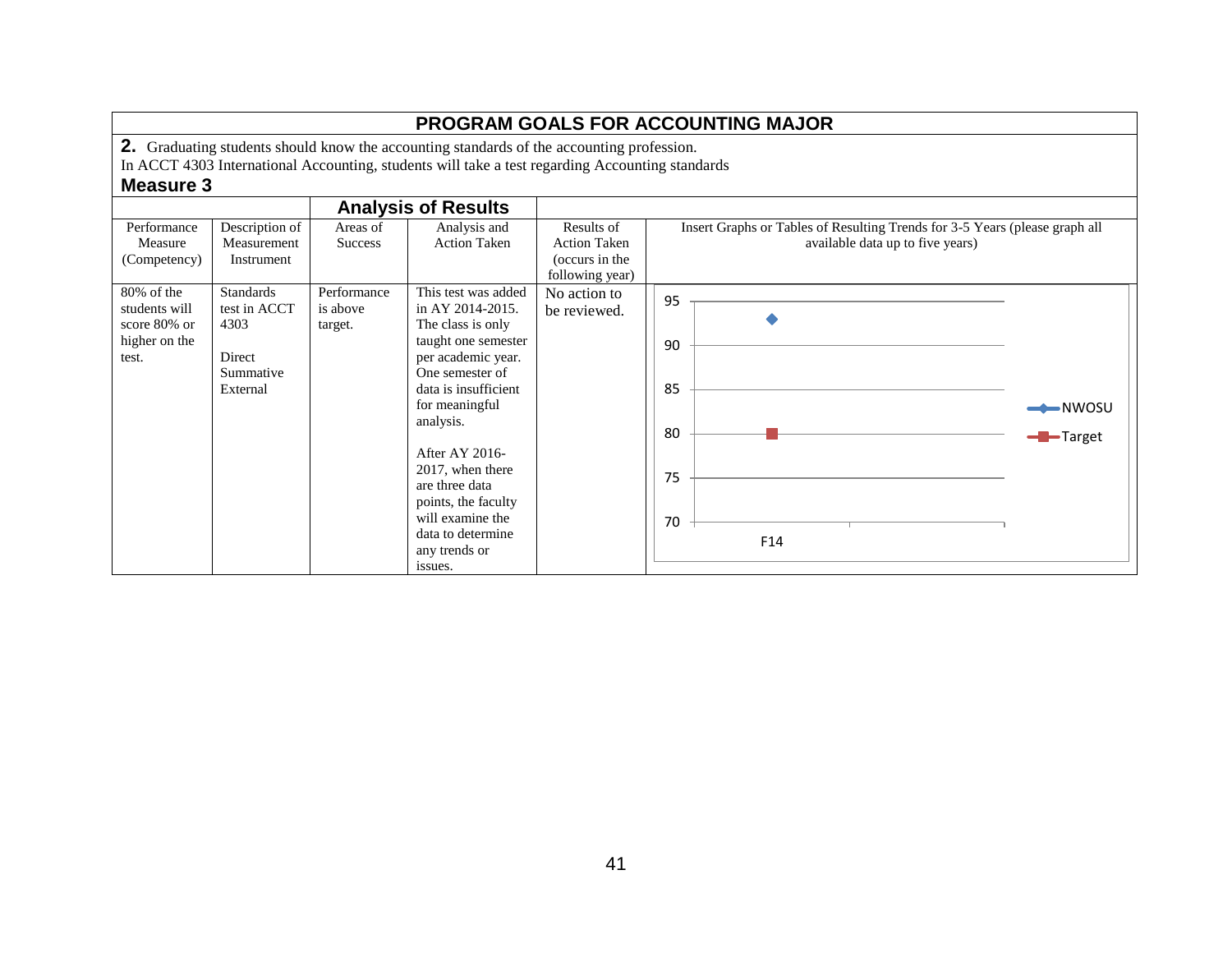|                                                                                                                                                                                |                                                           |                                           | 3) Graduating students should recognize ethical conduct in Accounting.                                                                                                                                                                                |                                                                                                                                                                                                                                                                                                                                                                            |                                                                                                                 |                                |
|--------------------------------------------------------------------------------------------------------------------------------------------------------------------------------|-----------------------------------------------------------|-------------------------------------------|-------------------------------------------------------------------------------------------------------------------------------------------------------------------------------------------------------------------------------------------------------|----------------------------------------------------------------------------------------------------------------------------------------------------------------------------------------------------------------------------------------------------------------------------------------------------------------------------------------------------------------------------|-----------------------------------------------------------------------------------------------------------------|--------------------------------|
|                                                                                                                                                                                |                                                           |                                           | In MGMT 4433 Business Policy students will take the PAS assessment.                                                                                                                                                                                   |                                                                                                                                                                                                                                                                                                                                                                            |                                                                                                                 |                                |
| <b>Measure 1</b>                                                                                                                                                               |                                                           |                                           |                                                                                                                                                                                                                                                       |                                                                                                                                                                                                                                                                                                                                                                            |                                                                                                                 |                                |
| Performance<br>Measure<br>(Competency)<br>On the                                                                                                                               | Description of<br>Measurement<br>Instrument<br><b>PAS</b> | Areas of<br><b>Success</b><br>Performance | Analysis and Action<br>Taken<br>Two semesters of                                                                                                                                                                                                      | Results of<br><b>Action Taken</b><br>(occurs in the<br>following year)<br>Because the                                                                                                                                                                                                                                                                                      | Insert Graphs or Tables of Resulting Trends for 3-5 Years (please graph all<br>available data up to five years) |                                |
| Ethics<br>section<br>(Business or<br>Accounting)<br>collectively<br>the students<br>in the testing<br>cohort<br>should be at<br>or above the<br>50 <sup>th</sup><br>percentile | <b>Direct</b><br>Summative<br>External                    | is below<br>target.                       | data are insufficient<br>for meaningful<br>analysis.<br>After AY 2015-<br>2016, when there are<br>four data points, the<br>faculty will examine<br>the results for trends<br>and issues. After<br>AY 2016-2017, the<br>results will be<br>annualized. | Division of<br><b>Business</b><br>switched from<br>Major Field<br>Test to<br>Peregrine in AY<br>2014-2015.<br>there is no<br>action to be<br>reviewed.<br>The faculty in<br>receiving the<br>results from the<br>Peregrine exam<br>do agree that<br>the decision to<br>change from the<br>Major Field<br>Test will be<br>beneficial to the<br>program and the<br>students. | <b>Ethical Decision Making</b><br>70<br>60<br>50<br>40<br>30<br>20<br>10<br>0<br>F14<br>SP15                    | $\rightarrow$ NWOSU<br>-Target |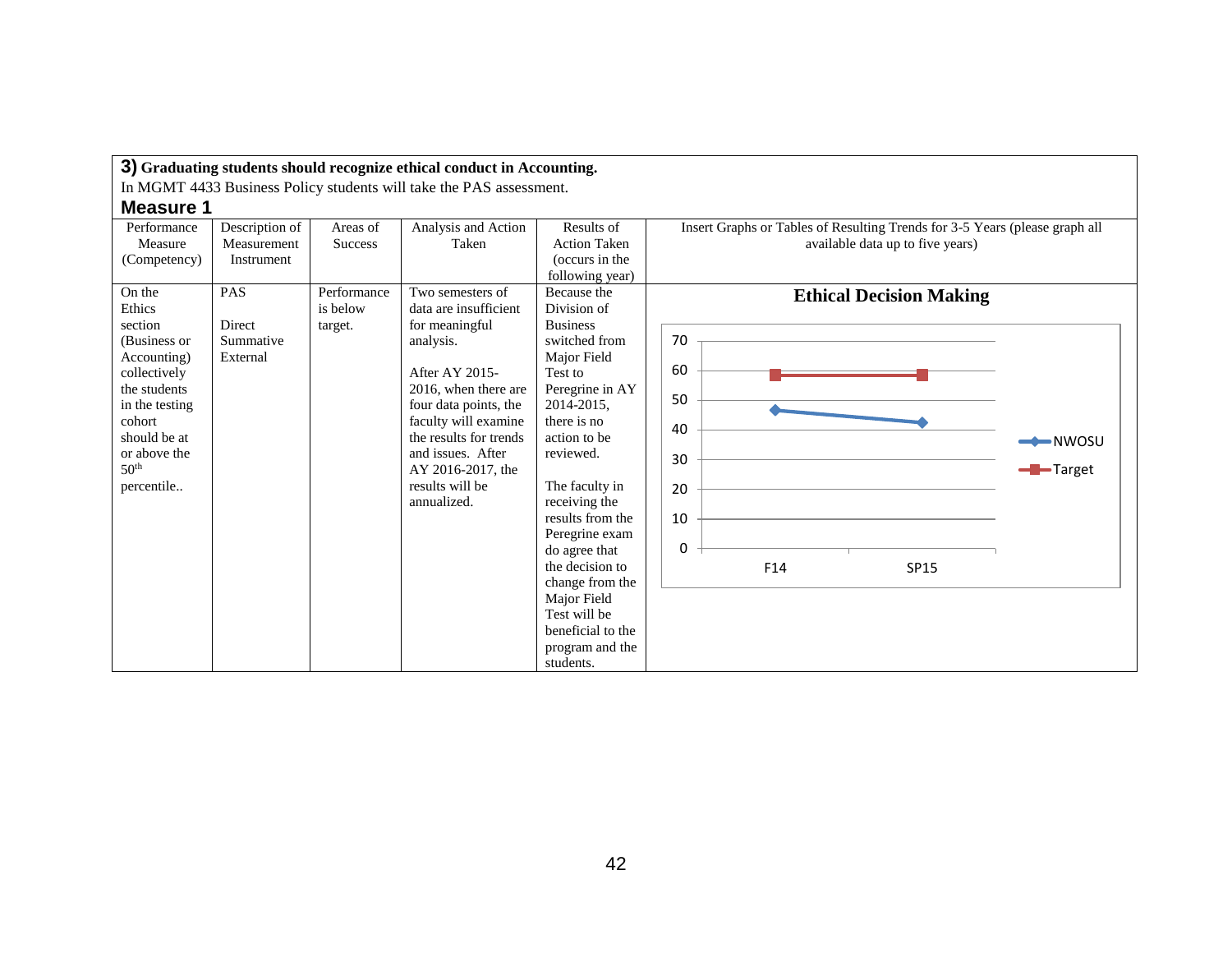In MGMT 4433 Business Policy students will take the PAS assessment.

| Performance   | Description of | Areas of       | Analysis and Action    | Results of          | Insert Graphs or Tables of Resulting Trends for 3-5 Years (please graph all |                     |
|---------------|----------------|----------------|------------------------|---------------------|-----------------------------------------------------------------------------|---------------------|
| Measure       | Measurement    | <b>Success</b> | Taken                  | <b>Action Taken</b> | available data up to five years)                                            |                     |
| (Competency)  | Instrument     |                |                        | (occurs in the      |                                                                             |                     |
|               |                |                |                        | following year)     |                                                                             |                     |
| On the        | <b>PAS</b>     | Performance    | Two semesters of       | Because the         | <b>Ethical Decision Making</b>                                              |                     |
| Ethics        |                | is below       | data are insufficient  | Division of         |                                                                             |                     |
| section       | Direct         | target.        | for meaningful         | <b>Business</b>     |                                                                             |                     |
| (Business or  | Summative      |                | analysis.              | switched from       | 60                                                                          |                     |
| Accounting)   | External       |                |                        | Major Field         |                                                                             |                     |
| the testing   |                |                | After AY 2015-         | Test to             | 50                                                                          |                     |
| cohort        |                |                | 2016, when there are   | Peregrine in AY     |                                                                             |                     |
| frequency     |                |                | four data points, the  | 2014-2015,          | 40                                                                          |                     |
| correct score |                |                | faculty will examine   | there is no         |                                                                             |                     |
| will be       |                |                | the results for trends | action to be        | 30                                                                          | $\rightarrow$ NWOSU |
| higher than   |                |                | and issues. After      | reviewed.           |                                                                             |                     |
| the ACBSP     |                |                | AY 2016-2017, the      |                     | 20                                                                          | Target              |
| Region 6      |                |                | results will be        | The faculty in      |                                                                             |                     |
| frequency     |                |                | annualized.            | receiving the       | 10                                                                          |                     |
| correct score |                |                |                        | results from the    |                                                                             |                     |
|               |                |                |                        | Peregrine exam      |                                                                             |                     |
|               |                |                |                        | do agree that       | 0                                                                           |                     |
|               |                |                |                        | the decision to     | F14<br>SP15                                                                 |                     |
|               |                |                |                        | change from the     |                                                                             |                     |
|               |                |                |                        | Major Field         |                                                                             |                     |
|               |                |                |                        | Test will be        |                                                                             |                     |
|               |                |                |                        | beneficial to the   |                                                                             |                     |
|               |                |                |                        | program and the     |                                                                             |                     |
|               |                |                |                        | students.           |                                                                             |                     |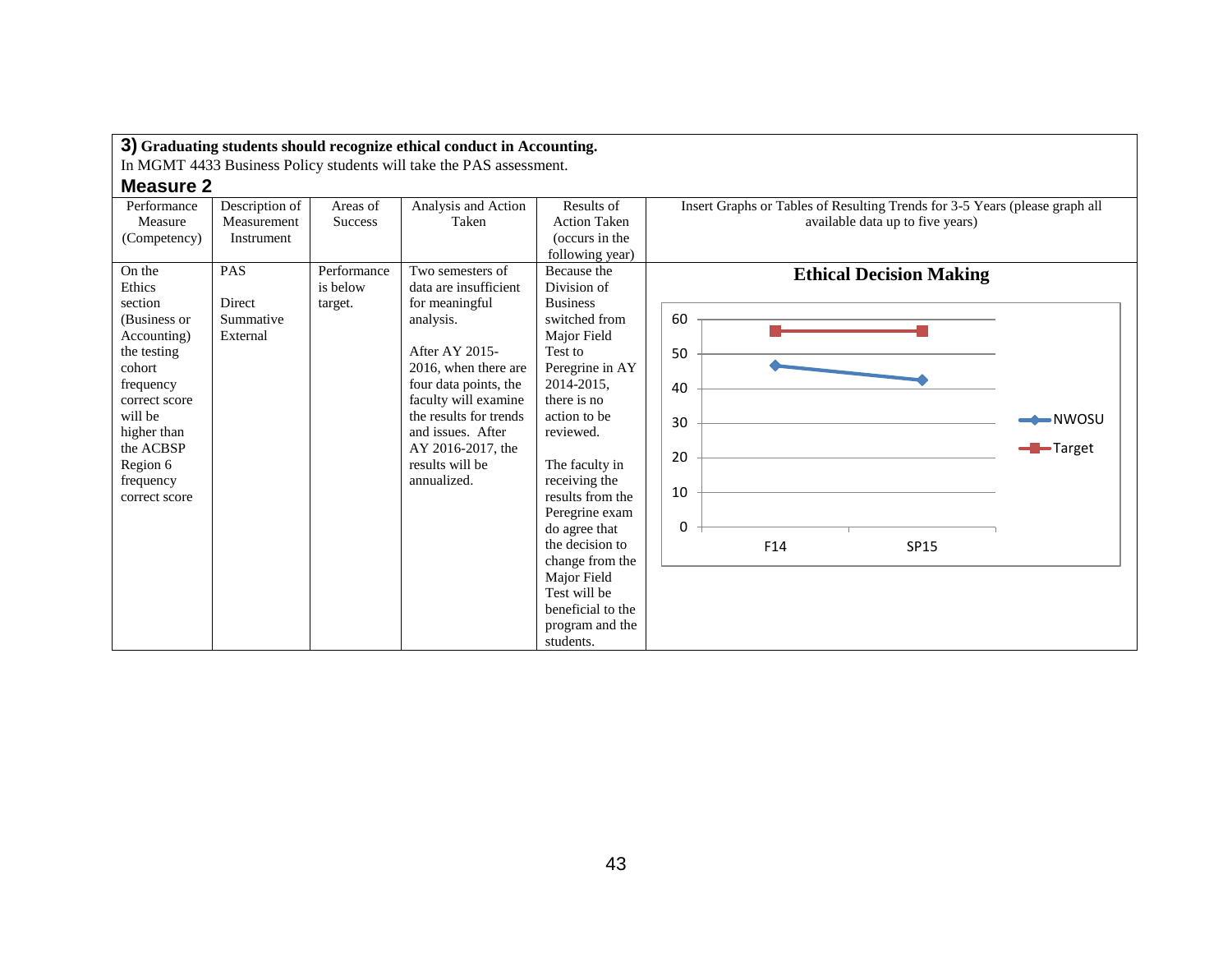In MGMT 4433 Business Policy students will take the PAS assessment.

| Performance<br>Measure                                                                                                                                            | Description of<br>Measurement<br>Instrument | Areas of<br><b>Success</b>         | Analysis and Action<br>Taken                                                                                                                                                                                                                                              | Results of<br><b>Action Taken</b><br>(occurs in the                                                                                                                                                                                                                                                                                                     | Insert Graphs or Tables of Resulting Trends for 3-5 Years (please graph all<br>available data up to five years) |                    |
|-------------------------------------------------------------------------------------------------------------------------------------------------------------------|---------------------------------------------|------------------------------------|---------------------------------------------------------------------------------------------------------------------------------------------------------------------------------------------------------------------------------------------------------------------------|---------------------------------------------------------------------------------------------------------------------------------------------------------------------------------------------------------------------------------------------------------------------------------------------------------------------------------------------------------|-----------------------------------------------------------------------------------------------------------------|--------------------|
| (Competency)<br>The<br>institution<br>frequency<br>correct score<br>will be<br>above the<br>frequency<br>correct score<br>of all<br><b>ACBSP</b><br>institutions. | PAS<br>Direct<br>Summative<br>External      | Performance<br>is below<br>target. | Two semesters of<br>data are insufficient<br>for meaningful<br>analysis.<br>After AY 2015-<br>2016, when there are<br>four data points, the<br>faculty will examine<br>the results for trends<br>and issues. After<br>AY 2016-2017, the<br>results will be<br>annualized. | following year)<br>Because the<br>Division of<br><b>Business</b><br>switched from<br>Major Field<br>Test to<br>Peregrine in AY<br>2014-2015,<br>there is no<br>action to be<br>reviewed.<br>The faculty in<br>receiving the<br>results from the<br>Peregrine exam<br>do agree that<br>the decision to<br>change from the<br>Major Field<br>Test will be | <b>Ethical Decision Making</b><br>70<br>60<br>50<br>40<br>30<br>20<br>10<br>0<br>F14<br>SP15                    | - <b>D</b> -Target |
|                                                                                                                                                                   |                                             |                                    |                                                                                                                                                                                                                                                                           | beneficial to the<br>program and the<br>students.                                                                                                                                                                                                                                                                                                       |                                                                                                                 |                    |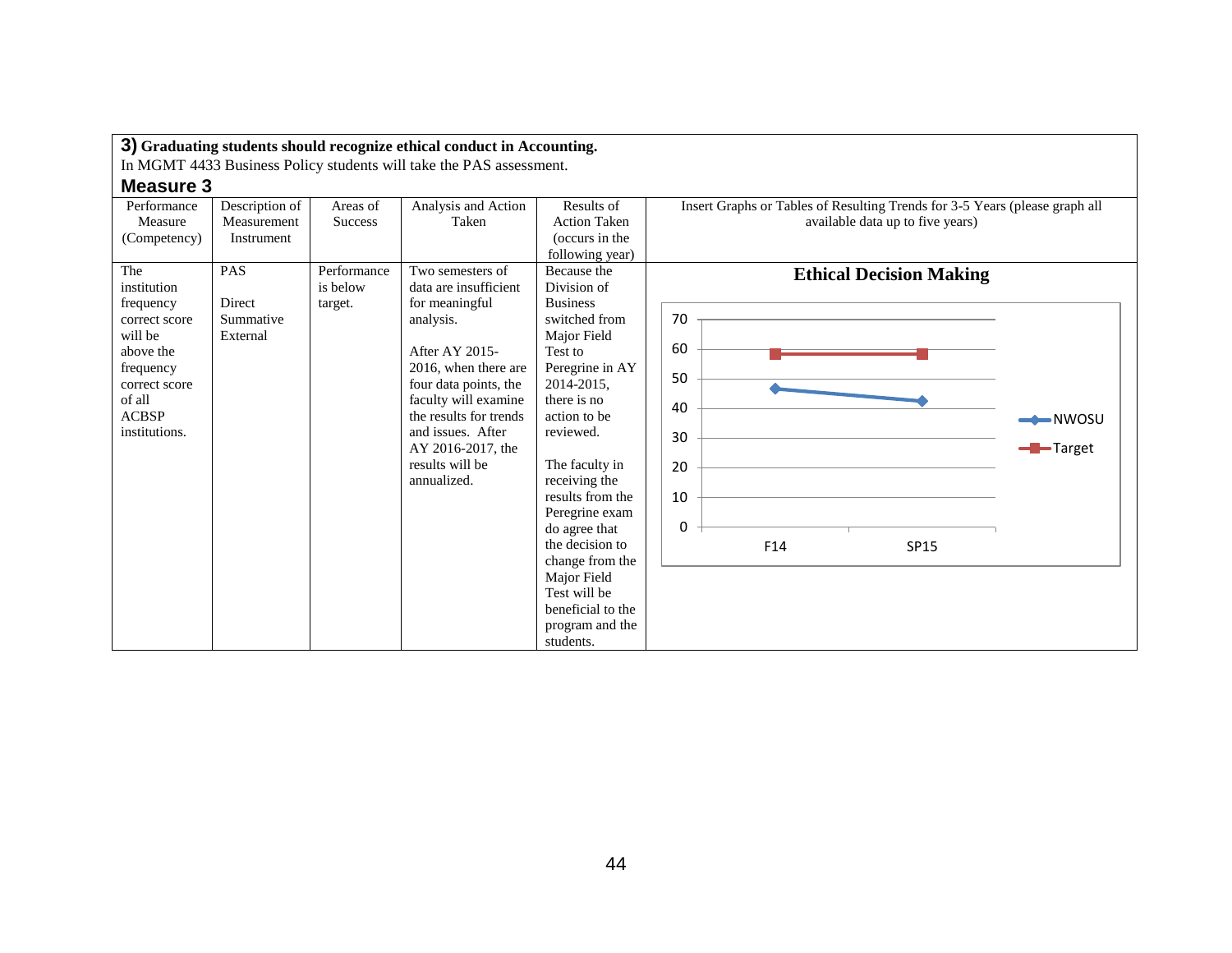In MGMT 4433 Business Policy students will take the PAS assessment.

| Performance   | Description of | Areas of       | Analysis and Action            | Results of                        | Insert Graphs or Tables of Resulting Trends for 3-5 Years (please graph all |        |
|---------------|----------------|----------------|--------------------------------|-----------------------------------|-----------------------------------------------------------------------------|--------|
| Measure       | Measurement    | <b>Success</b> | Taken                          | <b>Action Taken</b>               | available data up to five years)                                            |        |
| (Competency)  | Instrument     |                |                                | (occurs in the                    |                                                                             |        |
|               |                |                |                                | following year)                   |                                                                             |        |
| The           | <b>PAS</b>     | Performance    | Two semesters of               | Because the                       | <b>Ethical Decision Making</b>                                              |        |
| institution   |                | is below       | data are insufficient          | Division of                       |                                                                             |        |
| frequency     | Direct         | target.        | for meaningful                 | <b>Business</b>                   |                                                                             |        |
| correct score | Summative      |                | analysis.                      | switched from                     | 70                                                                          |        |
| will be       | External       |                |                                | Major Field                       |                                                                             |        |
| above the     |                |                | After AY 2015-                 | Test to                           | 60                                                                          |        |
| frequency     |                |                | 2016, when there are           | Peregrine in AY                   | 50                                                                          |        |
| correct score |                |                | four data points, the          | 2014-2015,                        |                                                                             |        |
| of all        |                |                | faculty will examine           | there is no                       | 40                                                                          |        |
| Publicly      |                |                | the results for trends         | action to be                      |                                                                             |        |
| Owned         |                |                | and issues. After              | reviewed.                         | 30                                                                          |        |
| Universities  |                |                | AY 2016-2017, the              |                                   |                                                                             | Target |
| institutions  |                |                | results will be<br>annualized. | The faculty in                    | 20                                                                          |        |
|               |                |                |                                | receiving the<br>results from the | 10                                                                          |        |
|               |                |                |                                | Peregrine exam                    |                                                                             |        |
|               |                |                |                                | do agree that                     | $\Omega$                                                                    |        |
|               |                |                |                                | the decision to                   | F14                                                                         |        |
|               |                |                |                                | change from the                   | SP15                                                                        |        |
|               |                |                |                                | Major Field                       |                                                                             |        |
|               |                |                |                                | Test will be                      |                                                                             |        |
|               |                |                |                                | beneficial to the                 |                                                                             |        |
|               |                |                |                                | program and the                   |                                                                             |        |
|               |                |                |                                | students.                         |                                                                             |        |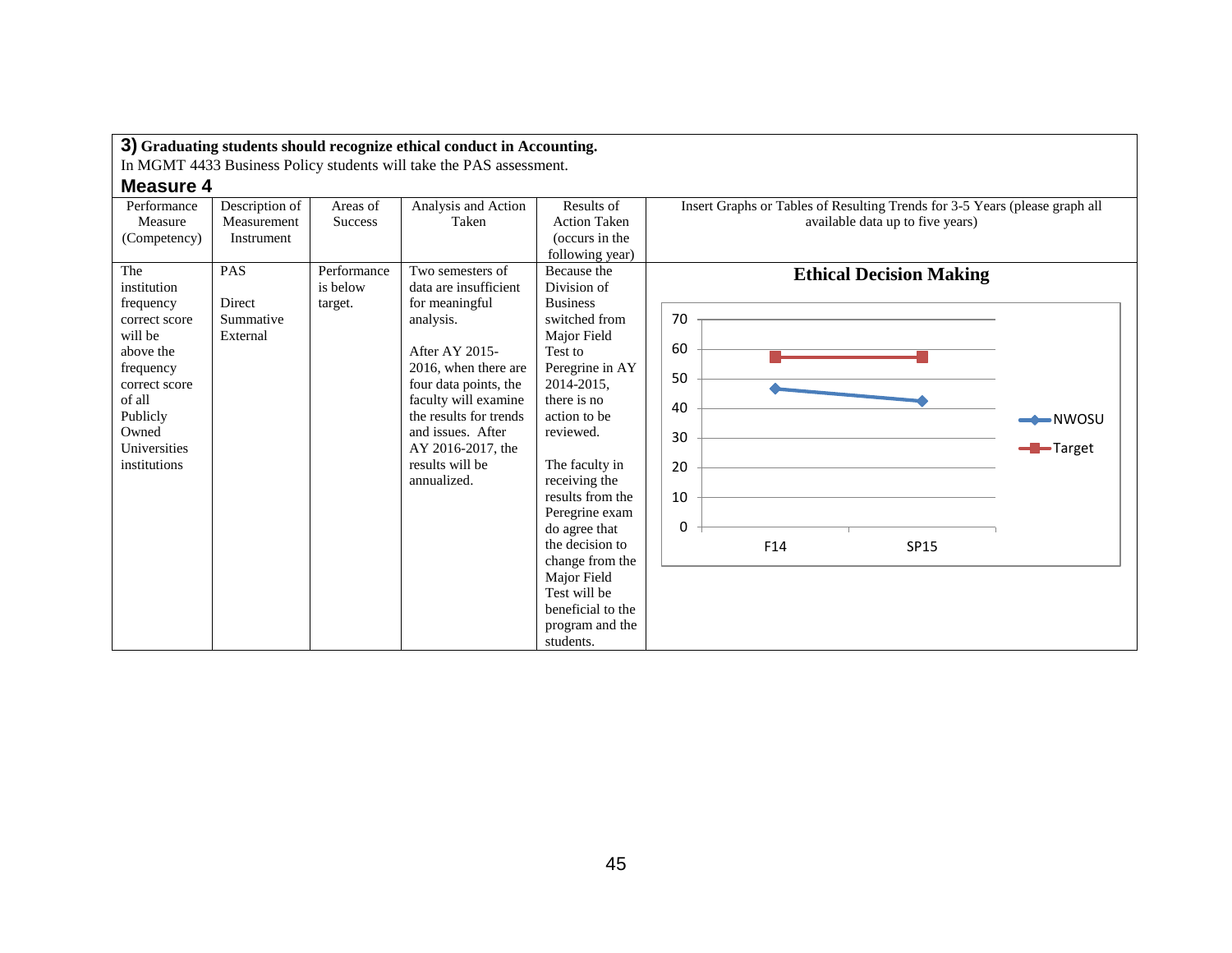In MGMT 4433 Business Policy students will take the PAS assessment.

| Performance<br>Measure                                                                                                                                              | Description of<br>Measurement                 | Areas of<br><b>Success</b>         | Analysis and Action<br>Taken                                                                                                                                                                                                                                              | Results of<br><b>Action Taken</b>                                                                                                                                                                                                                                                                                                                                                         | Insert Graphs or Tables of Resulting Trends for 3-5 Years (please graph all<br>available data up to five years) |                                           |
|---------------------------------------------------------------------------------------------------------------------------------------------------------------------|-----------------------------------------------|------------------------------------|---------------------------------------------------------------------------------------------------------------------------------------------------------------------------------------------------------------------------------------------------------------------------|-------------------------------------------------------------------------------------------------------------------------------------------------------------------------------------------------------------------------------------------------------------------------------------------------------------------------------------------------------------------------------------------|-----------------------------------------------------------------------------------------------------------------|-------------------------------------------|
| (Competency)                                                                                                                                                        | Instrument                                    |                                    |                                                                                                                                                                                                                                                                           | (occurs in the<br>following year)                                                                                                                                                                                                                                                                                                                                                         |                                                                                                                 |                                           |
| The<br>institution<br>frequency<br>correct score<br>will be<br>above the<br>frequency<br>correct score<br>of all<br>institutions<br>inside the<br>United<br>States. | <b>PAS</b><br>Direct<br>Summative<br>External | Performance<br>is below<br>target. | Two semesters of<br>data are insufficient<br>for meaningful<br>analysis.<br>After AY 2015-<br>2016, when there are<br>four data points, the<br>faculty will examine<br>the results for trends<br>and issues. After<br>AY 2016-2017, the<br>results will be<br>annualized. | Because the<br>Division of<br><b>Business</b><br>switched from<br>Major Field<br>Test to<br>Peregrine in AY<br>2014-2015,<br>there is no<br>action to be<br>reviewed.<br>The faculty in<br>receiving the<br>results from the<br>Peregrine exam<br>do agree that<br>the decision to<br>change from the<br>Major Field<br>Test will be<br>beneficial to the<br>program and the<br>students. | <b>Ethical Decision Making</b><br>70<br>60<br>50<br>40<br>30<br>20<br>10<br>$\Omega$<br>F14<br>SP15             | $\rightarrow$ NWOSU<br>- <b>D</b> -Target |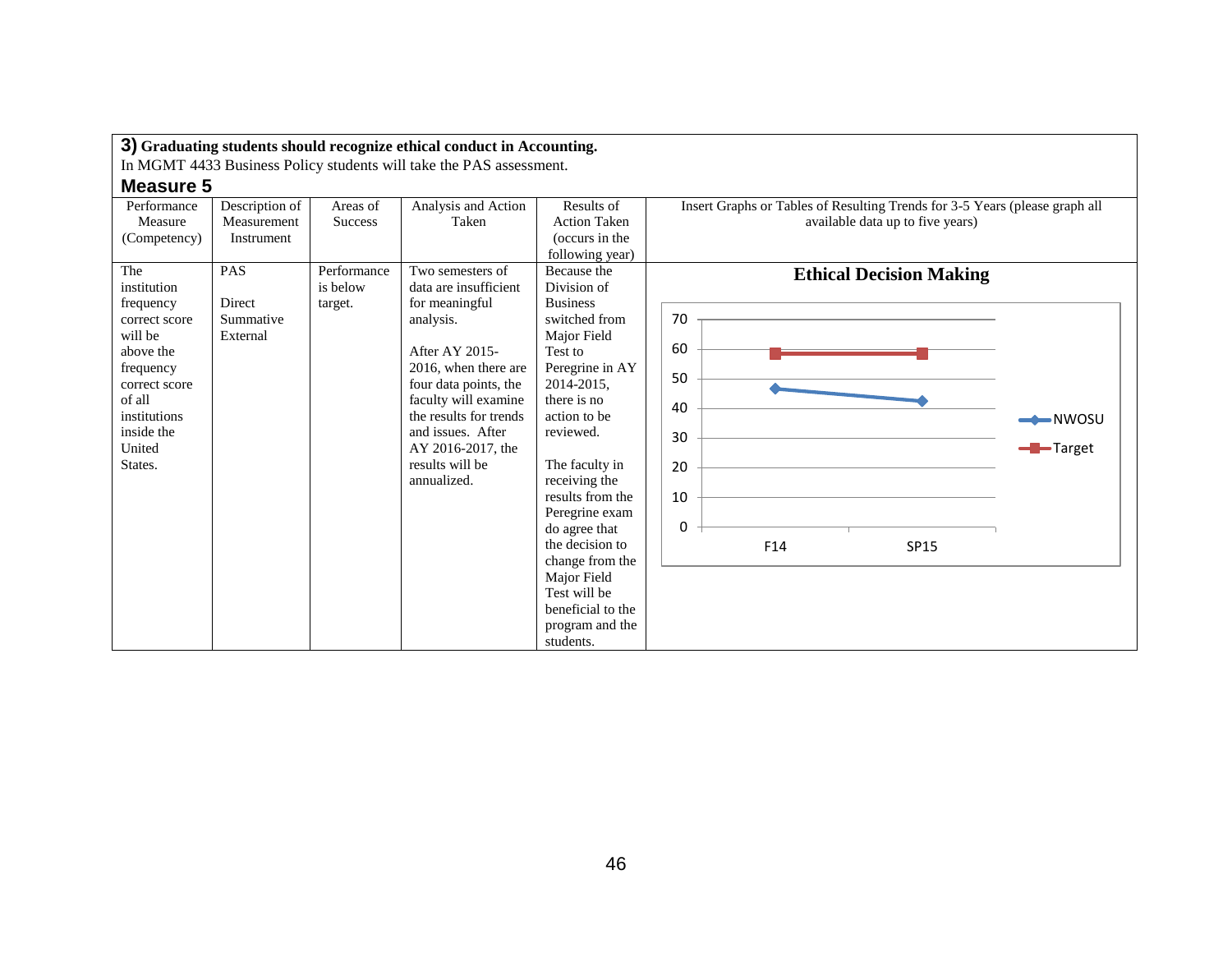In MGMT 4433 Business Policy students will take the PAS assessment.

| Performance<br>Measure<br>(Competency)                                                                                                                               | Description of<br>Measurement<br>Instrument   | Areas of<br><b>Success</b>         | Analysis and Action<br>Taken                                                                                                                                                                                                                                              | Results of<br><b>Action Taken</b><br>(occurs in the                                                                                                                                                                                                                                                                      | Insert Graphs or Tables of Resulting Trends for 3-5 Years (please graph all<br>available data up to five years) |                                           |
|----------------------------------------------------------------------------------------------------------------------------------------------------------------------|-----------------------------------------------|------------------------------------|---------------------------------------------------------------------------------------------------------------------------------------------------------------------------------------------------------------------------------------------------------------------------|--------------------------------------------------------------------------------------------------------------------------------------------------------------------------------------------------------------------------------------------------------------------------------------------------------------------------|-----------------------------------------------------------------------------------------------------------------|-------------------------------------------|
| The<br>institution<br>frequency<br>correct score<br>will be<br>above the<br>frequency<br>correct score<br>of all<br>institutions<br>outside the<br>United<br>States. | <b>PAS</b><br>Direct<br>Summative<br>External | Performance<br>is below<br>target. | Two semesters of<br>data are insufficient<br>for meaningful<br>analysis.<br>After AY 2015-<br>2016, when there are<br>four data points, the<br>faculty will examine<br>the results for trends<br>and issues. After<br>AY 2016-2017, the<br>results will be<br>annualized. | following year)<br>Because the<br>Division of<br><b>Business</b><br>switched from<br>Major Field<br>Test to<br>Peregrine in AY<br>2014-2015,<br>there is no<br>action to be<br>reviewed.<br>The faculty in<br>receiving the<br>results from the<br>Peregrine exam<br>do agree that<br>the decision to<br>change from the | <b>Ethical Decision Making</b><br>60<br>50<br>40<br>30<br>20<br>10<br>0<br>F14<br>SP15                          | $\rightarrow$ NWOSU<br>- <b>B</b> -Target |
|                                                                                                                                                                      |                                               |                                    |                                                                                                                                                                                                                                                                           | Major Field<br>Test will be<br>beneficial to the<br>program and the<br>students.                                                                                                                                                                                                                                         |                                                                                                                 |                                           |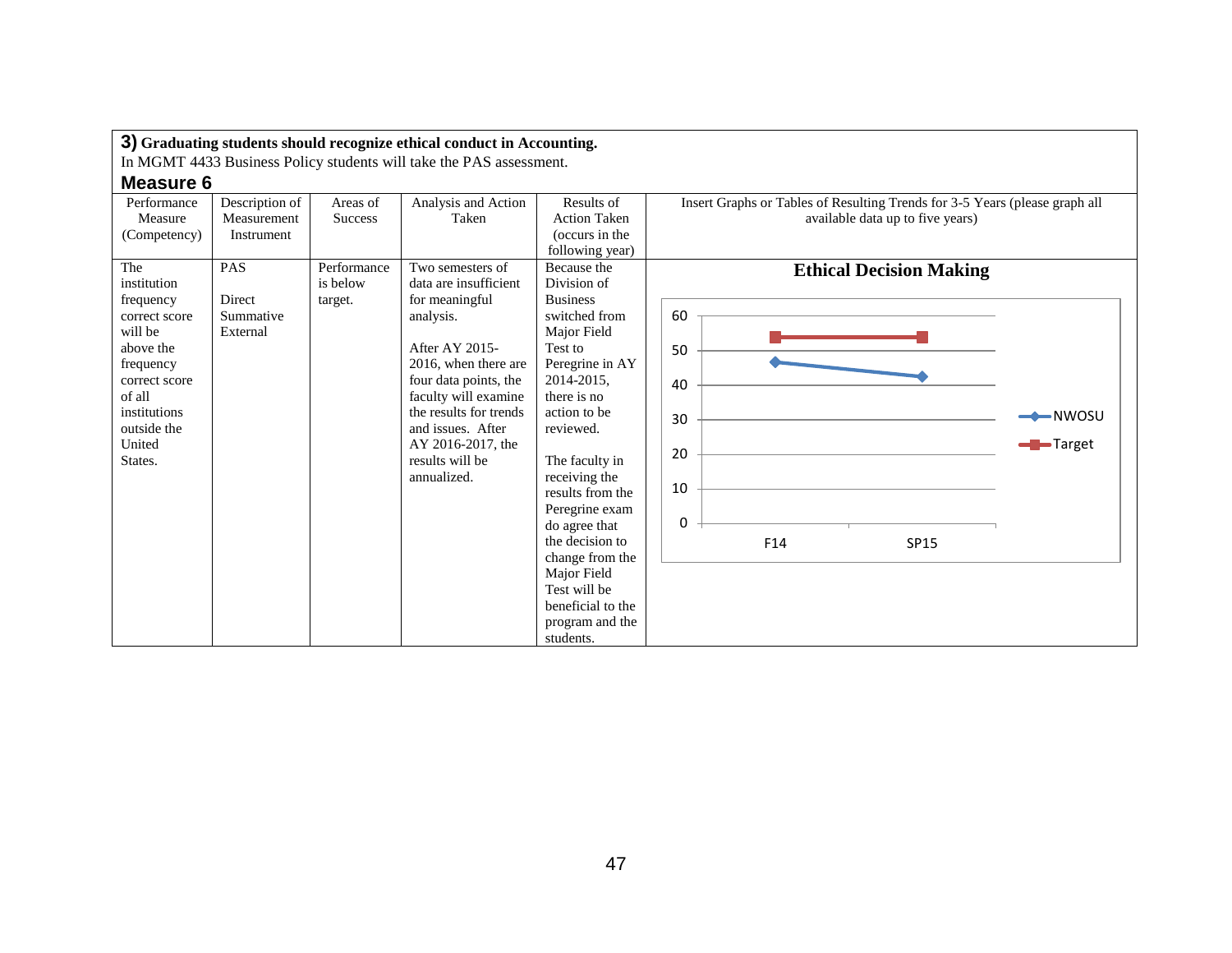In MGMT 4433 Business Policy students will take the PAS assessment.

| <b>Measure 1</b> |  |
|------------------|--|
|------------------|--|

| IVIVUJUI VII     |                |                |                        |                     |                                                                             |                     |
|------------------|----------------|----------------|------------------------|---------------------|-----------------------------------------------------------------------------|---------------------|
| Performance      | Description of | Areas of       | Analysis and Action    | Results of          | Insert Graphs or Tables of Resulting Trends for 3-5 Years (please graph all |                     |
| Measure          | Measurement    | <b>Success</b> | Taken                  | <b>Action Taken</b> | available data up to five years)                                            |                     |
| (Competency)     | Instrument     |                |                        | (occurs in the      |                                                                             |                     |
|                  |                |                |                        | following year)     |                                                                             |                     |
| On the           | PAS            | Performance    | Two semesters of       | Because the         | <b>Ethical Decision Making</b>                                              |                     |
| Accounting       |                | is above or    | data are insufficient  | Division of         |                                                                             |                     |
| section of       | <b>Direct</b>  | meets target.  | for meaningful         | <b>Business</b>     |                                                                             |                     |
| the PAS          | Summative      |                | analysis.              | switched from       | 90                                                                          |                     |
| assessment       | External       |                |                        | Major Field         | 80                                                                          |                     |
| test.            |                |                | After AY 2015-         | Test to             |                                                                             |                     |
| collectively     |                |                | 2016, when there are   | Peregrine in AY     | 70                                                                          |                     |
| the students     |                |                | four data points, the  | 2014-2015,          | 60                                                                          |                     |
| in the testing   |                |                | faculty will examine   | there is no         | 50                                                                          |                     |
| cohort           |                |                | the results for trends | action to be        |                                                                             | $\rightarrow$ NWOSU |
| should be at     |                |                | and issues. After      | reviewed.           | 40                                                                          |                     |
| or above the     |                |                | AY 2016-2017, the      |                     | 30                                                                          | -Target             |
| 50 <sup>th</sup> |                |                | results will be        | The faculty in      |                                                                             |                     |
| percentile.      |                |                | annualized.            | receiving the       | 20                                                                          |                     |
|                  |                |                |                        | results from the    | 10                                                                          |                     |
|                  |                |                |                        | Peregrine exam      |                                                                             |                     |
|                  |                |                |                        | do agree that       |                                                                             |                     |
|                  |                |                |                        | the decision to     | F14<br>SP15                                                                 |                     |
|                  |                |                |                        | change from the     |                                                                             |                     |
|                  |                |                |                        | Major Field         |                                                                             |                     |
|                  |                |                |                        | Test will be        |                                                                             |                     |
|                  |                |                |                        | beneficial to the   |                                                                             |                     |
|                  |                |                |                        | program and the     |                                                                             |                     |
|                  |                |                |                        | students.           |                                                                             |                     |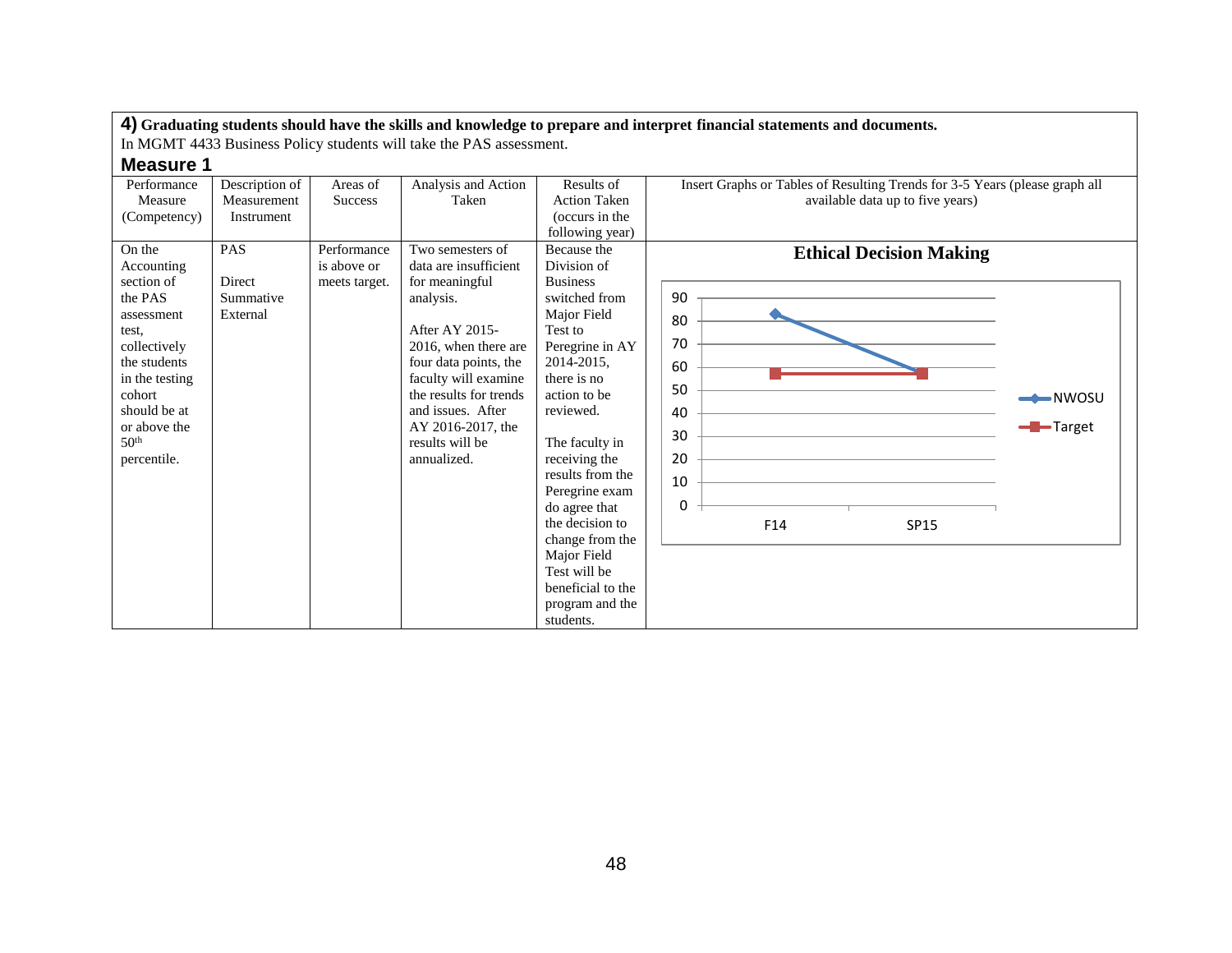In MGMT 4433 Business Policy students will take the PAS assessment.

| <b>Measure 2</b> |  |
|------------------|--|
|------------------|--|

| Performance   | Description of | Areas of       | Analysis and Action    | Results of          | Insert Graphs or Tables of Resulting Trends for 3-5 Years (please graph all |                     |
|---------------|----------------|----------------|------------------------|---------------------|-----------------------------------------------------------------------------|---------------------|
| Measure       | Measurement    | <b>Success</b> | Taken                  | <b>Action Taken</b> | available data up to five years)                                            |                     |
| (Competency)  | Instrument     |                |                        | (occurs in the      |                                                                             |                     |
|               |                |                |                        | following year)     |                                                                             |                     |
| On the        | PAS            | N/A            | Two semesters of       | Because the         | <b>Ethical Decision Making</b>                                              |                     |
| Accounting    |                | Refer to       | data are insufficient  | Division of         |                                                                             |                     |
| section of    | Direct         | Measures 1     | for meaningful         | <b>Business</b>     |                                                                             |                     |
| the PAS       | Summative      | and 3.         | analysis.              | switched from       | 90                                                                          |                     |
| assessment    | External       |                |                        | Major Field         | 80                                                                          |                     |
| test, the     |                |                | After AY 2015-         | Test to             |                                                                             |                     |
| testing       |                |                | 2016, when there are   | Peregrine in AY     | 70                                                                          |                     |
| cohort        |                |                | four data points, the  | 2014-2015,          | 60                                                                          |                     |
| frequency     |                |                | faculty will examine   | there is no         | 50                                                                          |                     |
| correct score |                |                | the results for trends | action to be        |                                                                             | $\rightarrow$ NWOSU |
| will be       |                |                | and issues. After      | reviewed.           | 40                                                                          |                     |
| higher than   |                |                | AY 2016-2017, the      |                     | 30                                                                          | -Target             |
| the ACBSP     |                |                | results will be        | The faculty in      |                                                                             |                     |
| Region 6      |                |                | annualized.            | receiving the       | 20                                                                          |                     |
| frequency     |                |                |                        | results from the    | 10                                                                          |                     |
| correct       |                |                |                        | Peregrine exam      |                                                                             |                     |
| score.        |                |                |                        | do agree that       | $\Omega$                                                                    |                     |
|               |                |                |                        | the decision to     | F14<br>SP15                                                                 |                     |
|               |                |                |                        | change from the     |                                                                             |                     |
|               |                |                |                        | Major Field         |                                                                             |                     |
|               |                |                |                        | Test will be        |                                                                             |                     |
|               |                |                |                        | beneficial to the   |                                                                             |                     |
|               |                |                |                        | program and the     |                                                                             |                     |
|               |                |                |                        | students.           |                                                                             |                     |

Peregrine Academic Services, at this time, does not provide comparative data regarding ACBSP Region 6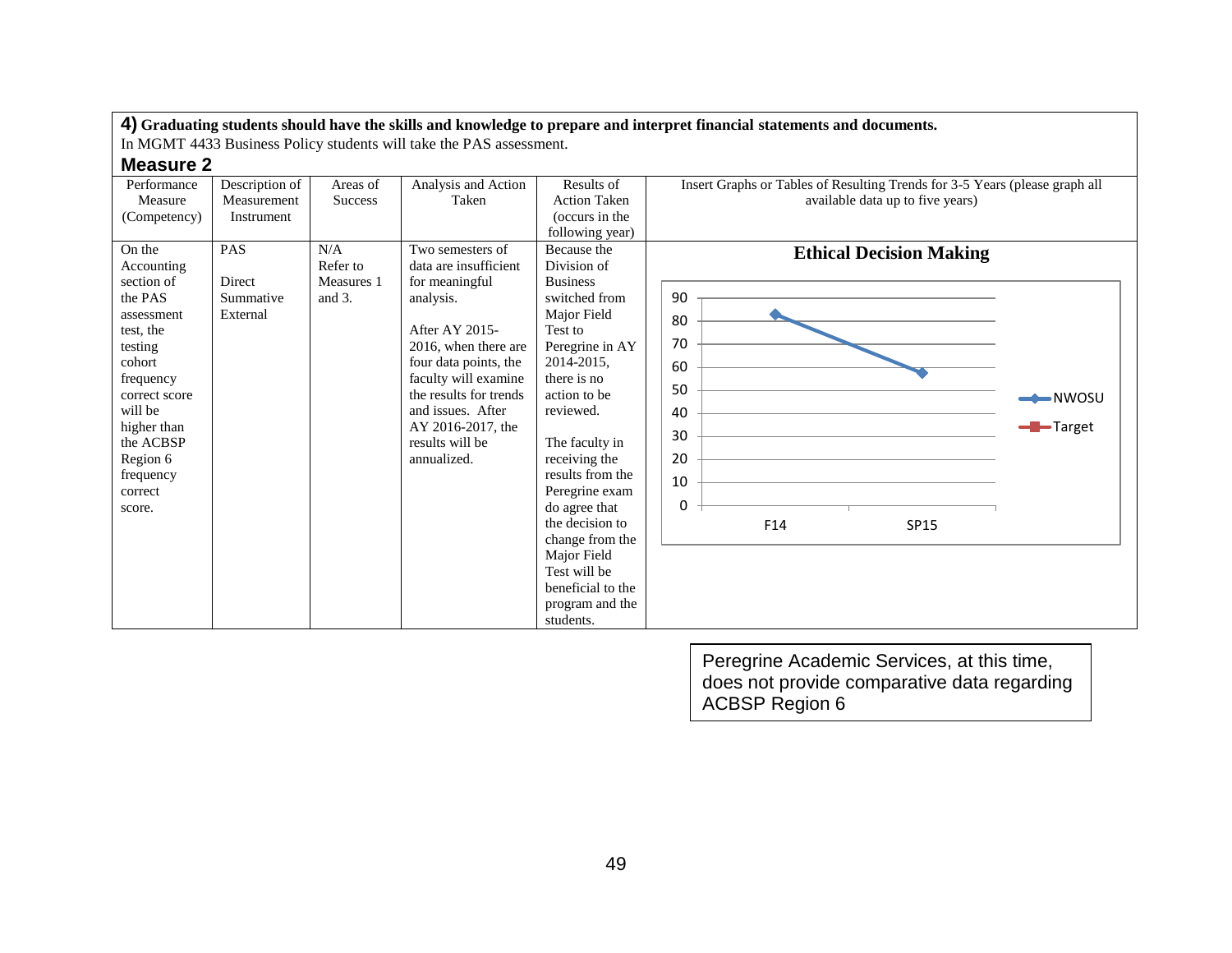In MGMT 4433 Business Policy students will take the PAS assessment.

| Performance                                                                                                                                       | Description of                                | Areas of                                    | Analysis and Action                                                                                                                                                                                                                                                       | Results of                                                                                                                                                                                                                                                                                                                                                                                | Insert Graphs or Tables of Resulting Trends for 3-5 Years (please graph all                              |                                |
|---------------------------------------------------------------------------------------------------------------------------------------------------|-----------------------------------------------|---------------------------------------------|---------------------------------------------------------------------------------------------------------------------------------------------------------------------------------------------------------------------------------------------------------------------------|-------------------------------------------------------------------------------------------------------------------------------------------------------------------------------------------------------------------------------------------------------------------------------------------------------------------------------------------------------------------------------------------|----------------------------------------------------------------------------------------------------------|--------------------------------|
| Measure<br>(Competency)                                                                                                                           | Measurement<br>Instrument                     | <b>Success</b>                              | Taken                                                                                                                                                                                                                                                                     | <b>Action Taken</b><br>(occurs in the<br>following year)                                                                                                                                                                                                                                                                                                                                  | available data up to five years)                                                                         |                                |
| The<br>institution<br>frequency<br>correct score<br>will be<br>above the<br>frequency<br>correct score<br>of all<br><b>ACBSP</b><br>institutions. | <b>PAS</b><br>Direct<br>Summative<br>External | Performance<br>is above or<br>meets target. | Two semesters of<br>data are insufficient<br>for meaningful<br>analysis.<br>After AY 2015-<br>2016, when there are<br>four data points, the<br>faculty will examine<br>the results for trends<br>and issues. After<br>AY 2016-2017, the<br>results will be<br>annualized. | Because the<br>Division of<br><b>Business</b><br>switched from<br>Major Field<br>Test to<br>Peregrine in AY<br>2014-2015,<br>there is no<br>action to be<br>reviewed.<br>The faculty in<br>receiving the<br>results from the<br>Peregrine exam<br>do agree that<br>the decision to<br>change from the<br>Major Field<br>Test will be<br>beneficial to the<br>program and the<br>students. | <b>Ethical Decision Making</b><br>90<br>80<br>70<br>60<br>50<br>40<br>30<br>20<br>10<br>0<br>F14<br>SP15 | $\rightarrow$ NWOSU<br>-Target |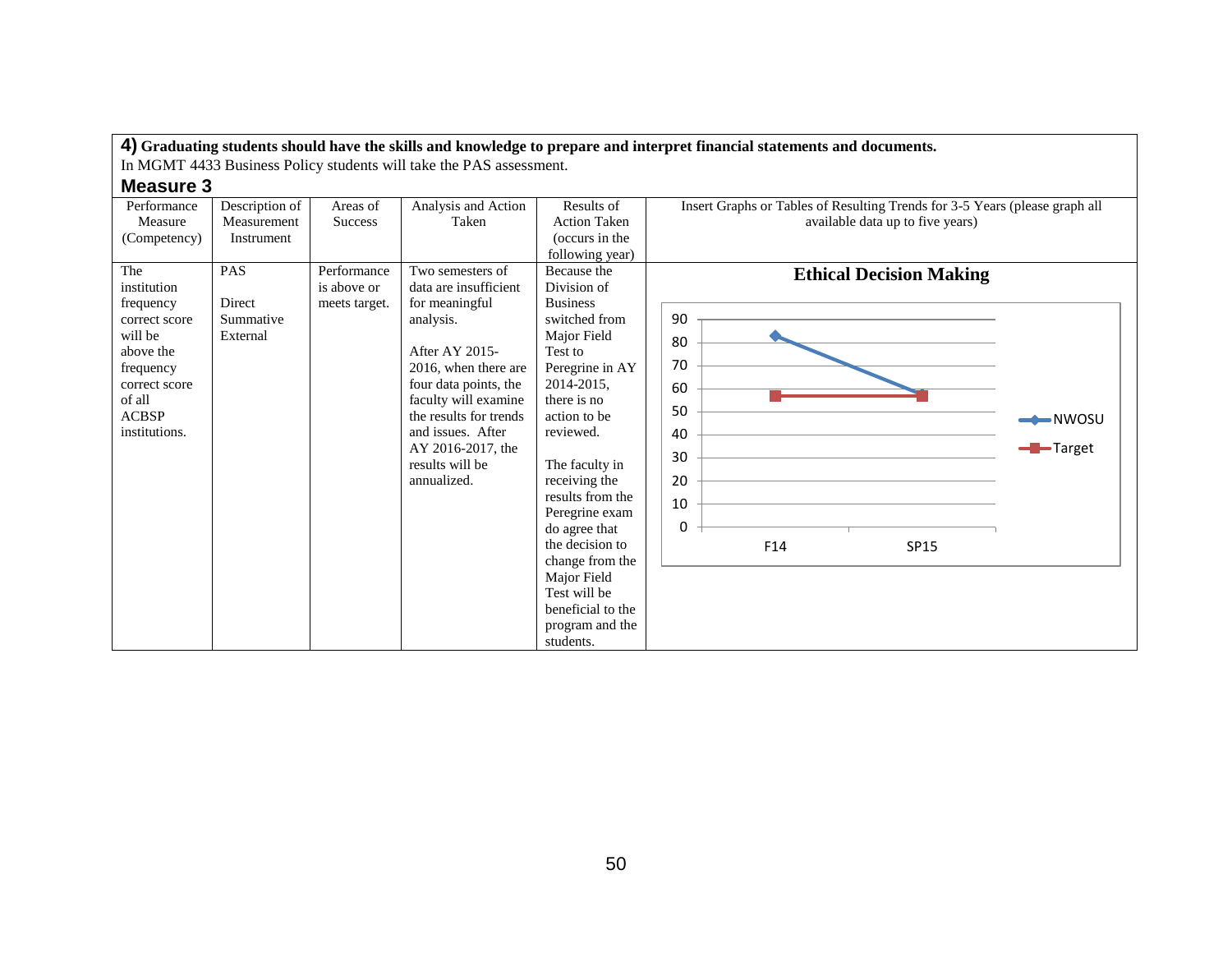In MGMT 4433 Business Policy students will take the PAS assessment.

| <b>Measure 4</b> |  |
|------------------|--|
|------------------|--|

| Performance   | Description of | Areas of       | Analysis and Action    | Results of          | Insert Graphs or Tables of Resulting Trends for 3-5 Years (please graph all |                     |
|---------------|----------------|----------------|------------------------|---------------------|-----------------------------------------------------------------------------|---------------------|
| Measure       | Measurement    | <b>Success</b> | Taken                  | <b>Action Taken</b> | available data up to five years)                                            |                     |
| (Competency)  | Instrument     |                |                        | (occurs in the      |                                                                             |                     |
|               |                |                |                        | following year)     |                                                                             |                     |
| The           | PAS            | Performance    | Two semesters of       | Because the         | <b>Ethical Decision Making</b>                                              |                     |
| institution   |                | is above       | data are insufficient  | Division of         |                                                                             |                     |
| frequency     | Direct         | target.        | for meaningful         | <b>Business</b>     |                                                                             |                     |
| correct score | Summative      |                | analysis.              | switched from       | 90                                                                          |                     |
| will be       | External       |                |                        | Major Field         | 80                                                                          |                     |
| above the     |                |                | After AY 2015-         | Test to             |                                                                             |                     |
| frequency     |                |                | 2016, when there are   | Peregrine in AY     | 70                                                                          |                     |
| correct score |                |                | four data points, the  | 2014-2015,          | 60                                                                          |                     |
| of all        |                |                | faculty will examine   | there is no         |                                                                             |                     |
| Publicly      |                |                | the results for trends | action to be        | 50                                                                          | $\rightarrow$ NWOSU |
| Owned         |                |                | and issues. After      | reviewed.           | 40                                                                          |                     |
| institutions. |                |                | AY 2016-2017, the      |                     | 30                                                                          | -Target             |
|               |                |                | results will be        | The faculty in      |                                                                             |                     |
|               |                |                | annualized.            | receiving the       | 20                                                                          |                     |
|               |                |                |                        | results from the    | 10                                                                          |                     |
|               |                |                |                        | Peregrine exam      |                                                                             |                     |
|               |                |                |                        | do agree that       | 0                                                                           |                     |
|               |                |                |                        | the decision to     | F14<br>SP15                                                                 |                     |
|               |                |                |                        | change from the     |                                                                             |                     |
|               |                |                |                        | Major Field         |                                                                             |                     |
|               |                |                |                        | Test will be        |                                                                             |                     |
|               |                |                |                        | beneficial to the   |                                                                             |                     |
|               |                |                |                        | program and the     |                                                                             |                     |
|               |                |                |                        | students.           |                                                                             |                     |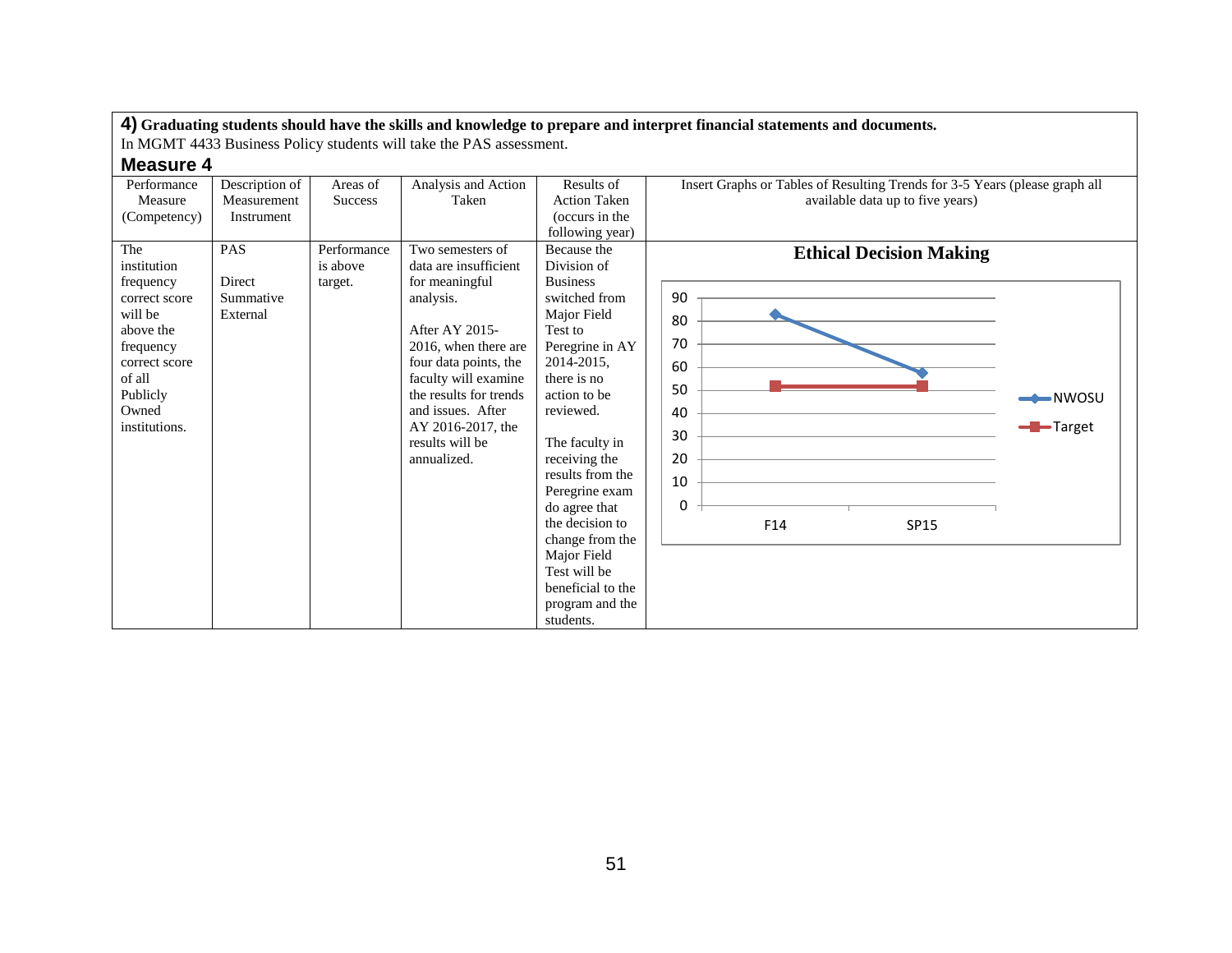In MGMT 4433 Business Policy students will take the PAS assessment.

| Performance                                                                                                                                                            | Description of                                | Areas of                                    | Analysis and Action                                                                                                                                                                                                                                                       | Results of                                                                                                                                                                                                                                                                                                                                                                                | Insert Graphs or Tables of Resulting Trends for 3-5 Years (please graph all                              |                                |
|------------------------------------------------------------------------------------------------------------------------------------------------------------------------|-----------------------------------------------|---------------------------------------------|---------------------------------------------------------------------------------------------------------------------------------------------------------------------------------------------------------------------------------------------------------------------------|-------------------------------------------------------------------------------------------------------------------------------------------------------------------------------------------------------------------------------------------------------------------------------------------------------------------------------------------------------------------------------------------|----------------------------------------------------------------------------------------------------------|--------------------------------|
| Measure<br>(Competency)                                                                                                                                                | Measurement<br>Instrument                     | <b>Success</b>                              | Taken                                                                                                                                                                                                                                                                     | <b>Action Taken</b><br>(occurs in the<br>following year)                                                                                                                                                                                                                                                                                                                                  | available data up to five years)                                                                         |                                |
| The<br>institution<br>frequency<br>correct<br>score will<br>be above<br>the<br>frequency<br>correct<br>score of all<br>institutions<br>inside the<br>United<br>States. | <b>PAS</b><br>Direct<br>Summative<br>External | Performance<br>is above or<br>meets target. | Two semesters of<br>data are insufficient<br>for meaningful<br>analysis.<br>After AY 2015-<br>2016, when there are<br>four data points, the<br>faculty will examine<br>the results for trends<br>and issues. After<br>AY 2016-2017, the<br>results will be<br>annualized. | Because the<br>Division of<br><b>Business</b><br>switched from<br>Major Field<br>Test to<br>Peregrine in AY<br>2014-2015,<br>there is no<br>action to be<br>reviewed.<br>The faculty in<br>receiving the<br>results from the<br>Peregrine exam<br>do agree that<br>the decision to<br>change from the<br>Major Field<br>Test will be<br>beneficial to the<br>program and the<br>students. | <b>Ethical Decision Making</b><br>90<br>80<br>70<br>60<br>50<br>40<br>30<br>20<br>10<br>0<br>F14<br>SP15 | $\rightarrow$ NWOSU<br>-Target |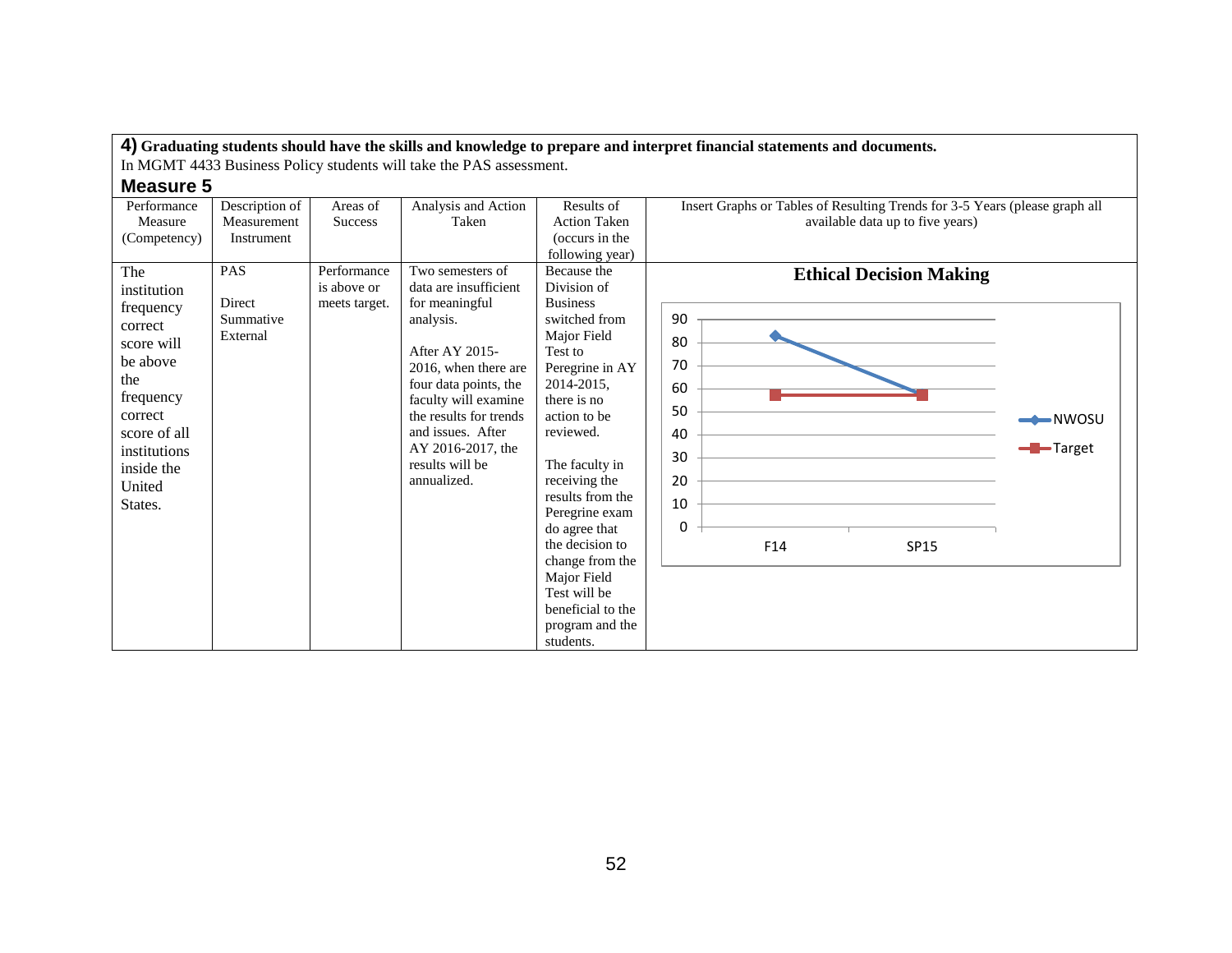In MGMT 4433 Business Policy students will take the PAS assessment.

# **Measure 2**

| 11VUJU V L    |                |                |                        |                     |                                                                             |                     |
|---------------|----------------|----------------|------------------------|---------------------|-----------------------------------------------------------------------------|---------------------|
| Performance   | Description of | Areas of       | Analysis and Action    | Results of          | Insert Graphs or Tables of Resulting Trends for 3-5 Years (please graph all |                     |
| Measure       | Measurement    | <b>Success</b> | Taken                  | <b>Action Taken</b> | available data up to five years)                                            |                     |
| (Competency)  | Instrument     |                |                        | (occurs in the      |                                                                             |                     |
|               |                |                |                        | following year)     |                                                                             |                     |
| The           | PAS            | N/A            | Two semesters of       | Because the         | <b>Ethical Decision Making</b>                                              |                     |
| institution   |                | Refer to       | data are insufficient  | Division of         |                                                                             |                     |
| frequency     | Direct         | Measure 1.     | for meaningful         | <b>Business</b>     |                                                                             |                     |
| correct score | Summative      |                | analysis.              | switched from       | 90                                                                          |                     |
| will be       | External       |                |                        | Major Field         | 80                                                                          |                     |
| above the     |                |                | After AY 2015-         | Test to             |                                                                             |                     |
| frequency     |                |                | 2016, when there are   | Peregrine in AY     | 70                                                                          |                     |
| correct score |                |                | four data points, the  | 2014-2015,          | 60                                                                          |                     |
| of all        |                |                | faculty will examine   | there is no         |                                                                             |                     |
| institutions  |                |                | the results for trends | action to be        | 50                                                                          | $\rightarrow$ NWOSU |
| outside the   |                |                | and issues. After      | reviewed.           | 40                                                                          |                     |
| United        |                |                | AY 2016-2017, the      |                     | 30                                                                          | -Target             |
| States.       |                |                | results will be        | The faculty in      |                                                                             |                     |
|               |                |                | annualized.            | receiving the       | 20                                                                          |                     |
|               |                |                |                        | results from the    | 10                                                                          |                     |
|               |                |                | Faculty has voted to   | Peregrine exam      |                                                                             |                     |
|               |                |                | no longer conduct      | do agree that       | 0                                                                           |                     |
|               |                |                | this measure, as our   | the decision to     | F14<br>SP15                                                                 |                     |
|               |                |                | accounting program     | change from the     |                                                                             |                     |
|               |                |                | does not compete       | Major Field         |                                                                             |                     |
|               |                |                | against international  | Test will be        |                                                                             |                     |
|               |                |                | institutions.          | beneficial to the   |                                                                             |                     |
|               |                |                |                        | program and the     |                                                                             |                     |
|               |                |                |                        | students.           |                                                                             |                     |

Peregrine Academic Services, at this time, does not provide comparative data regarding institutions outside the US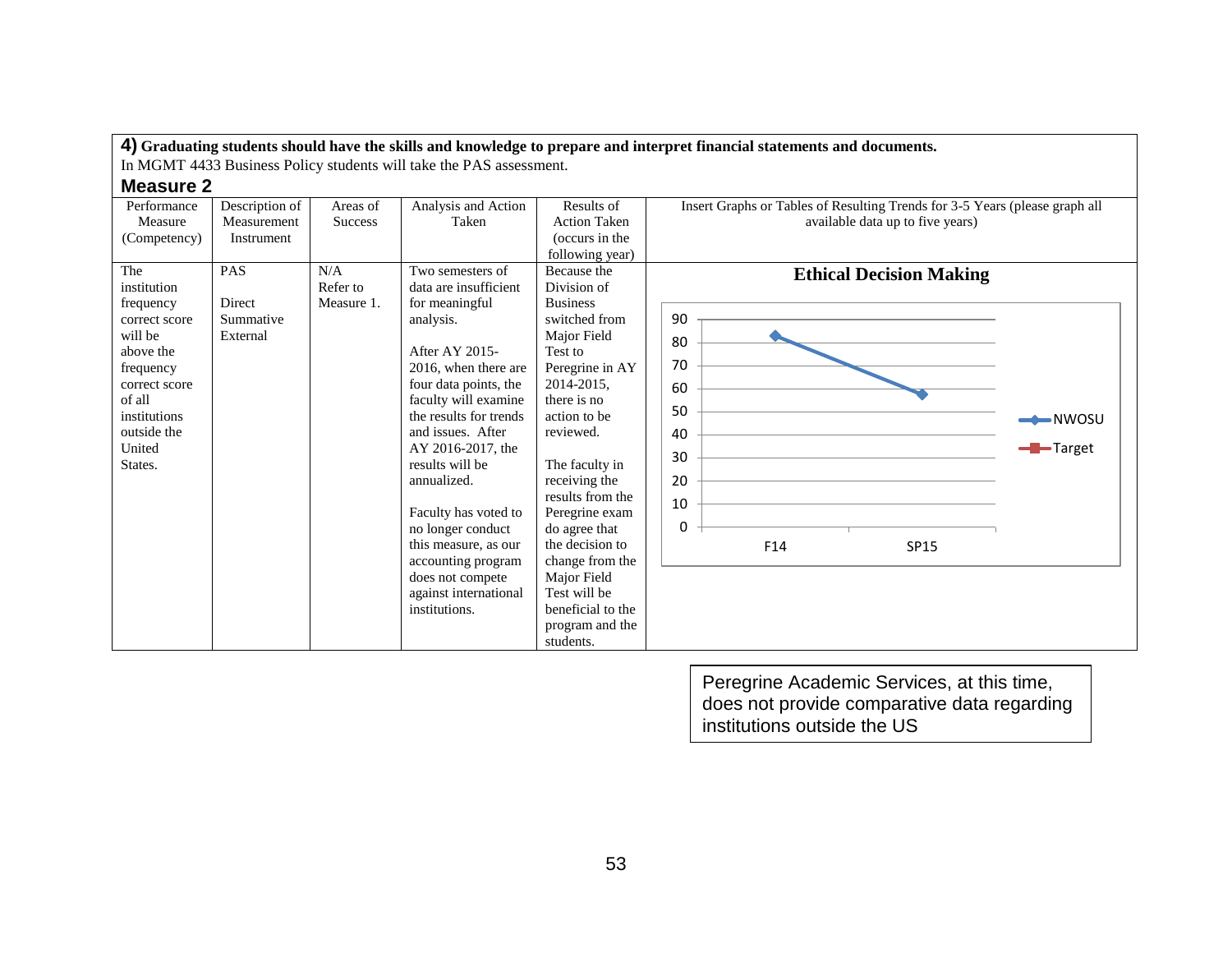|                                                                                                                                                                                                                     |                                                         |                                           |                                                                                                                                                                                                                                                                                    |                                                                                                                                                                                                                                                                                                                                                                            |                                                         | <b>PROGRAM GOALS FOR BUSINESS ADMINISTRATION MAJOR</b>                                                     |                                  |                                    |
|---------------------------------------------------------------------------------------------------------------------------------------------------------------------------------------------------------------------|---------------------------------------------------------|-------------------------------------------|------------------------------------------------------------------------------------------------------------------------------------------------------------------------------------------------------------------------------------------------------------------------------------|----------------------------------------------------------------------------------------------------------------------------------------------------------------------------------------------------------------------------------------------------------------------------------------------------------------------------------------------------------------------------|---------------------------------------------------------|------------------------------------------------------------------------------------------------------------|----------------------------------|------------------------------------|
|                                                                                                                                                                                                                     |                                                         |                                           |                                                                                                                                                                                                                                                                                    |                                                                                                                                                                                                                                                                                                                                                                            |                                                         | 1) Graduating students will demonstrate elevated knowledge in the disciplines associated with their minor. |                                  |                                    |
|                                                                                                                                                                                                                     |                                                         |                                           | In MGMT 4433 Business Policy course students will take the PAS assessment test.                                                                                                                                                                                                    |                                                                                                                                                                                                                                                                                                                                                                            |                                                         |                                                                                                            |                                  |                                    |
|                                                                                                                                                                                                                     | Measure 1 - Accounting minor                            |                                           |                                                                                                                                                                                                                                                                                    |                                                                                                                                                                                                                                                                                                                                                                            |                                                         |                                                                                                            |                                  |                                    |
|                                                                                                                                                                                                                     |                                                         |                                           | <b>Analysis of Results</b>                                                                                                                                                                                                                                                         |                                                                                                                                                                                                                                                                                                                                                                            |                                                         |                                                                                                            |                                  |                                    |
| Performance<br>Measure<br>(Competency)<br>On the                                                                                                                                                                    | Description of<br>Measurement<br>Instrument<br>PAS Test | Areas of<br><b>Success</b><br>Performance | Analysis and<br><b>Action Taken</b>                                                                                                                                                                                                                                                | Results of<br><b>Action Taken</b><br>(occurs in the<br>following year)<br>Because the                                                                                                                                                                                                                                                                                      |                                                         | Insert Graphs or Tables of Resulting Trends for 3-5 Years (please graph all                                | available data up to five years) |                                    |
| Accounting<br>portion of the<br>PAS test, 80%<br>of the<br>Accounting<br>minors will<br>score above the<br>average<br>frequency<br>correct score of<br>non-Accounting<br>minor students<br>taking the same<br>exam. | <b>Direct</b><br>Summative<br>External                  | is below<br>target.                       | Two semesters<br>of data are<br>insufficient for<br>meaningful<br>analysis.<br>After AY 2015-<br>2016, when there<br>are four data<br>points, the<br>faculty will<br>examine the<br>results for trends<br>and issues. After<br>AY 2016-2017,<br>the results will<br>be annualized. | Division of<br><b>Business</b><br>switched from<br>Major Field<br>Test to<br>Peregrine in AY<br>2014-2015,<br>there is no<br>action to be<br>reviewed.<br>The faculty in<br>receiving the<br>results from the<br>Peregrine exam<br>do agree that<br>the decision to<br>change from the<br>Major Field<br>Test will be<br>beneficial to the<br>program and the<br>students. | 90<br>80<br>70<br>60<br>50<br>40<br>30<br>20<br>10<br>0 |                                                                                                            |                                  | $\longrightarrow$ NWOSU<br>-Target |
|                                                                                                                                                                                                                     |                                                         |                                           |                                                                                                                                                                                                                                                                                    |                                                                                                                                                                                                                                                                                                                                                                            |                                                         | F14                                                                                                        | <b>SP15</b>                      |                                    |

There were no Accounting minors in MGMT 4433 in SP15.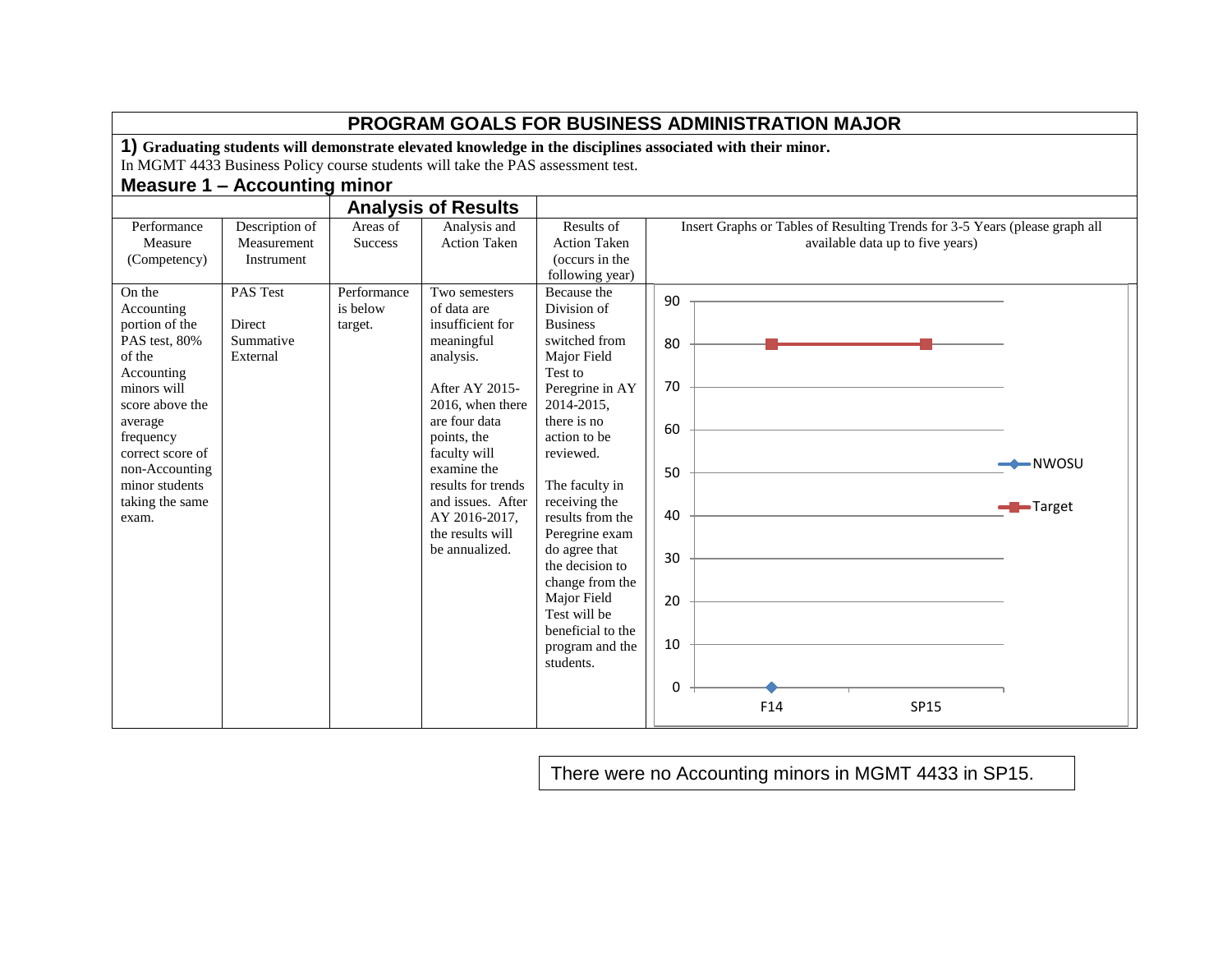|                                                                                                                                                                                                                                   |                                             |                                                    |                                                                                                                                                                                                                                                                                    |                                                                                                                                                                                                                                                                                                                                                                                           | PROGRAM GOALS FOR BUSINESS ADMINISTRATION MAJOR                                                                                                                         |
|-----------------------------------------------------------------------------------------------------------------------------------------------------------------------------------------------------------------------------------|---------------------------------------------|----------------------------------------------------|------------------------------------------------------------------------------------------------------------------------------------------------------------------------------------------------------------------------------------------------------------------------------------|-------------------------------------------------------------------------------------------------------------------------------------------------------------------------------------------------------------------------------------------------------------------------------------------------------------------------------------------------------------------------------------------|-------------------------------------------------------------------------------------------------------------------------------------------------------------------------|
|                                                                                                                                                                                                                                   |                                             |                                                    |                                                                                                                                                                                                                                                                                    |                                                                                                                                                                                                                                                                                                                                                                                           | 1) Graduating students will demonstrate elevated knowledge in the disciplines associated with their minor.                                                              |
|                                                                                                                                                                                                                                   |                                             |                                                    | In MGMT 4433 Business Policy course students will take the PAS assessment test.                                                                                                                                                                                                    |                                                                                                                                                                                                                                                                                                                                                                                           |                                                                                                                                                                         |
|                                                                                                                                                                                                                                   | <b>Measure 1 - Management minor</b>         |                                                    |                                                                                                                                                                                                                                                                                    |                                                                                                                                                                                                                                                                                                                                                                                           |                                                                                                                                                                         |
|                                                                                                                                                                                                                                   |                                             |                                                    | <b>Analysis of Results</b>                                                                                                                                                                                                                                                         |                                                                                                                                                                                                                                                                                                                                                                                           |                                                                                                                                                                         |
| Performance<br>Measure<br>(Competency)                                                                                                                                                                                            | Description of<br>Measurement<br>Instrument | Areas of<br><b>Success</b>                         | Analysis and<br><b>Action Taken</b>                                                                                                                                                                                                                                                | Results of<br><b>Action Taken</b><br>(occurs in the<br>following year)                                                                                                                                                                                                                                                                                                                    | Insert Graphs or Tables of Resulting Trends for 3-5 Years (please graph all<br>available data up to five years)                                                         |
| On the<br>Management<br>portion of the<br>PAS test, 80%<br>of the<br>Management<br>minors will<br>score above the<br>average<br>frequency<br>correct score of<br>non-<br>Management<br>minor students<br>taking the same<br>exam. | PAS Test<br>Direct<br>Summative<br>External | Performance<br>is above<br>and/or below<br>target. | Two semesters<br>of data are<br>insufficient for<br>meaningful<br>analysis.<br>After AY 2015-<br>2016, when there<br>are four data<br>points, the<br>faculty will<br>examine the<br>results for trends<br>and issues. After<br>AY 2016-2017,<br>the results will<br>be annualized. | Because the<br>Division of<br><b>Business</b><br>switched from<br>Major Field<br>Test to<br>Peregrine in AY<br>2014-2015,<br>there is no<br>action to be<br>reviewed.<br>The faculty in<br>receiving the<br>results from the<br>Peregrine exam<br>do agree that<br>the decision to<br>change from the<br>Major Field<br>Test will be<br>beneficial to the<br>program and the<br>students. | 100<br>90<br>80<br>70<br>60<br>$\rightarrow\hspace{-.05cm}\rightarrow\hspace{-.05cm}\mathsf{NWOSU}$<br>50<br>-Target<br>40<br>30<br>20<br>10<br>0<br>F14<br><b>SP15</b> |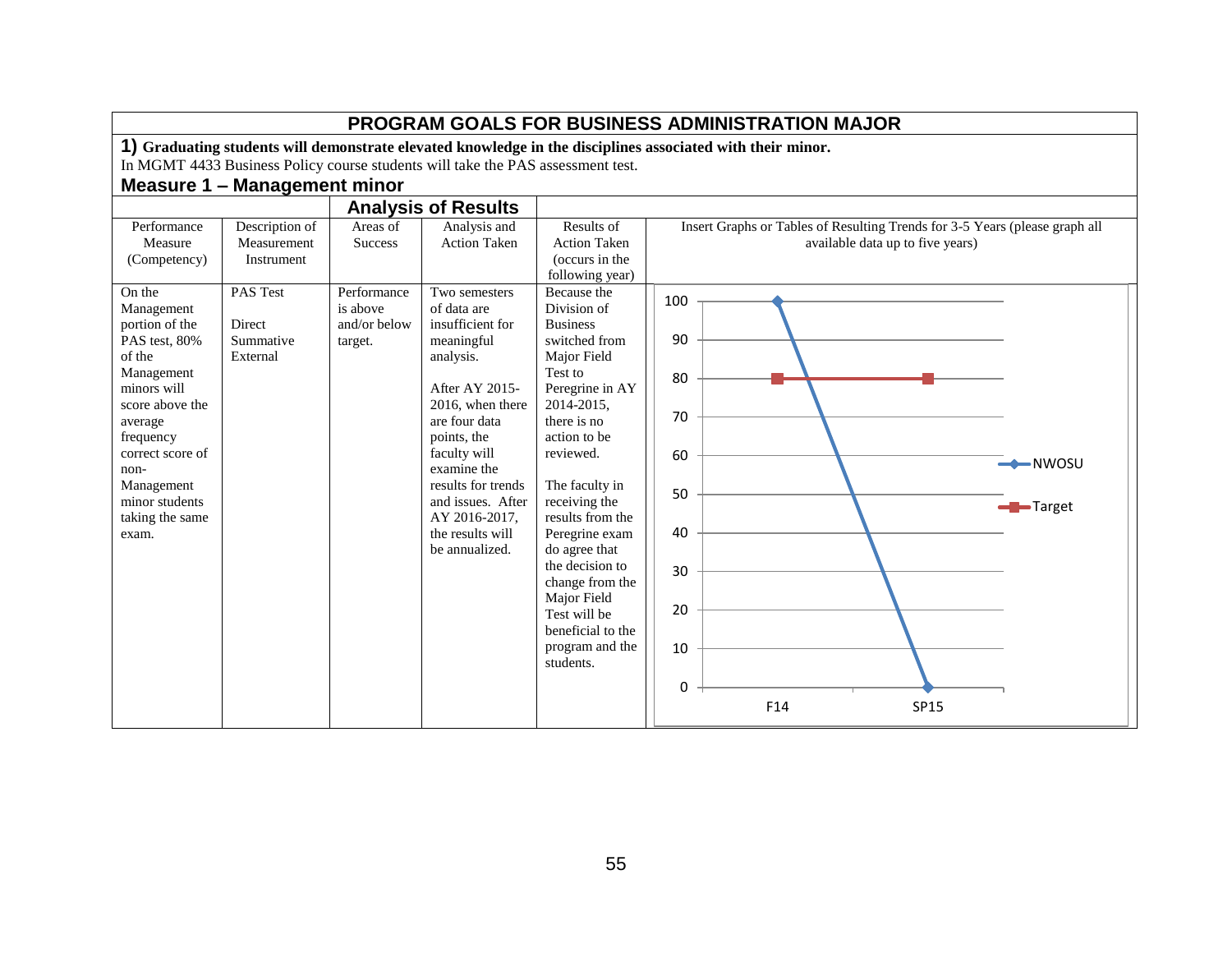|                                                                                                                                                                                                                   | <b>Measure 1 - Marketing minor</b>                      |                                           | PROGRAM GOALS FOR BUSINESS ADMINISTRATION MAJOR<br>1) Graduating students will demonstrate elevated knowledge in the disciplines associated with their minor.<br>In MGMT 4433 Business Policy course students will take the PAS assessment test.                  |                                                                                                                                                                                                                                                                                                                                                                            |                                                   |     |                                                                                                                 |                   |
|-------------------------------------------------------------------------------------------------------------------------------------------------------------------------------------------------------------------|---------------------------------------------------------|-------------------------------------------|-------------------------------------------------------------------------------------------------------------------------------------------------------------------------------------------------------------------------------------------------------------------|----------------------------------------------------------------------------------------------------------------------------------------------------------------------------------------------------------------------------------------------------------------------------------------------------------------------------------------------------------------------------|---------------------------------------------------|-----|-----------------------------------------------------------------------------------------------------------------|-------------------|
| Performance<br>Measure<br>(Competency)<br>On the                                                                                                                                                                  | Description of<br>Measurement<br>Instrument<br>PAS Test | Areas of<br><b>Success</b><br>Performance | <b>Analysis of Results</b><br>Analysis and<br><b>Action Taken</b><br>Two semesters                                                                                                                                                                                | Results of<br><b>Action Taken</b><br>(occurs in the<br>following year)<br>Because the                                                                                                                                                                                                                                                                                      | 90                                                |     | Insert Graphs or Tables of Resulting Trends for 3-5 Years (please graph all<br>available data up to five years) |                   |
| Management<br>portion of the<br>PAS test, 80%<br>of the<br>Marketing<br>minors will<br>score above the<br>average<br>frequency<br>correct score of<br>non-Marketing<br>minor students<br>taking the same<br>exam. | <b>Direct</b><br>Summative<br>External                  | is below<br>target.                       | of data are<br>insufficient for<br>meaningful<br>analysis.<br>After AY 2015-<br>2016, when there<br>are four data<br>points, the<br>faculty will<br>examine the<br>results for trends<br>and issues. After<br>AY 2016-2017,<br>the results will<br>be annualized. | Division of<br><b>Business</b><br>switched from<br>Major Field<br>Test to<br>Peregrine in AY<br>2014-2015,<br>there is no<br>action to be<br>reviewed.<br>The faculty in<br>receiving the<br>results from the<br>Peregrine exam<br>do agree that<br>the decision to<br>change from the<br>Major Field<br>Test will be<br>beneficial to the<br>program and the<br>students. | 80<br>70<br>60<br>50<br>40<br>30<br>20<br>10<br>0 | F14 | SP15                                                                                                            | -NWOSU<br>-Target |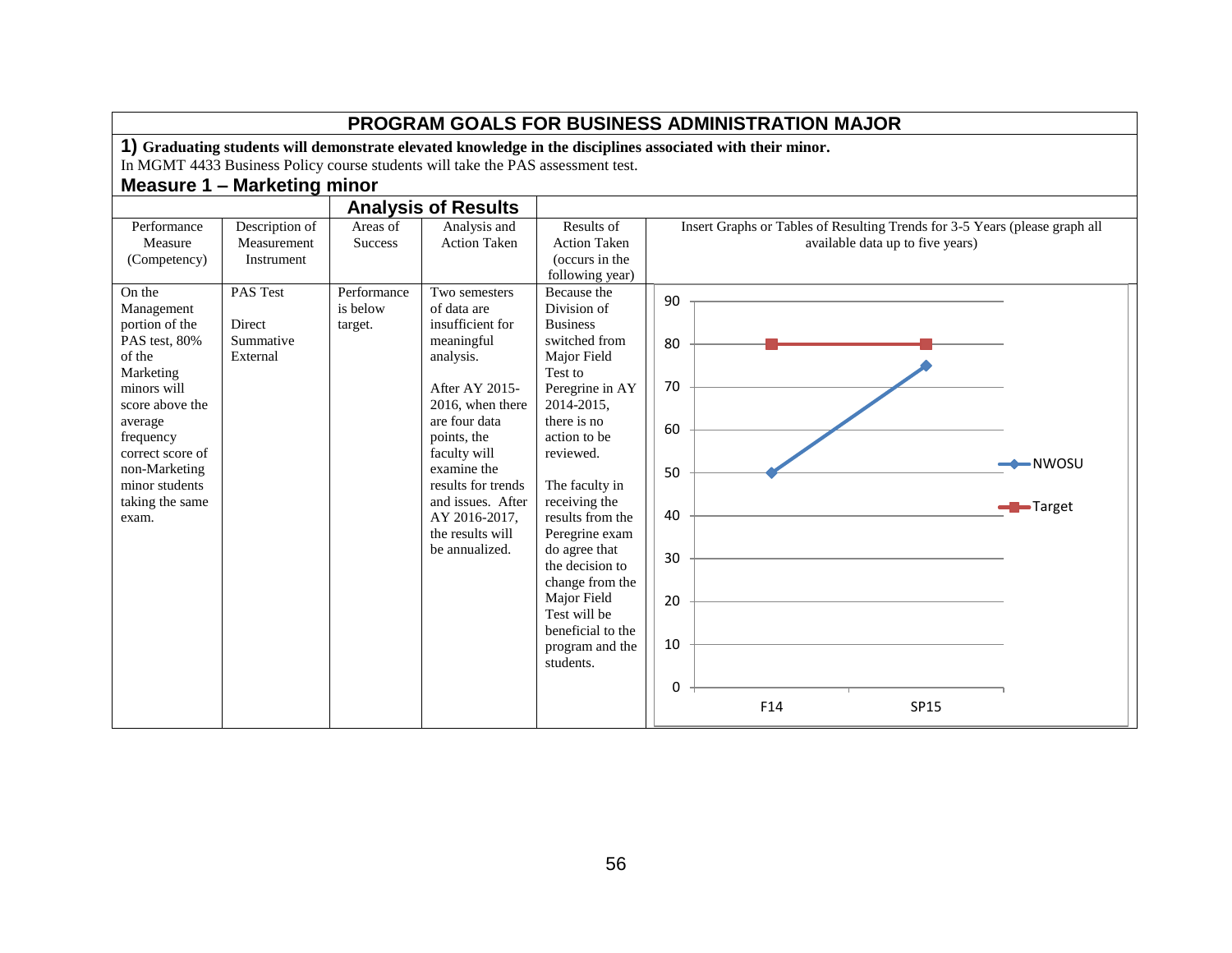|                                                                                                                                                                                                                   | <b>PROGRAM GOALS FOR BUSINESS ADMINISTRATION MAJOR</b>  |                                                                                                                              |                                                                                                                                                                                                                                                                   |                                                                                                                                                                                                                                                                                                                                                                            |                                                                                                                                   |  |  |  |  |
|-------------------------------------------------------------------------------------------------------------------------------------------------------------------------------------------------------------------|---------------------------------------------------------|------------------------------------------------------------------------------------------------------------------------------|-------------------------------------------------------------------------------------------------------------------------------------------------------------------------------------------------------------------------------------------------------------------|----------------------------------------------------------------------------------------------------------------------------------------------------------------------------------------------------------------------------------------------------------------------------------------------------------------------------------------------------------------------------|-----------------------------------------------------------------------------------------------------------------------------------|--|--|--|--|
|                                                                                                                                                                                                                   | <b>Measure 1 - General Business minor</b>               |                                                                                                                              | In MGMT 4433 Business Policy course students will take the PAS assessment test.                                                                                                                                                                                   |                                                                                                                                                                                                                                                                                                                                                                            | 1) Graduating students will demonstrate elevated knowledge in the disciplines associated with their minor.                        |  |  |  |  |
|                                                                                                                                                                                                                   |                                                         |                                                                                                                              | <b>Analysis of Results</b>                                                                                                                                                                                                                                        |                                                                                                                                                                                                                                                                                                                                                                            |                                                                                                                                   |  |  |  |  |
| Performance<br>Measure<br>(Competency)<br>On the                                                                                                                                                                  | Description of<br>Measurement<br>Instrument<br>PAS Test | Areas of<br><b>Success</b><br>Performance                                                                                    | Analysis and<br><b>Action Taken</b><br>Two semesters                                                                                                                                                                                                              | Results of<br><b>Action Taken</b><br>(occurs in the<br>following year)<br>Because the                                                                                                                                                                                                                                                                                      | Insert Graphs or Tables of Resulting Trends for 3-5 Years (please graph all<br>available data up to five years)                   |  |  |  |  |
| Management<br>portion of the<br>PAS test, 80%<br>of the<br>Marketing<br>minors will<br>score above the<br>average<br>frequency<br>correct score of<br>non-Marketing<br>minor students<br>taking the same<br>exam. | Direct<br>Summative<br>External                         | is below<br>target.<br>Performance<br>of Marketing<br>Majors<br>appears to be<br>superior to<br>non-<br>Marketing<br>majors. | of data are<br>insufficient for<br>meaningful<br>analysis.<br>After AY 2015-<br>2016, when there<br>are four data<br>points, the<br>faculty will<br>examine the<br>results for trends<br>and issues. After<br>AY 2016-2017,<br>the results will<br>be annualized. | Division of<br><b>Business</b><br>switched from<br>Major Field<br>Test to<br>Peregrine in AY<br>2014-2015,<br>there is no<br>action to be<br>reviewed.<br>The faculty in<br>receiving the<br>results from the<br>Peregrine exam<br>do agree that<br>the decision to<br>change from the<br>Major Field<br>Test will be<br>beneficial to the<br>program and the<br>students. | 90<br>80<br>70<br>60<br>NWOSU MGMT<br>50<br>-Target<br>40<br>30<br>$\rightarrow$ NWOSU MRKT<br>20<br>10<br>0<br>F14<br><b>S15</b> |  |  |  |  |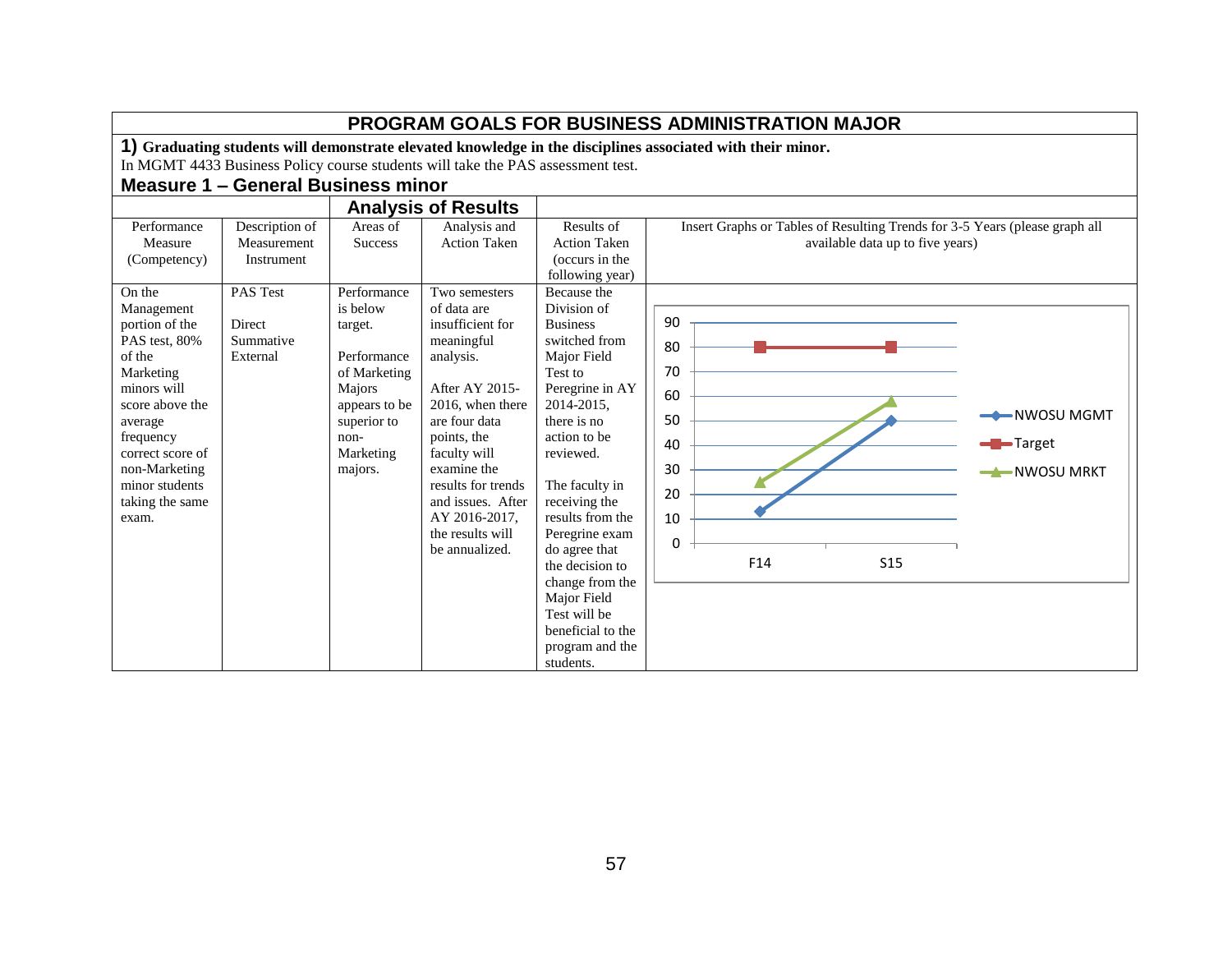|                                                                                                                |                                                                                                                                                                                                                                                                       |                                 |                                                                                                                                                                                                                                                                                                                                  |                                                                        | <b>PROGRAM GOALS FOR BUSINESS ADMINISTRATION MAJOR</b>                                                          |                         |  |  |  |
|----------------------------------------------------------------------------------------------------------------|-----------------------------------------------------------------------------------------------------------------------------------------------------------------------------------------------------------------------------------------------------------------------|---------------------------------|----------------------------------------------------------------------------------------------------------------------------------------------------------------------------------------------------------------------------------------------------------------------------------------------------------------------------------|------------------------------------------------------------------------|-----------------------------------------------------------------------------------------------------------------|-------------------------|--|--|--|
|                                                                                                                | 1) Graduating students will demonstrate elevated knowledge in the disciplines associated with their minor.<br>In GBUS 3613 Principles of Entrepreneurship, Entrepreneurship minor students will prepare a business plan.<br><b>Measure 1 - Entrepreneurship minor</b> |                                 |                                                                                                                                                                                                                                                                                                                                  |                                                                        |                                                                                                                 |                         |  |  |  |
|                                                                                                                |                                                                                                                                                                                                                                                                       |                                 | <b>Analysis of Results</b>                                                                                                                                                                                                                                                                                                       |                                                                        |                                                                                                                 |                         |  |  |  |
| Performance<br>Measure<br>(Competency)                                                                         | Description of<br>Measurement<br>Instrument                                                                                                                                                                                                                           | Areas of<br><b>Success</b>      | Analysis and<br><b>Action Taken</b>                                                                                                                                                                                                                                                                                              | Results of<br><b>Action Taken</b><br>(occurs in the<br>following year) | Insert Graphs or Tables of Resulting Trends for 3-5 Years (please graph all<br>available data up to five years) |                         |  |  |  |
| 80% of the<br>students will<br>score at or<br>higher than<br>acceptable on<br>a faculty-<br>approved<br>rubric | <b>Business Plan</b><br>assessed using<br><b>Business Plan</b><br>Assessment<br>Rubric (Plan<br>Attachment 11)<br>Direct<br>Summative<br>External                                                                                                                     | No data for<br><b>Fall 2014</b> | This measure<br>was added in AY<br>2014-2015. The<br>class is only<br>offered on<br>semester an<br>academic year.<br><b>GBUS 3613</b> was<br>taught by an<br>adjunct faculty<br>member. The<br>DOB recognizes<br>the need for<br>better<br>communication<br>with adjuncts<br>regarding<br>reporting of<br>assessment<br>results. | No actions to<br>review.                                               | 90<br>80<br>70<br>60<br>50<br>40<br>30<br>20<br>10<br>0<br>F14                                                  | → NWOSU Mgmt<br>-Target |  |  |  |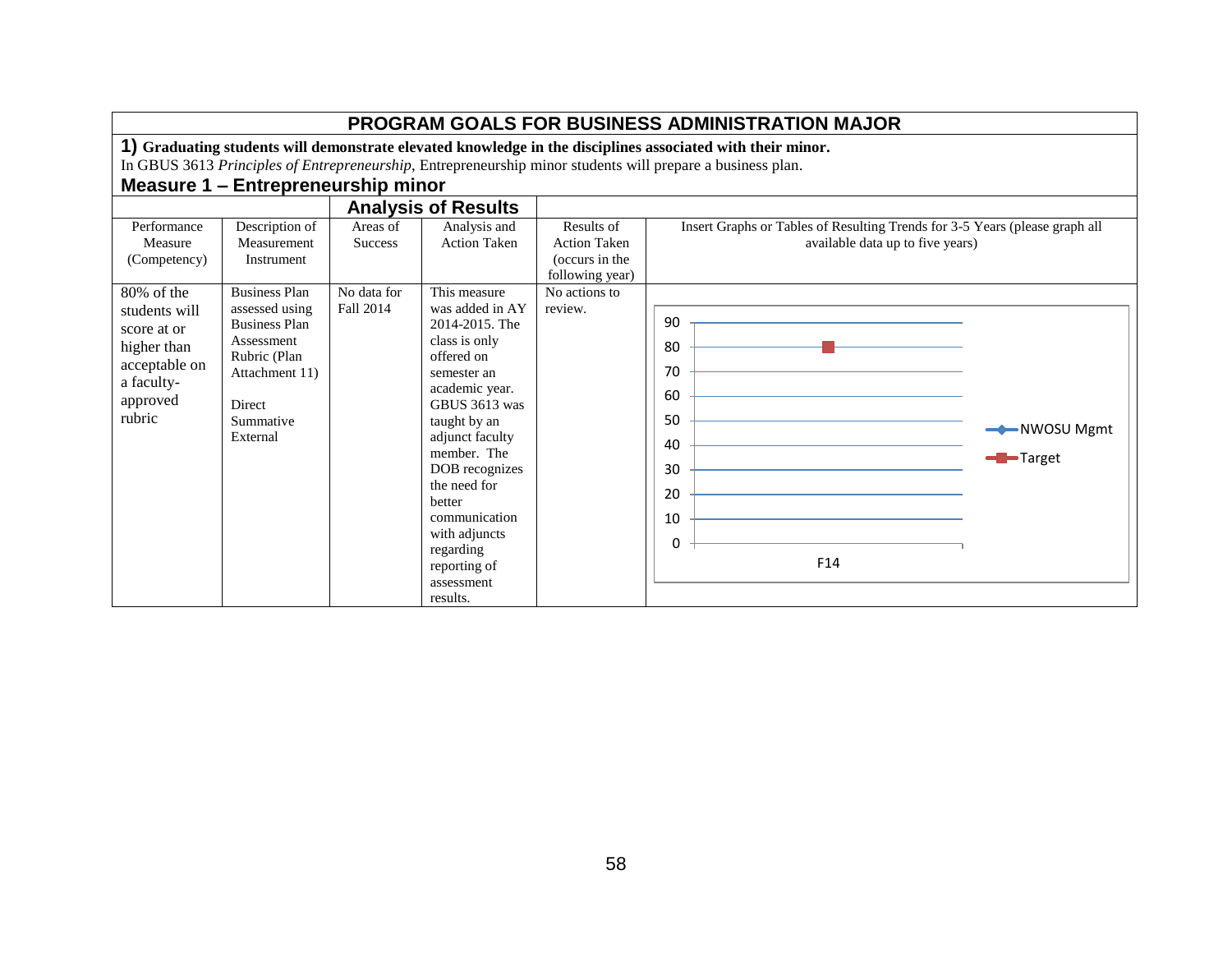### **PROGRAM GOALS FOR BUSINESS ADMINISTRATION MAJOR 2) Graduating students should demonstrate sufficient knowledge of appropriate business software to prepare appropriate documents.** In MGMT 4433 Business Policy students will submit a written detailed analysis in MS Word (or compatible software) format. **Measure 1 Analysis of Results** Performance Measure (Competency) Description of Measurement Instrument Areas of Success Analysis and Action Taken Results of Action Taken (occurs in the following year) Insert Graphs or Tables of Resulting Trends for 3-5 Years (please graph all available data up to five years) 80% of the students must score at or higher than the acceptable on a facultyapproved rubric Students will submit a written detailed analysis in MS Word (or compatible software) format using the MS Word Assessment Rubric (Plan Attachment 10) **Direct** Summative Internal Performance is below target. The rubric for measuring this learning outcome was just introduced in AY 2014-2015. Therefore, there is not sufficient data from this measure to make any conclusions. However, based on prior assessment of written communication skills, it was determined that written communication skills were not being introduced to students. In AY 2015-2016 a new required course was added to the Business and Accounting curricula – Business Environment. In that class business writing skills are introduced to the students. Because Business Environment was introduced in AY 2015- 2016, it will be AY 2017-2018 before any meaningful data will be available to assess the success of this action.  $\Omega$ 10 20 30 40 50 60 70 80 90 F14 SP15  $\longrightarrow$ NWOSU **-B**-Target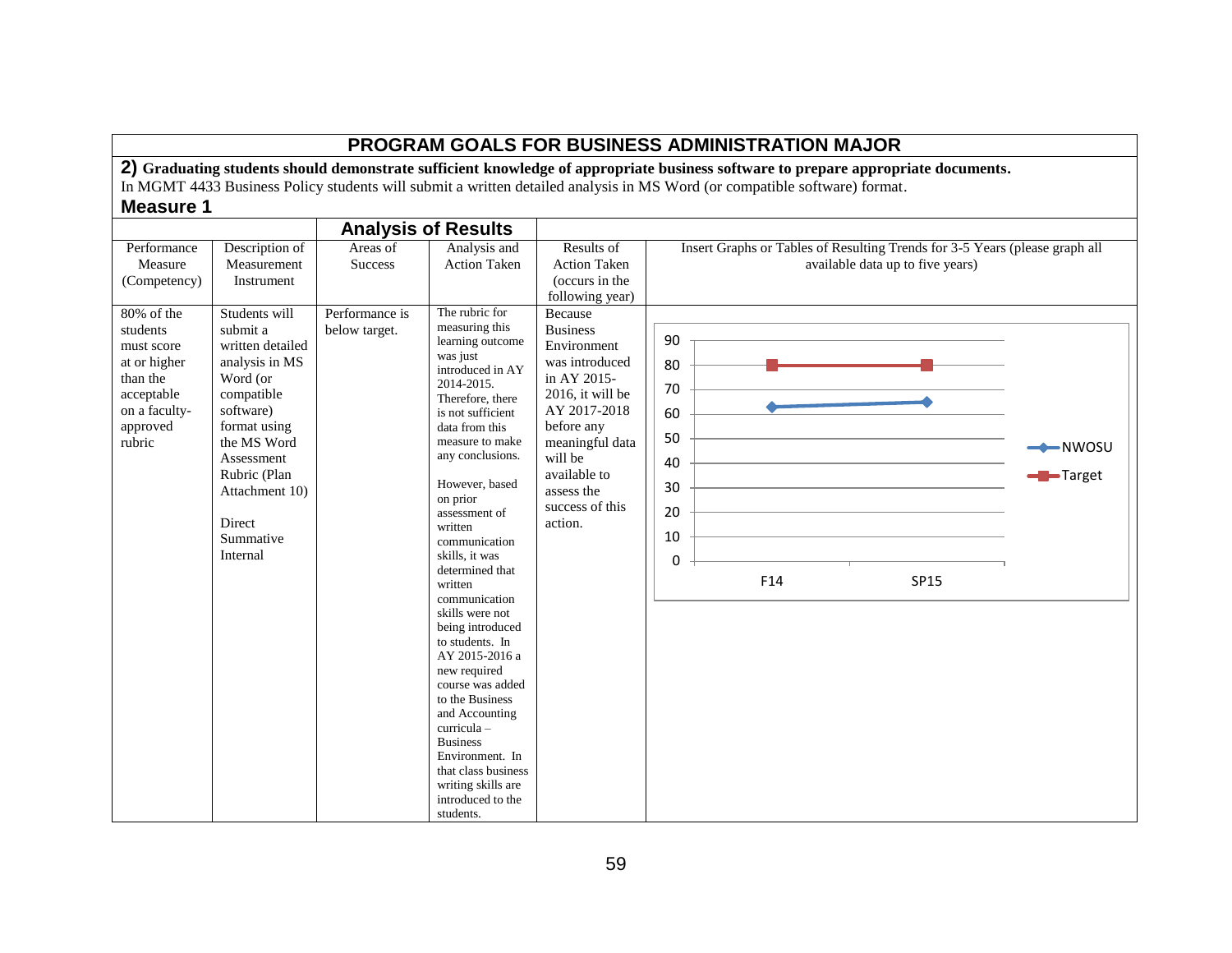|                                                                                | <b>PROGRAM GOALS FOR BUSINESS ADMINISTRATION MAJOR</b>                                                                                                                                                                                                       |                                                                            |                                                                                                                                                                                                                                                                                                                  |                                                                                                                                                                           |                                                                                                                        |                           |  |  |  |
|--------------------------------------------------------------------------------|--------------------------------------------------------------------------------------------------------------------------------------------------------------------------------------------------------------------------------------------------------------|----------------------------------------------------------------------------|------------------------------------------------------------------------------------------------------------------------------------------------------------------------------------------------------------------------------------------------------------------------------------------------------------------|---------------------------------------------------------------------------------------------------------------------------------------------------------------------------|------------------------------------------------------------------------------------------------------------------------|---------------------------|--|--|--|
|                                                                                | 2) Graduating students should demonstrate sufficient knowledge of appropriate business software to prepare appropriate documents<br>In MGMT 4433 Business Policy students will make a presentation using a PowerPoint (or compatible software) presentation. |                                                                            |                                                                                                                                                                                                                                                                                                                  |                                                                                                                                                                           |                                                                                                                        |                           |  |  |  |
|                                                                                |                                                                                                                                                                                                                                                              |                                                                            |                                                                                                                                                                                                                                                                                                                  |                                                                                                                                                                           |                                                                                                                        |                           |  |  |  |
| <b>Measure 2</b>                                                               |                                                                                                                                                                                                                                                              |                                                                            |                                                                                                                                                                                                                                                                                                                  |                                                                                                                                                                           |                                                                                                                        |                           |  |  |  |
|                                                                                |                                                                                                                                                                                                                                                              |                                                                            | <b>Analysis of Results</b>                                                                                                                                                                                                                                                                                       |                                                                                                                                                                           |                                                                                                                        |                           |  |  |  |
| Performance<br>Measure<br>(Competency)<br>80% of the<br>students<br>must score | Description of<br>Measurement<br>Instrument<br>Stockholder<br>presentations<br>using the                                                                                                                                                                     | Areas of<br><b>Success</b><br>Performance is<br>below and above<br>target. | Analysis and<br><b>Action Taken</b><br>The rubric for<br>measuring this<br>learning outcome<br>was just                                                                                                                                                                                                          | Results of<br><b>Action Taken</b><br>(occurs in the<br>following year)<br>Because<br><b>Business</b><br>Environment                                                       | Insert Graphs or Tables of Resulting Trends for 3-5 Years (please graph all<br>available data up to five years)<br>100 |                           |  |  |  |
| at or higher<br>than the<br>acceptable<br>on a faculty-<br>approved<br>rubric  | PowerPoint<br>Assessment<br>Rubric (Plan<br>Attachment 11)<br>Direct<br>Summative<br>Internal                                                                                                                                                                |                                                                            | introduced in AY<br>2014-2015.<br>Therefore, there<br>is not sufficient<br>data from this<br>measure to make<br>any conclusions.<br>However, based<br>on prior<br>assessment of<br>presentation<br>skills, it was<br>determined that<br>business                                                                 | was introduced<br>in AY 2015-<br>2016, it will be<br>AY 2017-2018<br>before any<br>meaningful data<br>will be<br>available to<br>assess the<br>success of this<br>action. | 90<br>80<br>70<br>60<br>50<br>40<br>30<br>20<br>10<br>0                                                                | – NWOSU<br><b>-Target</b> |  |  |  |
|                                                                                |                                                                                                                                                                                                                                                              |                                                                            | presentation skills<br>were not being<br>introduced to<br>students. In AY<br>2015-2016 a new<br>required course<br>was added to the<br><b>Business</b> and<br>Accounting<br>curricula-<br><b>Business</b><br>Environment. In<br>that class business<br>presentation skills<br>are introduced to<br>the students. |                                                                                                                                                                           | F14<br>SP15                                                                                                            |                           |  |  |  |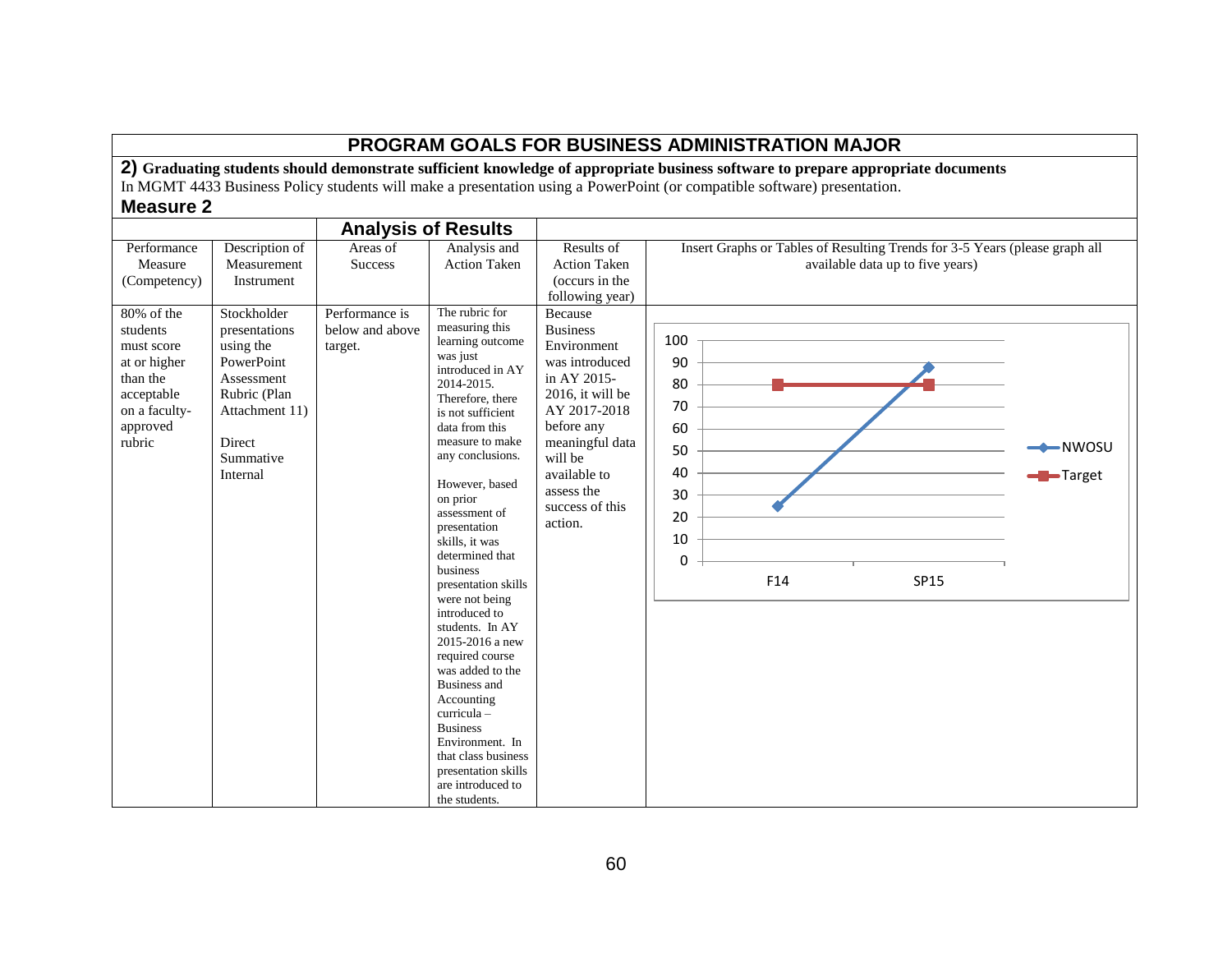|                                                                                                                          |                                                                                                                                                                           |                                  |                                                                                                                                                                                                                                                                                                 |                                                                                                                                          | PROGRAM GOALS FOR BUSINESS ADMINISTRATION MAJOR                                                                                                                                                                                                                              |                                        |
|--------------------------------------------------------------------------------------------------------------------------|---------------------------------------------------------------------------------------------------------------------------------------------------------------------------|----------------------------------|-------------------------------------------------------------------------------------------------------------------------------------------------------------------------------------------------------------------------------------------------------------------------------------------------|------------------------------------------------------------------------------------------------------------------------------------------|------------------------------------------------------------------------------------------------------------------------------------------------------------------------------------------------------------------------------------------------------------------------------|----------------------------------------|
| <b>Measure 3</b>                                                                                                         |                                                                                                                                                                           |                                  |                                                                                                                                                                                                                                                                                                 |                                                                                                                                          | 2) Graduating students should demonstrate sufficient knowledge of appropriate business software to prepare appropriate documents<br>In GBUS 3753 Business Research students will demonstrate their ability to use Excel (or compatible software) by completing an assignment |                                        |
| Performance<br>Measure<br>(Competency)                                                                                   | Description of<br>Measurement<br>Instrument                                                                                                                               | Areas of<br><b>Success</b>       | <b>Analysis of Results</b><br>Analysis and<br><b>Action Taken</b>                                                                                                                                                                                                                               | Results of<br><b>Action Taken</b><br>(occurs in the                                                                                      | Insert Graphs or Tables of Resulting Trends for 3-5 Years (please graph all<br>available data up to five years)                                                                                                                                                              |                                        |
| $80\%$ of the<br>students<br>must score<br>at or higher<br>than the<br>acceptable<br>on a faculty-<br>approved<br>rubric | Excel<br>assignment (or<br>compatible<br>software)<br>format using<br>the Excel<br>Assessment<br>Rubric (Plan<br>Attachment 13)<br><b>Direct</b><br>Summative<br>Internal | Performance is<br>below target.* | Two semesters<br>of data are<br>insufficient for<br>meaningful<br>analysis.<br>The SLO and<br>rubric were not<br>measuring what<br>the faculty<br>intended for the<br>SLO to develop<br>and measure.<br>Faculty are<br>modifying the<br>SLO, as well as<br>the "Excel<br>Assessment<br>Rubric." | following year)<br>The SLO needs<br>to be tweaked<br>and a new<br>rubric<br>developed to<br>measure the<br>tweaked SLO<br>appropriately. | 90<br>80<br>70<br>60<br>50<br>40<br>30<br>20<br>10<br>0<br>F14<br><b>SP15</b>                                                                                                                                                                                                | $\blacktriangleright$ NWOSU<br>-Target |

\* Data for Fall 2014/Spring 2015 was based on the use of a non-approved rubric.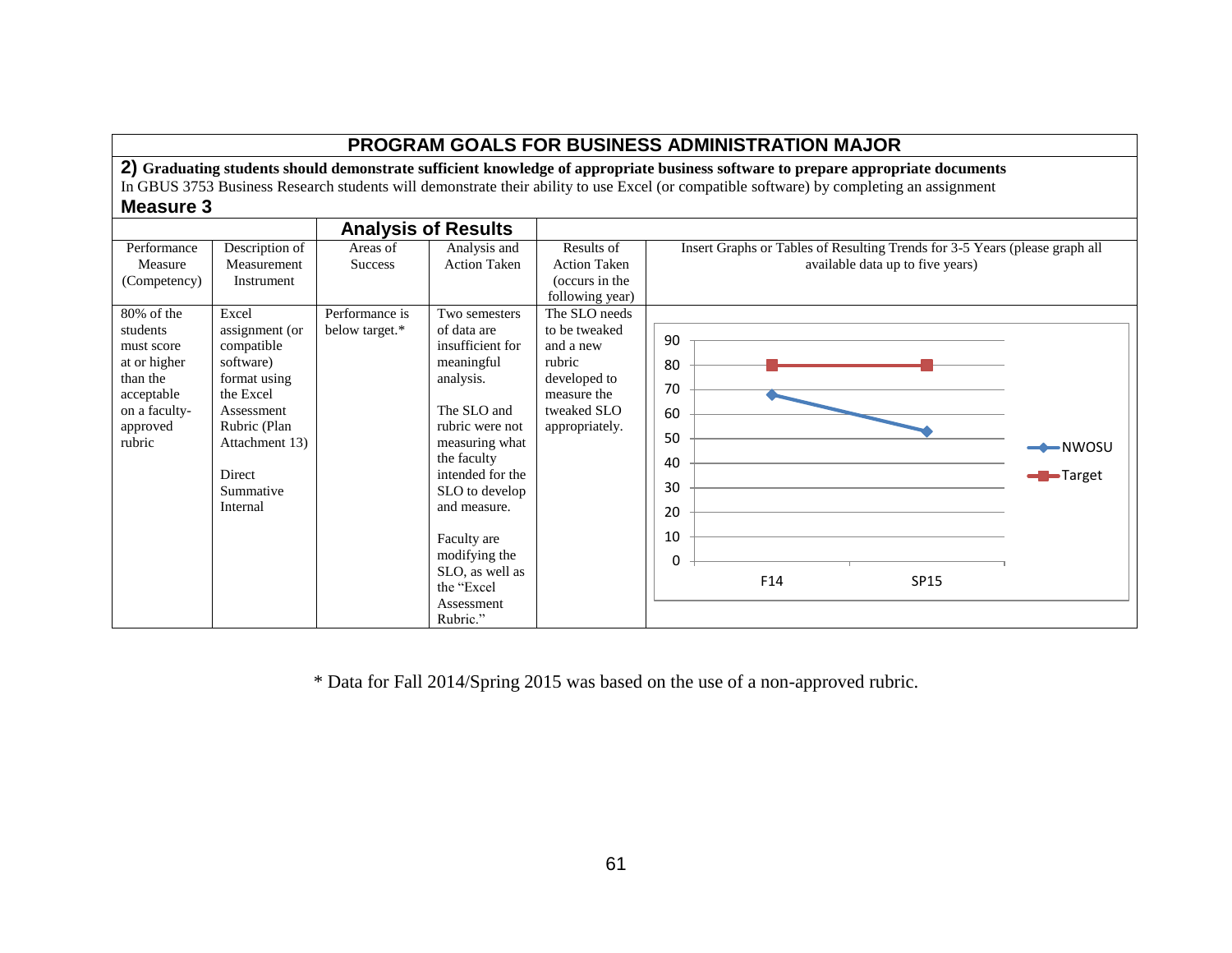| 3) Graduating students should recognize ethical conduct in Business.                                                                                                            |                                                           |                                           |                                                                                                                                                                                                                                                       |                                                                                                                                                                                                                                                                                                                                                                            |                                                                                                                 |                                |  |
|---------------------------------------------------------------------------------------------------------------------------------------------------------------------------------|-----------------------------------------------------------|-------------------------------------------|-------------------------------------------------------------------------------------------------------------------------------------------------------------------------------------------------------------------------------------------------------|----------------------------------------------------------------------------------------------------------------------------------------------------------------------------------------------------------------------------------------------------------------------------------------------------------------------------------------------------------------------------|-----------------------------------------------------------------------------------------------------------------|--------------------------------|--|
|                                                                                                                                                                                 |                                                           |                                           | In MGMT 4433 Business Policy students will take the PAS assessment.                                                                                                                                                                                   |                                                                                                                                                                                                                                                                                                                                                                            |                                                                                                                 |                                |  |
| <b>Measure 1</b>                                                                                                                                                                |                                                           |                                           |                                                                                                                                                                                                                                                       |                                                                                                                                                                                                                                                                                                                                                                            |                                                                                                                 |                                |  |
| Performance<br>Measure<br>(Competency)<br>On the                                                                                                                                | Description of<br>Measurement<br>Instrument<br><b>PAS</b> | Areas of<br><b>Success</b><br>Performance | Analysis and Action<br>Taken<br>Two semesters of                                                                                                                                                                                                      | Results of<br><b>Action Taken</b><br>(occurs in the<br>following year)<br>Because the                                                                                                                                                                                                                                                                                      | Insert Graphs or Tables of Resulting Trends for 3-5 Years (please graph all<br>available data up to five years) |                                |  |
| Ethics<br>section<br>(Business or<br>Accounting)<br>collectively<br>the students<br>in the testing<br>cohort<br>should be at<br>or above the<br>50 <sup>th</sup><br>percentile. | Direct<br>Summative<br>External                           | is below<br>target.                       | data are insufficient<br>for meaningful<br>analysis.<br>After AY 2015-<br>2016, when there are<br>four data points, the<br>faculty will examine<br>the results for trends<br>and issues. After<br>AY 2016-2017, the<br>results will be<br>annualized. | Division of<br><b>Business</b><br>switched from<br>Major Field<br>Test to<br>Peregrine in AY<br>2014-2015.<br>there is no<br>action to be<br>reviewed.<br>The faculty in<br>receiving the<br>results from the<br>Peregrine exam<br>do agree that<br>the decision to<br>change from the<br>Major Field<br>Test will be<br>beneficial to the<br>program and the<br>students. | <b>Ethical Decision Making</b><br>70<br>60<br>50<br>40<br>30<br>20<br>10<br>0<br>F14<br><b>SP15</b>             | $\rightarrow$ NWOSU<br>-Target |  |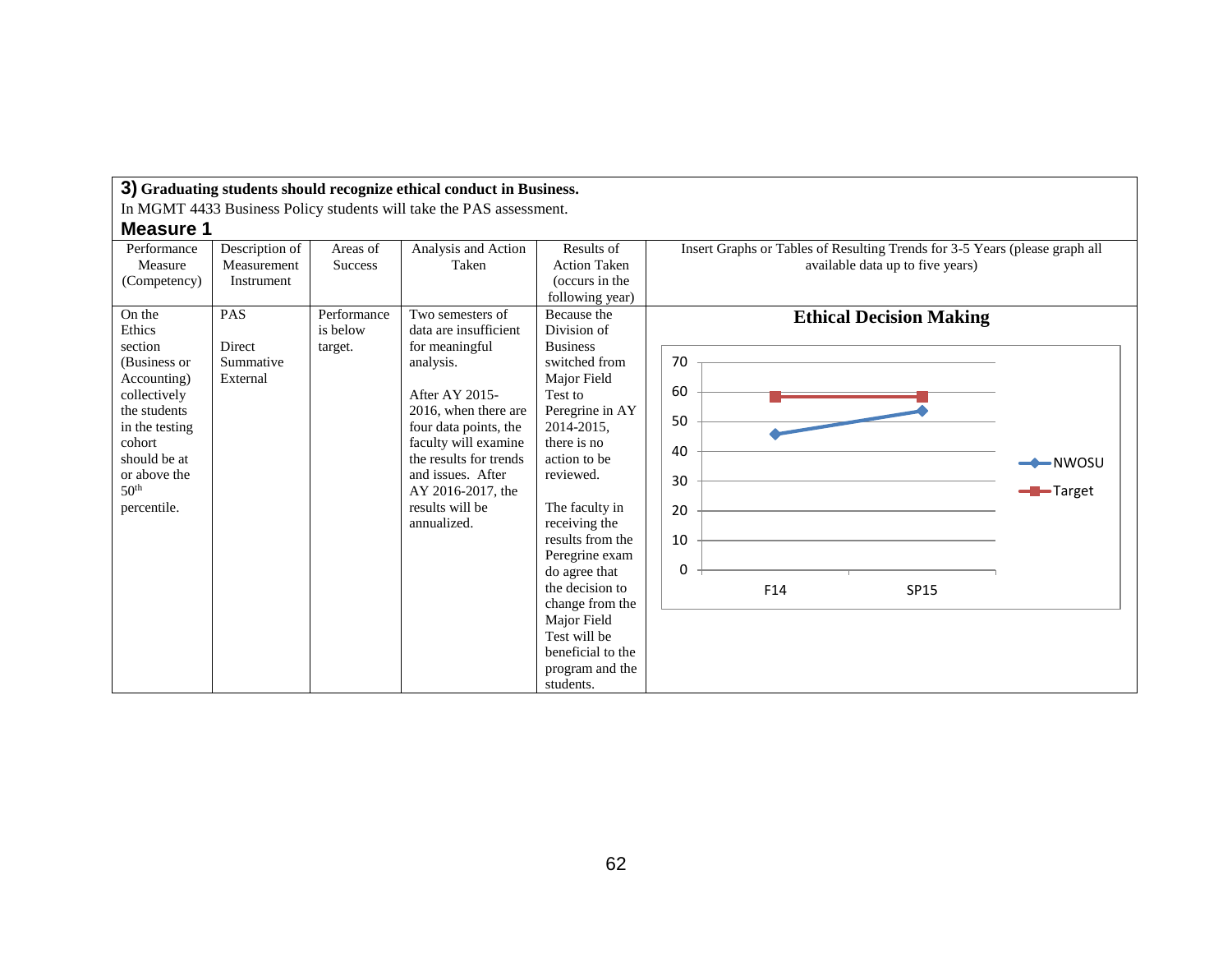In MGMT 4433 Business Policy students will take the PAS assessment.

| Performance   | Description of | Areas of       | Analysis and Action    | Results of          | Insert Graphs or Tables of Resulting Trends for 3-5 Years (please graph all |                     |
|---------------|----------------|----------------|------------------------|---------------------|-----------------------------------------------------------------------------|---------------------|
| Measure       | Measurement    | <b>Success</b> | Taken                  | <b>Action Taken</b> | available data up to five years)                                            |                     |
| (Competency)  | Instrument     |                |                        | (occurs in the      |                                                                             |                     |
|               |                |                |                        | following year)     |                                                                             |                     |
| On the        | <b>PAS</b>     | Performance    | Two semesters of       | Because the         | <b>Ethical Decision Making</b>                                              |                     |
| Ethics        |                | is below       | data are insufficient  | Division of         |                                                                             |                     |
| section       | Direct         | target.        | for meaningful         | <b>Business</b>     |                                                                             |                     |
| (Business or  | Summative      |                | analysis.              | switched from       | 60                                                                          |                     |
| Accounting)   | External       |                |                        | Major Field         |                                                                             |                     |
| the testing   |                |                | After AY 2015-         | Test to             | 50                                                                          |                     |
| cohort        |                |                | 2016, when there are   | Peregrine in AY     |                                                                             |                     |
| frequency     |                |                | four data points, the  | 2014-2015,          | 40                                                                          |                     |
| correct score |                |                | faculty will examine   | there is no         |                                                                             |                     |
| will be       |                |                | the results for trends | action to be        | 30                                                                          | $\rightarrow$ NWOSU |
| higher than   |                |                | and issues. After      | reviewed.           |                                                                             |                     |
| the ACBSP     |                |                | AY 2016-2017, the      |                     | 20                                                                          | Target              |
| Region 6      |                |                | results will be        | The faculty in      |                                                                             |                     |
| frequency     |                |                | annualized.            | receiving the       |                                                                             |                     |
| correct score |                |                |                        | results from the    | 10                                                                          |                     |
|               |                |                |                        | Peregrine exam      |                                                                             |                     |
|               |                |                |                        | do agree that       | 0                                                                           |                     |
|               |                |                |                        | the decision to     | F14<br>SP15                                                                 |                     |
|               |                |                |                        | change from the     |                                                                             |                     |
|               |                |                |                        | Major Field         |                                                                             |                     |
|               |                |                |                        | Test will be        |                                                                             |                     |
|               |                |                |                        | beneficial to the   |                                                                             |                     |
|               |                |                |                        | program and the     |                                                                             |                     |
|               |                |                |                        | students.           |                                                                             |                     |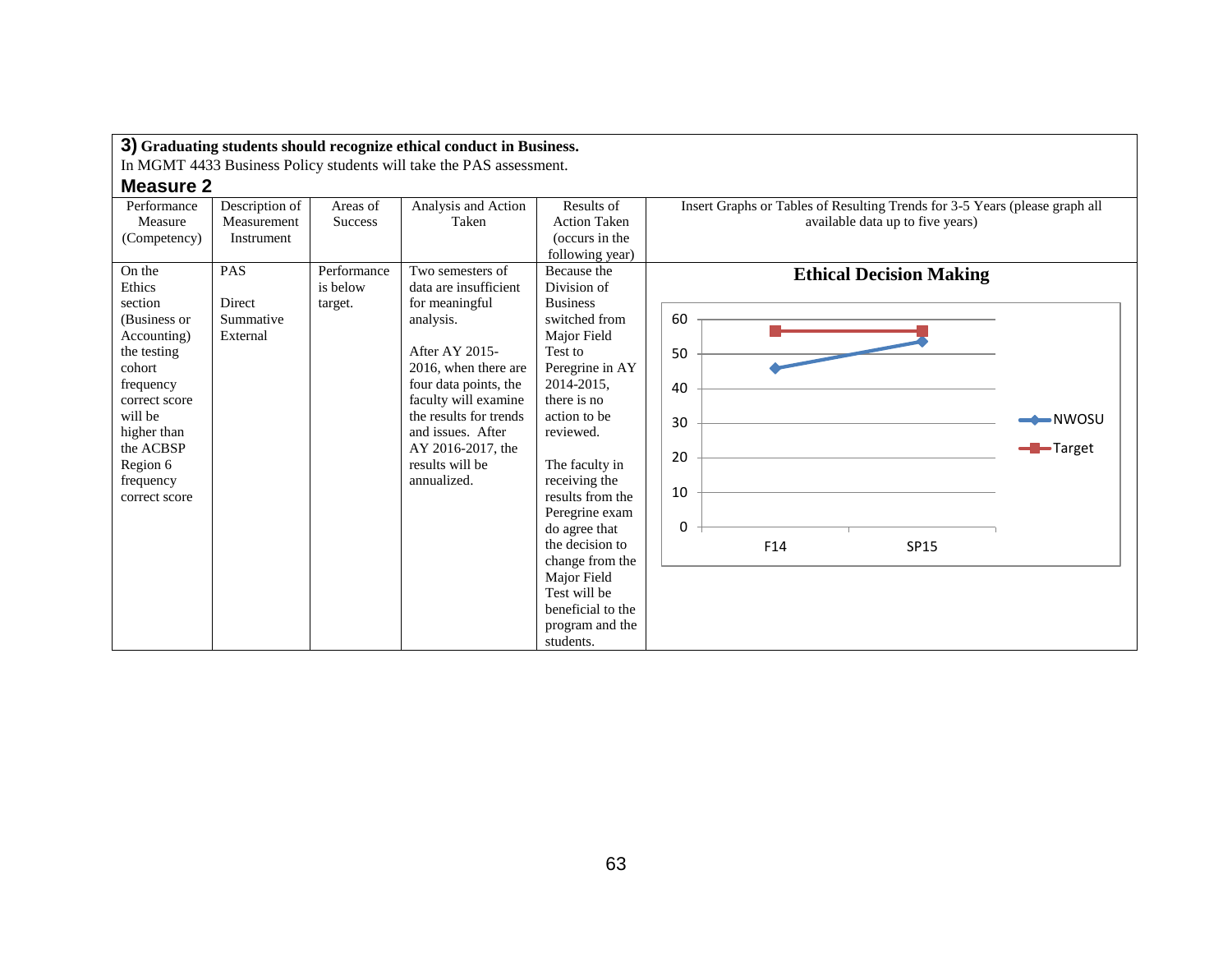In MGMT 4433 Business Policy students will take the PAS assessment.

| Performance<br>Measure                                                                                                                            | Description of<br>Measurement                 | Areas of<br><b>Success</b>         | Analysis and Action<br>Taken                                                                                                                                                                                                                                              | Results of<br><b>Action Taken</b>                                                                                                                                                                                                                                                                                                                                                         | Insert Graphs or Tables of Resulting Trends for 3-5 Years (please graph all<br>available data up to five years)                                  |  |
|---------------------------------------------------------------------------------------------------------------------------------------------------|-----------------------------------------------|------------------------------------|---------------------------------------------------------------------------------------------------------------------------------------------------------------------------------------------------------------------------------------------------------------------------|-------------------------------------------------------------------------------------------------------------------------------------------------------------------------------------------------------------------------------------------------------------------------------------------------------------------------------------------------------------------------------------------|--------------------------------------------------------------------------------------------------------------------------------------------------|--|
| (Competency)                                                                                                                                      | Instrument                                    |                                    |                                                                                                                                                                                                                                                                           | (occurs in the<br>following year)                                                                                                                                                                                                                                                                                                                                                         |                                                                                                                                                  |  |
| The<br>institution<br>frequency<br>correct score<br>will be<br>above the<br>frequency<br>correct score<br>of all<br><b>ACBSP</b><br>institutions. | <b>PAS</b><br>Direct<br>Summative<br>External | Performance<br>is below<br>target. | Two semesters of<br>data are insufficient<br>for meaningful<br>analysis.<br>After AY 2015-<br>2016, when there are<br>four data points, the<br>faculty will examine<br>the results for trends<br>and issues. After<br>AY 2016-2017, the<br>results will be<br>annualized. | Because the<br>Division of<br><b>Business</b><br>switched from<br>Major Field<br>Test to<br>Peregrine in AY<br>2014-2015,<br>there is no<br>action to be<br>reviewed.<br>The faculty in<br>receiving the<br>results from the<br>Peregrine exam<br>do agree that<br>the decision to<br>change from the<br>Major Field<br>Test will be<br>beneficial to the<br>program and the<br>students. | <b>Ethical Decision Making</b><br>70<br>60<br>50<br>40<br>$\rightarrow$ NWOSU<br>30<br>- <b>D</b> -Target<br>20<br>10<br>$\Omega$<br>F14<br>SP15 |  |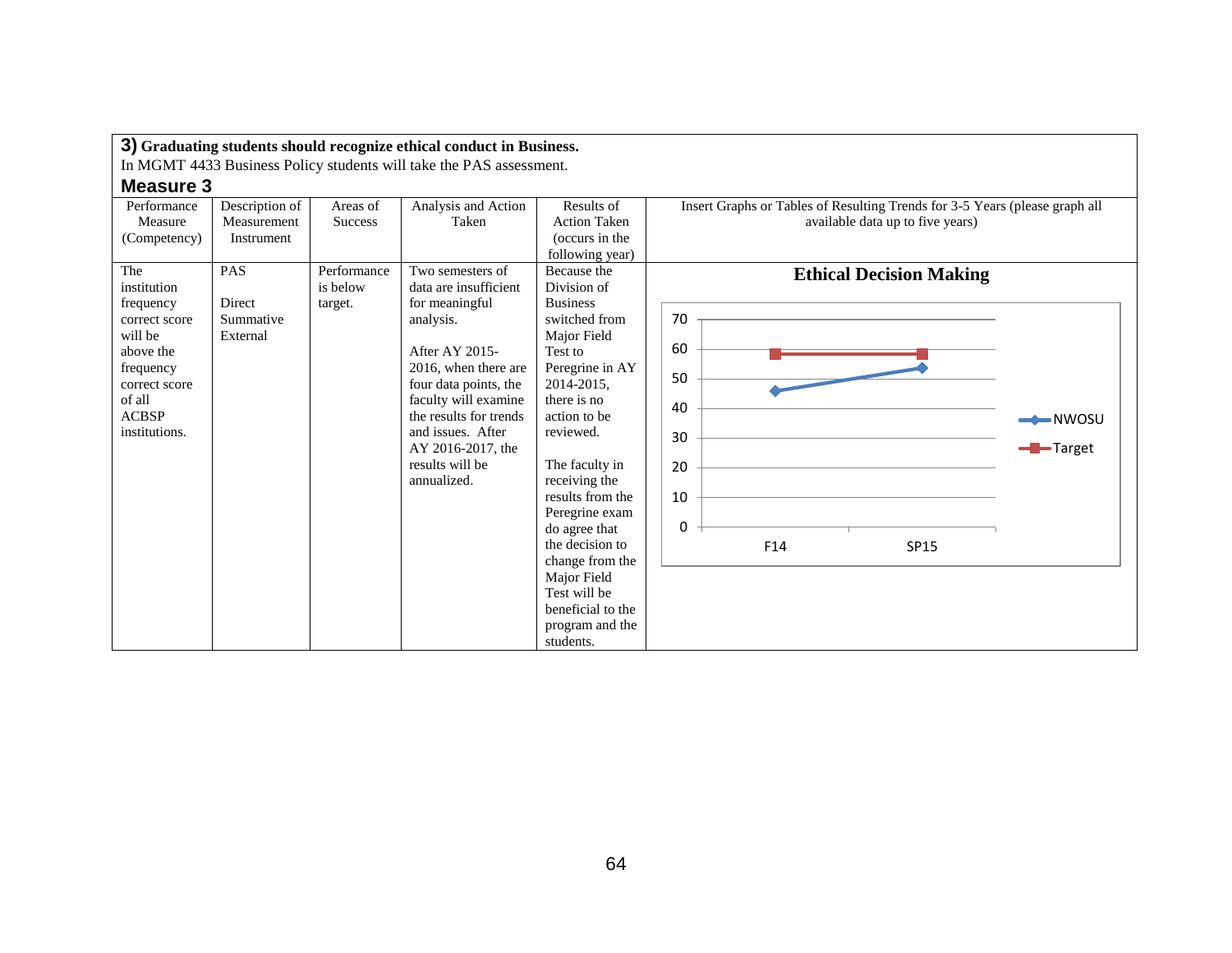In MGMT 4433 Business Policy students will take the PAS assessment.

| Performance<br>Measure<br>(Competency)                                                                                                                                | Description of<br>Measurement<br>Instrument   | Areas of<br><b>Success</b>         | Analysis and Action<br>Taken                                                                                                                                                                                                                                              | Results of<br><b>Action Taken</b><br>(occurs in the<br>following year)                                                                                                                                                                                                                                                                                                                    | Insert Graphs or Tables of Resulting Trends for 3-5 Years (please graph all<br>available data up to five years) |         |
|-----------------------------------------------------------------------------------------------------------------------------------------------------------------------|-----------------------------------------------|------------------------------------|---------------------------------------------------------------------------------------------------------------------------------------------------------------------------------------------------------------------------------------------------------------------------|-------------------------------------------------------------------------------------------------------------------------------------------------------------------------------------------------------------------------------------------------------------------------------------------------------------------------------------------------------------------------------------------|-----------------------------------------------------------------------------------------------------------------|---------|
| The<br>institution<br>frequency<br>correct score<br>will be<br>above the<br>frequency<br>correct score<br>of all<br>Publicly<br>Owned<br>Universities<br>institutions | <b>PAS</b><br>Direct<br>Summative<br>External | Performance<br>is below<br>target. | Two semesters of<br>data are insufficient<br>for meaningful<br>analysis.<br>After AY 2015-<br>2016, when there are<br>four data points, the<br>faculty will examine<br>the results for trends<br>and issues. After<br>AY 2016-2017, the<br>results will be<br>annualized. | Because the<br>Division of<br><b>Business</b><br>switched from<br>Major Field<br>Test to<br>Peregrine in AY<br>2014-2015,<br>there is no<br>action to be<br>reviewed.<br>The faculty in<br>receiving the<br>results from the<br>Peregrine exam<br>do agree that<br>the decision to<br>change from the<br>Major Field<br>Test will be<br>beneficial to the<br>program and the<br>students. | <b>Ethical Decision Making</b><br>70<br>60<br>50<br>40<br>30<br>20<br>10<br>0<br>F14<br>SP15                    | -Target |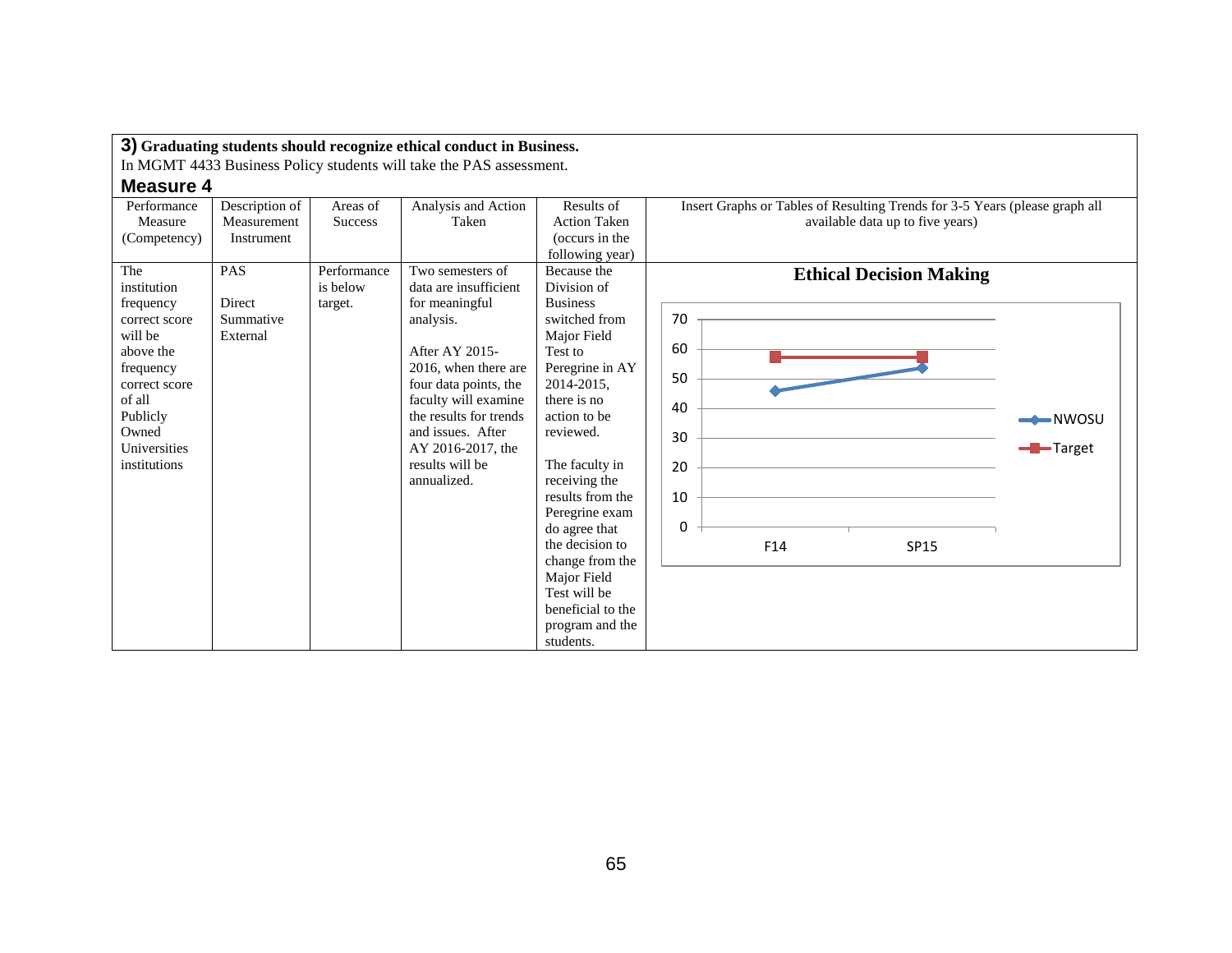In MGMT 4433 Business Policy students will take the PAS assessment.

| Performance<br>Measure<br>(Competency)                                                                                                                              | Description of<br>Measurement<br>Instrument   | Areas of<br><b>Success</b>         | Analysis and Action<br>Taken                                                                                                                                                                                                                                              | Results of<br><b>Action Taken</b><br>(occurs in the<br>following year)                                                                                                                                                                                                                                                                                                                    | Insert Graphs or Tables of Resulting Trends for 3-5 Years (please graph all<br>available data up to five years) |         |
|---------------------------------------------------------------------------------------------------------------------------------------------------------------------|-----------------------------------------------|------------------------------------|---------------------------------------------------------------------------------------------------------------------------------------------------------------------------------------------------------------------------------------------------------------------------|-------------------------------------------------------------------------------------------------------------------------------------------------------------------------------------------------------------------------------------------------------------------------------------------------------------------------------------------------------------------------------------------|-----------------------------------------------------------------------------------------------------------------|---------|
| The<br>institution<br>frequency<br>correct score<br>will be<br>above the<br>frequency<br>correct score<br>of all<br>institutions<br>inside the<br>United<br>States. | <b>PAS</b><br>Direct<br>Summative<br>External | Performance<br>is below<br>target. | Two semesters of<br>data are insufficient<br>for meaningful<br>analysis.<br>After AY 2015-<br>2016, when there are<br>four data points, the<br>faculty will examine<br>the results for trends<br>and issues. After<br>AY 2016-2017, the<br>results will be<br>annualized. | Because the<br>Division of<br><b>Business</b><br>switched from<br>Major Field<br>Test to<br>Peregrine in AY<br>2014-2015,<br>there is no<br>action to be<br>reviewed.<br>The faculty in<br>receiving the<br>results from the<br>Peregrine exam<br>do agree that<br>the decision to<br>change from the<br>Major Field<br>Test will be<br>beneficial to the<br>program and the<br>students. | <b>Ethical Decision Making</b><br>70<br>60<br>50<br>40<br>30<br>20<br>10<br>0<br>F14<br>SP15                    | -Target |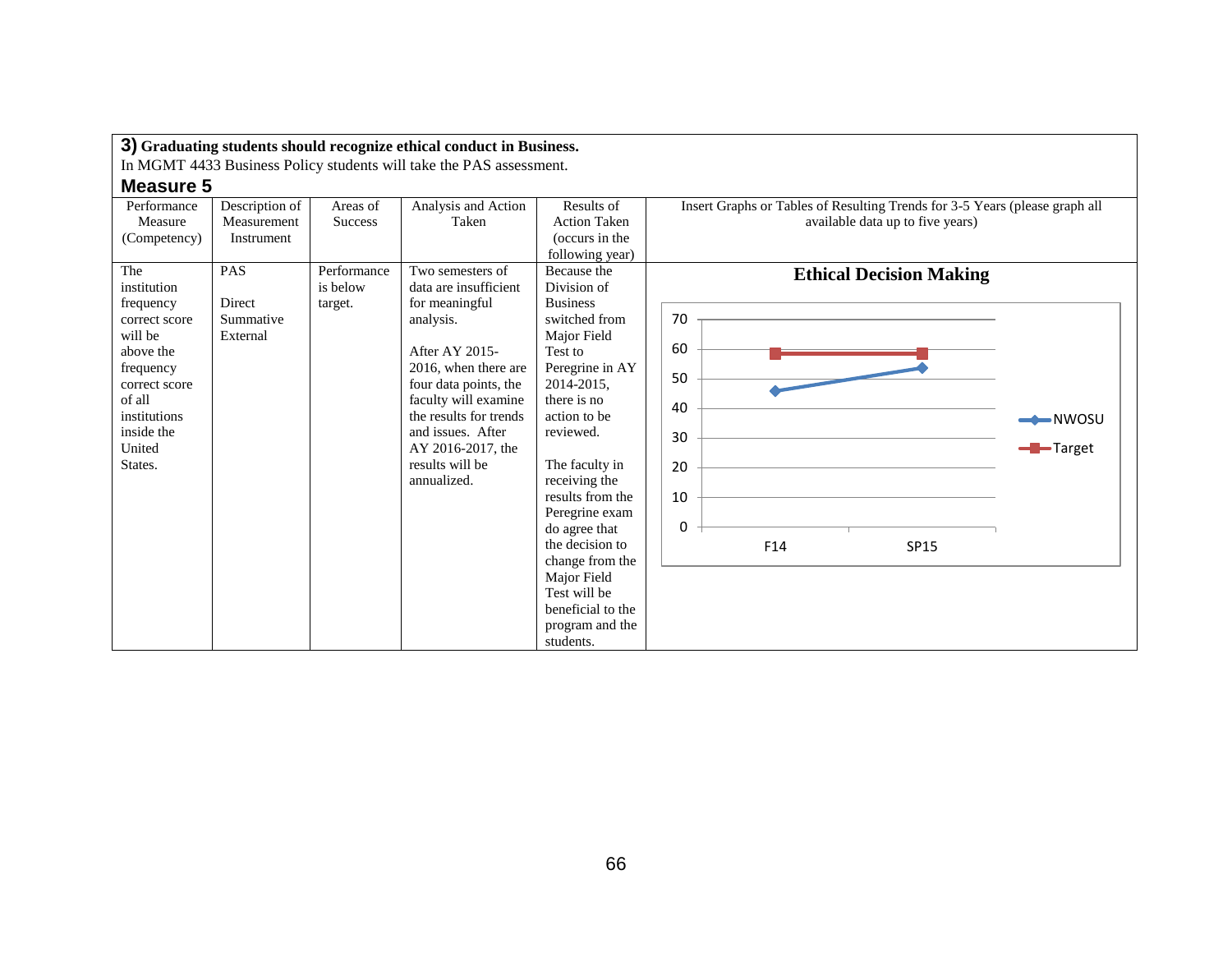In MGMT 4433 Business Policy students will take the PAS assessment.

| Performance<br>Measure<br>(Competency)                                                                                                                               | Description of<br>Measurement<br>Instrument | Areas of<br><b>Success</b>                                | Analysis and Action<br>Taken                                                                                                                                                                                                                                              | Results of<br><b>Action Taken</b><br>(occurs in the<br>following year)                                                                                                                                                                                                                                                                                                                    | Insert Graphs or Tables of Resulting Trends for 3-5 Years (please graph all<br>available data up to five years)                                     |  |
|----------------------------------------------------------------------------------------------------------------------------------------------------------------------|---------------------------------------------|-----------------------------------------------------------|---------------------------------------------------------------------------------------------------------------------------------------------------------------------------------------------------------------------------------------------------------------------------|-------------------------------------------------------------------------------------------------------------------------------------------------------------------------------------------------------------------------------------------------------------------------------------------------------------------------------------------------------------------------------------------|-----------------------------------------------------------------------------------------------------------------------------------------------------|--|
| The<br>institution<br>frequency<br>correct score<br>will be<br>above the<br>frequency<br>correct score<br>of all<br>institutions<br>outside the<br>United<br>States. | PAS<br>Direct<br>Summative<br>External      | Performance<br>is below and<br>appears to<br>meet target. | Two semesters of<br>data are insufficient<br>for meaningful<br>analysis.<br>After AY 2015-<br>2016, when there are<br>four data points, the<br>faculty will examine<br>the results for trends<br>and issues. After<br>AY 2016-2017, the<br>results will be<br>annualized. | Because the<br>Division of<br><b>Business</b><br>switched from<br>Major Field<br>Test to<br>Peregrine in AY<br>2014-2015,<br>there is no<br>action to be<br>reviewed.<br>The faculty in<br>receiving the<br>results from the<br>Peregrine exam<br>do agree that<br>the decision to<br>change from the<br>Major Field<br>Test will be<br>beneficial to the<br>program and the<br>students. | <b>Ethical Decision Making</b><br>56<br>54<br>52<br>50<br>$\rightarrow$ NWOSU<br>48<br>46<br>$\blacksquare$ Target<br>44<br>42<br>40<br>F14<br>SP15 |  |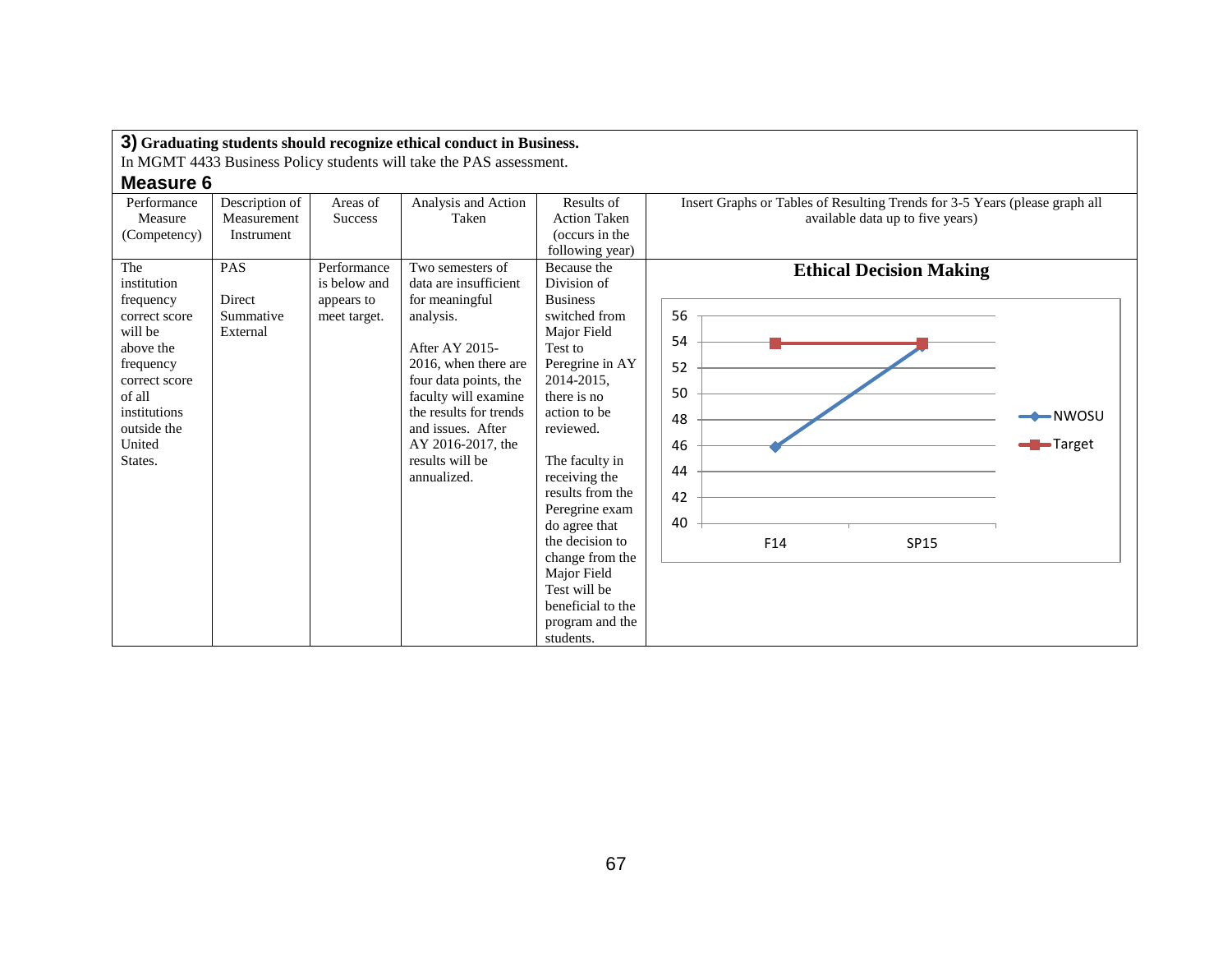# **PROGRAM GOALS FOR ORGANIZATIONAL LEADERSHIP MAJOR**

**1) Graduating students should be able to integrate prior work experience with complimentary knowledge of business principles grounded in an academic environment.**

Students will take a pre-test in ORGL 3113, Foundations of Organizational Leadership. A post-test will be administered in ORGL 4553 Capstone

| <b>Measure 1</b> |  |
|------------------|--|
|------------------|--|

|                                                                                                    |                                                                                                                                                                                                                |                                                                                                                                                                                                                                | <b>Analysis of Results</b>                                                                                                                                                                                                                                                                                                  |                                                                        |                                                                                                                 |
|----------------------------------------------------------------------------------------------------|----------------------------------------------------------------------------------------------------------------------------------------------------------------------------------------------------------------|--------------------------------------------------------------------------------------------------------------------------------------------------------------------------------------------------------------------------------|-----------------------------------------------------------------------------------------------------------------------------------------------------------------------------------------------------------------------------------------------------------------------------------------------------------------------------|------------------------------------------------------------------------|-----------------------------------------------------------------------------------------------------------------|
| Performance<br>Measure<br>(Competency)                                                             | Description of<br>Measurement<br>Instrument                                                                                                                                                                    | Areas of<br><b>Success</b>                                                                                                                                                                                                     | Analysis and<br><b>Action Taken</b>                                                                                                                                                                                                                                                                                         | Results of<br><b>Action Taken</b><br>(occurs in the<br>following year) | Insert Graphs or Tables of Resulting Trends for 3-5 Years (please graph all<br>available data up to five years) |
| 80% of the<br>students will<br>show at least a<br>50% reduction<br>in errors from<br>the pre-test. | A pretest will<br>be administered<br>in the first<br>$ORGL$ class $-$<br>Foundations. A<br>post-test will be<br>administered in<br>the final ORGL<br>$class -$<br>Capstone.<br>Direct<br>Summative<br>Internal | This goal, and<br>thus this<br>measurement.<br>began with AY<br>2010-11.<br>Therefore there<br>has been no<br>measurement<br>yet, as no<br>students have<br>gone through<br>the program<br>who have<br>taken the pre-<br>test. | With the<br>implementation<br>of the Peregrine<br>Academic<br>Services<br>assessment test<br>(See Appendix)<br>1), this test will<br>be used as the<br>pretest/posttest.<br>The Assessment<br>Committee will<br>make a<br>determination as<br>to the<br>appropriate test<br>sections to be<br>used for this<br>measurement. | None to be<br>reviewed.                                                | There have been no students graduating with<br>the Bachelor of Science in Organizational<br>Leadership.         |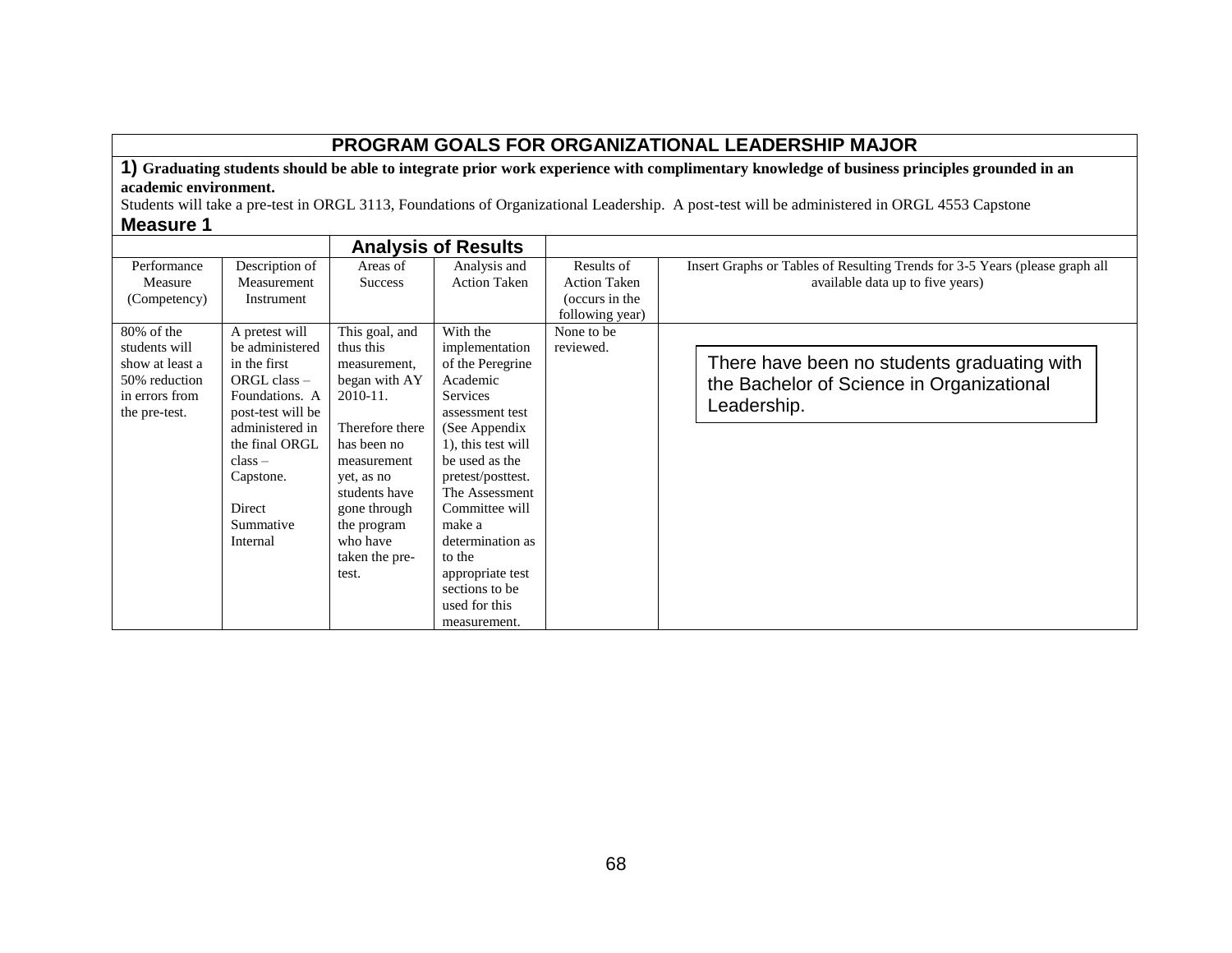Graduating students will take the PAS test in ORGL 4553 Capstone class.

| <b>INICASULE</b> I |                |                |                     |                     |                                                                             |
|--------------------|----------------|----------------|---------------------|---------------------|-----------------------------------------------------------------------------|
| Performance        | Description of | Areas of       | Analysis and Action | Results of          | Insert Graphs or Tables of Resulting Trends for 3-5 Years (please graph all |
| Measure            | Measurement    | <b>Success</b> | Taken               | <b>Action Taken</b> | available data up to five years)                                            |
| (Competency)       | Instrument     |                |                     | (occurs in the      |                                                                             |
|                    |                |                |                     | following year)     |                                                                             |
| On the             | <b>PAS</b>     |                |                     |                     |                                                                             |
| Ethics             |                |                |                     |                     |                                                                             |
| section            | Direct         |                |                     |                     |                                                                             |
| (Business or       | Summative      |                |                     |                     |                                                                             |
| Accounting)        | External       |                |                     |                     | There have been no students graduating with                                 |
| collectively       |                |                |                     |                     | the Bachelor of Science in Organizational                                   |
| the students       |                |                |                     |                     |                                                                             |
| in the testing     |                |                |                     |                     | Leadership.                                                                 |
| cohort             |                |                |                     |                     |                                                                             |
| should be at       |                |                |                     |                     |                                                                             |
| or above the       |                |                |                     |                     |                                                                             |
| 50 <sup>th</sup>   |                |                |                     |                     |                                                                             |
| percentile.        |                |                |                     |                     |                                                                             |
|                    |                |                |                     |                     |                                                                             |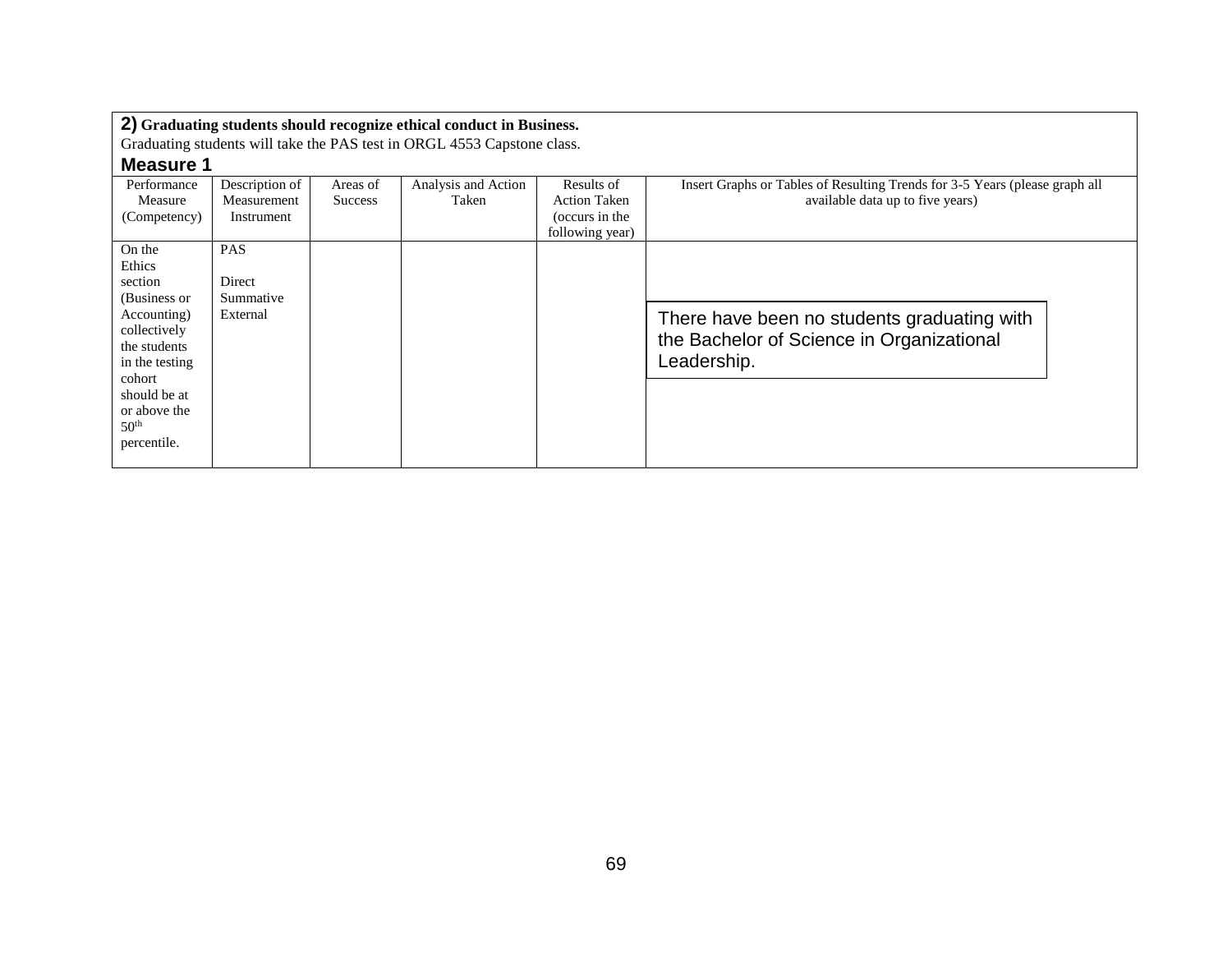Graduating students will take the PAS test in ORGL 4553 Capstone class.

| Performance<br>Measure | Description of<br>Measurement | Areas of<br><b>Success</b> | Analysis and Action<br>Taken | Results of<br><b>Action Taken</b> | Insert Graphs or Tables of Resulting Trends for 3-5 Years (please graph all<br>available data up to five years) |
|------------------------|-------------------------------|----------------------------|------------------------------|-----------------------------------|-----------------------------------------------------------------------------------------------------------------|
| (Competency)           | Instrument                    |                            |                              | (occurs in the                    |                                                                                                                 |
|                        |                               |                            |                              | following year)                   |                                                                                                                 |
| On the                 | <b>PAS</b>                    |                            |                              |                                   |                                                                                                                 |
| Ethics                 |                               |                            |                              |                                   |                                                                                                                 |
| section                | Direct                        |                            |                              |                                   | There have been no students graduating with                                                                     |
| (Business or           | Summative                     |                            |                              |                                   | the Bachelor of Science in Organizational                                                                       |
| Accounting)            | External                      |                            |                              |                                   | Leadership.                                                                                                     |
| the testing            |                               |                            |                              |                                   |                                                                                                                 |
| cohort                 |                               |                            |                              |                                   |                                                                                                                 |
| frequency              |                               |                            |                              |                                   |                                                                                                                 |
| correct score          |                               |                            |                              |                                   |                                                                                                                 |
| will be                |                               |                            |                              |                                   |                                                                                                                 |
| higher than            |                               |                            |                              |                                   |                                                                                                                 |
| the ACBSP              |                               |                            |                              |                                   |                                                                                                                 |
| Region 6               |                               |                            |                              |                                   |                                                                                                                 |
| frequency              |                               |                            |                              |                                   |                                                                                                                 |
| correct score          |                               |                            |                              |                                   |                                                                                                                 |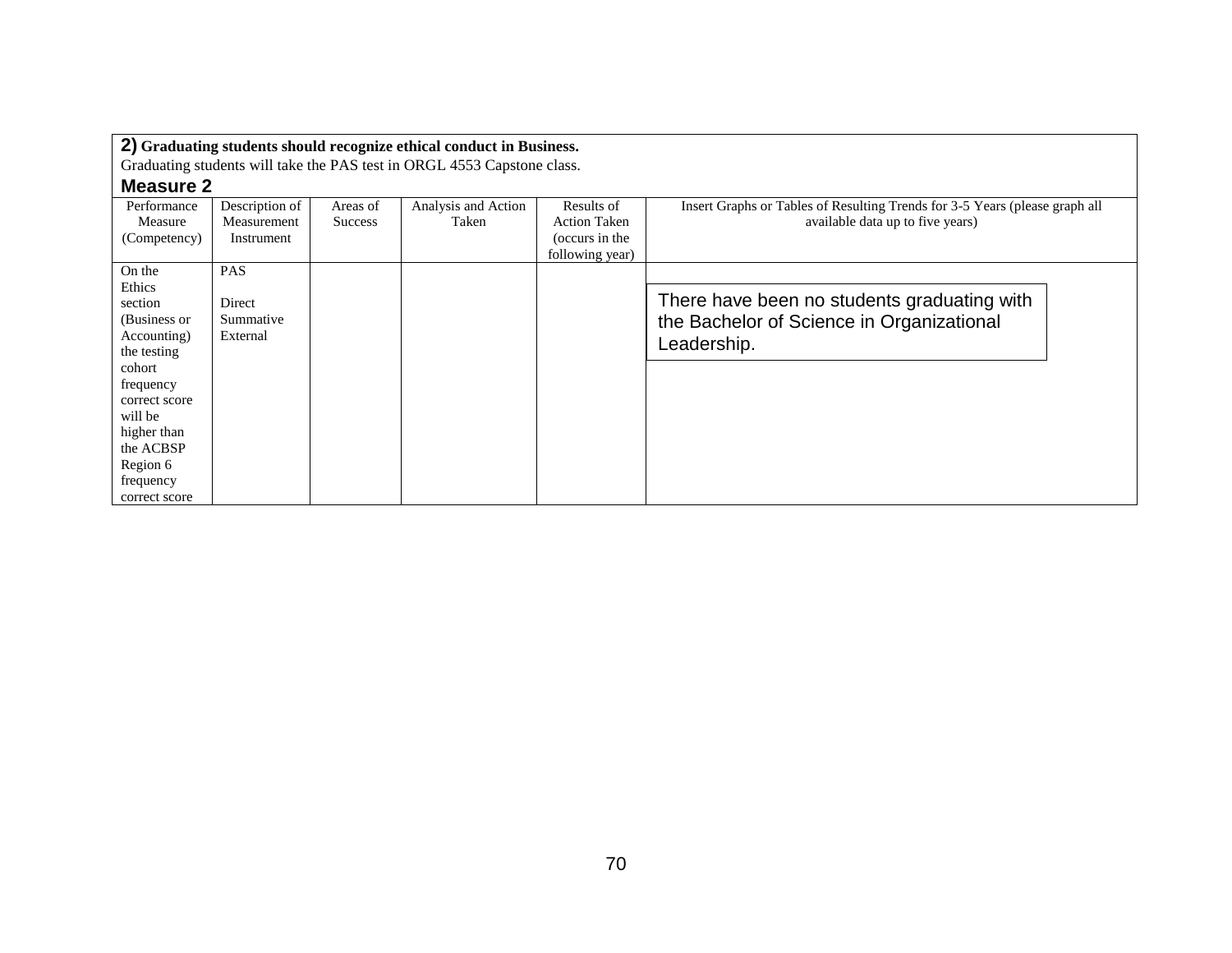Graduating students will take the PAS test in ORGL 4553 Capstone class.

| Performance   | Description of | Areas of       | Analysis and Action | Results of          | Insert Graphs or Tables of Resulting Trends for 3-5 Years (please graph all |
|---------------|----------------|----------------|---------------------|---------------------|-----------------------------------------------------------------------------|
| Measure       | Measurement    | <b>Success</b> | Taken               | <b>Action Taken</b> | available data up to five years)                                            |
| (Competency)  | Instrument     |                |                     | (occurs in the      |                                                                             |
|               |                |                |                     | following year)     |                                                                             |
| The           | <b>PAS</b>     |                |                     |                     |                                                                             |
| institution   |                |                |                     |                     |                                                                             |
| frequency     | Direct         |                |                     |                     |                                                                             |
| correct score | Summative      |                |                     |                     | There have been no students graduating with                                 |
| will be       | External       |                |                     |                     | the Bachelor of Science in Organizational                                   |
| above the     |                |                |                     |                     |                                                                             |
| frequency     |                |                |                     |                     | Leadership.                                                                 |
| correct score |                |                |                     |                     |                                                                             |
| of all        |                |                |                     |                     |                                                                             |
| <b>ACBSP</b>  |                |                |                     |                     |                                                                             |
| institutions. |                |                |                     |                     |                                                                             |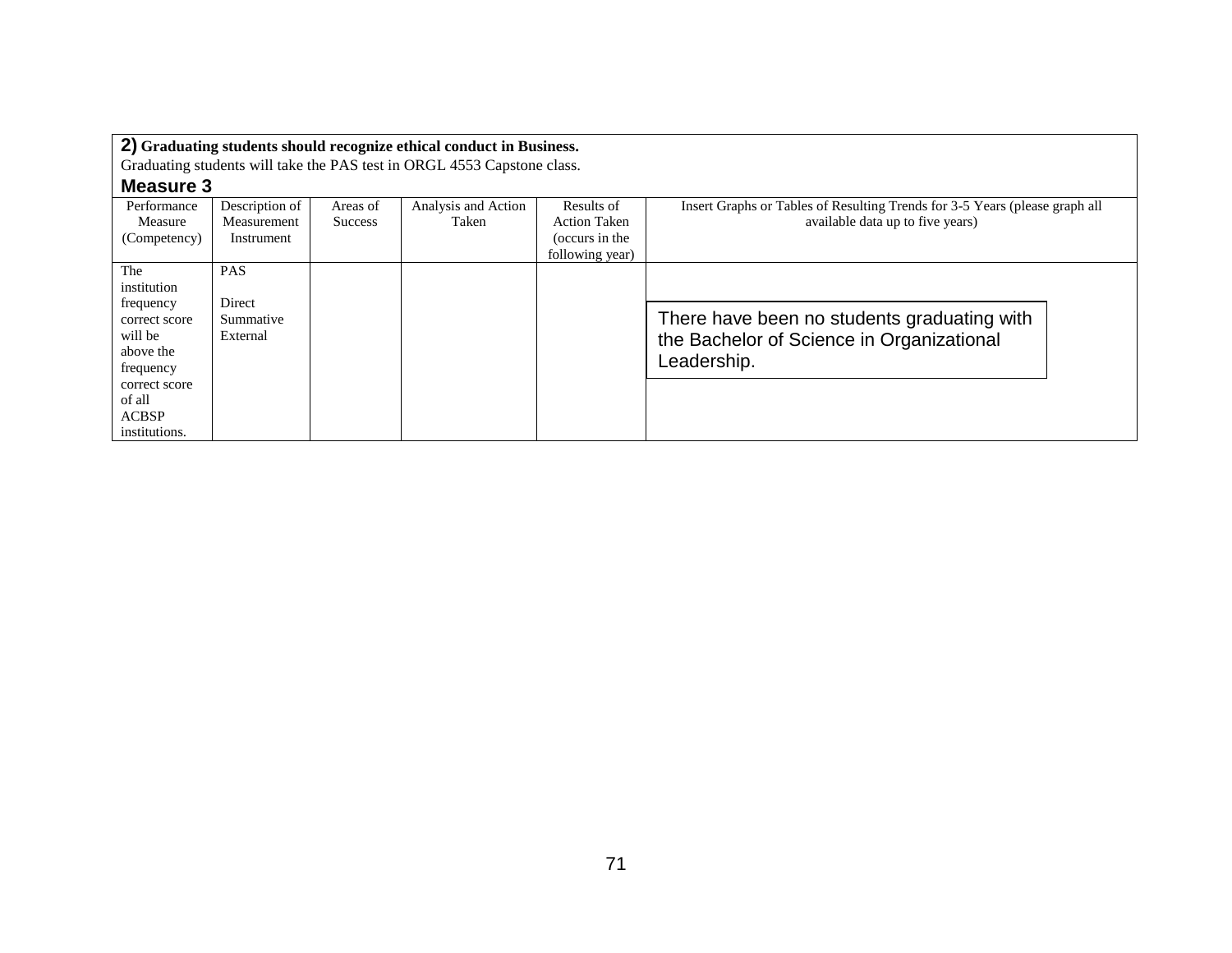Graduating students will take the PAS test in ORGL 4553 Capstone class.

| Performance   | Description of | Areas of       | Analysis and Action | Results of          | Insert Graphs or Tables of Resulting Trends for 3-5 Years (please graph all |
|---------------|----------------|----------------|---------------------|---------------------|-----------------------------------------------------------------------------|
| Measure       | Measurement    | <b>Success</b> | Taken               | <b>Action Taken</b> | available data up to five years)                                            |
| (Competency)  | Instrument     |                |                     | (occurs in the      |                                                                             |
|               |                |                |                     | following year)     |                                                                             |
| The           | <b>PAS</b>     |                |                     |                     |                                                                             |
| institution   |                |                |                     |                     |                                                                             |
| frequency     | Direct         |                |                     |                     |                                                                             |
| correct score | Summative      |                |                     |                     | There have been no students graduating with                                 |
| will be       | External       |                |                     |                     | the Bachelor of Science in Organizational                                   |
| above the     |                |                |                     |                     |                                                                             |
| frequency     |                |                |                     |                     | Leadership.                                                                 |
| correct score |                |                |                     |                     |                                                                             |
| of all        |                |                |                     |                     |                                                                             |
| Publicly      |                |                |                     |                     |                                                                             |
| Owned         |                |                |                     |                     |                                                                             |
| Universities  |                |                |                     |                     |                                                                             |
| institutions  |                |                |                     |                     |                                                                             |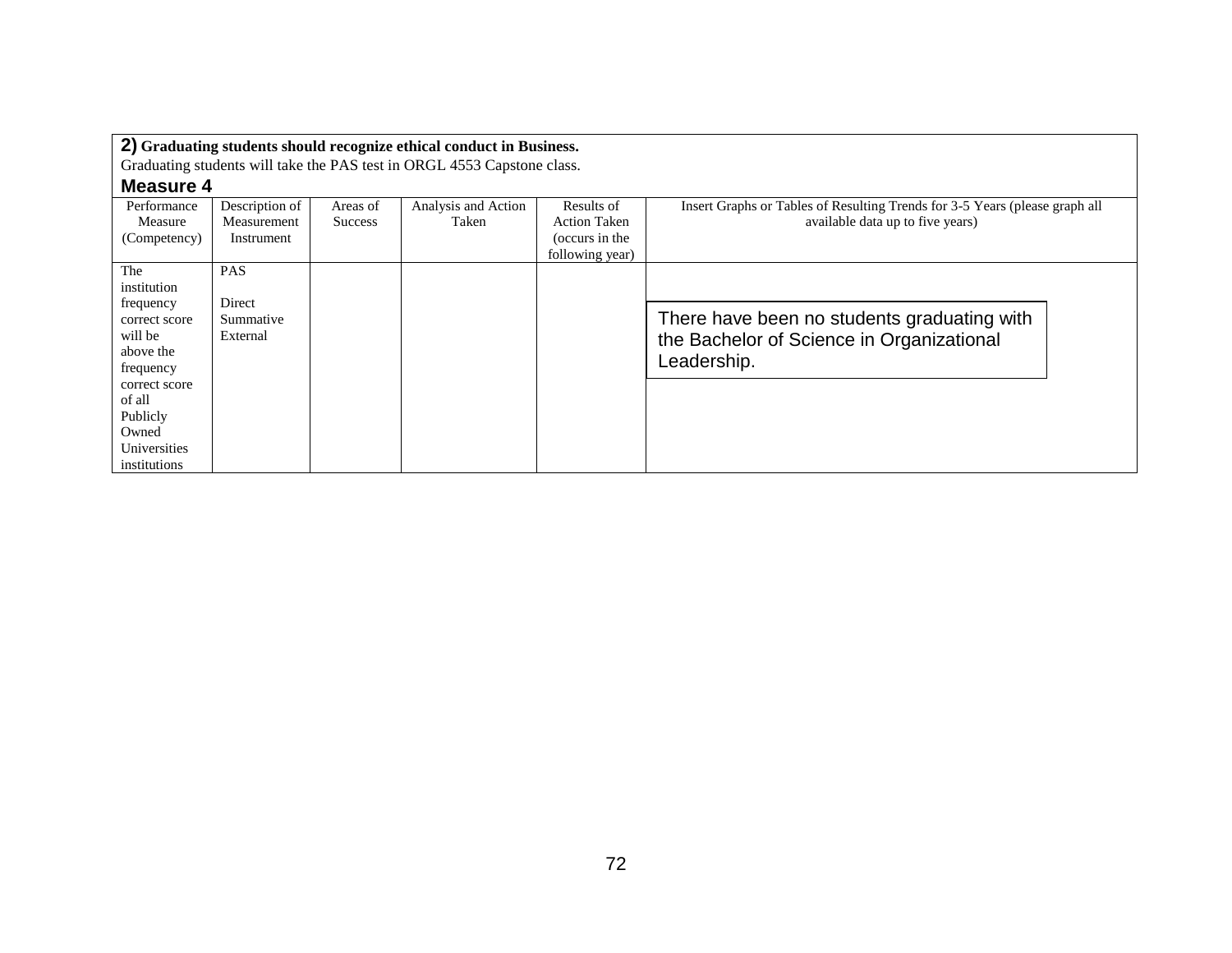Graduating students will take the PAS test in ORGL 4553 Capstone class.

| Performance   | Description of | Areas of       | Analysis and Action | Results of          | Insert Graphs or Tables of Resulting Trends for 3-5 Years (please graph all |
|---------------|----------------|----------------|---------------------|---------------------|-----------------------------------------------------------------------------|
| Measure       | Measurement    | <b>Success</b> | Taken               | <b>Action Taken</b> | available data up to five years)                                            |
| (Competency)  | Instrument     |                |                     | (occurs in the      |                                                                             |
|               |                |                |                     | following year)     |                                                                             |
| The           | <b>PAS</b>     |                |                     |                     |                                                                             |
| institution   |                |                |                     |                     |                                                                             |
| frequency     | Direct         |                |                     |                     |                                                                             |
| correct score | Summative      |                |                     |                     | There have been no students graduating with                                 |
| will be       | External       |                |                     |                     | the Bachelor of Science in Organizational                                   |
| above the     |                |                |                     |                     |                                                                             |
| frequency     |                |                |                     |                     | Leadership.                                                                 |
| correct score |                |                |                     |                     |                                                                             |
| of all        |                |                |                     |                     |                                                                             |
| institutions  |                |                |                     |                     |                                                                             |
| inside the    |                |                |                     |                     |                                                                             |
| United        |                |                |                     |                     |                                                                             |
| States.       |                |                |                     |                     |                                                                             |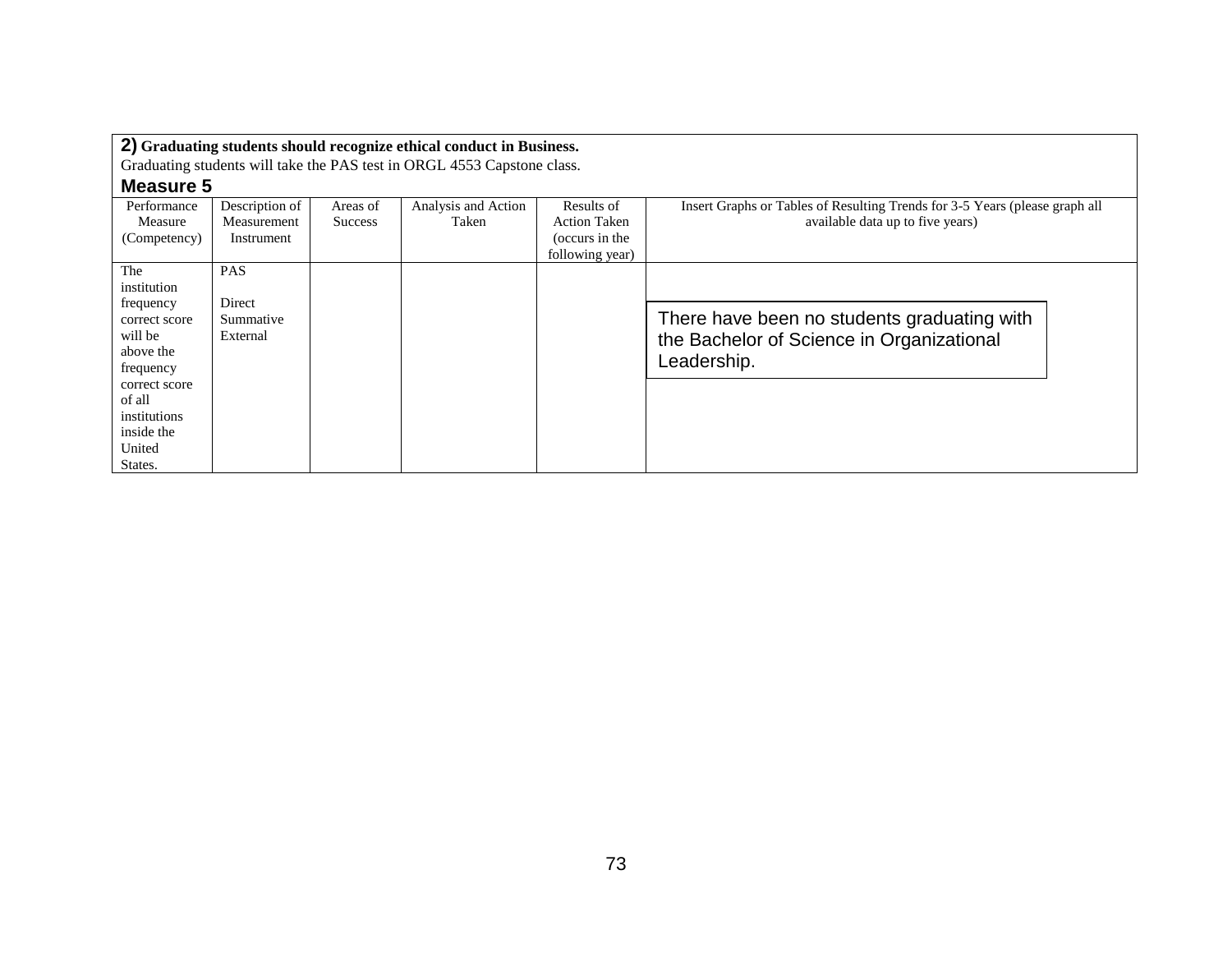Graduating students will take the PAS test in ORGL 4553 Capstone class.

| Performance   | Description of | Areas of       | Analysis and Action | Results of          | Insert Graphs or Tables of Resulting Trends for 3-5 Years (please graph all |
|---------------|----------------|----------------|---------------------|---------------------|-----------------------------------------------------------------------------|
| Measure       | Measurement    | <b>Success</b> | Taken               | <b>Action Taken</b> | available data up to five years)                                            |
| (Competency)  | Instrument     |                |                     | (occurs in the      |                                                                             |
|               |                |                |                     | following year)     |                                                                             |
| The           | <b>PAS</b>     |                |                     |                     |                                                                             |
| institution   |                |                |                     |                     |                                                                             |
| frequency     | Direct         |                |                     |                     |                                                                             |
| correct score | Summative      |                |                     |                     | There have been no students graduating with                                 |
| will be       | External       |                |                     |                     | the Bachelor of Science in Organizational                                   |
| above the     |                |                |                     |                     | Leadership.                                                                 |
| frequency     |                |                |                     |                     |                                                                             |
| correct score |                |                |                     |                     |                                                                             |
| of all        |                |                |                     |                     |                                                                             |
| institutions  |                |                |                     |                     |                                                                             |
| outside the   |                |                |                     |                     |                                                                             |
| United        |                |                |                     |                     |                                                                             |
| States.       |                |                |                     |                     |                                                                             |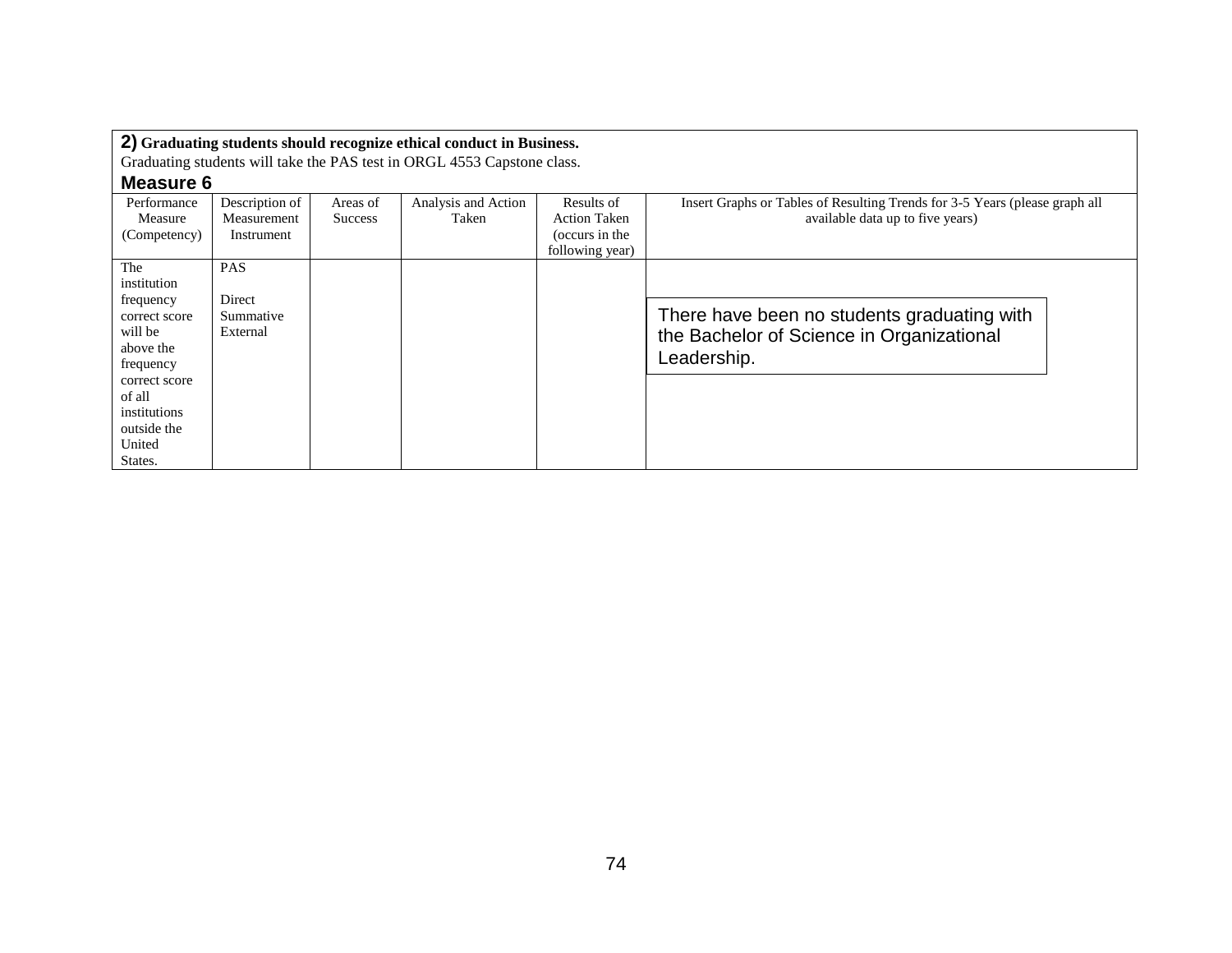### **PROGRAM GOALS FOR TECHNICAL MANAGEMENT MAJOR**

**1)** Graduating students should have added commentary knowledge of business principles to the skills gained from their career specialty. Students will take a pre-test administered by their advisor before taking their first class after declaring the major. A post-test will be administered in MGMT 4433 Business Policy.

|                                                                                      |                                                                                                                                                                                                                                          |                                                                                                                                                                                                              | <b>Analysis of Results</b>                                                                                                                                                                                                                                                                                      |                                                                                      |                                                                                                                 |
|--------------------------------------------------------------------------------------|------------------------------------------------------------------------------------------------------------------------------------------------------------------------------------------------------------------------------------------|--------------------------------------------------------------------------------------------------------------------------------------------------------------------------------------------------------------|-----------------------------------------------------------------------------------------------------------------------------------------------------------------------------------------------------------------------------------------------------------------------------------------------------------------|--------------------------------------------------------------------------------------|-----------------------------------------------------------------------------------------------------------------|
| Performance<br>Measure<br>(Competency)<br>80% of the                                 | Description of<br>Measurement<br>Instrument<br>A pretest will                                                                                                                                                                            | Areas of<br>Success<br>This goal,                                                                                                                                                                            | Analysis and<br><b>Action Taken</b><br>With the                                                                                                                                                                                                                                                                 | Results of<br><b>Action Taken</b><br>(occurs in the<br>following year)<br>None to be | Insert Graphs or Tables of Resulting Trends for 3-5 Years (please graph all<br>available data up to five years) |
| students will<br>show at least a<br>50% reduction<br>in errors from<br>the pre-test. | be administered<br>by the program<br>advisor before<br>students take<br>their first class<br>in the program.<br>A post-test will<br>be administered<br>in the MGMT<br>4433 Business<br>Policy.<br><b>Direct</b><br>Summative<br>Internal | and thus this<br>measure,<br>began with<br>AY 2010-11.<br>Therefore<br>there has<br>been no<br>measurement<br>yet, as no<br>students<br>have gone<br>through the<br>program<br>having taken<br>the pre-test. | implementation<br>of the Peregrine<br>Academic<br>Services<br>assessment test<br>(See Appendix)<br>1), this test will<br>be used as the<br>pretest/posttest.<br>The Assessment<br>Committee will<br>make a<br>determination as<br>to the<br>appropriate test<br>sections to be<br>used for this<br>measurement. | reviewed.                                                                            | No Technical Management major has taken<br>both the pre-test and the post-test.                                 |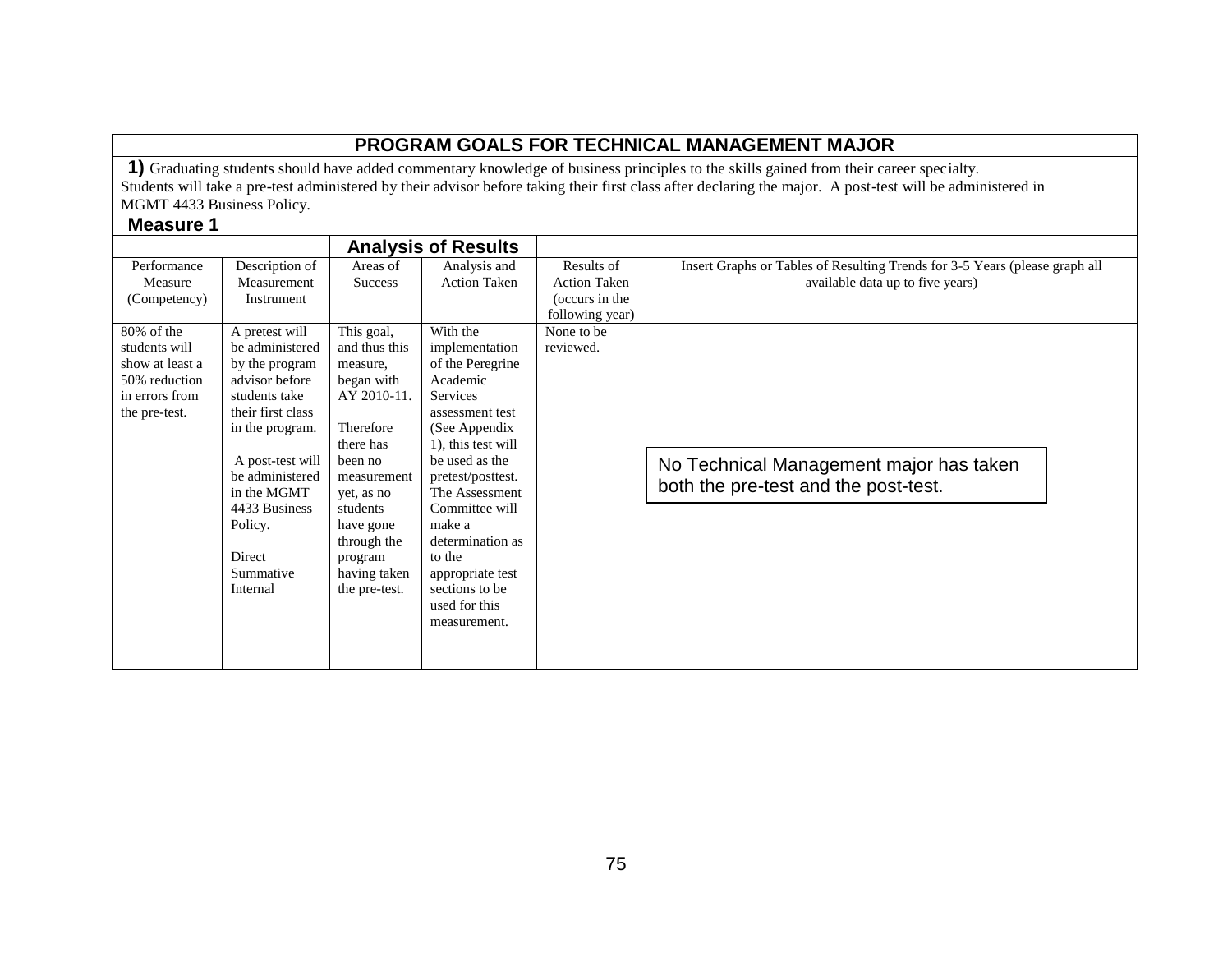Graduating students will take the PAS test in MGMT 4433 Business Policy class.

## **Measure 1**

| INGUJULU I                                                                                                                                                                                |                                               |                                                                  |                                                                                                                                                                  |                                            |                                                                                                                             |
|-------------------------------------------------------------------------------------------------------------------------------------------------------------------------------------------|-----------------------------------------------|------------------------------------------------------------------|------------------------------------------------------------------------------------------------------------------------------------------------------------------|--------------------------------------------|-----------------------------------------------------------------------------------------------------------------------------|
| Performance<br>Measure                                                                                                                                                                    | Description of<br>Measurement                 | Areas of<br>Success                                              | Analysis and Action<br>Taken                                                                                                                                     | Results of<br><b>Action Taken</b>          | Insert Graphs or Tables of Resulting Trends for 3-5 Years (please graph all<br>available data up to five years)             |
| (Competency)                                                                                                                                                                              | Instrument                                    |                                                                  |                                                                                                                                                                  | (occurs in the                             |                                                                                                                             |
| On the<br>Ethics<br>section<br>(Business or<br>Accounting)<br>collectively<br>the students<br>in the testing<br>cohort<br>should be at<br>or above the<br>50 <sup>th</sup><br>percentile. | <b>PAS</b><br>Direct<br>Summative<br>External | Performance<br>is above<br>target. In<br>this measure<br>$N=1$ . | One semester of data<br>is insufficient for<br>meaningful analysis.<br>Take no action until<br>there is sufficient<br>data to make<br>reasonable<br>conclusions. | following year)<br>No action to<br>review. | 60.5<br>60<br>59.5<br>59<br>58.5<br>$\rightarrow$ NWOSU<br>58<br>57.5<br>-Target<br>57<br>56.5<br>56<br>55.5<br>F14<br>SP15 |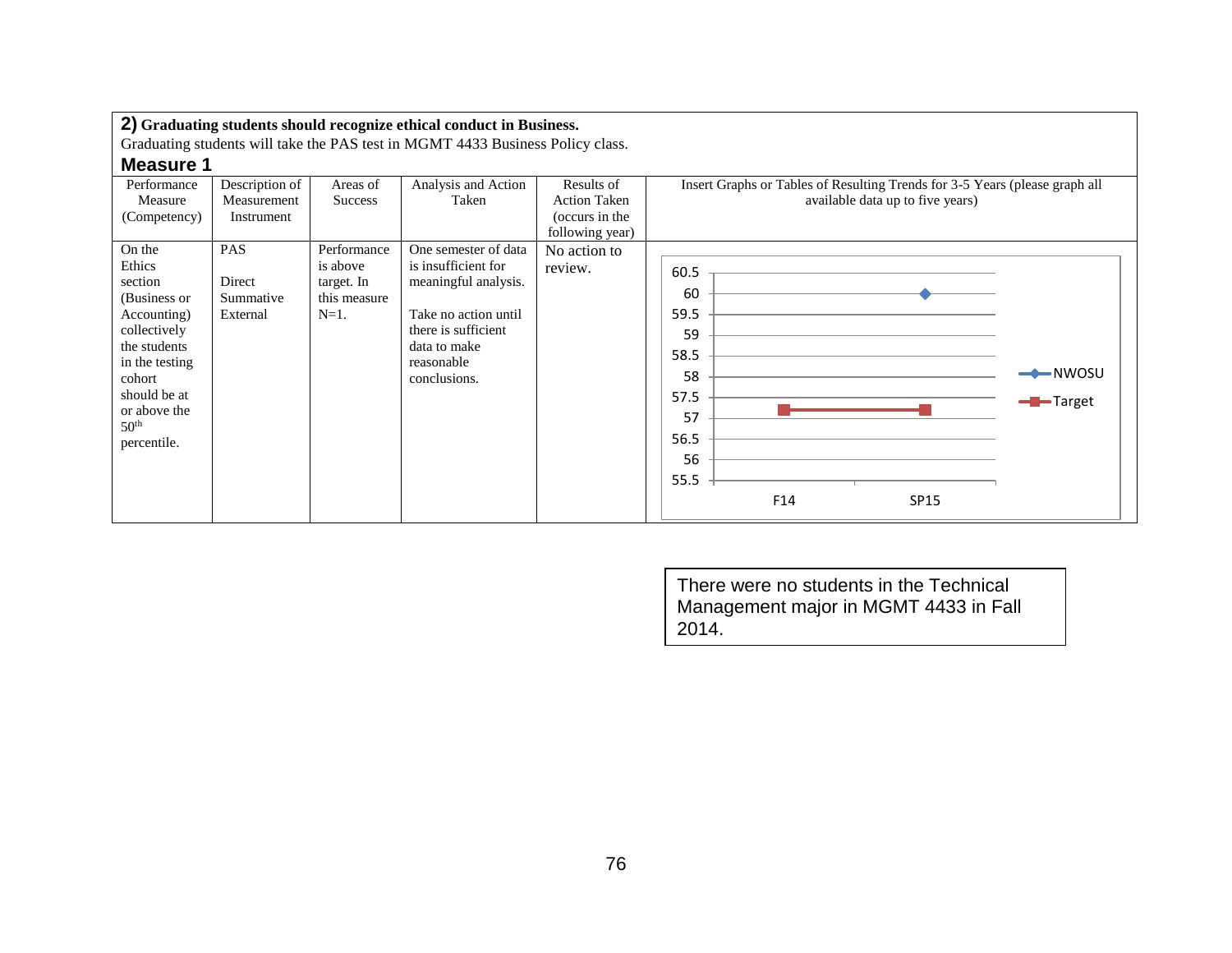Graduating students will take the PAS test in MGMT 4433 Business Policy class.

### **Measure 2**

| Performance<br>Measure<br>(Competency)                                                                                                                                                             | Description of<br>Measurement<br>Instrument   | Areas of<br><b>Success</b>                                       | Analysis and Action<br>Taken                                                                                                                                     | Results of<br><b>Action Taken</b><br>(occurs in the<br>following year) | Insert Graphs or Tables of Resulting Trends for 3-5 Years (please graph all<br>available data up to five years) |
|----------------------------------------------------------------------------------------------------------------------------------------------------------------------------------------------------|-----------------------------------------------|------------------------------------------------------------------|------------------------------------------------------------------------------------------------------------------------------------------------------------------|------------------------------------------------------------------------|-----------------------------------------------------------------------------------------------------------------|
| On the<br>Ethics<br>section<br>(Business or<br>Accounting)<br>the testing<br>cohort<br>frequency<br>correct score<br>will be<br>higher than<br>the ACBSP<br>Region 6<br>frequency<br>correct score | <b>PAS</b><br>Direct<br>Summative<br>External | Performance<br>is above<br>target. In<br>this measure<br>$N=1$ . | One semester of data<br>is insufficient for<br>meaningful analysis.<br>Take no action until<br>there is sufficient<br>data to make<br>reasonable<br>conclusions. | No action to<br>review.                                                | 61<br>60<br>59<br>58<br>$\rightarrow$ NWOSU<br>57<br>-Target<br>56<br>55<br>54<br>53<br>F14<br>SP15             |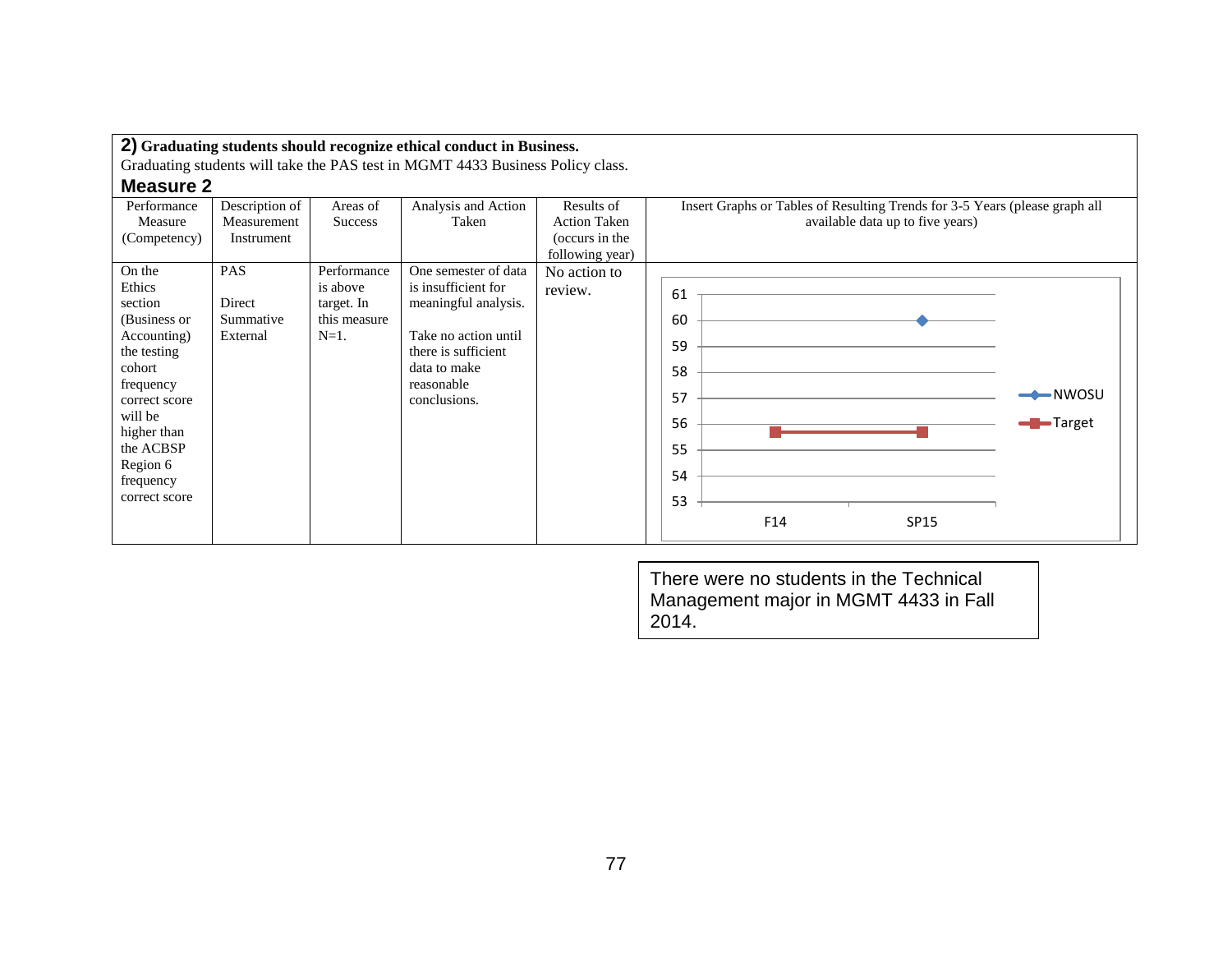Graduating students will take the PAS test in MGMT 4433 Business Policy class.

### **Measure 3**

| Performance   | Description of | Areas of       | Analysis and Action  | Results of          |      | Insert Graphs or Tables of Resulting Trends for 3-5 Years (please graph all |                                  |                     |
|---------------|----------------|----------------|----------------------|---------------------|------|-----------------------------------------------------------------------------|----------------------------------|---------------------|
| Measure       | Measurement    | <b>Success</b> | Taken                | <b>Action Taken</b> |      |                                                                             | available data up to five years) |                     |
| (Competency)  | Instrument     |                |                      | (occurs in the      |      |                                                                             |                                  |                     |
|               |                |                |                      | following year)     |      |                                                                             |                                  |                     |
| The           | PAS            | Performance    | One semester of data | No action to        |      |                                                                             |                                  |                     |
| institution   |                | is above       | is insufficient for  | review.             |      |                                                                             |                                  |                     |
| frequency     | Direct         | target. In     | meaningful analysis. |                     | 60.5 |                                                                             |                                  |                     |
| correct score | Summative      | this measure   |                      |                     |      |                                                                             |                                  |                     |
| will be       | External       | $N=1$ .        | Take no action until |                     | 60   |                                                                             |                                  |                     |
| above the     |                |                | there is sufficient  |                     |      |                                                                             |                                  |                     |
| frequency     |                |                | data to make         |                     | 59.5 |                                                                             |                                  |                     |
| correct score |                |                | reasonable           |                     |      |                                                                             |                                  |                     |
| of all        |                |                | conclusions.         |                     | 59   |                                                                             |                                  | $\rightarrow$ NWOSU |
| <b>ACBSP</b>  |                |                |                      |                     |      |                                                                             |                                  |                     |
| institutions. |                |                |                      |                     | 58.5 |                                                                             |                                  | $\leftarrow$ Target |
|               |                |                |                      |                     |      |                                                                             |                                  |                     |
|               |                |                |                      |                     | 58   |                                                                             |                                  |                     |
|               |                |                |                      |                     |      |                                                                             |                                  |                     |
|               |                |                |                      |                     | 57.5 |                                                                             |                                  |                     |
|               |                |                |                      |                     |      |                                                                             |                                  |                     |
|               |                |                |                      |                     |      | F14                                                                         | SP15                             |                     |
|               |                |                |                      |                     |      |                                                                             |                                  |                     |
|               |                |                |                      |                     |      |                                                                             |                                  |                     |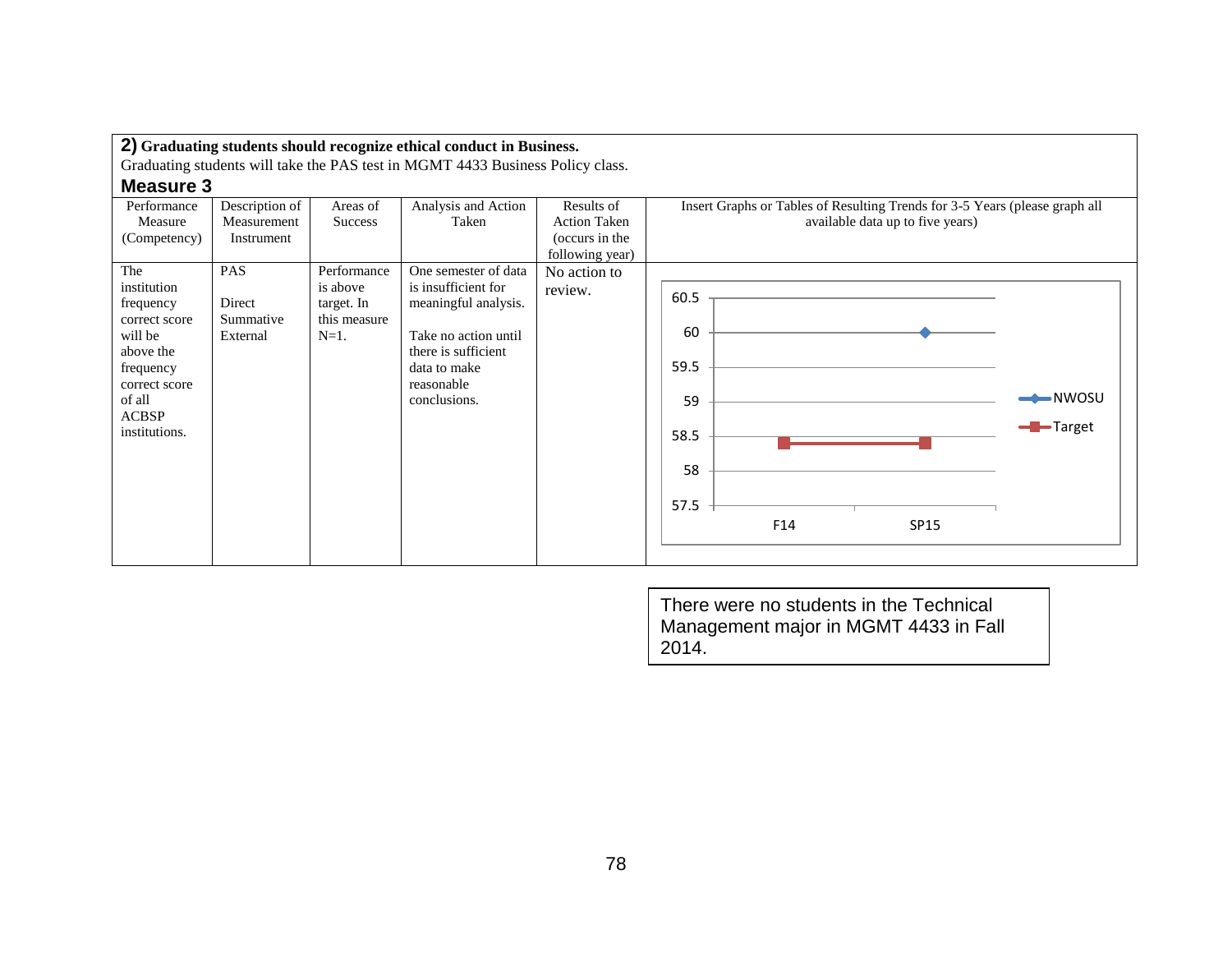Graduating students will take the PAS test in MGMT 4433 Business Policy class.

### **Measure 4**

| Performance                                                                                                                                                           | Description of                         | Areas of                                                         | Analysis and Action                                                                                                                                              | Results of                        | Insert Graphs or Tables of Resulting Trends for 3-5 Years (please graph all                  |
|-----------------------------------------------------------------------------------------------------------------------------------------------------------------------|----------------------------------------|------------------------------------------------------------------|------------------------------------------------------------------------------------------------------------------------------------------------------------------|-----------------------------------|----------------------------------------------------------------------------------------------|
| Measure                                                                                                                                                               | Measurement                            | Success                                                          | Taken                                                                                                                                                            | <b>Action Taken</b>               | available data up to five years)                                                             |
| (Competency)                                                                                                                                                          | Instrument                             |                                                                  |                                                                                                                                                                  | (occurs in the<br>following year) |                                                                                              |
| The<br>institution<br>frequency<br>correct score<br>will be<br>above the<br>frequency<br>correct score<br>of all<br>Publicly<br>Owned<br>Universities<br>institutions | PAS<br>Direct<br>Summative<br>External | Performance<br>is above<br>target. In<br>this measure<br>$N=1$ . | One semester of data<br>is insufficient for<br>meaningful analysis.<br>Take no action until<br>there is sufficient<br>data to make<br>reasonable<br>conclusions. | No action to<br>review.           | 60.5<br>60<br>59.5<br>59<br>58.5<br>58<br>-Target<br>57.5<br>57<br>56.5<br>56<br>F14<br>SP15 |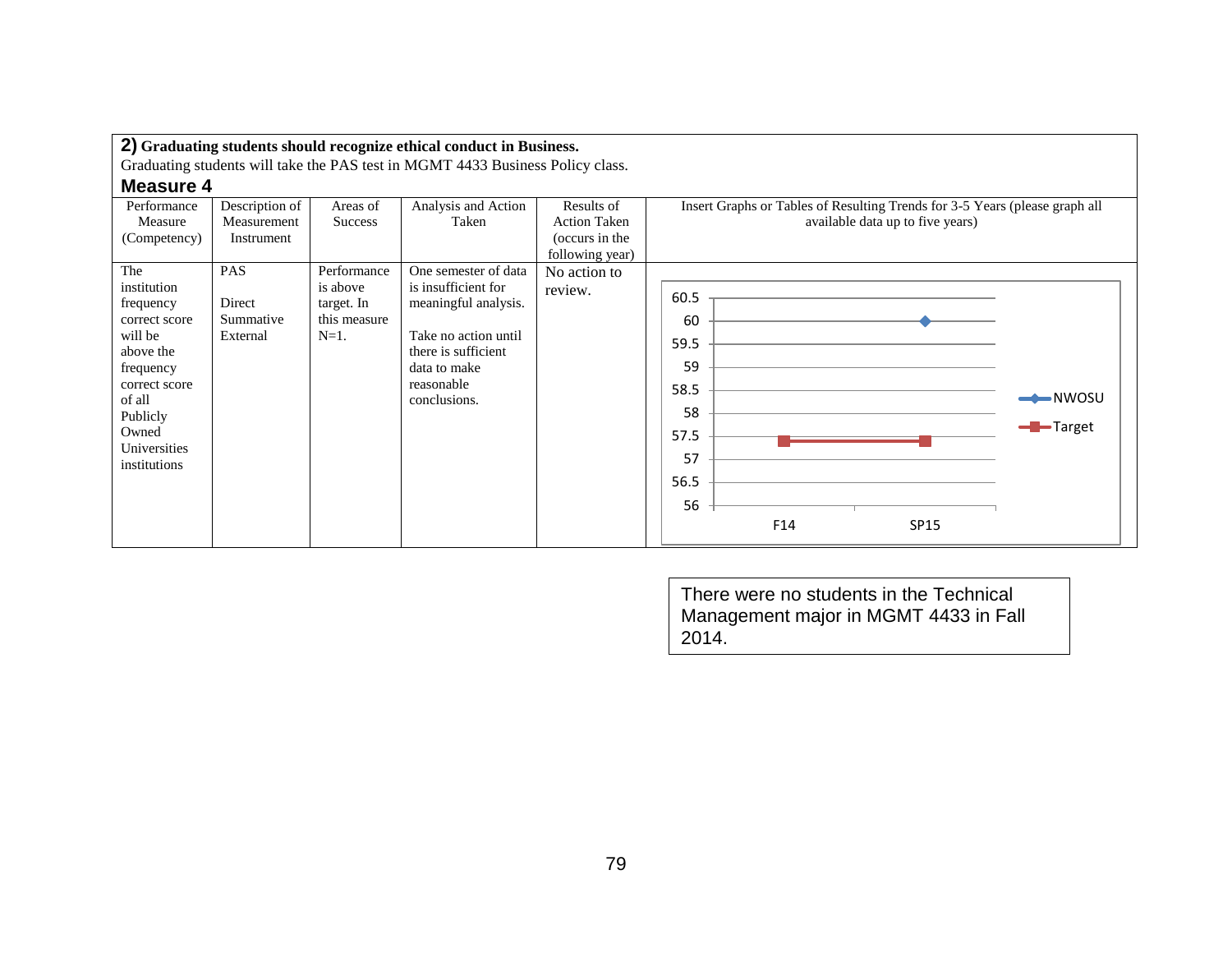Graduating students will take the PAS test in MGMT 4433 Business Policy class.

### **Measure 5**

| Performance   | Description of | Areas of       | Analysis and Action  | Results of          | Insert Graphs or Tables of Resulting Trends for 3-5 Years (please graph all       |
|---------------|----------------|----------------|----------------------|---------------------|-----------------------------------------------------------------------------------|
| Measure       | Measurement    | <b>Success</b> | Taken                | <b>Action Taken</b> | available data up to five years)                                                  |
| (Competency)  | Instrument     |                |                      | (occurs in the      |                                                                                   |
|               |                |                |                      | following year)     |                                                                                   |
| The           | PAS            | Performance    | One semester of data | No action to        |                                                                                   |
| institution   |                | is above       | is insufficient for  | review.             |                                                                                   |
| frequency     | Direct         | target. In     | meaningful analysis. |                     | 60.5                                                                              |
| correct score | Summative      | this measure   |                      |                     |                                                                                   |
| will be       | External       | $N=1$ .        | Take no action until |                     | 60                                                                                |
| above the     |                |                | there is sufficient  |                     |                                                                                   |
| frequency     |                |                | data to make         |                     | 59.5                                                                              |
| correct score |                |                | reasonable           |                     |                                                                                   |
| of all        |                |                | conclusions.         |                     | $\rightarrow\hspace{-.05cm}\rightarrow\hspace{-.05cm}\longrightarrow$ NWOSU<br>59 |
| institutions  |                |                |                      |                     | -Target                                                                           |
| inside the    |                |                |                      |                     | 58.5                                                                              |
| United        |                |                |                      |                     |                                                                                   |
| States.       |                |                |                      |                     | 58                                                                                |
|               |                |                |                      |                     |                                                                                   |
|               |                |                |                      |                     | 57.5                                                                              |
|               |                |                |                      |                     | F14<br>SP15                                                                       |
|               |                |                |                      |                     |                                                                                   |
|               |                |                |                      |                     |                                                                                   |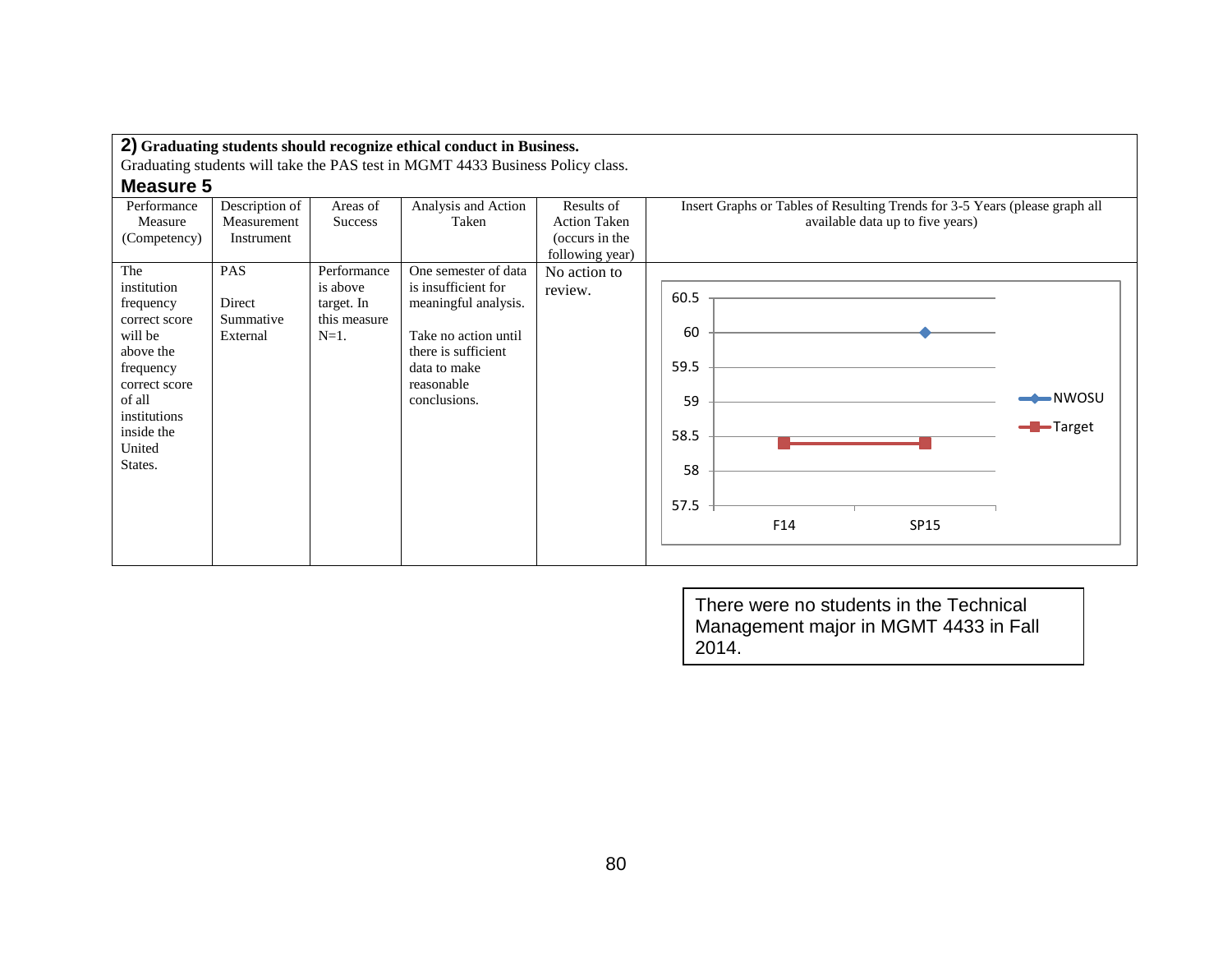Graduating students will take the PAS test in MGMT 4433 Business Policy class.

## **Measure 6**

| Performance<br>Measure                                                                                                                                               | Description of<br>Measurement          | Areas of<br>Success                                              | Analysis and Action<br>Taken                                                                                                                                     | Results of<br><b>Action Taken</b> | Insert Graphs or Tables of Resulting Trends for 3-5 Years (please graph all<br>available data up to five years)                   |
|----------------------------------------------------------------------------------------------------------------------------------------------------------------------|----------------------------------------|------------------------------------------------------------------|------------------------------------------------------------------------------------------------------------------------------------------------------------------|-----------------------------------|-----------------------------------------------------------------------------------------------------------------------------------|
| (Competency)                                                                                                                                                         | Instrument                             |                                                                  |                                                                                                                                                                  | (occurs in the<br>following year) |                                                                                                                                   |
| The<br>institution<br>frequency<br>correct score<br>will be<br>above the<br>frequency<br>correct score<br>of all<br>institutions<br>outside the<br>United<br>States. | PAS<br>Direct<br>Summative<br>External | Performance<br>is above<br>target. In<br>this measure<br>$N=1$ . | One semester of data<br>is insufficient for<br>meaningful analysis.<br>Take no action until<br>there is sufficient<br>data to make<br>reasonable<br>conclusions. | No action to<br>review.           | 61<br>60<br>59<br>58<br>57<br>56<br>$\rightarrow$ NWOSU<br>55<br><del>-</del> Target<br>54<br>53<br>52<br>51<br>50<br>F14<br>SP15 |